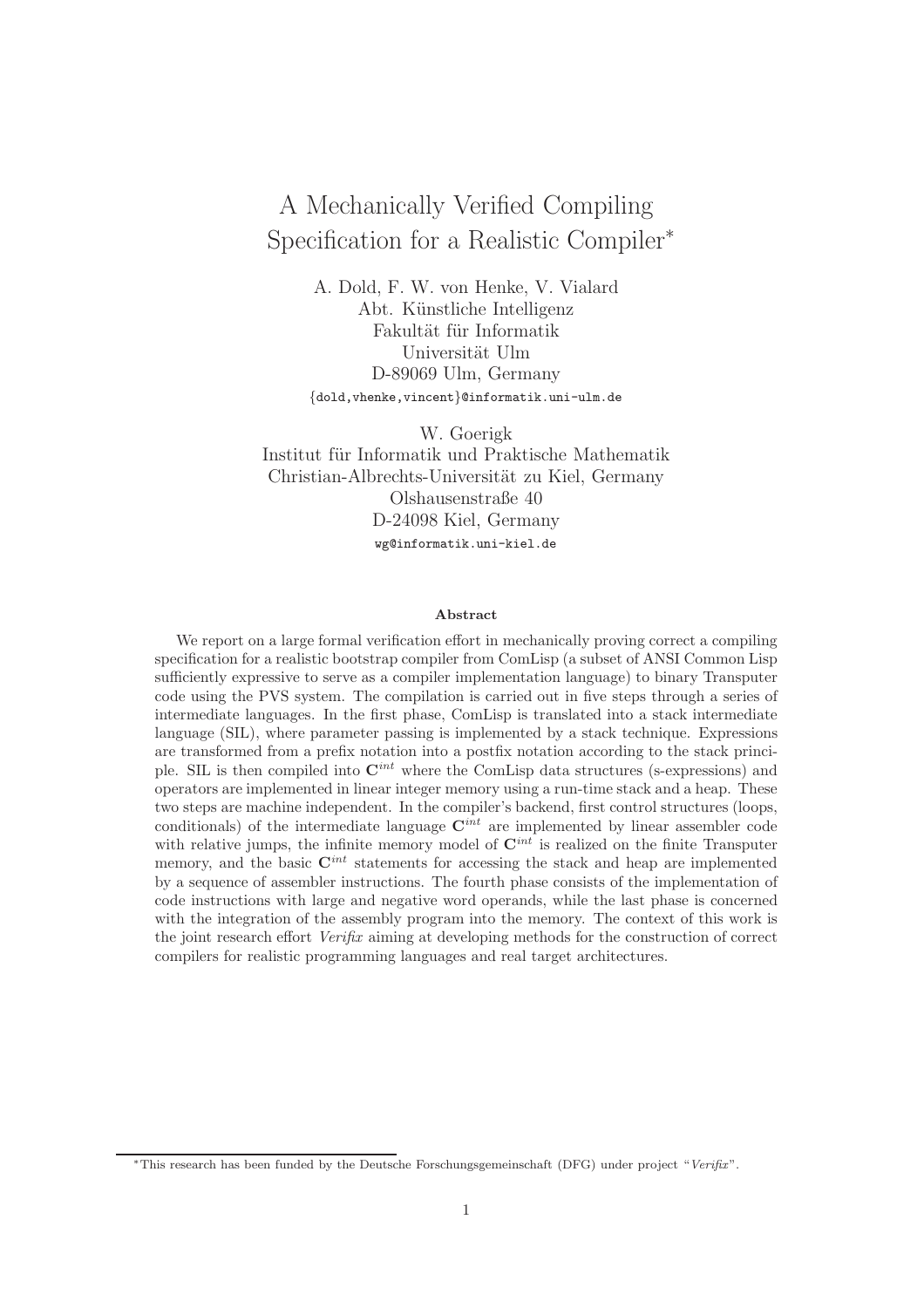## **Contents**

| 1              | Introduction<br>4                                                                                                                                                                                                      |                                                          |  |  |  |  |
|----------------|------------------------------------------------------------------------------------------------------------------------------------------------------------------------------------------------------------------------|----------------------------------------------------------|--|--|--|--|
| $\bf{2}$       | <b>Related Work</b>                                                                                                                                                                                                    | 7                                                        |  |  |  |  |
| 3              | Compiling ComLisp to Stack Intermediate Code<br>3.1<br>3.2<br>3.3<br>$3.4\,$<br>$3.5\,$                                                                                                                                | 8<br>- 8<br>10<br>11<br>12<br>12                         |  |  |  |  |
| $\overline{4}$ | Data and Operation Refinement<br>4.1<br>4.2<br>4.3<br>4.3.1<br>4.3.2<br>4.3.3<br>The Compiling Relation $\dots \dots \dots \dots \dots \dots \dots \dots \dots \dots \dots \dots \dots \dots$<br>4.3.4<br>4.4<br>4.4.1 | 15<br>15<br>16<br>17<br>17<br>18<br>20<br>21<br>21<br>25 |  |  |  |  |
| 5              | Transputer Backend: Generating Assembler Code<br>5.1<br>5.1.1<br>$5.2\,$<br>$5.3\,$<br>5.3.1                                                                                                                           | 26<br>26<br>30<br>31<br>33<br>38                         |  |  |  |  |
| 6              | Transputer Backend: Implementing Large Word Constants<br>6.1<br>6.2                                                                                                                                                    | 39<br>40<br>41                                           |  |  |  |  |
| 7              | Transputer Backend: Program in Memory                                                                                                                                                                                  | 43                                                       |  |  |  |  |
| 8              | <b>Combining the Compilation Phases</b>                                                                                                                                                                                | 45                                                       |  |  |  |  |
| 9              | Discussion, Results                                                                                                                                                                                                    | 46                                                       |  |  |  |  |
|                | A Semantics of ComLisp                                                                                                                                                                                                 | 50<br>50<br>51                                           |  |  |  |  |
|                | <b>B</b> Semantics of SIL<br>55                                                                                                                                                                                        |                                                          |  |  |  |  |
|                | C Compiling ComLisp to SIL<br>56                                                                                                                                                                                       |                                                          |  |  |  |  |
|                | D A Modified Semantics for SIL                                                                                                                                                                                         | 57                                                       |  |  |  |  |
|                | $E$ Semantics of $C^{int}$<br>E.1                                                                                                                                                                                      | 59<br>59<br>59                                           |  |  |  |  |
| F              | Compiling SIL to $C^{int}$<br>60                                                                                                                                                                                       |                                                          |  |  |  |  |
|                | G Effects of TASM instructions                                                                                                                                                                                         | 61                                                       |  |  |  |  |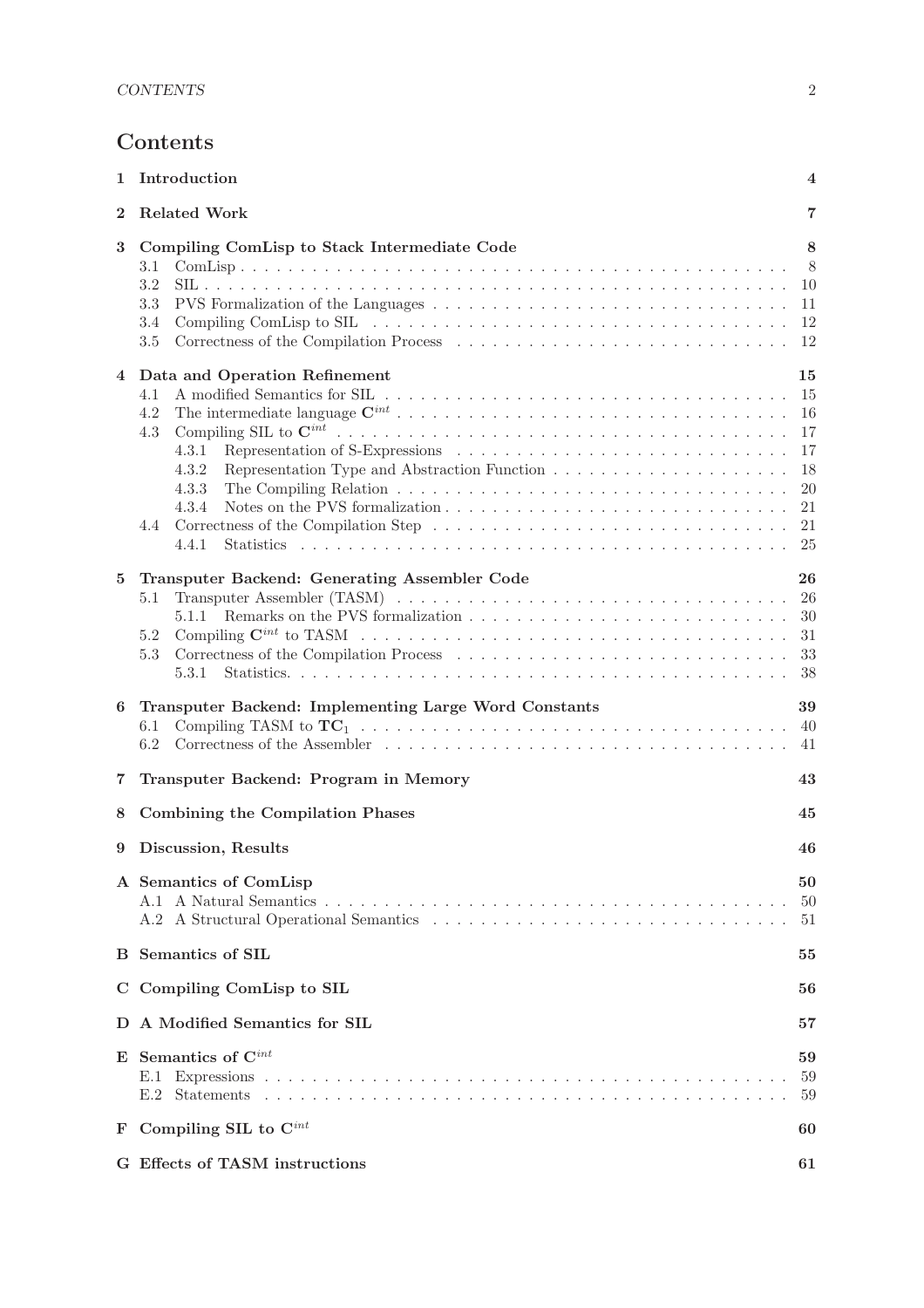|  | H Compiling $C^{int}$ to TASM | -64 |
|--|-------------------------------|-----|
|  |                               |     |
|  |                               |     |
|  |                               |     |
|  |                               |     |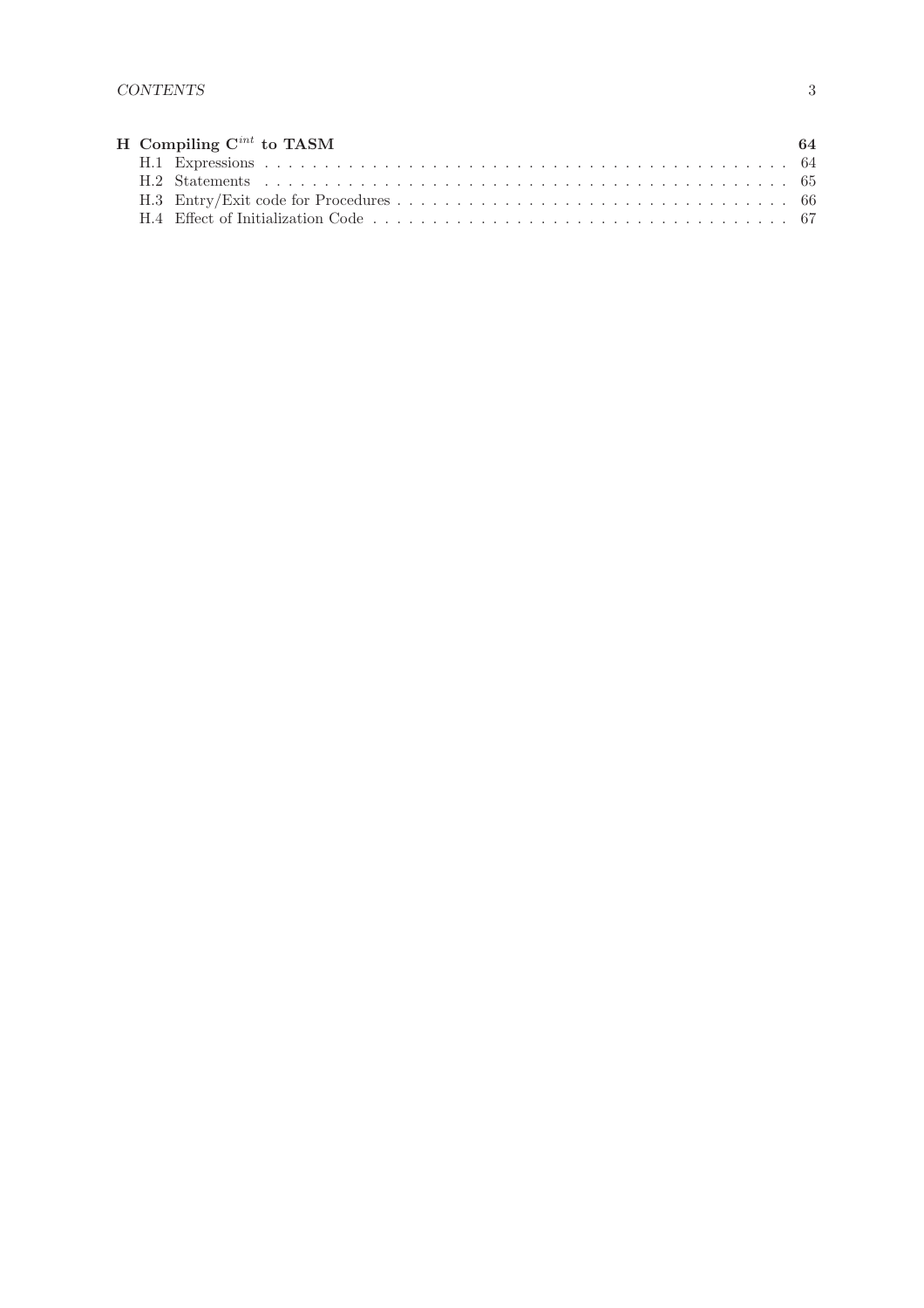## **1 Introduction**

The use of computer based systems for safety-critical applications requires high dependability of the software components. In particular, it justifies and demands the verification of programs typically written in high-level programming languages. Correct program execution, however, crucially depends on the correctness of the binary machine code executable, and therefore, on the correctness of system software, especially compilers.

*Verifix* [GZ99, Goe97] is a joint German research effort of groups at the universities Karlsruhe, Kiel, and Ulm. The project aims at developing innovative methods for constructing provably correct compilers which generate efficient code for realistic, practically relevant programming languages. *Verifix* assumes hardware to behave correctly as described in the instruction manuals. The main achievements of the project are

- the definition of appropriate realistic notions of correctness for the specification and implementation level [GL01b, MOW99].
- the application of general approved compiler construction techniques including the use of (unverified) compiler generation tools (e.g. Lex, Yacc, BEG) [GZ99].
- to ensure the correctness of the generated code, the technique of algorithmic and a-posteriori program checking is applied using verified program checkers [GGZ98].
- the construction of a trusted initial compiler for a realistic imperative high-level sytem programming language [GH98a, GH98c] which serves as a sound bootstrapping and implementation basis (e.g. for the program checkers) and lifts proof obligations from machine code level to the more abstract source code level.
- the use of automated proof systems to support the different verification tasks of the project (e.g. [DV00, DvHPR97]).

As already noted in 1986 by Chirica and Martin [CM86], full compiler correctness comprises both the correctness of the compiling specification (with respect to the semantics of the languages involved) as well as the correct implementation of the specification. The entire correctness proof of a compiler executable running on a host machine can be modularized in three tasks where every step is represented by a corresponding commuting diagram (see Fig. 1).



**Figure 1.** Three steps for correct compiler implementation

1. Specification of a compiling relation C between abstract source and target languages **SL** and **TL**, and compiling (specification) verification w.r.t. an appropriate semantics relation  $\Box$  between language semantics  $[\![\cdot]\!]_{\mathsf{s}_\mathsf{L}}, [\![\cdot]\!]_{\mathsf{T}_\mathsf{L}}$ . Compiling specifications C typically allow for more than only one target program, and also compiler program semantics may be non-deterministic. Hence, relations are utilized for this purpose  $(A \rightarrow B$  denotes the domain of relations between A and B). Notice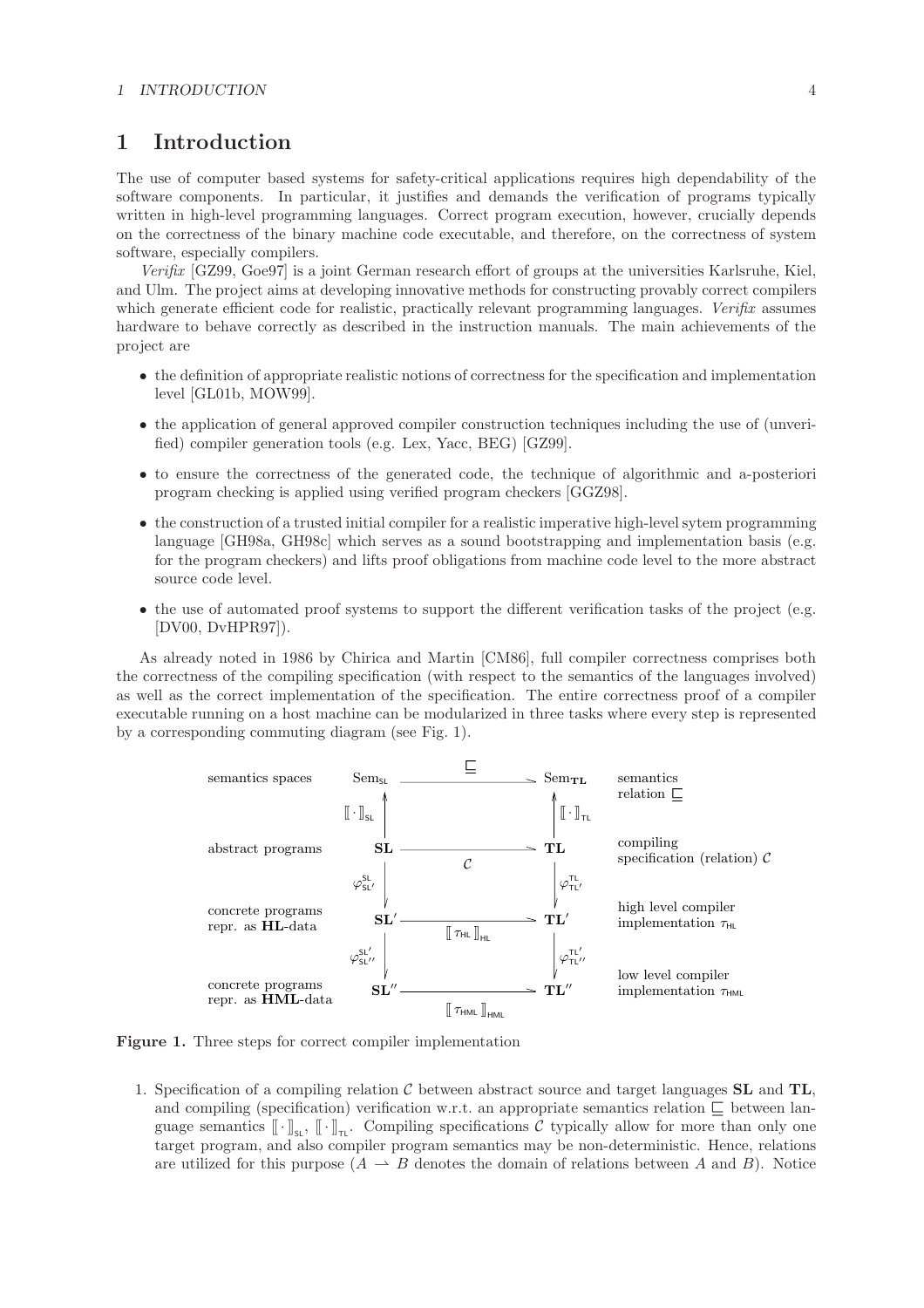#### *1 INTRODUCTION* 5

that only well-formed programs (that is, static semantically correct programs) have a (dynamic) semantics.

- 2. Implementation of a corresponding compiler program  $\tau_{HL}$  in a high level host language **HL** close to the specification language, and high level compiler implementation verification (w.r.t. C and to program representations  $\varphi_{sL'}^{sL}$  and  $\varphi_{TL'}^{TL}$ . Data and program representations, which map abstract programs to concrete program representations and to their string representations (indicated by primes), are in general relations. This step corresponds to programming. Here, either a constructive approach can be applied which transforms the specification  $\mathcal C$  into a high-level implementation by applying correctness-preserving development steps or the program is verified a-posteriori using classical program verification techniques.
- 3. Implementation of a corresponding compiler executable  $\tau_{HML}$  written in binary host machine language **HML**, and low level compiler implementation verification (with respect to  $[\![\tau_{HL}]\!]_{\text{HL}}$  and program representations  $\varphi_{\rm st}^{\rm st'}$  and  $\varphi_{\rm nt'}^{\rm nt'}$ ). This step can be established by a trusted initial compiler, or by syntactical a-posteriori result checking. It is important to note that this last step is absolutely necessary to ensure correctness of the generated executable. If this step is neglected, security relevant intentional errors such as Trojan Horses are hard to find as demonstrated by the construction of a malicious compiler executable [Goe00, Tho84] and this might have harmful consequences.

The initial correct bootstrap compiler which has been constructed in the context of the Verifix project transforms ComLisp programs into binary Transputer code. ComLisp is an imperative proper subset of ANSI-Common Lisp and serves both as a source and implementation language for the compiler, that is, source and host languages are identified (**SL** = **HL** = ComLisp). ComLisp programs are systems of mutually recursive function procedures, working on the domain of s-expressions, which is a recursive dynamic data type suitable for program and term manipulation. The target language and host machine languages are identified as well:  $TL = HML =$  Transputer. The construction process of our initial correct ComLisp compiler according to the three tasks above consists of the following steps:

- define and prove correct the compiling specification relating ComLisp programs with binary Transputer code according to a suitable correctness criterion.
- construct a correct compiler implementation in the source language ComLisp itself by applying a transformational constructive approach which builds a correct implementation from the specification by stepwise applying correctness-preserving development steps [Dol00].
- use an existing (unverified) implementation of the source language (here: some arbitrary Common Lisp compiler) to execute the program. Execute the program, apply it to itself and bootstrap a compiler executable. Check syntactically, that the executable code has been generated according to the compiling specification. For this last step, a realistic technique for low level compiler verification has been developed which is based on rigorous a-posteriori syntactic code inspection [GL01a, Hof98]. This closes the gap between high-level implementation and executable code and lifts proof obligations from machine code level to the much more abstract level of ComLisp code.

The size and complexity of the verification task in constructing such a correct compiler is immense. In order to manage it, suitable mechanized support for both specification and verification is necessary. We have chosen the PVS specification and verification system [ORSvH95] to support the verification of the compiling specification and the construction process of a compiler implementation in the source language.

This report is concerned with the mechanical verification of the compiling specification (*compiling verification*) for the ComLisp compiler (the first task above). This proof has completely been mechanized and is one of the largest case-studies in formal verification we are aware of.

There are many different possibilities in order to define what a correct compiling specification and compiler implementation means. It substantially depends on the application context in which the compiler is used. As mentioned above, one of the results of the *Verifix* project is the development of a realistic correctness criterion for sequential imperative source languages and concrete target processors which takes the finite resource limitations of the target architecture into account. Computations may possibly fail and run into errors which should be one of an acceptable error. On the other hand, a practical compiler may fail in most cases, anyway, on nearly every (sufficiently large) source program.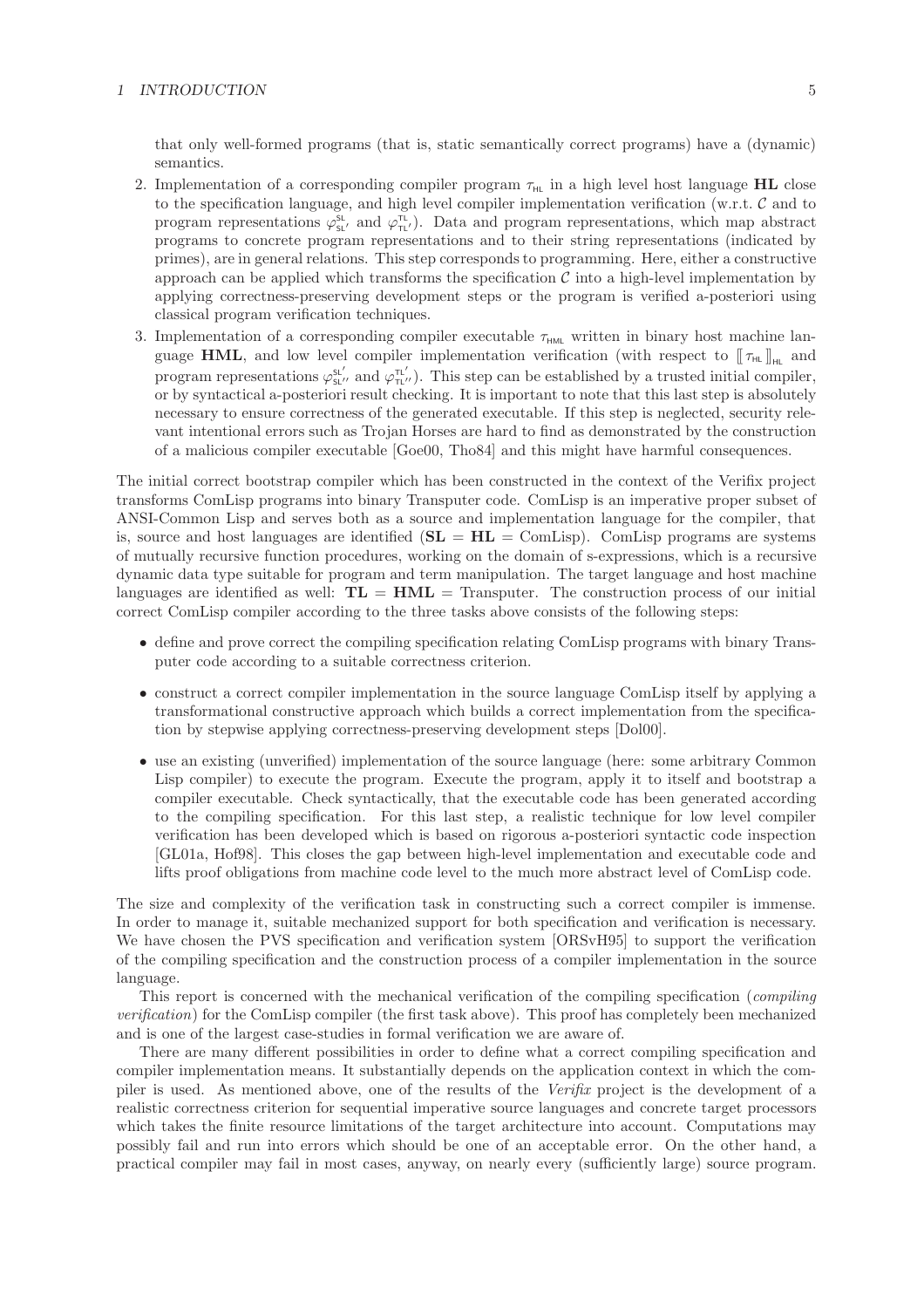#### *1 INTRODUCTION* 6

A practical compiler executable cannot implement every source program behaviorally equivalently on the target machine. There are trivial correct compilers which either always fail themselves or generate code which always fails. Such a compiler is of no use at all, but it is impossible, to define a rigorous notion of *useful correct implementation*. Another important fact is, that compiler constructors are not responsible if source programs are not admissible (that is, they do not meet pre-conditions such as well-formedness) which would lead to unacceptable outcomes. These considerations lead to a family of notions of correctness which is parameterized with the set  $\Omega$  of possible errors, consisting of two disjoint sets of unacceptable and acceptable errors  $(\Omega = A \mathring{\cup} U)$ . Informally, the notion states that for admissible inputs either the result of the target program semantics is correct (representation of a corresponding source program output) or the target program execution aborts with an acceptable (resource) error (see [GL01b] for the formal definitions).

For the compiling verification of the ComLisp compiler outlined in this report, we make use of a specialization of the general notion, where the set  $U$  of unacceptable errors is empty and all acceptable errors are identified. This notion then defines *preservation of partial program correctness*, that is, partial correct source programs are mapped onto partial correct target programs.



<sup>f</sup>*<sup>t</sup>* **Figure 2.** Preservation of partial program correctness

We formalize operational program semantics by relations  $f \subseteq D_i \times D_o$  between input and output domains. Let  $f_s$  be a source and  $f_t$  a target program semantics, and let  $\rho_i$  and  $\rho_o$  be (input and output) data representation relations which relate source language domains with target language domains. Then the notion of correctness is defined as follows:

**Definition 1.1 (Preservation of Partial Correctness).**  $f_t$  is a correct translation of  $f_s$ , if the di*agram in Figure 2 commutes in the following sense:*

$$
\rho_i\,;\,f_t\,\,\subseteq\,\,f_s\,;\,\rho_o
$$

*where* ; *denotes (diagrammatic) relational composition.*

Using this correctness criterion, the overall goal of the verification task outlined in this report is to show the correctness of a compiling relation  $\mathcal{C}(p,q)$  relating well-formed ComLisp programs p with binary Transputer code q. The semantics of a ComLisp program (denoted by  $p_{\text{ComLisp}}$ ) is a relation between input character sequences is and output character lists  $ol$ ;  $p_{TC_0}$  denotes the semantics of binary Transputer programs (a relation between byte sequences and byte lists). Figure 3 illustrates the main theorem. Here, the input and output domain of the source language is the set of character sequences  $D_i^s = seq[char]$  and character lists  $D_o^s = char^*$ , respectively, the input and output domain of the target<br>language is the set of hyte sequences  $D^t = scal[het]$  and hyte lists  $D^t = hute^*$  the data representation language is the set of byte sequences  $D_i^t = seq[byte]$  and byte lists  $D_o^t = byte^*$ , the data representation relations  $a_1$  and  $a_n$  are functions mapping character sequences and lists to byte sequences and lists by relations  $\rho_i$  and  $\rho_o$  are functions mapping character sequences and lists to byte sequences and lists by means of the character codes. Hence, the subset inclusion in definition 1.1 becomes an implication in the following theorem:

**Theorem 1.1 (Main Correctness Theorem).**  $\forall p,q,is,ol.\ \ w f(p) \ \wedge \ \mathcal{C}(p,q) \Rightarrow p_{\texttt{TC}_0}(q)(\textit{char2byte}(is))(\textit{char2byte}(ol)) \Rightarrow p_{\texttt{ComLisp}}(p)(is)(ol)$ 



Since the distance between a high-level ComLisp program and the final binary Transputer code is very large, the compilation is modularized suitably into five steps such that in each phase a specific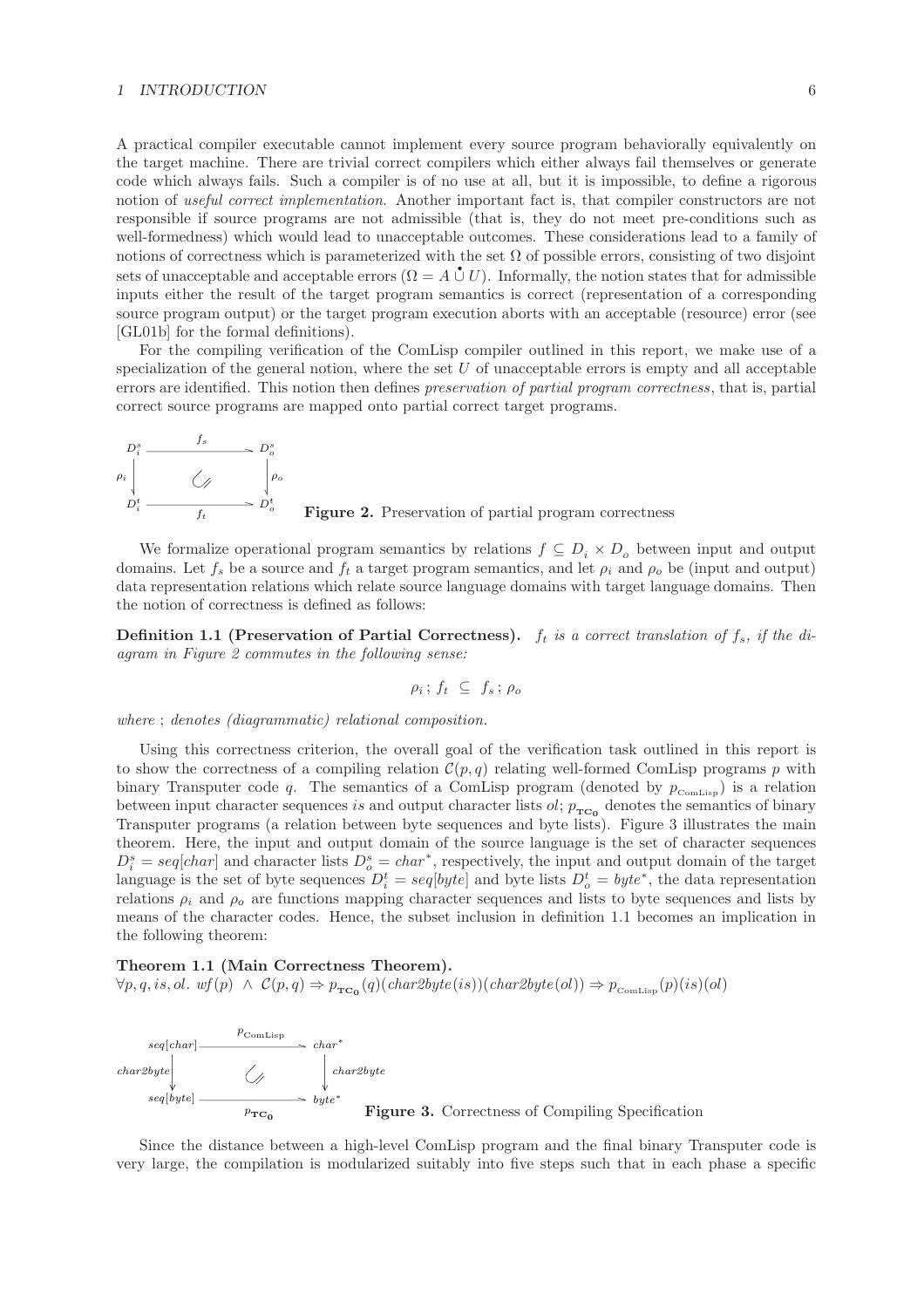#### 2 RELATED WORK <sup>7</sup>

compilation or implementation aspect is realized. The purpose of this verification project is to establish a fully correct bootstrap compiler, henceforth the intermediate languages are chosen in a way such that each of the three tasks, namely the compiling verification, high-level compiler implementation and verification of the binary executable can be realized. Each compilation phase is implemented and verified separately. The five steps are chosen as follows:

$$
\text{ComLisp} \rightarrow \text{SIL} \rightarrow \text{C}^{int} \rightarrow \text{TASM} \rightarrow \text{TC}_1 \rightarrow \text{TC}_0
$$

First, ComLisp is translated into a stack intermediate language (SIL), where parameter passing is implemented by a stack technique. Expressions are transformed from a prefix notation into a postfix notation according to the stack principle. SIL is then compiled into **C***int* where the ComLisp data structures (s-expressions) and operators are implemented in linear integer memory using a run-time stack and a heap. These two steps are machine independent and constitute the compilers frontend. In the compilers backend, in the next step, control structures of **C***int* (loops, conditionals, etc.) are implemented by linear assembler code with jumps in TASM, the Cint memory model is integrated into the finite Transputer memory, and the Cint statements for accessing the stack and heap are implemented by a sequence of TASM instructions. The compilation from TASM to **TC**<sup>1</sup> consists of the implementation of assembler instructions containing large or negative operands by a sequence of pfix/nfix chains and the transformation of the assembler code into binary Transputer code, and finally the program is integrated into the Transputer memory. Note that the last two steps are introduced only for mechanical verification purposes to logically separate the two aspects. No compilation is carried out for the last step and hence the last two phases are in fact implemented in one pass.

This report is organized as follows. In Sect. 2, other related compiler verification approaches found in the literature are briefly presented. The following sections then present the main aspects of the formalizations and verifications of each of the five compilation phases. In each section, first the formalizations of the languages, that is, their abstract syntax and semantics are outlined. Operational semantics in a structural operational style is used for ComLisp and for each of the intermediate languages in the compiler's frontend. The different abstract Transputer formalizations make use of a transition semantics. Then the specific compilation process and its correctness is described. We further provide statistics concerning the mechanical verification effort. Having proved correct each of the compilation steps, finally, the different phases have to be combined in order to accomplish the global correctness proof, relating ComLisp source programs with binary Transputer code as stated in theorem 1.1. Section 8 is concerned with this issue. Finally, in Sect. 9 we summarize our work and discuss the results of this formal verification project.

## **2 Related Work**

Verification of compiler correctness is a much-studied area starting with the work by McCarthy and Painter in 1967 [MP67], where a simple compiler for arithmetic expressions has been proved correct. Many different approaches have been taken since then, usually with mechanized support to manage the complexity of the specifications and the proofs, for example [Pol81, Joy89, Bro92, Moo89, Cur94, BS98]. Most of the approaches only deal with the correctness of the compiling specification, while the approach taken in the *Verifix* project also takes care of the implementation verification, even on the level of binary machine code. Another difference of our approach is that we are concerned with the compilation of "realistic" source languages and target architectures. A ComLisp implementation of the ComLisp compiler as well as a binary Transputer executable is available.

Notable work in this area with mechanized support is CLInc's verified stack of system components ranging from a hardware-processor up to an imperative language [Moo89]. Both the compiling verification and the high-level implementation (in ACL2 logic which is a LISP subset) have been carried out with mechanized support using the ACL2 prover. Using our compiler, correct binary Transputer code could be generated.

The impressive VLISP project [GMR<sup>+</sup>92] has focused on a correct translation for Scheme. However, although the necessity of also verifying the compiler implementation has been expressed this has explicitly been left out. Proofs were accomplished without mechanized support.

P. Curzon [Cur94] considers the verification of the compilation of a structured assembly language, Vista, into code for the VIPER microprocessor using the HOL system. Vista is a low-level language including arithmetic operators which correspond directly to those available on the target architecture.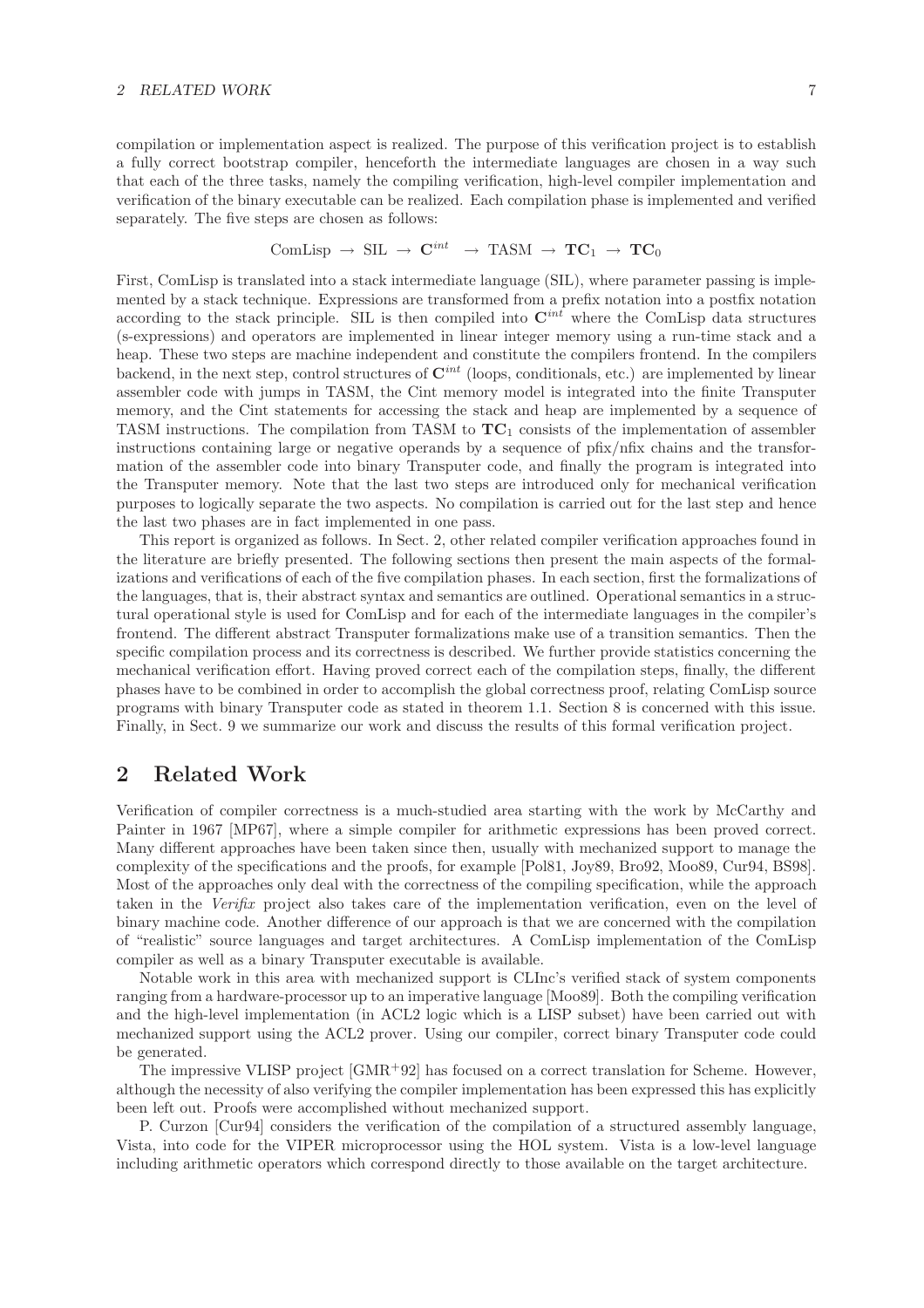The compilation of PROLOG into WAM has been realized through a series of refinement steps and has been mechanically verified using the KIV system [Sch99]. A (small-step) ASM semantics is used for the languages.

More recently, M. Strecker [Str02] has carried out a formal verification of the compilation process from a subset of the Java source language into Java bytecode using the Isabelle proof environment. The verification effort here is comparable to the effort in proving correct one of the compilation phases of our bootstrap compiler.

## **3 Compiling ComLisp to Stack Intermediate Code**

### **3.1 ComLisp**

A ComLisp program consists of

- a declaration part consisting of a list of function names  $F_l$ , a list of symbols (except NIL and T)  $S_l$ , and a list of non-atomic program constants  $C_l$ . The declaration part is syntactical sugar and semantically irrelevant, used to facilitate one pass compilation.
- a list of global variables,
- a list of possibly mutual recursive function definitions,
- a main form.

The abstract syntax of ComLisp is given as follows:

| $\mathcal{D}$  |                           | $\therefore = d; x_1, \ldots, x_k; f_1, \ldots, f_n; e$                                                                            |
|----------------|---------------------------|------------------------------------------------------------------------------------------------------------------------------------|
| $\mathfrak{a}$ | $\mathbf{H} = \mathbf{H}$ | $F_l; S_l; C_l$                                                                                                                    |
| $\mathcal{F}$  |                           | $\therefore = h(x_1, \ldots, x_m) \leftarrow e$                                                                                    |
| $\epsilon$     | $\cdots =$                | abort $ c  x   x := e   program(e_1, , e_n)   if(e_1, e_2, e_3)   do(e_1, e_2)   call(h, e_1, , e_n)$                              |
|                |                           | $u \circ p(e) \mid \text{top}(e_1, e_2) \mid \text{let}(x_1 = e_1, \ldots, x_n = e_n; e) \mid \text{list*}(e_1, \ldots, e_n) \mid$ |
|                |                           | $cond(p_1 \rightarrow e_1, \ldots, p_n \rightarrow e_n)$   read_char   peek_char   print_char(e)                                   |
| $\overline{c}$ | $\therefore =$            | $i \mid NIL \mid T \mid a \mid sb \mid st \mid (c_1 \cdot c_2) \mid (a \in Char; sb, NIL, T \in Symbol; st \in String)$            |
| uop            | $\therefore =$            | $\lceil \sqrt{c}ar \rceil \lceil \sqrt{c}ar \rceil \lceil \sqrt{c}ar \rceil \rceil$ and $\lceil \sqrt{c}ar \rceil$ integery        |
|                |                           | $length \mid char\_code \mid code\_char \mid symbol_name \mid intern \mid coerce\_string$                                          |
| bop            | $\cdots =$                | $\lfloor \cos   +   *   <   \geq   \textit{floor}   \textit{mod}   \textit{eql}   \textit{aref}$                                   |

where  $n, m, k \geq 0; t \geq 1, c$ :  $SExpr, x, x_1, \ldots, x_n$ : Ident are identifiers, h is a function name,  $f_1, f_1, \ldots, f_n$  are function definitions, uop : Unop are unary operators, bop : Binop are binary operators, and  $e, e_1, \ldots, e_n$  and  $p_1, \ldots, p_n$  are expressions (forms).

ComLisp statements (expressions or forms) include the abort statement, s-expression constants, variables, assignments, sequential composition, conditional, do-loop, call of user defined functions, call of built-in unary and binary ComLisp operators, local let-blocks, cond-instruction, and instructions for reading from the input sequence and writing to the output. The form list∗ constructs a s-expression list from its evaluated arguments. There must be at least one argument.

The only available datatype is the type of s-expressions which are binary trees built with constructor "cons", where the leafs are either integers, characters, strings, or symbols. The set of symbols include T and NIL with  $T \neq NIL$ . In addition, there are sets of unary and binary operators defined on sexpressions. The operators include the standard operators for lists (e.g.  $length$ ), type predicates for the different kinds of s-expressions, and the standard arithmetic operations (e.g.  $+, *, floor$ ). ComLisp operators denote partial functions on s-expressions which is expressed by two relations: relation  $v_1$ :  $u \circ p \to v_2$  for unary operators  $u \circ p$ , and  $v_1, v_2 : b \circ p \to v$  for binary operators. For example, the first relation expresses that the application of unary operator uop to s-expression  $v_1$  is defined, terminates, and yields s-expression  $v_2$  as result.

Having defined the abstract syntax of ComLisp, we now focus on the semantics. First, the static semantics of ComLisp programs, declarations, and forms are specified by means of several well-formedness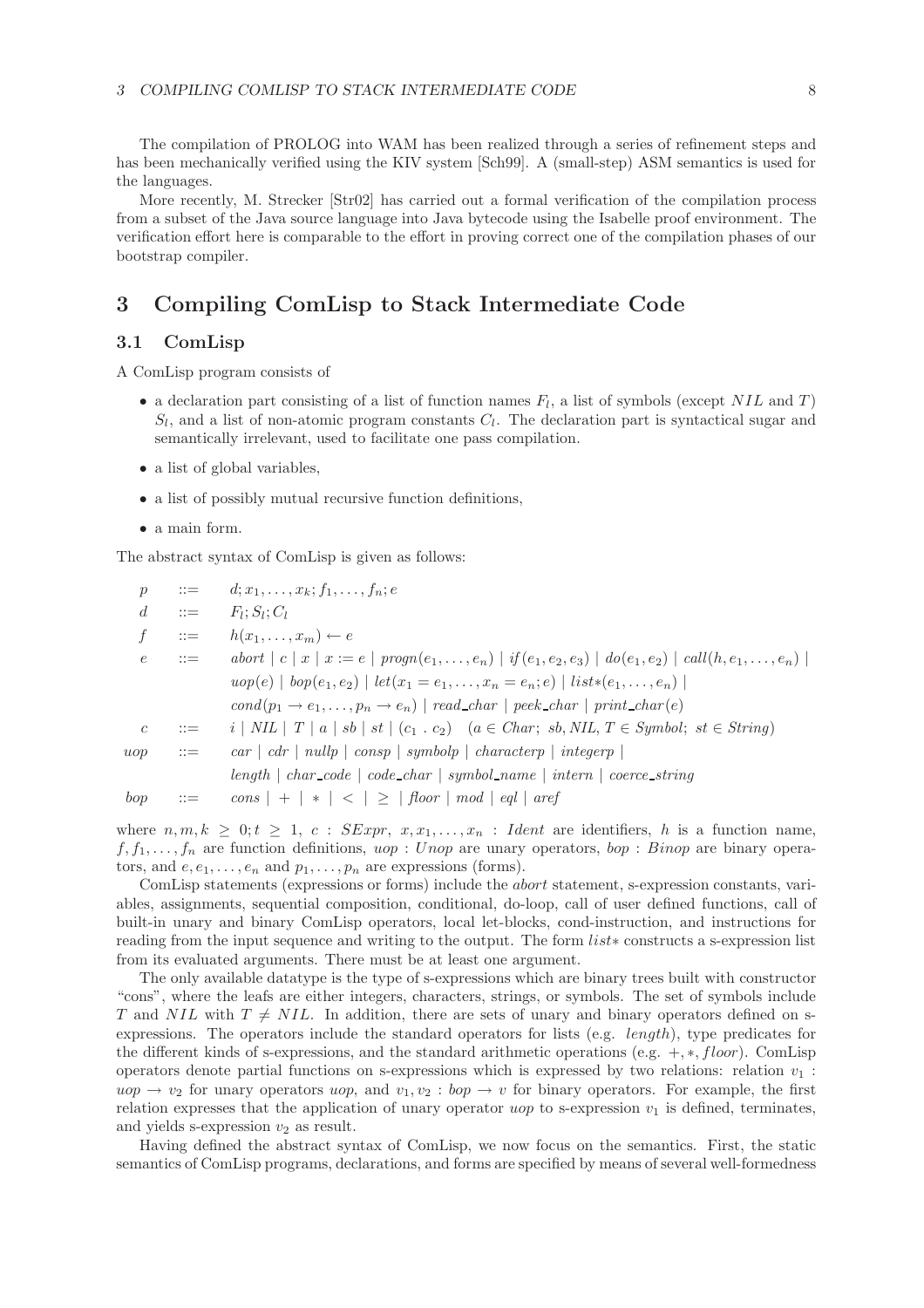predicates for forms, function definitions, and programs. A ComLisp form is *well-formed* with respect to a function environment Γ (a list of function definitions), a local variable environment ζ (a list of formal parameters), a list of global variables  $\gamma$ , a list of symbols sl and a list of non-atomic constants cl, if

- the list of local and global variables are disjoint.
- all variables are declared, that is, occur in  $\zeta$  or  $\gamma$ .
- all program constants and symbols are declared in the symbol list  $sl$  and list of constants  $cl$ , respectively.
- each user-defined function is called with the correct number of arguments (correct parameter passing) and the function identifiers are declared in Γ.

Formally, a relation  $wf(e, \zeta, \gamma, \Gamma, cl, sl)$  is defined inductively on the structure of form e. Its formal definition is straightforward and omitted here.

A function environment  $\Gamma$  is well-formed with respect to a list of global variables  $\gamma$ , a list of non-atomic constants cl, and a list of symbols sl, if the function names in  $\Gamma$  are disjoint (no double declarations of functions), and each function body in Γ is well-formed with respect to Γ, its local parameter list,  $\gamma$ , cl, and sl. This is specified by a predicate  $wf(\Gamma, \gamma, cl, sl)$ .

Finally, a ComLisp program is well-formed  $(wf(p))$ , if the function identifiers occuring in the function definitions correspond to the list of names in the declaration part and are disjoint, and all function definitions are well-formed with respect to the global variables, and the declarations, and the main program is well-formed w.r.t. to the function declarations, the global variables, and the empty local parameter list, the constant list, and the symbol list.

For all intermediate languages occuring in the different compilation phases of the ComLisp to Transputer compiler, a uniform relational semantics description has been chosen. The (dynamic) semantics of ComLisp is defined in a structural operational way by a set of inductive rules for the different ComLisp forms. This kind of semantics is also referred to as *big-step semantics* or *evaluation semantics* in contrast to a transition semantics (small-step semantics) such as abstract state machines (ASM's). However, in order to illustrate the definition of a small-step structural operational semantics for a high-level language, we provide such an additional semantics for ComLisp in the appendix A.2. Notice that we do not make use of this small-step semantics for the compiling verification outlined in this report.

A ComLisp *state* is a triple consisting of an (infinite) input sequence (stream) of characters, an output list of characters, and the variable state which is a mapping from identifiers to values (s-expressions):

$$
state_{CL} ::= seq[char] \times char^* \times (Ident \rightarrow SExpr)
$$

For a state s, we denote the input stream of s by  $s_{input}$ , the output list of s by  $s_{output}$ , and the variable state of s by  $s_{var}$ : Ident  $\rightarrow$  SExpr. In the following to increase readability, we often write simply s instead of  $s_{var}$ ;  $s[x \leftarrow v]$  denotes the modification of  $s_{var}$  at x by v.

ComLisp forms are expressions with side-effects, that is, they denote state transformers transforming states to pairs of result value and result state. The definition of the semantics of forms uses the following notation:

$$
\Gamma \vdash s : e \to (v, q)
$$

where  $\Gamma$  is a function environment, s, q are states, and v is a value. The relation expresses that evaluating form e in state s and function environment Γ terminates and results in a value v and final state q. Given rules for each kind of form, the semantics is defined as the smallest relation  $\rightarrow$  satisfying the set of rules. For example, the semantics of a function call is given by two rules. One for parameterless functions, and one for functions with parameters, where the parameters are sequentially evaluated, the resulting values being then bound to the parameters before evaluation of the body and unbound after returning the value:

$$
[f(x_1 \cdots x_n) \leftarrow body] \in \Gamma \ (n \ge 1)
$$

$$
\Gamma \vdash q_i : e_i \to (v_i, q_{i+1}) \ (1 \le i \le n)
$$

$$
\Gamma \vdash q_{n+1}[x_1 \leftarrow v_1, \dots, x_n \leftarrow v_n] : body \to (v, r)
$$

$$
\overline{\Gamma \vdash q_1 : call(f, e_1, \dots, e_n) \to (v, r[x_1 \leftarrow q_{n+1}(x_1), \dots, x_n \leftarrow q_{n+1}(x_n)])}
$$

The complete set of rules for ComLisp forms can be found in the appendix A.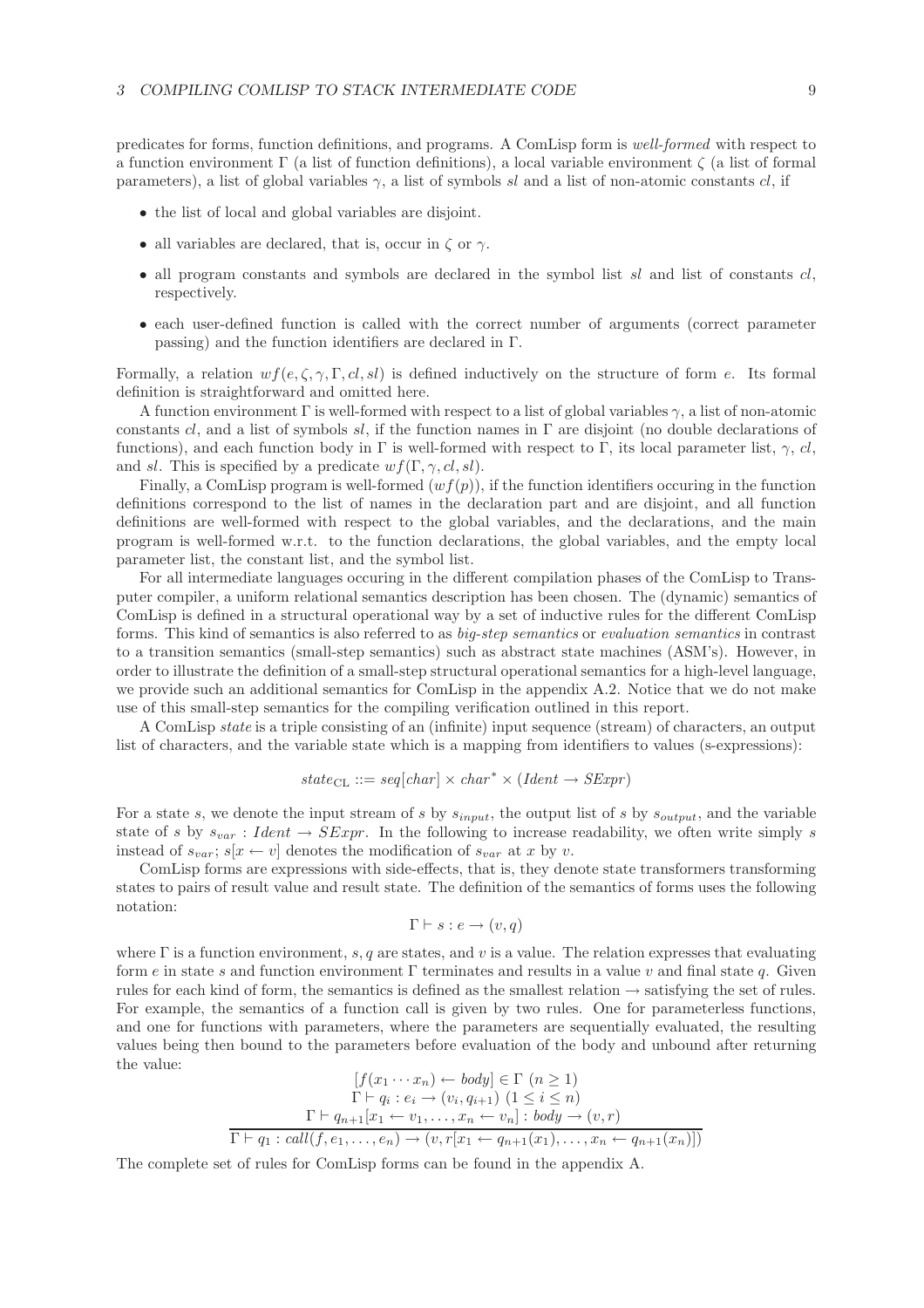The semantics of a ComLisp program is given by the input/output behavior of the program defined by a relation  $p_{\text{ComLisp}}$  between input streams is and output lists ol.  $p_{\text{ComLisp}}(p)(is)(ol)$  holds if the evaluation of the main form  $e$  in an initial state, where the input stream is given by is, the output list is empty and all variables are initialized with *NIL*, terminates with a value v in some state q with output list ol. Formally:

$$
p_{\text{ComLisp}}(p)(is)(ol) ::= \exists v, q. \ (\Gamma \vdash (is,[], \lambda x. \mathit{NIL}) : e \to (v, q)) \ \land \ (q_{\text{output}} = ol)
$$

### **3.2 SIL**

SIL, the stack intermediate language, is a language with parameterless procedures and s-expressions as available datatype. Programs operate on a runtime stack with frame-pointer relative addresses. A SIL program consists of a

- a declaration part (used to facilitate one pass compilation), consisting of a number denoting the length of the global memory, and (like for ComLisp), the list of procedure names, the list of program symbols and non-atomic constants.
- a list of parameterless procedure declarations, and
- a main statement.

There are no variables, only memory locations and the machine has statements for copying values from the global to the local memory and vice versa. For example,  $\langle cov(i, i) \rangle$  copies the content at stack relative position i to relative position j,  $\text{gcopy}(g, i)$  copies from the global memory at position g to the relative position i, and  $itef(i, s_1, s_2)$  executes instruction  $s_2$  if the content of stack relative position i is NIL, otherwise  $s_1$  is executed. The unary and binary operators are the same as for ComLisp.

 $p$  ::=  $d; f_1, ..., f_n; s$ <br>  $d$  ::=  $l_a, F_l, S_l, C_l$ d ::=  $l_g, F_l, S_l, C_l$ <br>
f ::=  $h \leftarrow s$  $h \leftarrow s$  $s$  ::= *abort*  $\vert \text{ copy}(c, i) \vert \text{ copy}(i, j) \vert \text{ group}(g, i) \vert \text{ copy}(g, i) \vert \text{ itef}(i, s_1, s_2) \vert \text{ sq}(s_1, \ldots, s_n) \vert$  $fcall(h, i) \mid uop(i) \mid bop(i) \mid do(i, s_1, s_2) \mid read\_char(i) \mid peek\_char(i) \mid print\_char(i) \mid list*(n, i)$ 

The SIL statements have the following informal meaning:

- *abort* immediately aborts the execution.
- $copyc(c, i)$  writes a constant c to stack relative position i.
- copy $(i, j)$  copies the content at stack relative position i to stack relative position j.
- $q\text{copy}(q, i)$  copies the content of global memory cell q to stack relative position i.
- copyg(i, q) copies the content of stack relative position i to the global memory at position q.
- $f \, \text{call}(f, i)$  is a subroutine call that executes the code associated to f where the frame pointer is increased by  $i$ . After the body code has been executed the frame pointer is reset to its old value.
- ite $f(i, t, f)$  executes instruction f if the content of stack relative position i is *NIL*, otherwise t is executed.
- $sq(s_1,\ldots,s_n)$  executes the instructions  $s_1,\ldots,s_n$  in sequence.
- uop(i) applies the unary operator uop to the stack cells at relative position i.
- bop(i) applies the binary operator bop to the stack cells at relative positions i and  $i + 1$ .
- $do(i, c, b)$  executes the statement c, and then terminates if the content of stack relative position i is not *NIL*, otherwise executes the body b and then the loop again.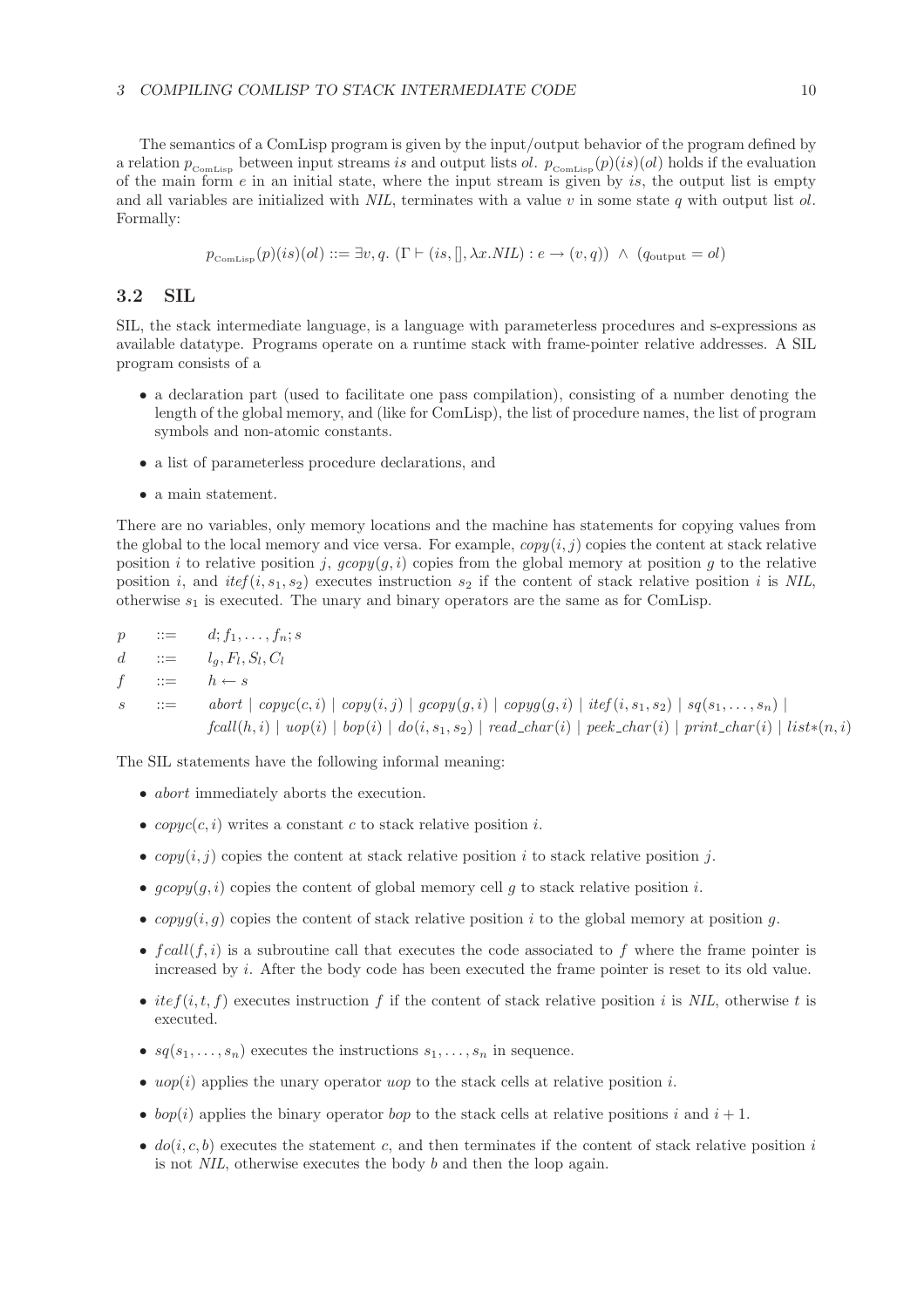#### 3 COMPILING COMLISP TO STACK INTERMEDIATE CODE 11

- $read\_char(i)$  writes the head of the input stream at relative position i, and removes the head from the stream
- peek\_char(i), same as read\_char(i) but does not alter the input stream.
- $print\_char(i)$  writes the content at relative position i to the output stream.
- list<sup>\*</sup>(n, i) construct an s-expression tree with n arguments and writes it at relative position i.

The static semantics is again specified by means of well-formedness predicates for SIL statements, SIL procedure declarations, and SIL programs (definitions omitted here).

SIL statements denote state transformers, where a SIL state consists of the input stream, the output list, the global memory (a list of s-expressions), and the local memory (consisting of the frame pointer *base* : *Nat* and the stack, a function from natural numbers to s-expressions).

$$
state_{\text{SIL}} ::= seq[char] \times char^* \times SExpr^* \times Nat \times (Nat \rightarrow SExpr)
$$

As for ComLisp, an evaluation semantics for SIL statements is defined as the smallest relation

$$
\Gamma \vdash s : cmd \rightarrow q
$$

satisfying the set of rules given for the language constructs. The relation states that executing the statement *cmd* in state s and SIL procedure environment Γ (a list of procedure declarations) is defined, terminates, and results in a new state q. The rules for SIL statements are listed in the appendix B.

As for ComLisp, the semantics of a SIL program is its I/O behavior:

$$
p_{\text{SIL}}(p)(is)(ol) ::= \exists q. ( \Gamma \vdash init : s \to q) \ \land \ (q_{\text{output}} = ol)
$$

where the initial state is defined by  $\text{init} ::= (is,[],[NIL,...,NIL], 0, \lambda n.NIL)$ .

#### **3.3 PVS Formalization of the Languages**

Abstract syntax, static and dynamic semantics of the languages have to be formalized in the PVS specification language. The language is based on classical higher-order logic with a rich type system including dependent types. In addition, the PVS system provides an interactive proof checker that has a reasonable amount of theorem proving capabilities. A strategy language enables to combine atomic inference steps into more powerful proof strategies allowing to define reusable proof methods.

- 1. Abstract Syntax: the PVS abstract data type (ADT) construct is used. ComLisp forms, for example, are defined by an ADT, where for each kind of form there exists a corresponding constructor. For ADT definitions in PVS, a large theory is automatically generated including induction and reduction schemes for the ADT, termination measures, and a set of axioms stating that the data type denotes the initial algebra defined by the constructors. Note that the formalizations make heavily use of library specifications. However, a lot of new types, functions, and predicates must be added for the specifications, as well as lemmas for their useful properties (which have to be proved).
- 2. Static Semantics: the well-formedness predicates must be formalized. Since each function must be total in PVS, a termination measure must be provided for the recursive definitions. We have specified the structural size of a ComLisp form using the reduction scheme from the ADT theory.
- 3. Dynamic Semantics: the rules must be represented in PVS. A set of structural rules is represented as an inductive PVS relation which combines all the rules in one single definition  $E(\Gamma)(s, e, v, q, N)$ which denotes  $\Gamma \vdash s : e \rightarrow (v, q)$ . Free logical variables in the rules are existentially quantified in the corresponding PVS relation. In general, properties about inductive relations can be proved by rule induction. Here, the definition of relation  $E$  has an additional counter parameter  $N$  to formulate an induction principle needed for the proof for the selected notion of correctness (see Sect. 3.5). N is decreased when entering the body of a function or while loop, since in this case the forms in the antecedents of the corresponding rules are not structurally smaller, and left unchanged otherwise.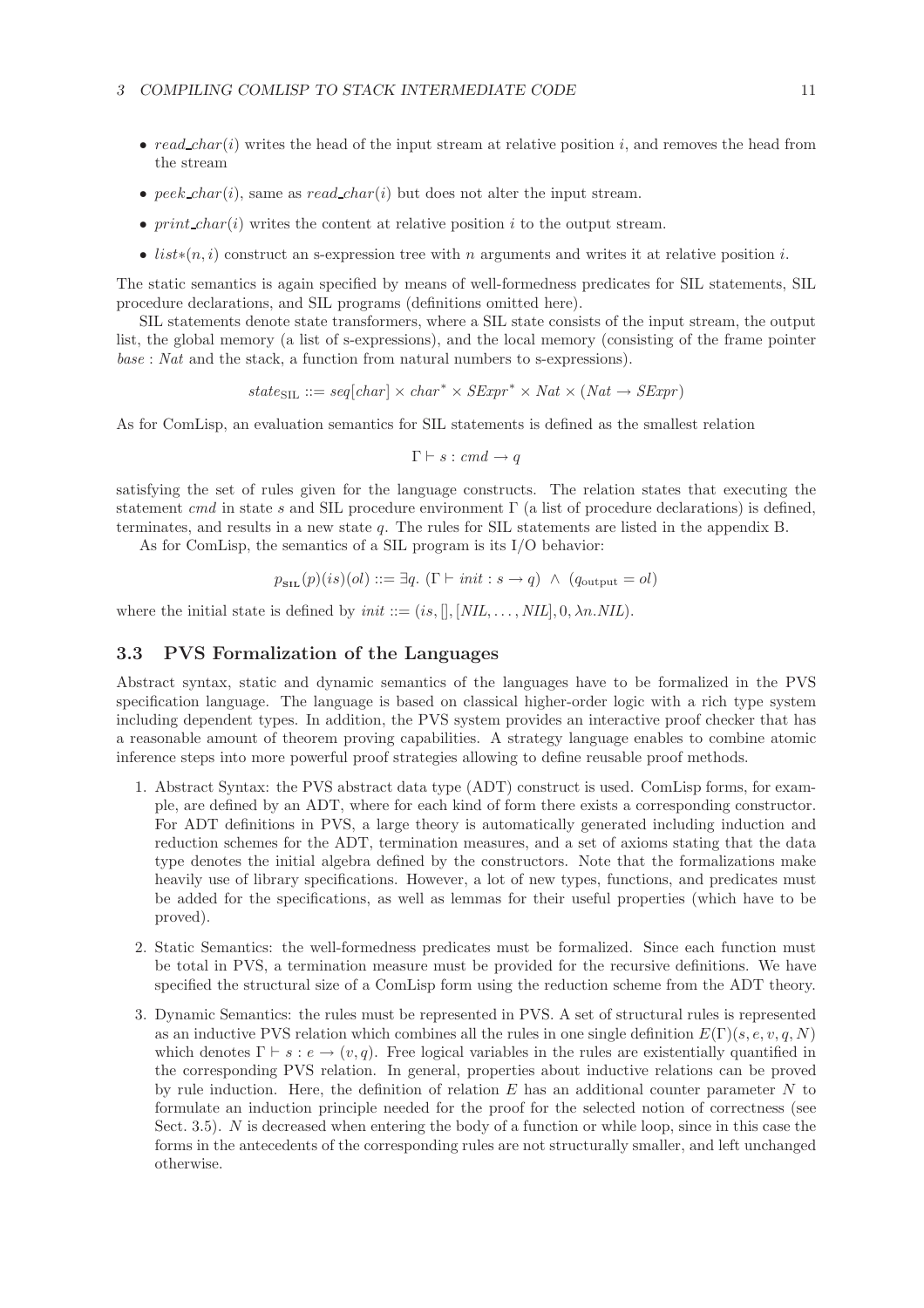### **3.4 Compiling ComLisp to SIL**

The compilation from ComLisp to SIL generates code according to the stack principle and translates parameter passing to statements which access the data stack. For a given expression e, a sequence of SIL instructions is generated that computes its value and stores it at the top of the stack (relative position  $k$ in the current frame). The parameters  $x_1, \ldots, x_n$  of a function are stored at the bottom of the current frame (at relative positions  $0, \ldots, n-1$ ) (see Fig. 4). A SIL function call  $fcall(h, i)$  increases the frame pointer *base* by i which is reset to its old value after the call and local variables introduced by *let* are represented within the current frame. For each syntactical ComLisp category, a compiling function is specified.



**Figure 4.** Parameter passing on the stack

- $\mathcal{C}_{\text{form}}(e, \gamma, \rho, k)$  is defined inductively on e. It takes a form e, a global environment  $\gamma$  (a list of identifiers), a compile time environment  $\rho$  (an association list which associates relative positions in the current stack frame with local variables), and a natural number  $k$  (denoting the current top of stack) and produces a SIL statement. Its definition can be found in the appendix C.
- A function definition is compiled by compiling the body in a new environment (where the formal parameters are associated with relative positions  $0, \ldots, n-1$ ) with the top of stack set at position n. Finally, the current stack frame has to be removed, leaving only the result on top (achieved by a copy instruction from position  $n$  to 0).

$$
\mathcal{C}_{\text{def}}(h(x_1,\ldots,x_n) \leftarrow e)(\gamma) ::= h \leftarrow sq(\mathcal{C}_{\text{form}}(e,\gamma,[x_i \leftarrow (i-1)],n), copy(n,0))
$$

• A function environment  $\Gamma$  is compiled by compiling each function definition in  $\Gamma$ :

 $\mathcal{C}_{\text{defs}}([f_1,\ldots,f_n])(\gamma) ::= [\mathcal{C}_{\text{def}}(f_1)(\gamma),\ldots,\mathcal{C}_{\text{def}}(f_n)(\gamma)]$ 

• A program  $p = \gamma$ ; Γ; e is compiled by compiling its function environment and main form:

 $\mathcal{C}_{\text{prog}}(p) ::= \mathcal{C}_{\text{defs}}(\Gamma)(\gamma); \mathcal{C}_{\text{form}}(e, \gamma,[], 0)$ 

## **3.5 Correctness of the Compilation Process**



**Figure 5.** ComLisp program compilation correctness

For this first phase there are no resource restrictions and the correctness of the compilation process is stated as follows: for any well-formed ComLisp program  $p$ , whenever the semantics of the compiled program is defined for some input stream is and output list  $ol$ , this is also the case for p for the same is and ol (see Fig. 5).

**Theorem 3.1 (Correctness of Program Compilation).**  $\forall p, is, ol. \text{wf}(p) \Rightarrow p_{\text{SL}}(\mathcal{C}_{\text{prog}}(p))(is)(ol) \Rightarrow p_{\text{ComLiss}}(p)(is)(ol)$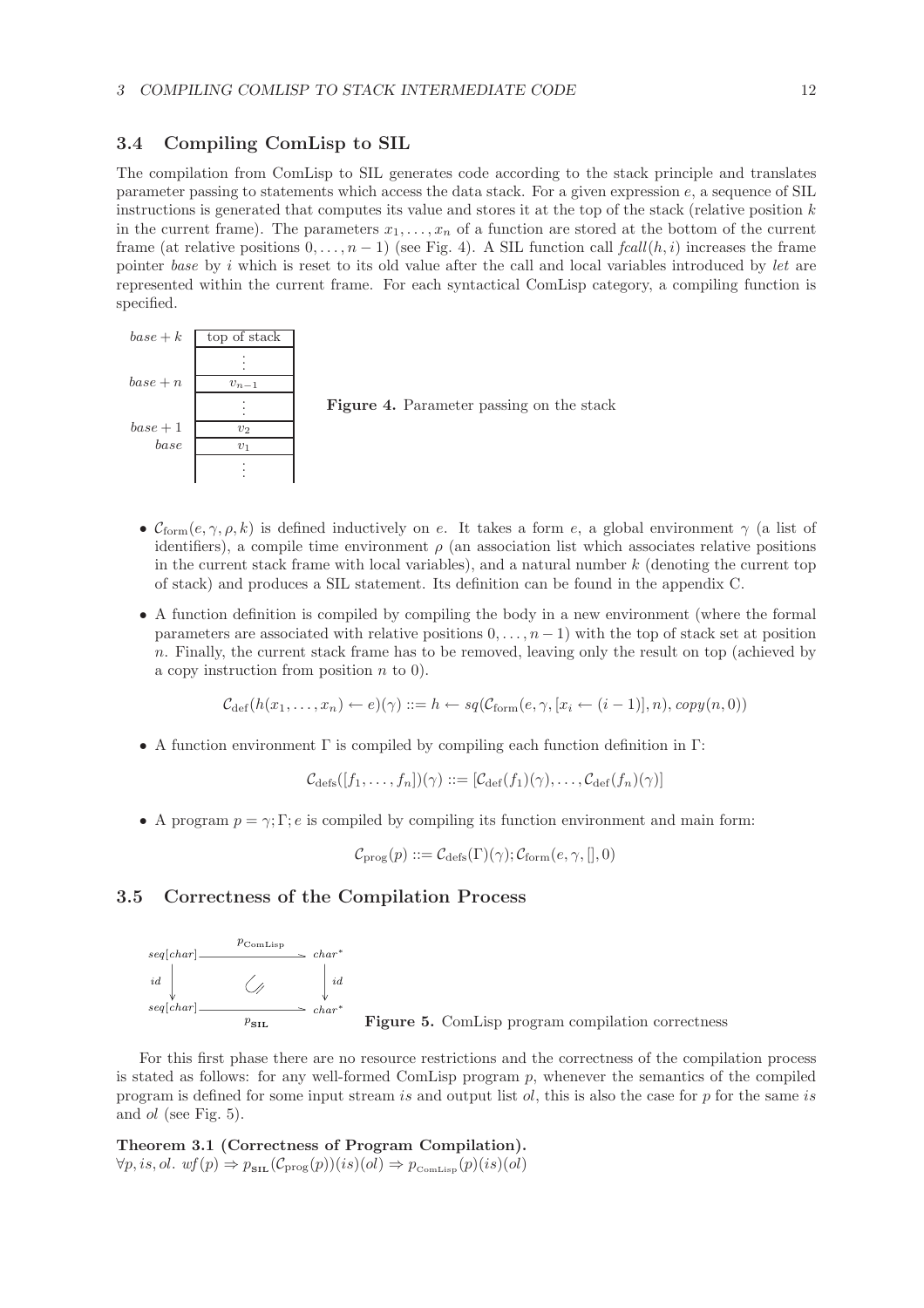Unfolding  $p_{\text{SL}}$  and  $p_{\text{ComLisp}}$ , the semantics of forms and corresponding SIL statements have to be compared. In particular, this requires relating source and target language states. ComLisp forms denote state transformers transforming a state into a result value and a result state (if defined)  $\sigma \rightarrow_e (v, \sigma')$ . On the other hand, SIL statements denote ordinary state transformers  $s \rightarrow_s s'$ . Two relations are required:<br>can relation a probable Cam in input states  $\epsilon$  with SIL states a while the other polation a polation one relation  $\rho_{\rm in}$  relates ComLisp input states  $\sigma$  with SIL states s, while the other relation  $\rho_o$  relates ComLisp output states  $(v, \sigma')$  with SIL states s'. Figure 6 illustrates the correctness property for forms by means of a commuting diagram.



**Figure 6.** Correctness property for the compilation of ComLisp forms

The relations are parameterized with a list of global variables  $\gamma$ , the local compile time environment  $ρ$ , and the current top of stack position k. Relation  $ρ<sub>i</sub>$  distinguishes between local and global variables. The relative address for variables for which  $\rho$  is defined is given by  $\rho(x)$ , while the address of the global variables in  $\gamma$  is given by  $\gamma(x)$ . Relation  $\rho_0$  additionally assumes that the final value v is available at the stack top (relative address k). In addition, it is required that the input streams and the output lists of  $\sigma$  and s correspond. The data representation relations are defined as follows:

1.  $\rho_i(\gamma, \rho, k)(\sigma, s) ::=$  $[\forall x \in dom(\rho). (\rho(x) < k) \land (\sigma(x) = s_{local}(s_{base} + \rho(x)))] \land$  $[\forall x \in \gamma \ldotp (\gamma(x) \lt \vert s_{\text{global}}|) \land (\sigma(x) = s_{\text{global}}(\gamma(x)))] \land$  $(s_{\text{innut}} = \sigma_{\text{input}}) \ \wedge \ (s_{\text{output}} = \sigma_{\text{output}})$ 

2. 
$$
\rho_o(\gamma, \rho, k)(v, \sigma', s') ::= (s'_{local}(s'_{base} + k) = v) \land (\rho_i(\gamma, \rho, k)(\sigma', s'))
$$

In order to state the correctness property for the compilation of forms two additional invariants are required:

1. The first invariant relates ComLisp input and output states. It assures that identifiers not belonging to  $\zeta$  or  $\gamma$  (the local and global identifier lists) do not alter their values.

 $source\_invar?(\zeta,\gamma)(\sigma,\sigma') ::= \forall x. (x \notin \zeta \land x \notin \gamma) \Rightarrow \sigma'(x) = \sigma(x)$ 

- 2. The second one relates input SIL states s with output SIL states s'. It states that
	- (a) the frame pointers of  $s$  and  $s'$  are identical.
	- (b) the contents of all stack cells with addresses not within the range of the local environment  $\rho$ do not change from s to  $s'$ . In particular, this includes all stack cells below the current stack frame.

$$
\begin{aligned}\n\text{invar?}(\rho, k)(s, s') &::= \\
\text{s}_{\text{base}} & \wedge \\
\forall adr. \ adr < k \wedge adr \notin \text{ran}(\rho) \Rightarrow \text{s}_{\text{local}}(\text{s}_{\text{base}} + adr) = s'_{\text{local}}(s'_{\text{base}} + adr) \wedge \\
\forall adr. \ adr < s_{\text{base}} \Rightarrow \text{s}_{\text{local}}(adr) = s'_{\text{local}}(adr)\n\end{aligned}
$$

This property is required to ensure that for function and operator calls the computed values of the arguments are still available (and not overwritten) when the operator is applied or the function body is executed.

All ingredients have now been collected to state the correctness property for the translation of forms. The diagram in Fig. 6 has to commute in the sense of preservation of partial program correctness. The property states that if the function environment and the ComLisp form is well-formed, the compile time environment  $\rho$  is injective and its domain corresponds to the local variable list  $\zeta$ , the initial ComLisp and SIL states are related by  $\rho_i$  and the code resulting from compiling form e transforms SIL state s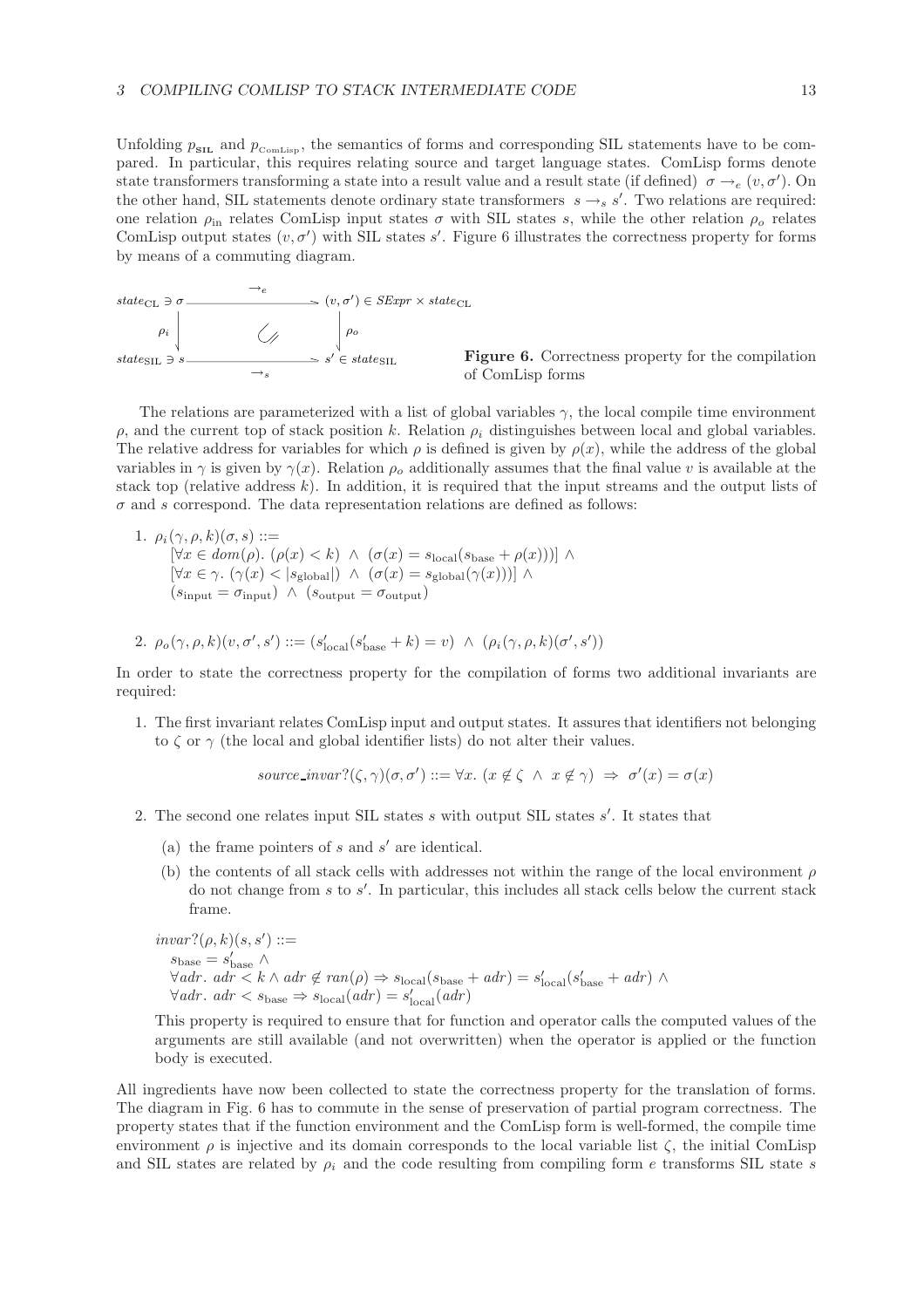into s', then there exists a value v and ComLisp state  $\sigma'$  such that e evaluates in state  $\sigma$  to  $(v, \sigma')$  and the final ComLisp and SIL states are related by  $\rho_0$  and the target states and source states invariants hold. Note that the additional parameters cl and sl denoting the list of non-atomic program constants and symbols, respectively, are required for the well-formedness predicates.

#### **Definition 3.1 (Correctness Property for Form Compilation).**

 $correct\_prop(\Gamma, \gamma, \zeta, \rho, cl, sl, k)(e) ::=$  $\forall \sigma, s, s'. \text{wf}(\Gamma, \gamma, cl, sl) \land \text{wf}(e, \zeta, \gamma, \Gamma, cl, sl) \land \text{injective?}(\rho) \land \rho$  $(dom(\rho) = \zeta) \wedge \rho_i(\gamma, \rho, k)(\sigma, s) \wedge (\mathcal{C}_{\text{defs}}(\Gamma)(\gamma) \vdash s : \mathcal{C}_{\text{form}}(e, \gamma, \rho, k) \rightarrow s')$  $\Rightarrow \exists v, \sigma' : (\Gamma \vdash \sigma : e \rightarrow (v, \sigma')) \land \rho_o(\gamma, \rho, k)(v, \sigma', s') \land invar?(\rho, k)(s, s') \land source\_invar?(\zeta, \gamma)(\sigma, \sigma')$ 

The main obligation is to prove that this property holds for each kind of form:

#### **Theorem 3.2 (Correctness of Form Compilation).**

 $\forall e, \Gamma, \gamma, \zeta, \rho, cl, sl, k.$  *correct\_prop* $(\Gamma, \gamma, \zeta, \rho, cl, sl, k)(e)$ 

In the PVS formalization, the correctness property has an additional counter argument N according to the inductive relations defining the semantics. This additional argument is required here since we prove that the target semantics implies the source semantics but the compilation is defined structurally on the source language. If we would prove the other way round, rule induction (without a counter argument) would suffice. The PVS proof of this theorem is done by measure induction (a variant of well-founded induction) using the lexicographic combination of the counter  $N$  and the structural size of form  $e$  as termination measure:

$$
(N', e') < (N, e) ::= (N' < N \lor (N' = N \land size(e') < size(e)))
$$

This measure ensures that for each kind of form the induction hypothesis is applicable. To suitably manage the complexity of this proof, for each kind of form a separate compilation theorem is introduced. The proof of Theorem 3.2 is then carried out by case analysis and application of the compilation theorems.

Most of the proofs of the compilation theorems follow a similar scheme according to the structure of the correctness property (see Definition 3.1):

- 1. First, definitions must be unfolded and the SIL statement which results from compiling the ComLisp form must be "executed" symbolically according to the operational SIL semantics.
- 2. The induction hypothesis (stated as a precondition in the compilation lemmas) must be instantiated.
- 3. Instantiations for the result value v and result state  $\sigma'$  (existentially quantified variables) of the ComLisp form must be found.
- 4. The consequent part of the formula must be proved. This reduces to showing four properties:
	- (a) show that form e evaluates to the instantiated value and result state.
	- (b) show with the help of precondition  $\rho_i$  that the output source and target states are related by  $\rho_o$  (Note that  $\rho_o$  is defined by means of  $\rho_i$ ).
	- (c) show that the target state invariant holds.
	- (d) show that the source state invariant holds.

PVS strategies have been defined for some of the cases of the general scheme. These strategies enable the (nearly) automatic discharge of the respective cases. The proofs of most of the compilation lemmas are relatively straightforward and follow directly the scheme. However, some of the compilation theorems are tedious, in particular the theorems for function call, let-form, and list∗. They make use of an additional lemma which relates sequences of ComLisp forms with SIL statement sequences.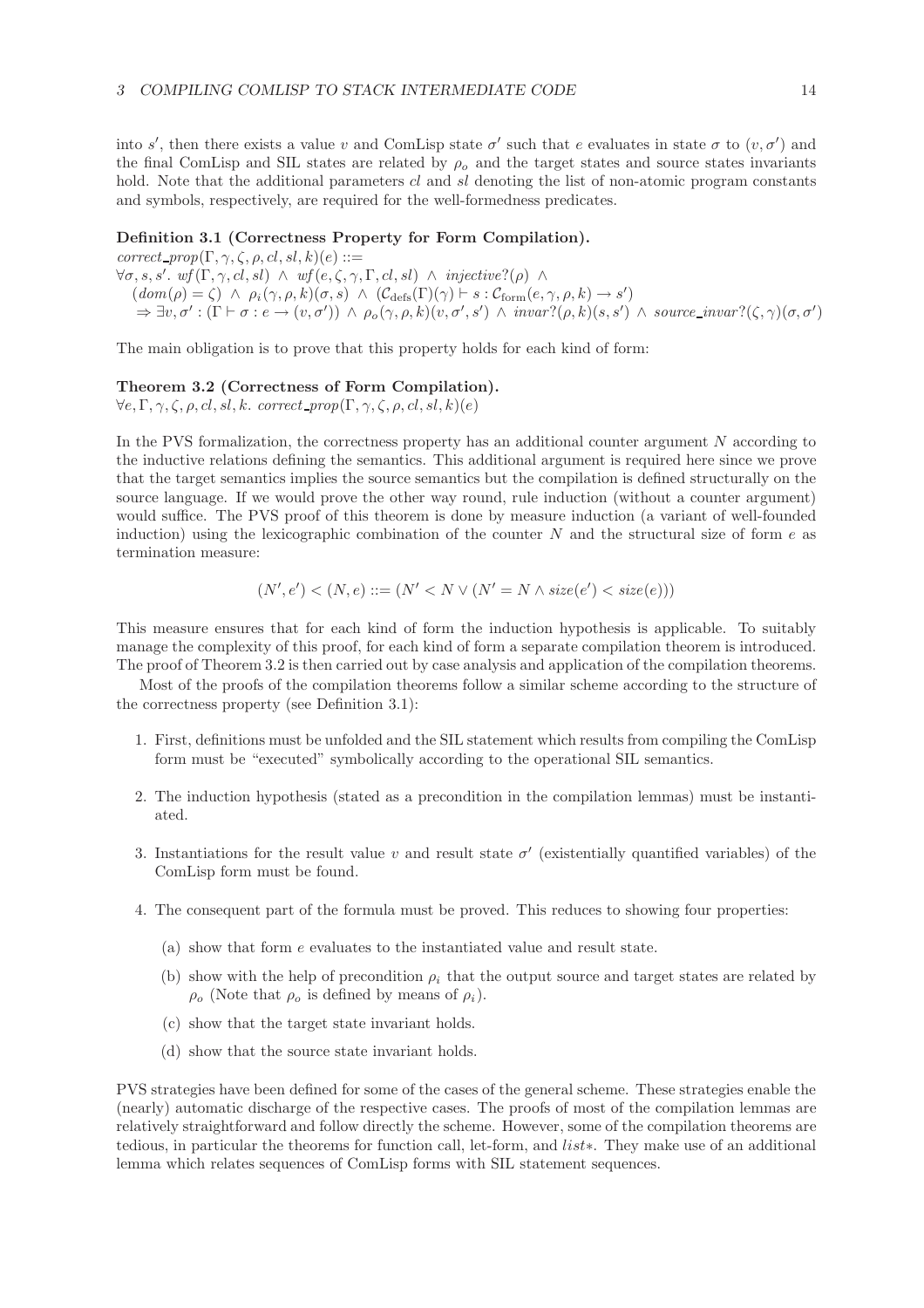#### *4 DATA AND OPERATION REFINEMENT* 15

|                         |    |      | PVS theories   LOC   proof obligations   proof steps |      |
|-------------------------|----|------|------------------------------------------------------|------|
| spec. of languages      | ⇁  | 759  | 139                                                  | 575  |
| compiling specification |    | 122  | 36                                                   | 95   |
| compiling verification  |    | 219  | 30                                                   | 1617 |
| list, alist library     | −  | 621  | 139                                                  | 1048 |
|                         | 16 | 1721 | 344                                                  | 3335 |

**Table 1.** Formalization and verification statistics for the first phase

## **Statistics**

We present some statistics concerning the formalization and verification effort for this compilation step. Table 1 summarizes the results. First of all, we have extended the built-in PVS library with additional functions and properties for lists, and with a new theory for association lists (finite maps). This library has already been reused for other verification tasks. There are 7 additional PVS theories with 621 lines of PVS specification code (LOC), 139 obligations to prove including all type correctness conditions generated by the system. These obligations are proved interactively by invoking 1048 proof steps. The specifications of the languages ComLisp and SIL including the definition of s-expressions and corresponding unary and binary operators involve 7 theories. Not surprisingly, the most effort lies in the verification of the compiling specification: 30 proof obligations (mainly the compiling theorems) have been proved in more than 1600 proof steps. Most work has been put into the verification of the compilation theorems for function call, *let*, and list∗.

## **4 Data and Operation Refinement**

The second compilation phase is a classical data and operation refinement step, where ComLisp data structures (s-expressions) and operators are implemented in linear integer memory using a runtime stack and a heap for representing dynamic data structures.

## **4.1 A modified Semantics for SIL**

To verify the compiling relation for this second compilation step, the semantics of SIL has to be slightly modified. An additional pointer, referencing the top of stack has to be integrated into the SIL state. This is required since SIL is not a (classical) stack machine with standard push and pop instructions, instead it contains copy instructions which allow arbitrary read and write access within the current stack frame. However, as SIL is only used as an intermediate language for compiling ComLisp programs, it is well-known (from the verification outlined in the last section) that any correctly compiled ComLisp program runs like a program on a classical stack machine. In order to be able to modularly verify the two compilation phases, knowledge about the first compilation phase has to be integrated into SIL's semantics. An additional stack pointer is utilized for this purpose and a weaker SIL semantics is defined. If a SIL program is not in correspondence with a stack machine behavior (that is, the stack pointer has an erroneous value), the SIL machine may step non-deterministically into any possible successor state. The modified SIL state includes the additional top-of-stack pointer of type *Int*.

$$
state_{\text{SIL}} ::= seq[char] \times char^* \times SExpr^* \times Nat \times (Nat \rightarrow SExpr) \times Int
$$

The rules for the relation  $\Gamma \vdash s : cmd \rightarrow q$  have to be updated such that the top pointer is modeled suitably. As an example how the stack top pointer is integrated into the semantics, consider the semantics for the SIL statement *copy*. It is specified by means of two rules. The first rule specifies the normal case. The top pointer always points above  $s_{base} + i$  and the target location j (relative to the frame pointer *base* could be equal to the top pointer plus 1. In this case, the copy instruction corresponds to a *push* operation on a classical stack machine. The pointer is updated to point to the maximum of  $i$  and  $j$ . On the other hand, the second rule specifies the erroneous behavior. In this case the semantics is defined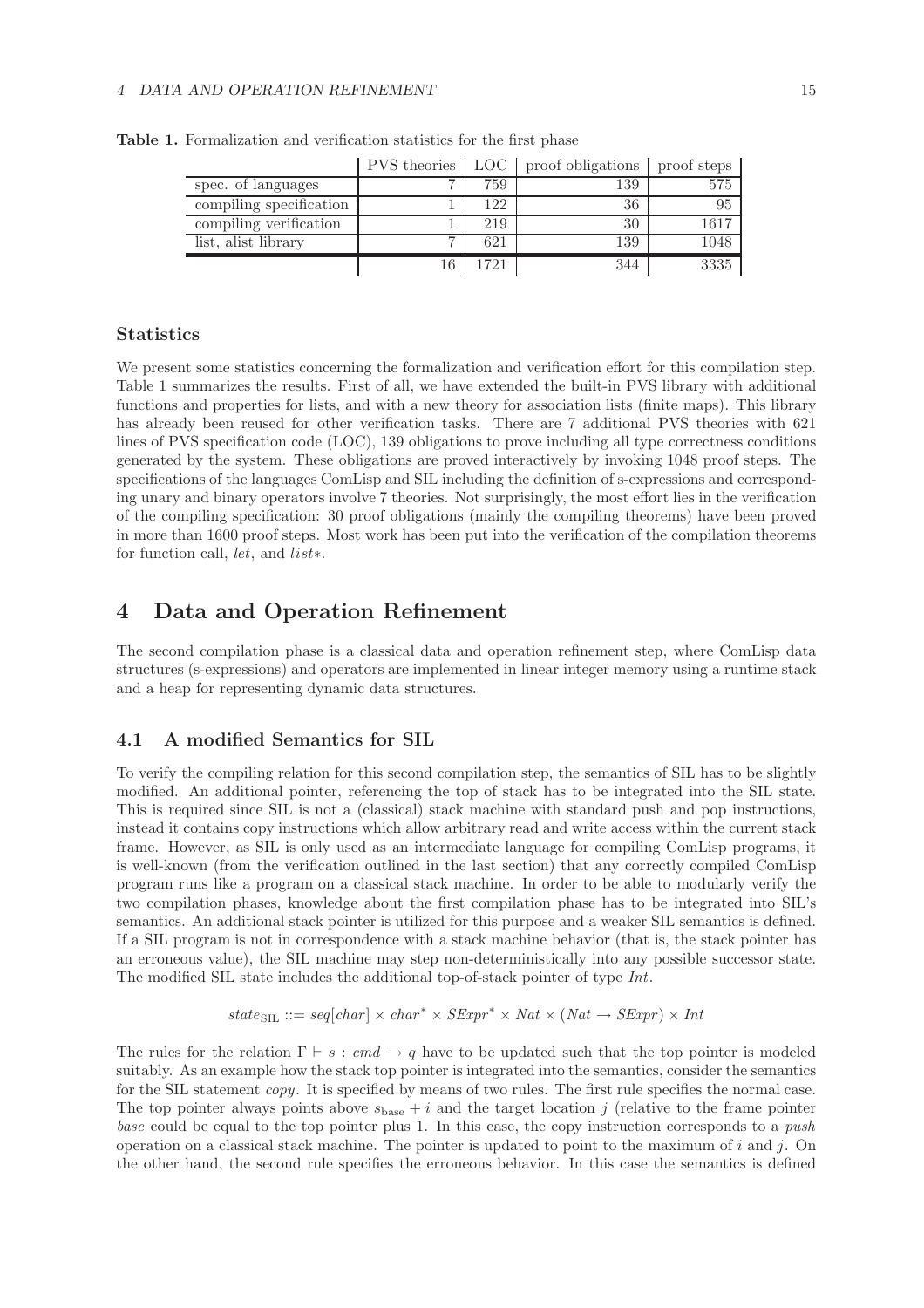non-deterministically and any successor state  $q$  will be allowed.

$$
\frac{(s_{\text{base}} + i \le s_{\text{top}}) \land (s_{\text{base}} + j \le s_{\text{top}} + 1)}{\Gamma \vdash s : copy(i, j) \rightarrow s[j \leftarrow s(i), \text{top} \leftarrow s_{\text{base}} + \max(i, j)]} \quad \frac{(s_{\text{base}} + i > s_{\text{top}}) \lor (s_{\text{base}} + j > s_{\text{top}} + 1)}{\Gamma \vdash s : copy(i, j) \rightarrow q}
$$

The complete set of rules for this modified semantics can be found in the appendix D. Using a modified semantics for the verification of this phase, effects the global correctness proof, since the first two phases cannot be combined due to different semantics of SIL. Thus, it is required to either

- formally relate both SIL semantics or to
- repeat the verification of the first compilation phase from ComLisp to SIL using the modified SIL semantics.

We have decided to use the second choice which has turned out to be much easier since nearly all of the proofs could be reused without adaption.

## **4.2 The intermediate language C***int*

**C***int* , the next intermediate language for our bootstrap compiler, is used to represent the s-expressions in the SIL program and to define the core runtime system (a set of **C***int* procedures) which implements the SIL (and ComLisp) unary and binary operators. Like SIL, **C***int* has parameterless procedures. Programs, however, operate on integers of arbitrary size. Besides a stack with frame-pointer relative and random access, there is a random access integer array *heap* for implementing dynamic data structures. There are statements and expressions. A **C***int* program consists of a declaration part (the list of procedure names  $F_l$ , initial stack  $(st_0)$  and heap segments  $(h_0)$  used to represent the global variables and the SIL program symbols and non-atomic s-expression constants), a list of procedure declarations, and the main program (statement). Each procedure has to specify in its heading the amount of stack spaces it directly uses which can be determined statically (see below). This information is used in the next compilation phase, when compiling  $\mathbf{C}^{int}$  to abstract Transputer assembler (TASM) but is not relevant for the compilation step outlined in this section.

$$
p ::= F_l; st_0; h_0; f_1, \ldots, f_n; s
$$
\n
$$
f ::= h(size) \leftarrow s
$$
\n
$$
s ::= skip \mid abort \mid allocate(e) \mid set\_local(e, i) \mid set\_stack(e_1, e_2) \mid set\_heap(e_1, e_2) \mid s_1; s_2 \mid
$$
\n
$$
if(e, s_1, s_2) \mid if(e, s_1) \mid do(s_1, e, s_2) \mid call(h, i) \mid read\_char(i) \mid peak\_char(i) \mid print\_char(i)
$$
\n
$$
e ::= heaptop \mid quotetop \mid stacktop \mid i \mid local(i) \mid stack(e_1) \mid
$$
\n
$$
heap(e_1) \mid unavailable(e_1) \mid 2 * (e_1) \mid op(e_1, e_2)
$$

op ::=  $+ \, | * | - | \, div | \, rem | < | \ge | = | \ne$ 

The statements consist of

- $alloc (e)$ : allocation and de-allocation of heap memory (by increasing or decrementing the heaptop pointer)
- statements for accessing the stack and heap ( $set\_local(e, i)$  writes the value of expression  $e$  to stack relative position i,  $set\_stack(e_1, e_2)$  for random access on the stack writing the value of  $e_1$  to stack position denoted by  $e_2$ ; similarly  $set\_heap(e_1, e_2)$  for random access on the heap),
- control structures (loop, conditional, sequential composition, procedure call),
- I/O: reading from the input sequence and writing to the output list.

The expressions of **C***int* consist of expressions accessing the current top of heap, stack, and the top of the initial heap segment (quotetop), integer constants, local and random stack access, random heap access, and application of an unary and binary operator. In addition, the expression *unavailable*( $e$ ) has a non-deterministic semantics (it returns some arbitrary integer value if  $e$  evaluates to a defined value) and is used only in the core runtime system for memory management purpose. **C***int* stacks and heaps are infinite arrays which have to be implemented in finite TASM memory.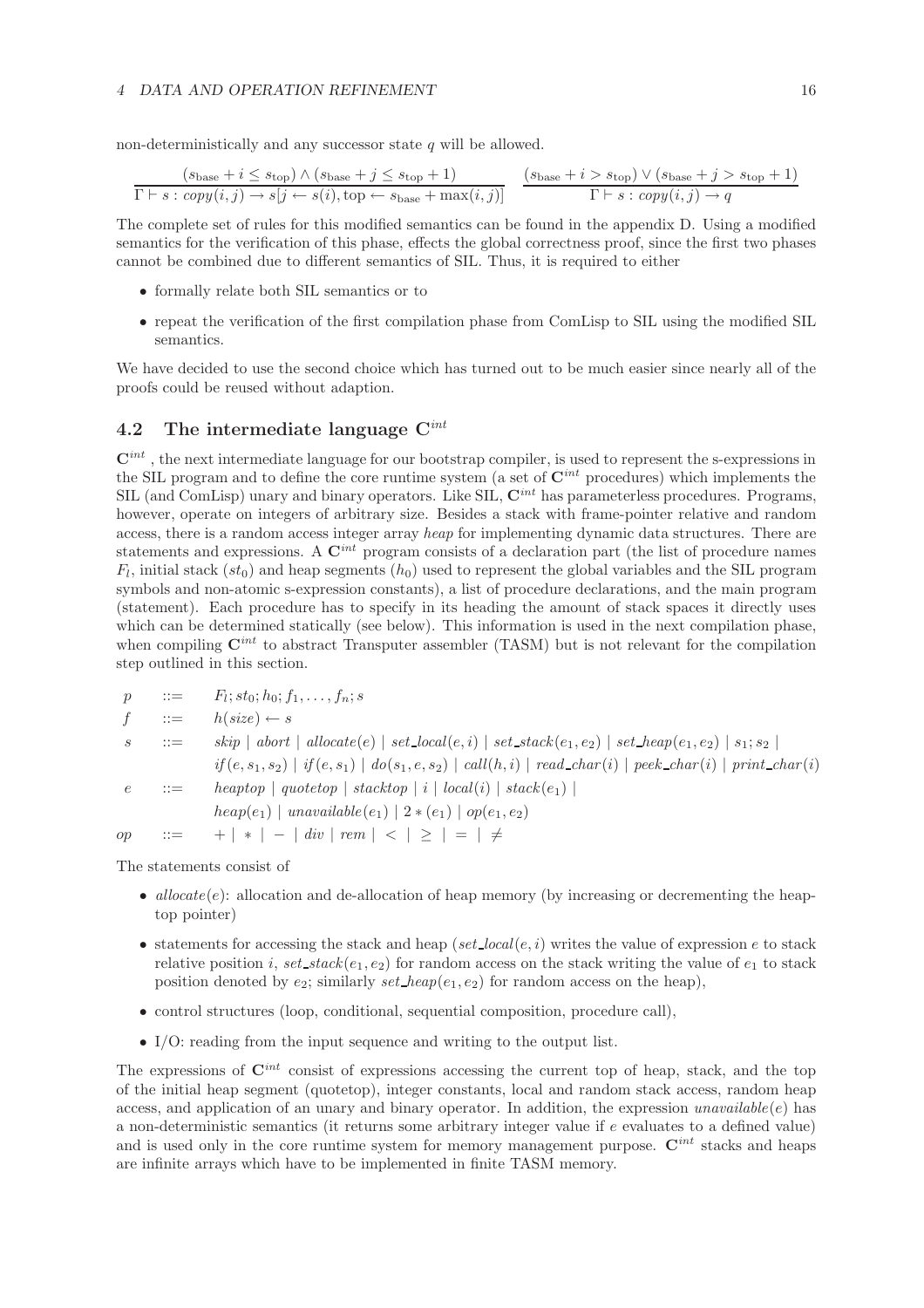The static semantics of **C***int* programs, procedure definitions, and statements is specified by means of several well-formedness predicates. Informally, a statement is well-formed if every function symbol is declared, if there are no double definitions of procedure names, and if the names are different from the operator names. Each procedure specifies in its heading the amount of stack spaces it uses directly which is given by the highest relative stack index in its body. The specified amount has to be greater than or equal the actual amount.

As for SIL, a big-step semantics is specified for  $\mathbf{C}^{int}$ . A  $\mathbf{C}^{int}$  state consists of the input stream, the output list, the stack array (consisting of the frame pointer *base* : *Nat* and the stack, a function from natural numbers to integers), the heap array, and the two heap pointers *heaptop* and *quotetop* which point to heap addresses (natural numbers). The pointer *quotetop* references the end of the initial heap segment, while *heaptop* points to the index of the first free heap cell.

$$
state_{\text{Cint}} ::= seq[char] \times char^* \times (Nat \times (Nat \rightarrow Int)) \times (Nat \rightarrow Int) \times Adr \times Adr
$$

An evaluation semantics for **C***int* expressions and statements is provided. Expression evaluation uses the following notation:  $s : e \to v$ . This expresses that expression e evaluated in state s terminates and evaluates to integer value v. Given rules for each kind of form, the semantics is defined as the smallest relation  $\rightarrow$  satisfying the set of rules. Similarly, an evaluation semantics for  $\mathbf{C}^{int}$  statements is defined as the smallest relation  $\Gamma \vdash s : cmd \rightarrow q$  satisfying the set of rules given for the language constructs. The relation states that executing the statement *cmd* in state s and **C***int* procedure environment Γ (a list of procedure declarations) is defined, terminates, and results in a new state q. The complete set of rules for expressions and statements is listed in the appendix E.

The semantics of a  $\mathbf{C}^{int}$  program  $p = F_l; st_0; h_0; \Gamma; cmd$  is given by the input/output behavior of the program defined by a relation  $p_{\text{C}^{int}}$  between input streams is and output lists ol.  $p_{\text{C}^{int}}(p)(is)(ol)$  holds if the evaluation of the main statement  $s$  in an initial state, where the input stream is given by is, the output list is empty, the base pointer is set to the length of the initial stack segment  $st_0$ , the initial stack is  $st_0$ , the initial heap segment is  $h_0$ , and both, the heaptop and quotetop pointer point to the end of the initial heap segment, terminates in a state  $q$  with output list  $ol$ .

 $p_{\text{crit}}(p)(is)(ol) ::= \exists q. (\Gamma \vdash init : cmd \rightarrow q) \land (q_{\text{output}} = ol)$ 

where the initial state is defined by  $init ::= (is, [], (|st_0|, st_0), h_0, |h_0|, |h_0|).$ 

## **4.3 Compiling SIL to C***int*

The main task of the compilation from SIL to **C***int* is a data and operation refinement step. Following classical approaches (e.g.  $[John90]$ ), the main idea of representing an (abstract) data type D by a more concrete one Z is to introduce a subset  $R \subseteq Z$  (also referred to as *data type invariant*) denoting the set of elements used to represent D together with an abstraction function ρ (also referred to as *retrieve mapping*) mapping elements satisfying the invariant R to abstract values of D. For each operation on D an implementation on Z must be defined. Correctness of operation refinement ensures that the data type invariant is preserved by the implementation and that the implementation exhibits the same behavior as the abstract operation with respect to the abstraction function  $\rho$ .

In our case, the task is to represent the s-expressions in the SIL program in linear integer memory and to define a set of **C***int* procedures (core runtime system) which implement the ComLisp (and SIL) unary and binary operators. An initial heap segment has to be constructed such that it is a correct representation of the non-atomic s-expressions and symbols which are specified in the declaration part of a SIL program. Analogously, an initial stack segment must be constructed which contains the global variables and a reference to the symbol table.

### **4.3.1 Representation of S-Expressions**

Data and operation refinement for s-expressions and ComLisp operators are according to a standard scheme of mapping directed graphs to linear memory using *tagged pointers*. In **C***int* , nodes of an sexpression tree are represented by a tag, value  $(t, v)$  pair of two consecutive stack/heap locations, where the tag provides type information on how the value is to be interpreted. Table 2 presents seven different tags and corresponding values. Atomic s-expressions have an immediate representation: the symbol NIL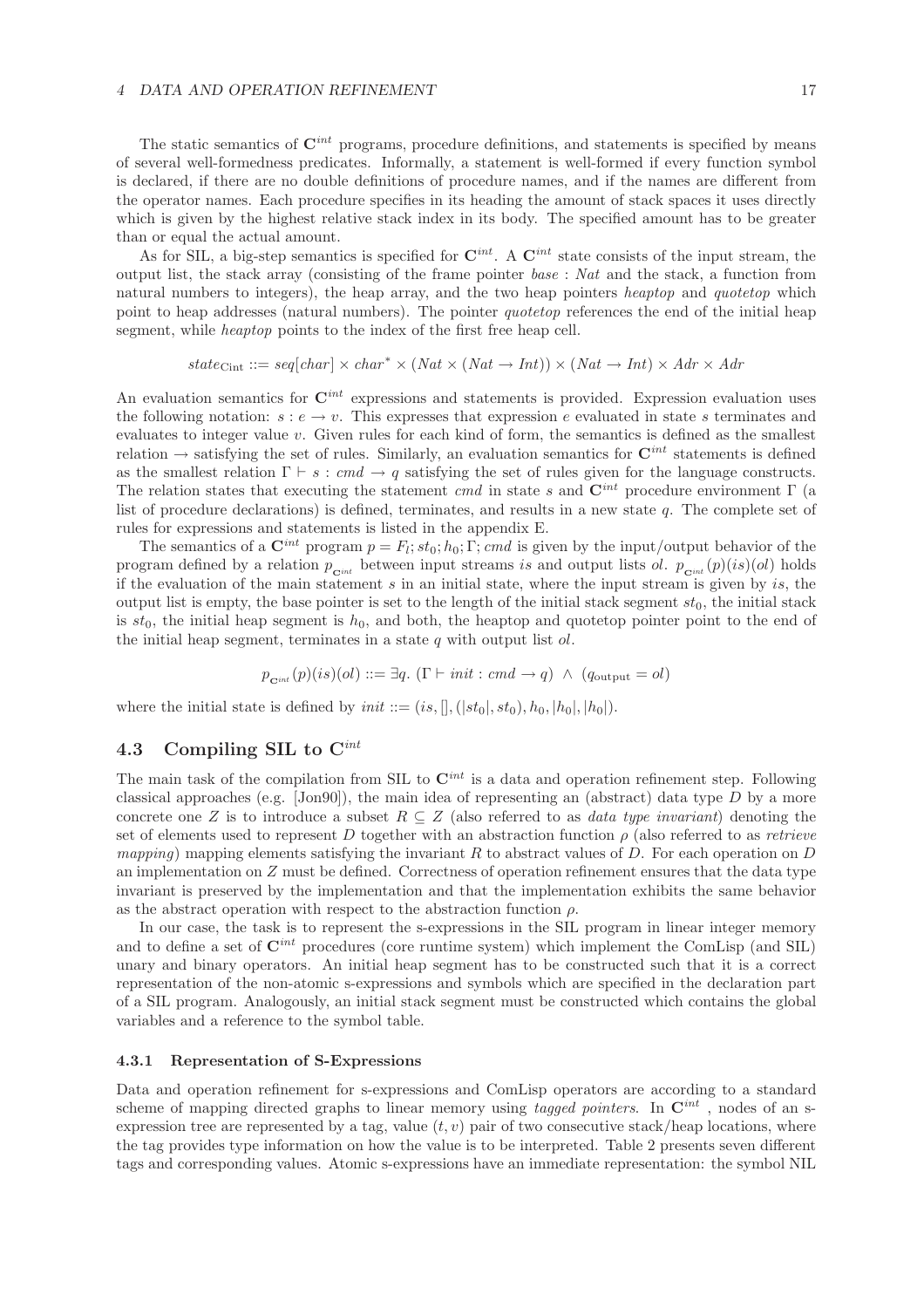| Tag            | Value              |
|----------------|--------------------|
| $nil-tag(0)$   | $\mathbf{0}$       |
| $T$ -tag $(1)$ | 1                  |
| $sym-tag(2)$   | adr                |
| $num-tag(3)$   | i                  |
| $chr-tag(4)$   | $[0, \ldots, 255]$ |
| const. (5)     | adr                |
| $stg-tag(6)$   | adr                |

**Table 2.** Tags and Values

is represented by  $(0, 0)$ , the symbol T is represented by  $(1, 1)$ , a character c is represented by  $(4, code(c))$ , an integer constant  $i$  is represented by  $(3, i)$ .

For non-atomic s-expressions (symbols, strings, and binary trees (lists)), there are references into the heap. Strings are represented by  $(6, adr)$ , where  $adr$  is a reference to a heap cell which stores the length of the string. The heap cells above this cell consecutively store the characters of the string. The representation of a string s of length n needs  $2*(n+1)$  memory locations. Figure 7 illustrates the representation of the string "ab".



**Figure 7.** Representation of string "ab"

Binary trees ('cons'-nodes  $(l, r)$ ) are represented by two consecutive pairs of nodes. The tagged pointer of a 'cons'-node is given by  $(5, adr)$ , where  $adr$  is a reference to a heap cell which represents the 'car'-part. The left part of Figure 8 shows the representation of cons nodes in general, while the right part illustrates the representation of list  $[1, 2] \doteq (1 \cdot (2 \cdot \textit{NIL}))$ .



For symbols, their print-names are stored uniquely in a symbol table implemented by a list of symbols. Every program symbol is represented only once within this list. The representation of a symbol is given by  $(2, adr)$ , where adr is a reference to a 'cons'-node the 'car' of which contains the representation of the symbol's print-name. The base address of the symbol table can be found at the absolute stack address  $\Omega$ 

The memory model utilized by **C***int* is depicted in Fig. 9. The initial stack segment contains a reference to the symbol table and the global variables. Due to the garbage collector algorithm (see Sect. 4.4), the heap above the initial segment is divided into two parts.

#### **4.3.2 Representation Type and Abstraction Function**

An arbitrary stack and heap does not necessarily represent an s-expression or a list of s-expressions. The stack or heap may contain invalid addresses and the chains of references may be cyclic. Several invariants must hold. The subset of stacks and heaps which represent s-expressions are to be characterized by a predicate *admissible*. In addition, stacks and heaps are modeled as functions from natural numbers to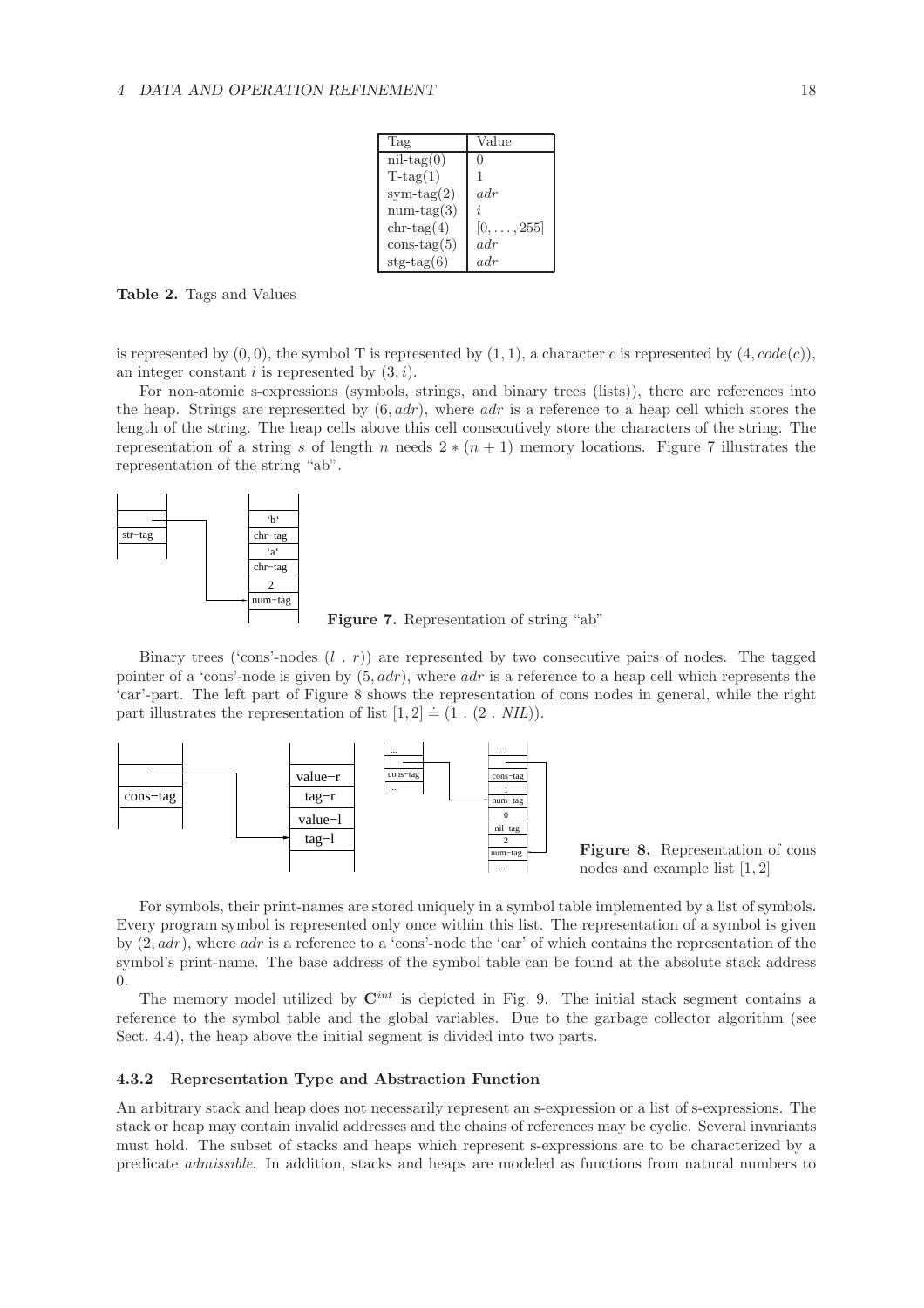

integers. However, each program only works on finite stacks and heaps. For this purpose, admissibility is parameterized with upper stack and heap bounds, i.e. for a heap h with upper bound ht only the interval  $[h(0), h(1), \ldots, h(ht)]$  excluding  $h(ht)$  is considered (written as  $(h, ht)$ ). A valid stack/heap address is an even non-negative integer. The abstraction function to be defined below makes use of the following properties (definitions omitted):

•  $admissible\_cons?(a, h, ht)$ 

For a 'cons'-node to be a valid representation, the pointer chains must be acyclic (see Fig. 8). This can be assured if the references of the chain decrease which is specified by the recursive predicate *admissible cons*?, where  $(h, ht)$  is a heap with upper bound ht and a is a valid address.

- *admissible*?( $(t, v)$ , h, ht) specifies that a tagged value  $(t, v)$  is admissible for heap  $(h, ht)$ . This is the case, if the atomic and non-atomic s-expressions are correctly represented according to Table 2. For example, if  $t = 5$  (cons-tag) then v must be a valid address and the pointer chains (if any) starting with  $h(v)$  and  $h(v + 2)$  must be acyclic.
- *admissible*?(*ht*, *h*): a heap is admissible if every tagged value in  $(h, ht)$  is admissible for  $(h, ht)$
- $admissible?(st, h, ht, top)$ Similarly, admissibility is defined for stacks with upper bounds. A stack  $(st, top)$  is admissible for  $(h, ht)$ , if every tagged value in  $(st, top)$  is admissible for  $(h, ht)$ .

Having introduced the necessary constraints for representing s-expressions, the abstraction function (which retrieves s-expressions from admissible stacks and heaps) can now be defined. The definition makes use of two auxiliary functions:  $\Phi_{\text{string}}(adr, ht, h)$  retrieves the string at start address  $h(adr)$  and function *intern* takes a string st and yields the unique symbol the print-name of which is st.

#### **Definition 4.1 (Abstraction Function).**

*Suppose admissible*? $((t, v), h, ht)$  *and admissible*? $(ht, h)$ *.* 

$$
\Phi((t, v), ht, h) ::= \left\{\begin{array}{ll} t = 0: & NIL \\ t = 1: & T \\ t = 2: & intern(\Phi_{\text{string}}(h(v + 1), ht, h)) \\ t = 3: & v \\ t = 4: & Char(v) \\ t = 5: & (\Phi((h(v), h(v + 1)), ht, h) \cdot \Phi((h(v + 2), h(v + 3)), ht, h)) \\ t = 6: & \Phi_{\text{string}}(v, ht, h) \end{array}\right.
$$

For a stack st and a valid stack address a with admissible? $((st(a), st(a + 1)), h, ht)$  we define

$$
\Phi(st, ht, a, h) ::= \Phi((st(a), st(a+1)), ht, h)
$$

Some properties concerning admissibility of stacks and heaps and the abstraction function are required in the sequel. They deal with the admissibility of stack and heap extensions and modifications. For instance, a stack remains admissible if it is modified at a valid address with an admissible tagged value:

### **Lemma 4.1 (Stack Modification).**

*Suppose admissible*?(st, h, ht, top) and admissible?((t, v), h, ht). Then for all valid addresses a with  $0 \leq$  $a+1 \leq top, admissible?(st[a \leftarrow t, (a+1) \leftarrow v], h, ht, top).$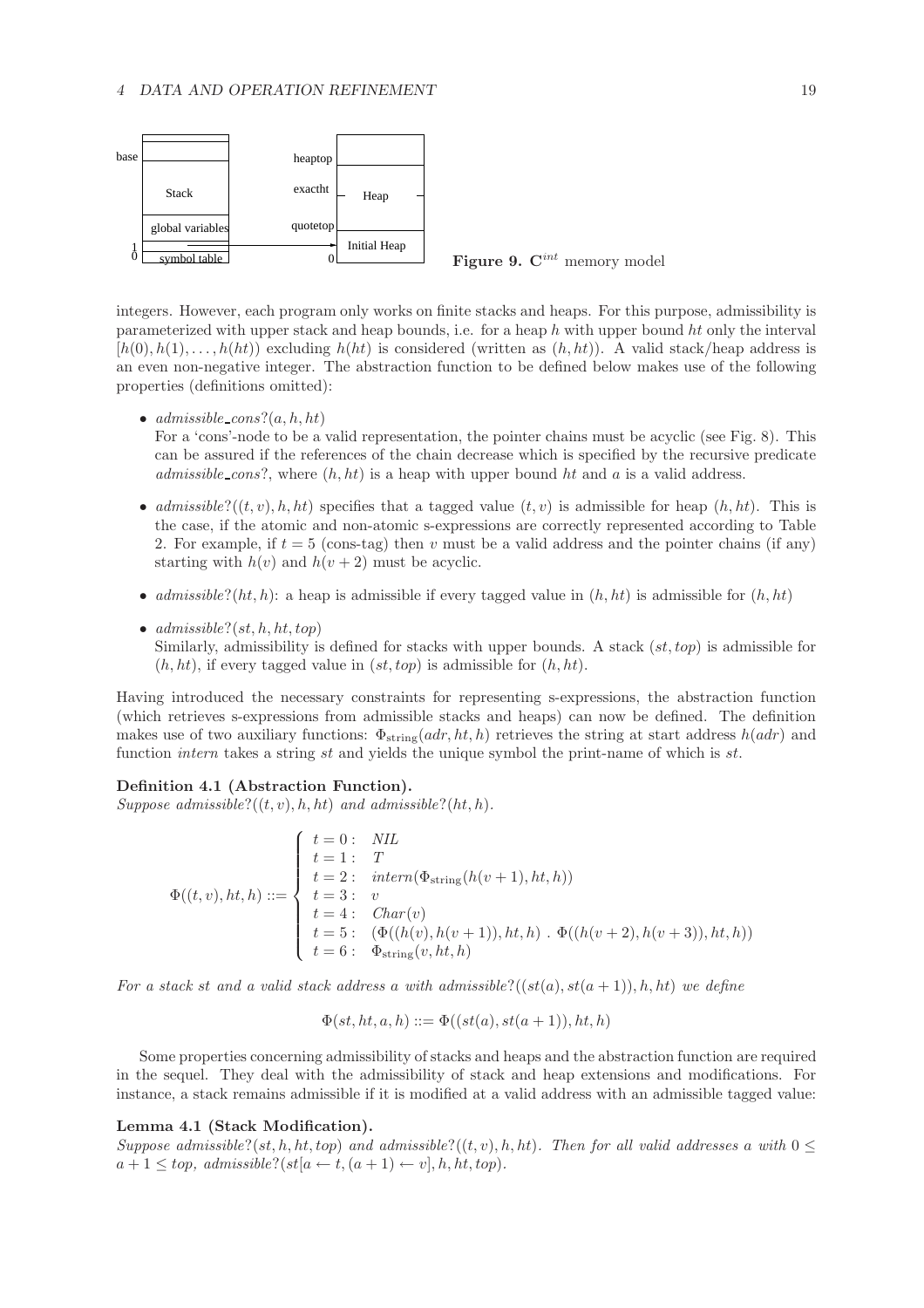The next lemma states that the upper heap bound can be increased without effecting the admissibility of the pointer chains since the references of the pointer chains decrease.

### **Lemma 4.2 (Increasing Heap Bound, Valid Pointer Chains).**

Suppose admissible\_cons?(a, h, ht) and  $ht' \geq ht$ . Then admissible\_cons?(a, h, ht').

A tagged value abstracts to the same s-expressions if the upper heap bound is increased:

#### **Lemma 4.3 (Increasing Heap Bound).**

 $Suppose \ admissible?((t, v), h, ht) \ and \ admissible? (ht, h) \ and \ ht' \geq ht. \ Then \ admissible? ((t, v), h, ht') \ and \ hat$  $\Phi((t, v), ht', h) = \Phi((t, v), ht, h).$ 

Similar results hold, if the heap is correctly extended at the top. The new heap will be admissible and any admissible tagged value in the old heap abstracts to the same s-expression in the new heap. The following lemma is needed later for proving the correctness of heap extending operations such as *cons*.

#### **Lemma 4.4 (Heap Extension).**

*Suppose admissible*? $((t_1, v_1), h, ht)$  *and admissible*? $((t_2, v_2), h, ht)$  *and admissible*? $(ht, h)$ *. Then* 

- *admissible*?( $ht + 2$ ,  $h[ht \leftarrow t_2, (ht + 1) \leftarrow v_2]$ ) *and*
- *admissible*?((t<sub>1</sub>, v<sub>1</sub>), h[ht ← t<sub>2</sub>, (ht + 1) ← v<sub>2</sub>], ht + 2) *and*
- $\Phi((t_1, v_1), ht, h) = \Phi((t_1, v_1), ht + 2, h[ht \leftarrow t_2, (ht + 1) \leftarrow v_2]).$

#### **4.3.3 The Compiling Relation**

One of the task of this compilation is to represent the SIL program symbols and non-atomic s-expression constants in an initial heap segment and to store the global variables in the initial stack segment. For this purpose, a heap environment  $\zeta$ , mapping the s-expression constants and symbols to a (tag, value) pair in the initial heap, is utilized. SIL statement compilation is straightforward and defined using a function

$$
\mathcal{CC}_{\mathrm{stmt}}(\mathrm{cmd}, \zeta)
$$

It is defined inductively on the structure of SIL statements. Unary and binary operators are compiled into a call of the corresponding procedure of the core runtime system, and the list∗ operator is implemented by a sequence of calls of the "cons" procedure. Note that SIL stack position i corresponds to **C***int* stack positions  $2i$  and  $2i + 1$ . The compiling relation follows the technical report [GH98b] which also contains the complete core runtime system. The complete definition of the relation is listed in the appendix F. For example, non-atomic s-expressions and symbols are compiled as follows:

$$
\mathcal{CC}_{\text{stmt}}(copyc(s, i), \zeta) = set\_local(tag, 2i); set\_local(val, 2i + 1) \text{ where } (tag, val) = \zeta(s)
$$

A **C***int* procedure heading must contain the maximum number of stack locations the procedure directly uses in its stack frame. (The information is only relevant for the compilation step to TASM code with its finite memory). This is determined by twice the highest relative stack index in the SIL function body plus one (function *maxindex*, omitted). Note that every SIL stack item consumes two **C***int* memory cells.

### **Definition 4.2 (Procedure Compilation).**

 $\mathcal{CC}_{\text{def}}(h \leftarrow s, \zeta) = h(size) \leftarrow \mathcal{CC}_{\text{stmt}}(s, \zeta)$  where  $size = 2 * (maxindex(s) + 1)$  $\mathcal{CC}_{\text{def}}(f_1,\ldots,f_n,\zeta)=[\mathcal{CC}_{\text{def}}(f_1,\zeta),\ldots,\mathcal{CC}_{\text{def}}(f_n,\zeta)]$ 

Finally, the initial stack and heap segments are specified declaratively using the following relation. The construction of the initial segments including the heap environment  $\zeta$  is the task of an additional compiler implementation step.

## **Definition 4.3 (Initial Stack and Heap).**

 $\mathcal{CC}_{\text{decl}}(l_a, S_l, C_l, st_0, h_0, \zeta) ::=$ 

•  $|st_0| = 2 * (l_a + 1)$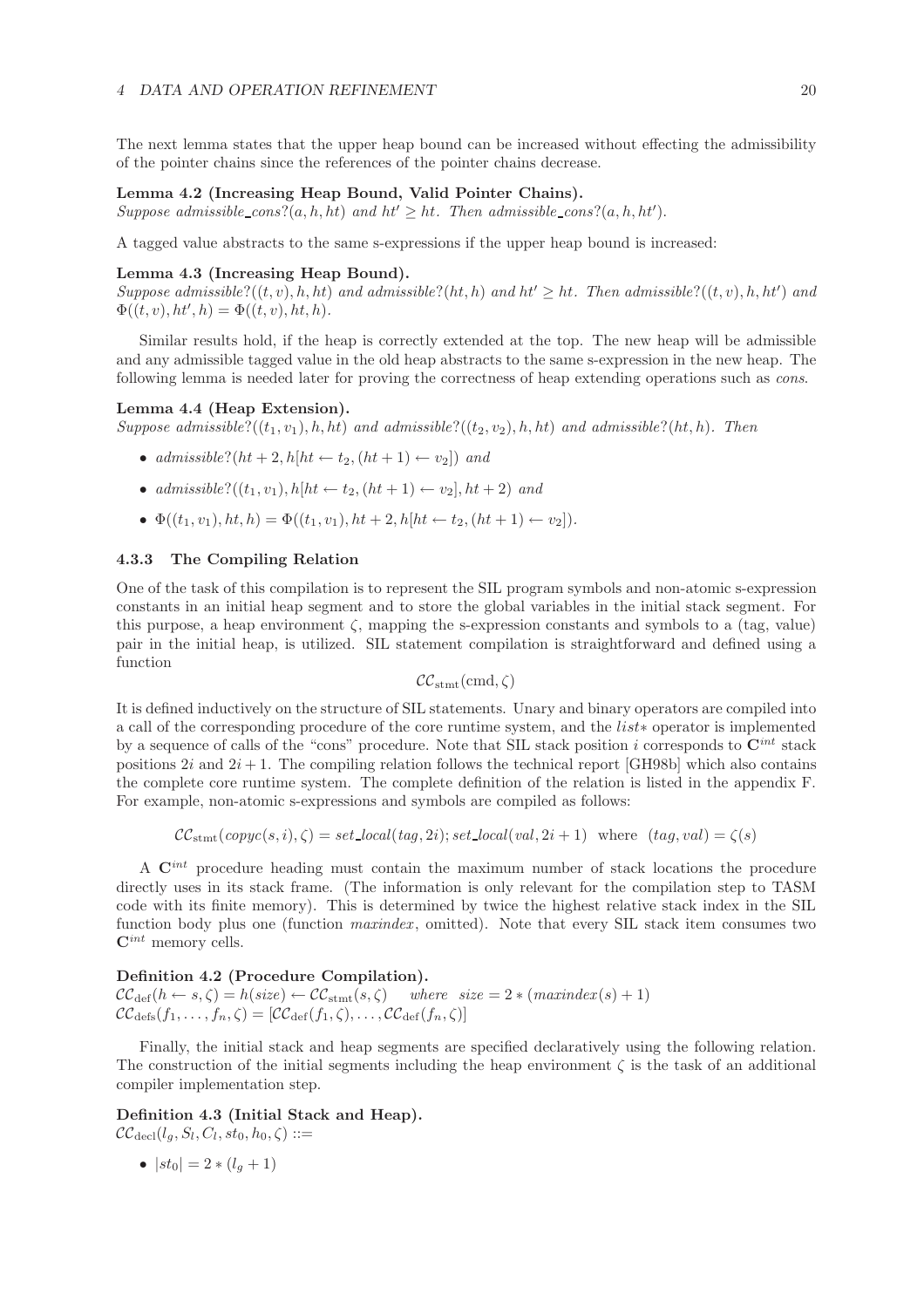- $\bullet$  *even*(|h<sub>0</sub>|)
- *admissible*? $(|h_0|, h)$  *(initial heap is admissible)*
- *admissible*?( $st_0$ ,  $h_0$ ,  $|h_0|$ ,  $|st_0|$ ) *(initial stack is admissible w.r.t. initial heap)*
- $\forall g \text{ with } 1 \leq g \leq l_g$ .  $\Phi(st_0, |h_0|, 2 * g, h_0) = NIL$  (the global variables are initialized with NIL on the *initial heap)*
- $\Phi(st_0, |h_0|, 0, h_0) = S_l$  *(position* 0 *references the symbol table)*
- $\zeta$  *associates every non-atomic constant* q of  $C_l$  *and symbol of*  $S_l$  *with a pair*  $(t, v)$  *such that*  $\phi((t, v), |h_0|, h_0) = q.$

It remains to define the compiling relation for SIL programs; *crts* denotes the list of **C***int* procedures which implement the ComLisp operations (core runtime system). It also includes a garbage collector.

## **Definition 4.4 (Compiling SIL Programs).**

 $Suppose$   $p = l_q; F_l; S_l; C_l; \Gamma; s$ *. Then* 

```
\mathcal{CC}_{\text{prog}}(p,q) ::=\exists st_0, h_0, \zeta. \mathcal{CC}_{\text{decl}}(l_a, S_l, C_l, st_0, h_0, \zeta) \land q = F_l \cup crts; st_0; h_0; crts \cup \mathcal{CC}_{\text{defs}}(\Gamma, \zeta); \mathcal{CC}_{\text{start}}(s, \zeta)
```
### **4.3.4 Notes on the PVS formalization**

The PVS formalization of the admissibility predicates are relatively straightforward. Besides the lemmas presented in subsection 4.3.2, a lot more additional corollaries have to be formalized and proved correct. They are all concerned with admissibility of stack and heap modifications and are to be used in the compiling correctness proofs. Furthermore, the abstraction function  $\Phi$  is defined with the heavy use of PVS's predicate subtype concept. This has the consequence that many TCC's (type correctness conditions) are generated which must be proved in order to ensure type correctness of the specification. For example, the signature of the abstraction function in PVS is as follows, where type TVal denotes the type of tagged values.

phi(tv:TVal,

```
ht:(even),
```
h:{h1:Heap | admissible?(ht,h1) AND admissible?(tv,h1,ht)}) : RECURSIVE sexpr Each time function phi is applied, TCC's are generated to ensure that the arguments satisfy the type constraints (admissibility). The compiling relations and functions are defined similarly as above.

## **4.4 Correctness of the Compilation Step**

In the same way as for the first compilation phase, correctness of this compilation process is stated as follows: for any well-formed SIL program p, whenever the semantics of the compiled program is defined for some input stream is and output list ol, this is also the case for p for the same is and ol (Fig. 10).



```
Theorem 4.1 (Correctness of Program Compilation).
```
 $\forall p, q, is, ol.$   $(wf(p) \land CC_{\text{prog}}(p,q)) \Rightarrow (p_{\text{crit}}(q)(is)(ol) \Rightarrow p_{\text{SIL}}(p)(is)(ol))$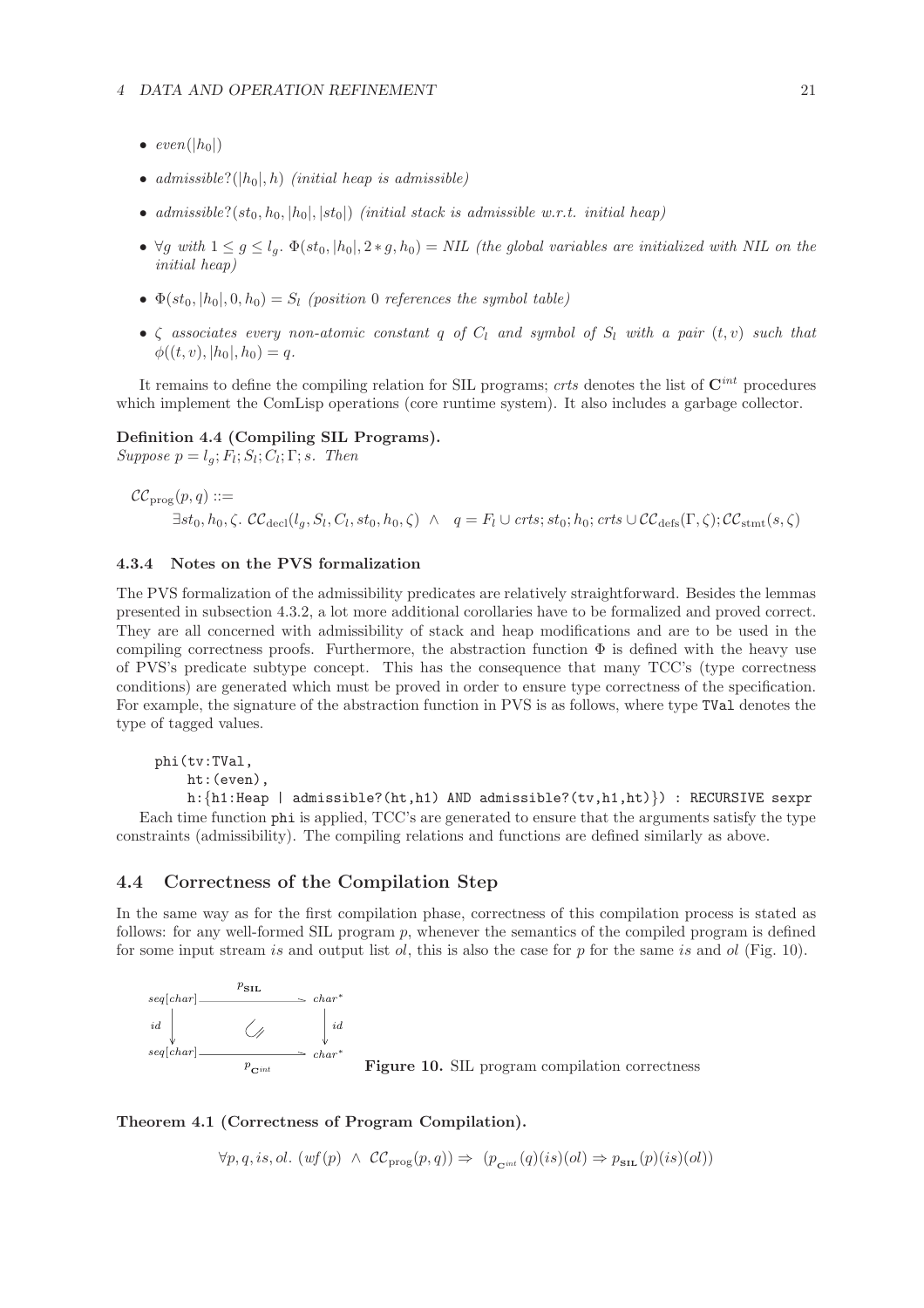Unfolding  $p_{\text{SL}}$  and  $p_{\text{C}^{int}}$ , the semantics of SIL statements and  $\mathbf{C}^{int}$  statements have to be compared. In particular, this requires relating source and target language states. Both SIL statements and  $\mathbf{C}^{int}$ statements denote state transformers. However, SIL states and **C***int* states differ in several respects. The principle ideas of the data representation relation are as follows (see also Fig. 9):

- global variables of SIL are represented on the stack starting at address 2. Note that at stack position  $(0, 1)$  there is a reference to the start address of the symbol table.
- the base pointer of SIL has a direct correspondence with its **C***int* counterpart. Each SIL memory cell corresponds to two **C***int* cells. The pointers are related by

$$
s_{\text{base}} = 2 * (l_g + 1) + 2 * \sigma_{\text{base}}.
$$

- the local SIL memory (the runtime stack) corresponds to (the abstraction of) the runtime stack of **C***int* up to the top of stack. The abstraction is only well-defined if the stack is admissible. The reason why we have introduced a stack top pointer to SIL's semantics is that the compilation only ensures stack correspondence up to the top.  $\mathbf{C}^{int}$  cells above the top do in general not correspond with the respective SIL stack cells.
- the initial heap area contains representations of SIL's non-atomic s-expression constants and symbols and they can be retrieved from the references given by the heap environment  $\zeta$ . This is stated using the following relation:
	- $correct\_heapenv?(\zeta, S_l, C_l, h, ht) ::=$  $even(ht) \wedge admissible?(ht, h) \wedge$  $[\forall s \in (S_l \cup C_l)]$ . *admissible*? $((taq, val), h, ht) \wedge \Phi((taq, val), ht, h) = s$ , where  $(taq, val) = \zeta(s)]$
- part of the **C***int* core runtime system is a *stop-and-copy* garbage collector. The principle idea of this garbage collector algorithm is to reserve two non-overlapping memory areas on the heap. The first area is used to store the dynamic data structures generated during program execution, while the second one is temporarily unused. In case the first area is full, the garbage collector is invoked the next time new heap memory is to be allocated. Traversing the stack from top to the bottom and following the references into the heap, the visited datas are copied into the second heap part. References into the initial heap (the area below *quotetop*) which contains the SIL program constants and symbols are not modified. They have fixed addresses provided by the heap environment  $\zeta$  at compile time. After the stack has been traversed, the second heap area is then copied back into the first area and the process continues.
- the heaptop pointer points to the first unused heap location above the second heap part. Due to the garbage collector algorithm, the current heaptop points to the first cell of the second heap part which is used as a temporary buffer for the references. In case  $n$  new cells are to be allocated, the heaptop pointer is increased by 2 ∗ n. The actual heaptop is referred to as *exact heaptop* and can be calculated for a  $\mathbf{C}^{int}$  state s by  $s_{\text{exact}} ::= div(s_{\text{heaptop}} + s_{\text{quotetop}}, 2)$ .
- an error SIL state  $\sigma$  ( $\sigma_{\text{top}} = -2$ ) (that is, the SIL program has not a stack machine behavior), is related with any  $\mathbf{C}^{int}$  state s, since we want (and are able) to prove correctness only for correctly compiled ComLisp programs and not for an arbitrary SIL program.
- input and output of SIL and **C***int* correspond.
- the symbol list must be disjoint and can be retrieved from the stack at position 0.

The above remarks lead to the following definition of the data representation relation between SIL states  $\sigma$  and  $\mathbf{C}^{int}$  states s:

## **Definition 4.5 (Data Representation Relation).**

```
\rho(\zeta, S_l, C_l)(\sigma, s) ::=if error?(σ) then true
 else
    s_{\text{heaptop}} \geq s_{\text{quotetop}} \ \wedge \ \text{even}(s_{\text{exactht}}) \ \wedge
```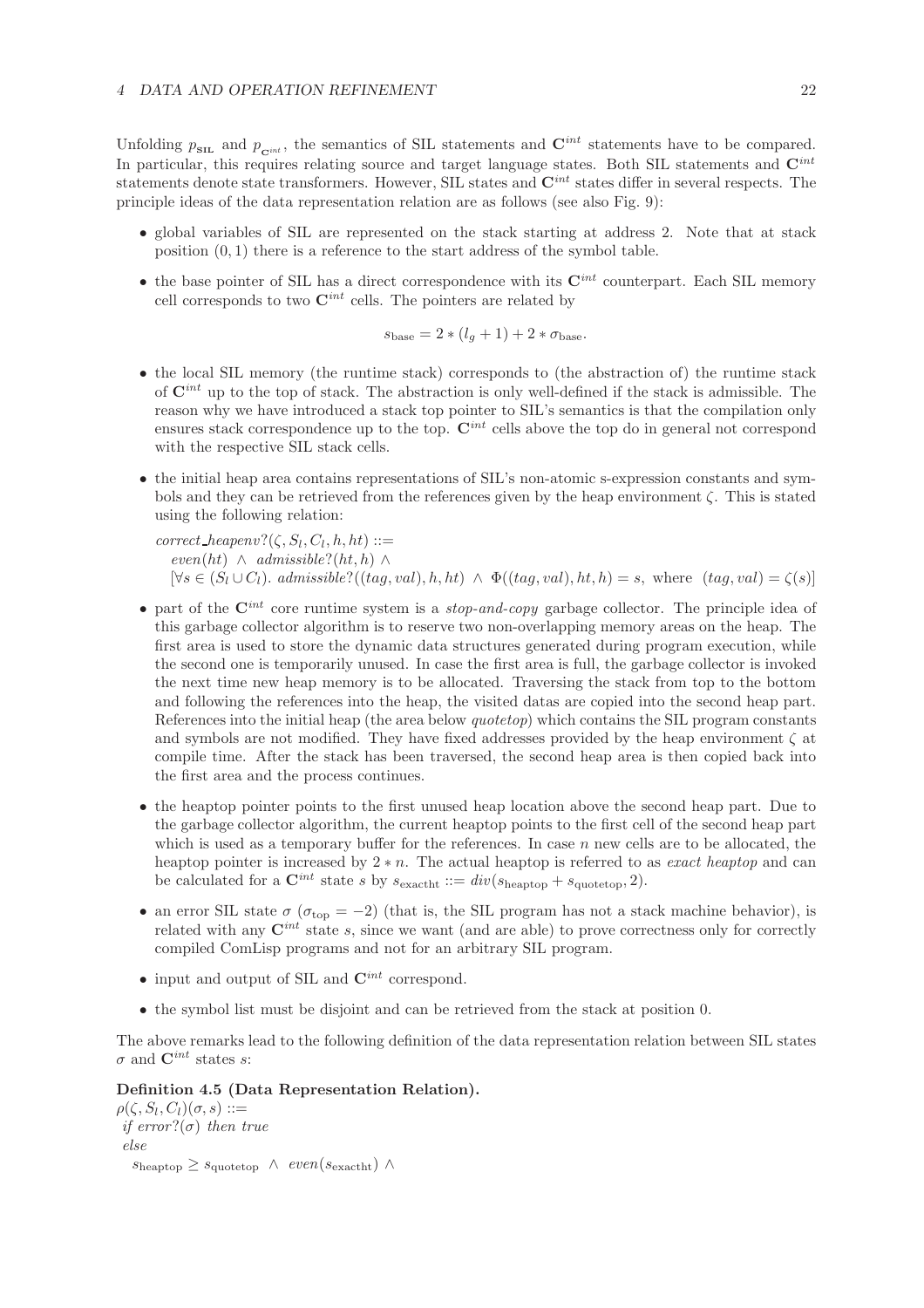*admissible*?(sexactht, sheap) ∧  $admissible?$  $(s<sub>stack</sub>, s<sub>heap</sub>, s<sub>exact</sub>)$ ,  $2 * (|\sigma_{global}| + 1 + \sigma_{top}) + 1)$  ∧  $\sigma_{\text{input}} = s_{\text{input}} \wedge \sigma_{\text{output}} = s_{\text{output}} \wedge$  $[\forall g. \ 1 \le g \le |\sigma_{global}| \Rightarrow \sigma_{global}.(g-1) = \Phi(s_{stack}, s_{\text{exactht}}, 2 * g, s_{\text{heap}})]$  $s_{\text{base}} = 2 * (|\sigma_{global}| + 1 + \sigma_{\text{base}})$  ∧  $[\forall a. a \leq \sigma_{\text{top}} \Rightarrow \sigma_{\text{local}}(a) = \Phi(s_{\text{stack}}, s_{\text{exactht}}, 2 * (|\sigma_{global}| + 1 + a), s_{\text{heap}})]$  $correct\_heapenv?(\zeta, S_l, C_l, s_{heap}, s_{quotetop}) \wedge$  $disj\_list?(\Phi(s_{stack}, s_{\text{exactht}}, 0, s_{\text{heap}}))$ *endif*

Figure 11 illustrates the correctness property for statements by means of a commuting diagram.

state<sub>SIL</sub> 
$$
\Rightarrow \sigma
$$
  $\rightarrow$  SIL  $\Rightarrow \sigma' \in state_{SIL}$   
\n $\rho$   
\nstate<sub>Cint</sub>  $\Rightarrow$   $\rightarrow$  Cint  
\n $\rightarrow$  Cint

**Figure 11.** Correctness property for the compilation of SIL statements

In order to state the correctness property two technical invariants are required in addition:

1. The first invariant states that the size of the global SIL memory equals to constant g.

$$
correct\_globals?(g, \sigma) := (|\sigma_{\text{global}}| = g).
$$

This invariant is trivially preserved since the size of the global memory does not change during program execution.

2. The second one relates  $\mathbf{C}^{int}$  input state s with  $\mathbf{C}^{int}$  output states s'. It states that the framepointers of s and s' are identical, formally: *base\_invariant*?(s, s') ::= ( $s_{base} = s'_{base}$ ).

All ingredients have now been collected to state the correctness property for the translation of statements. The diagram in Fig. 11 has to commute in the sense of preservation of partial program correctness. The property states that if the procedure definitions and the statement are well-formed, the procedure names and the names of the core runtime system procedures are pairwise disjoint, the length of SIL's global memory equals to parameter g, the initial SIL and  $\mathbf{C}^{int}$  states are related by  $\rho$  and the code resulting from compiling statement *cmd* transforms  $\mathbf{C}^{int}$  state s into s', then there exists a SIL state  $\sigma'$  such that *cmd* evaluates in state  $\sigma$  to  $\sigma'$  and the final SIL and  $\mathbf{C}^{int}$  states are related by  $\rho$  and the invariants hold.

#### **Definition 4.6 (Correctness Property for Statement Compilation).**

 $correct\_prop(\Gamma, \zeta, S_l, C_l, g)(cmd) ::=$ 

 $\forall \sigma, s, s'. \text{ wf } (\Gamma, S_l, C_l, g) \land \text{ wf } (cmd, \Gamma, S_l, C_l, g) \land disj\_names?(\Gamma, crts) \land correct\_globals?(g, \sigma) \land (CG \cap C) \land (CG \cap C) \land (CG \cap C) \land (CG \cap C) \land (CG \cap C) \land (CG \cap C) \land (CG \cap C) \land (CG \cap C) \land (CG \cap C) \land (CG \cap C) \land (CG \cap C) \land (CG \cap C) \land (CG \cap C) \land (CG \cap C) \land (CG \cap C) \land (CG \cap C) \land (CG \cap C) \land (CG \cap C) \land$  $\rho(\zeta, S_l, C_l)(\sigma, s) \wedge (C\mathcal{C}_{\text{defs}}(\Gamma, \zeta) \cup crts) \vdash s : C\mathcal{C}_{\text{stmt}}(cmd, \zeta) \rightarrow s'$  $\Rightarrow \exists \sigma': (\Gamma \vdash \sigma : cmd \rightarrow \sigma') \land \rho(\zeta, S_l, C_l)(\sigma', s') \land correct\_globals? (g, \sigma') \land base\_invariant? (s, s')$ 

The main obligation is to prove that this property holds for all SIL statements  $cmd$ :

#### **Theorem 4.2 (Correctness of Statement Compilation).**

 $\forall \Gamma, \zeta, S_l, C_l, g, cmd.$  *correct\_prop* $(\Gamma, \zeta, S_l, C_l, g)(cmd)$ 

As for the verification of the first phase, in the PVS formalization, the correctness property has an additional counter argument N according to the inductive relations defining the semantics and the PVS proof of this theorem is done by measure-induction using the lexicographic combination of the counter N and the structural size of the statement *cmd* as termination measure. To suitably manage the complexity of this proof, for each kind of form a separate compilation theorem is introduced. The proof of Theorem 4.2 is then carried out by case analysis and application of the compilation theorems. Most of the proofs of the compilation theorems follow a similar scheme according to the structure of the correctness property (see Def. 4.6):

1. First, definitions must be unfolded, the **C***int* statement which results from compiling a SIL statement must be executed symbolically according to its operational semantics.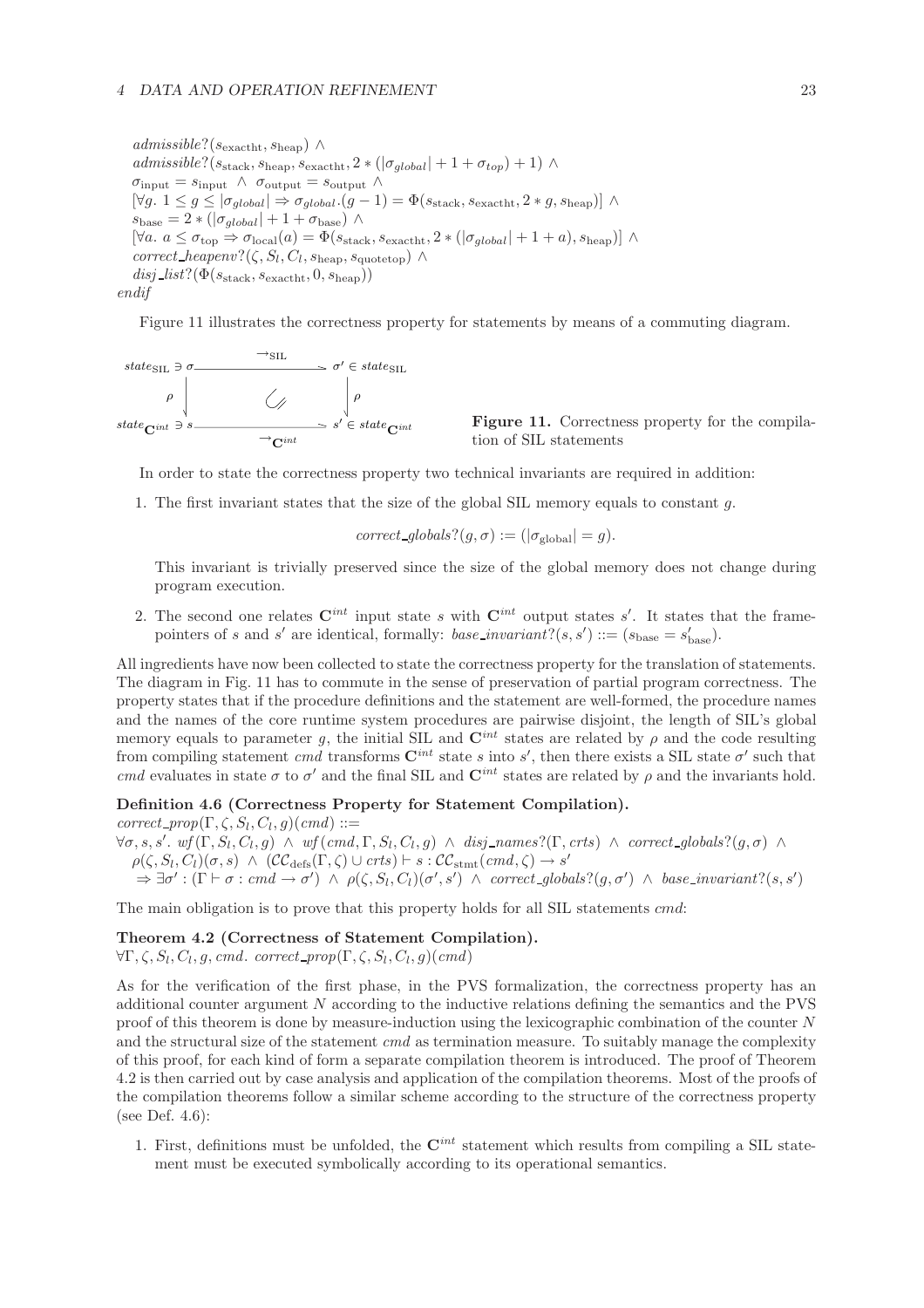#### *4 DATA AND OPERATION REFINEMENT* 24

- 2. A case-analysis according to the value of the stack top pointer of SIL must be carried out: if the pointer's value is not in correspondence with a stack machine behavior (that is, any successor SIL state is allowed in the semantics), the result state  $\sigma'$  is instantiated with the error state  $\sigma[top \leftarrow -2]$ . In most cases the proof can be easily finished since  $\rho$  (see Def. 4.5) trivially evaluates to true. In case the stack top pointer of SIL has a "correct" value, the proof continues as follows.
- 3. the induction hypothesis (if any) which is stated as a precondition in the compilation lemmas must be instantiated.
- 4. Instantiations for the SIL result state  $\sigma'$  (according to its semantics) must be found.
- 5. The consequent part of the formula must be proved:
	- (a) show that statement cmd evaluates to the instantiated state  $\sigma'$ .
	- (b) show (using  $\rho$  in the precondition) that the result source and target states are related by  $\rho$
	- (c) show that the invariants hold.

PVS strategies have been defined for most of the cases of the general scheme: (UNFOLD DEFS) realizes the first step. The most interesting step is to show  $\rho$  (see Def. 4.5) for the result states. Strategy (SOLVE LOCAL) tries to prove the correspondence of the stacks, (SOLVE GLOBAL) tries to prove the correspondence of SIL's global variables with **C***int*'s initial stack area, several strategies are utilized to prove that the modified or extended stacks are still admissible by suitably applying the lemmas from Sect. 4.3.2, and a strategy (SYMTAB STRAT) tries to prove that the list of symbols is still available at stack position 0. In addition, a strategy has been defined for the error case.

In order to prove the compilation theorems for the unary and binary operators, it must be shown that the corresponding procedure of the core runtime system crts satisfies the correctness property. Since procedures of crts may call other procedures of crts, properties and the effect of each procedure has to be stated. Thus, classical program verification of **C***int* code modules is necessary. This can be realized in a modular way using code specifications: given a precondition (a **C***int* state predicate) P and a postcondition  $Q$  (a relation between  $\mathbf{C}^{int}$  states), show that if the code is executed in a state where  $P$ holds, then the program terminates in a state s' such that relation  $Q(s, s')$  holds:

$$
spec?(P, cmd, Q) ::= \forall s, s' \Gamma. (P(s) \land \Gamma \cup crts \vdash s : cmd \rightarrow s') \Rightarrow Q(s, s')
$$

As an example, we present the implementation of the binary operator *cons* which generates a binary tree from its arguments:  $cons(c_1, c_2) ::= (c_1, c_2)$ . Since *cons* extends the heap, the garbage collector may be invoked in case the memory to be allocated is not available. Thus, verification of this code requires verification of the garbage collector. Here, the properties of the garbage collector are stated axiomatically and then used in the proof of procedure *cons* (omitted here).

The code for *cons* works as follows: first, the next free heap address is calculated which is given by the exact heaptop pointer (first cell of the second heap part). It is stored at stack relative position 5. If there are no 8 additional heap cells available (twice as much as needed), the garbage collector is invoked and then the new exact heaptop is calculated. Then new heap memory is allocated by increasing the heaptop pointer. The new allocated memory is then filled by storing the first stack argument (at relative positions 0 and 1) in the 'car' part and the second stack argument (at positions 2, 3) in the 'cdr' part. Finally the type tag of the result which is available at relative position 0 is set to 5 ('cons'-tag), and the reference to the 'car'-part is stored at position 1. The code of the **C***int* procedure *cons* is listed in Fig. 12.

The effect of procedure cons is formalized using the following lemma. If the procedure is called in a state where the stack and heap are admissible, the exact heaptop pointer points to a valid heap address, then executing the code does not modify the base pointer, input and output, and the quotetop pointer. In addition, the exact heaptop pointer points again to a valid heap address, and it is required that the code does not modify the heap below the quotetop pointer (the program constants and symbols have constant references calculated at compile time and they have to be preserved (predicate *upto equal*?)), and the abstraction of the old stack at relative position adr equals to the cons-cell consisting of the abstraction of the new stack at positions  $adr$  and  $adr + 2$ .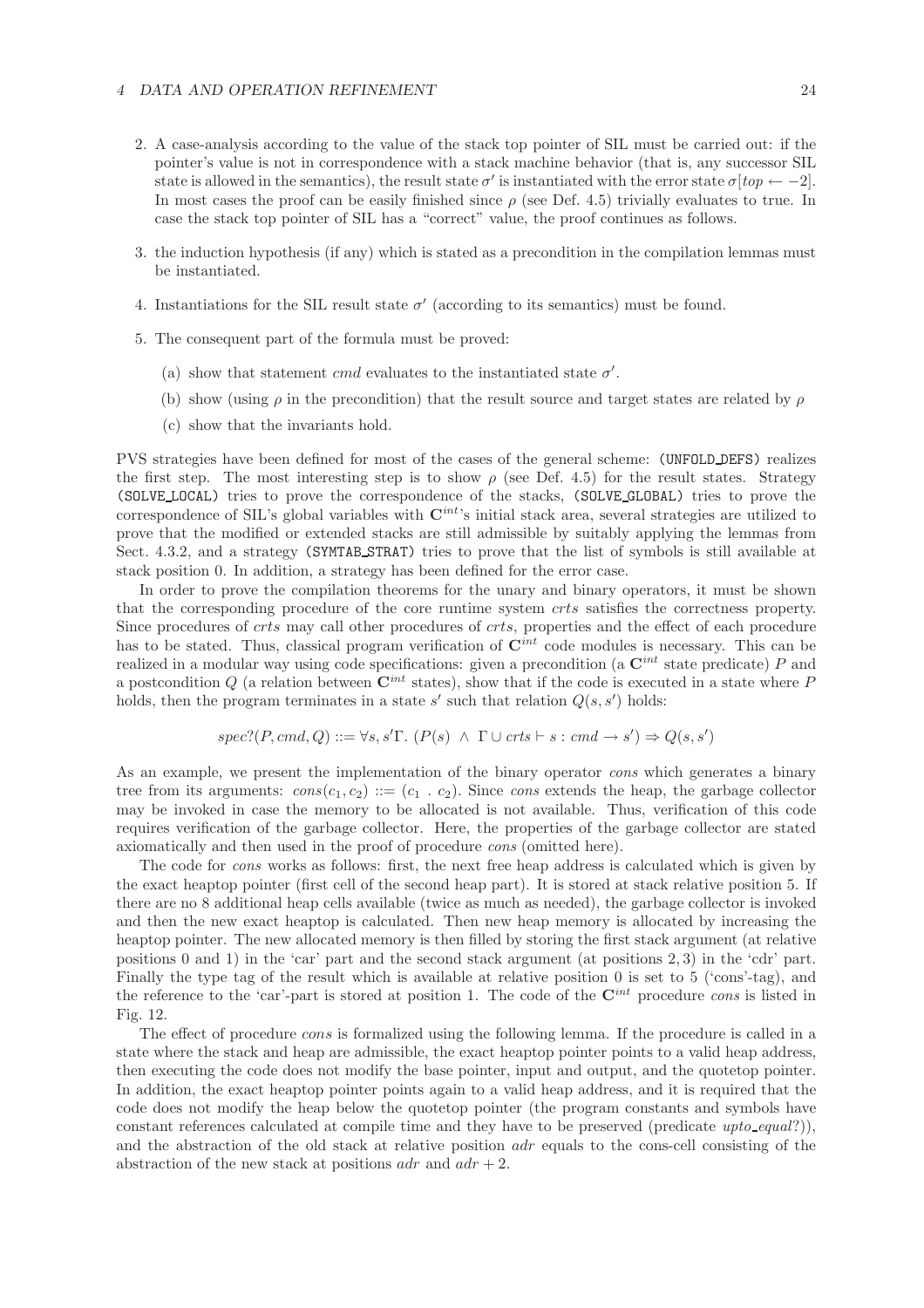"cons" $(6) \leftarrow$  $set\_local(div(headrop + quoteop, 2), 5);$ *if* (*unavailable*(8),  $call("collect_garbage", 4), set\_local(div(headpop + quotepop, 2), 5);$ *allocate*(8); *set local*(*local*(0), *local*(5));  $set\_local(local(1), local(5) + 1);$  $set\_local(local(2), local(5) + 2);$  $set\_local(local(3), local(5) + 3);$ *set local*(5, 0);  $set\_local(local(5), 1)$ **Figure 12. C***int* code of core runtime procedure *cons*

### **Lemma 4.5 (Effect of** *cons***).**

*spec*?(P, *call*("*cons*", *adr* ), Q)*, where*  $P(s) ::= TRUE$  and  $Q(s,q) ::=$  $s_{\text{heaptop}} \geq s_{\text{quotetop}} \land \text{even}(s_{\text{base}}) \land \text{even}(s_{\text{exactht}}) \land$  $admissible?(s_{\text{exactht}}, s_{\text{heap}}) \land admissible?(s_{\text{stack}}, s_{\text{heap}}, s_{\text{exactht}}, s_{\text{base}} + adr + 3)$ ⇒  $q_{base} = s_{base} \wedge q_{quotetop} = s_{quotetop} \wedge s_{input} = s_{input} \wedge q_{output} = s_{output} \wedge$  $upto\_equal$ ?( $s_{\text{heap}}, q_{\text{heap}}, q_{\text{quotetop}})$  ∧  $q_{\text{heaptop}} \geq q_{\text{quotetop}}$  ∧  $even(q_{\text{exactht}})$  ∧  $admissible?$  $(q<sub>exactht</sub>, q<sub>heap</sub>) \wedge admissible?$  $(q<sub>stack</sub>, q<sub>heap</sub>, q<sub>exactht</sub>, q<sub>base</sub> + adr + 1) \wedge d*missible*$  $q_{\text{stack}}(q_{\text{base}} + adr) = 5 \land$  $(\forall a. \ a < q_{\text{base}} + adr \ \wedge \ \text{even}(a) \ \Rightarrow \ \Phi(q_{\text{stack}}, q_{\text{exact}}), a, q_{\text{heap}}) = \Phi(s_{\text{stack}}, s_{\text{exact}}), a, s_{\text{heap}}) \ \wedge$  $\Phi(q_{\text{stack}}, q_{\text{exactht}}, q_{\text{base}} + adr, q_{\text{heap}}) =$  $(\Phi(s_{\text{stack}}, s_{\text{exact}}), \ldots, s_{\text{base}} + \ldots, s_{\text{mean}})$ .  $\Phi(s_{\text{stack}}, s_{\text{exact}}), s_{\text{base}} + \ldots, s_{\text{heap}}))$ 

The proof of this code specification is by symbolically executing the **C***int* code in Fig. 12 and by applying lemmas from Sect. 4.3.2. As above, PVS strategies have been defined to support these tasks.

Similar code specifications have to be established and proved for each of the *crts* procedures. These specifications are then used to prove the compilation theorems for the corresponding unary and binary operators. The most complicated proof obligation is the proof of the specification of procedure *intern* which realizes the corresponding ComLisp operator. Operator *intern* takes a string 's' as argument and returns the unique symbol the print-name of which is 's'. The print-names of the program symbols are stored within a symbol table (a list of symbols with base address at stack position 0). *intern* applied to a string which is stored within the symbol list returns the reference to that symbol. On the other hand, *intern* applied to a new symbol requires extending the list with this new symbol. Admissibility of the extended heap must be proved.

#### **4.4.1 Statistics**

We present some statistics concerning the formalization and verification effort in PVS for this compilation step. Table 3 summarizes the results. The compiling specification is formalized in 3 theories consisting of the formalization of the representation type and abstraction function, the complete core runtime system, and the compiling relations. Most of the proof obligations occur in the theory which specifies the representation type and the abstraction function. Compiling verification is modularized in 19 theories for the verification of the procedures of the core runtime system and one theory which contains the compilation theorems. Most effort lies in the verification of the procedure *intern* (1320 proof steps). The large interactive effort is due to the kind of chosen semantics. A relational semantics as used in this verification project is easy to understand and to formalize and is suitable for typical compiling verification proofs. However, program verification involves a lot of symbolic execution steps of code for which such a declarative approach is not optimal since many term rewriting, replacing and deleting steps are necessary while carrying out the proof. Here, of course, either a specialized verification calculus for verifying **C***int* code modules or a more operational interpreter semantics would be desirable.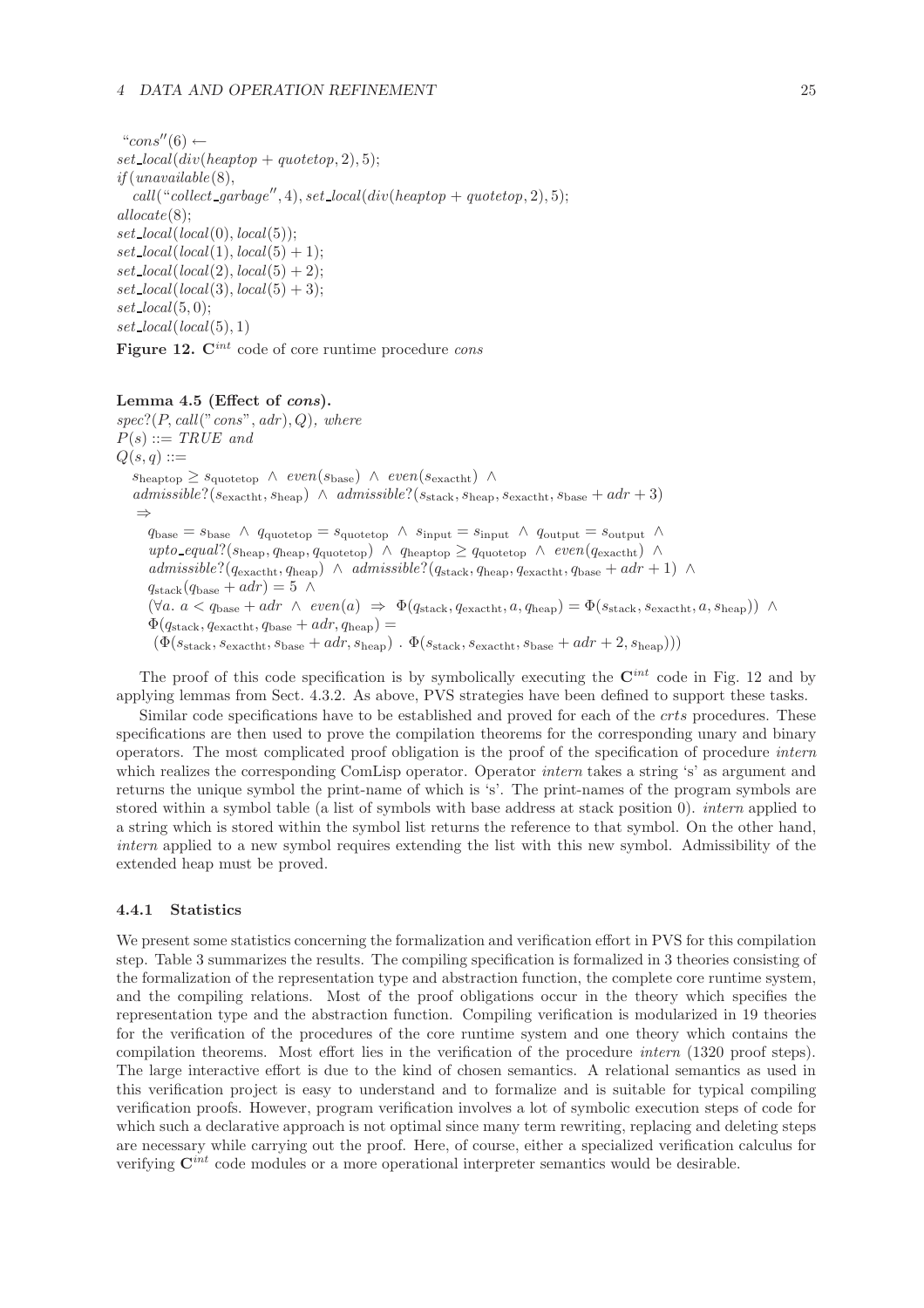|                         |    |      | PVS theories   LOC   proof obligations | proof steps |
|-------------------------|----|------|----------------------------------------|-------------|
| spec. of languages      |    | 1046 | 163                                    | 867         |
| compiling specification | ົ  | 1072 | 305                                    | 1761        |
| compiling verification  | 20 | 1268 | 399                                    | 6874        |
| list, map libraries     | 6  | 448  | 112                                    | 776         |
|                         | 37 | 3834 | 979                                    | 10278       |

**Table 3.** Formalization and verification statistics for the second phase

The library theories stating well-known properties for lists, lists of tuples, and maps have in part already been utilized for the verification of the first compilation phase. In addition, the theories for s-expressions and operators have also been reused for this step.

## **5 Transputer Backend: Generating Assembler Code**

The first phase of the Transputer backend is concerned with the implementation of **C***int* control structures (loops, conditionals) by linear TASM assembler code with relative jumps, the realization of the basic  $\mathbf{C}^{int}$  statements and expressions for stack and heap access by TASM code sequences, the mapping of the **C***int* runtime model consisting of the infinite stack and heap arrays onto the finite Transputer memory, and the implementation of procedures using a jump table of subroutine entry points and a stack to save the return addresses and frame pointers.

## **5.1 Transputer Assembler (TASM)**

The purpose of our Transputer formalization is not to provide a complete model of the processor but rather to specify the components and properties which are relevant for the compilation process.

The Transputer base model is a (mini)-stack machine with byte instructions and word values. It has a RISC-like instruction set with 16 direct instructions with 4-bit opcodes and 4-bit operands. Large operands have to be loaded to the operand register using **pfix**/**nfix**-chains. An extended set of instructions (operations) can be invoked using the **opr** instruction. Operations have no direct operands; they find their arguments in registers (see Fig. 13). There is no operating system required, instead a bootloader and hardware initializations bring the Transputer in a regular state which enables program loading and execution.



**Figure 13.** Transputer base model and direct function codes. The Transputer-state consists of the registers Areg, Breg and Creg, which form a mini stack with top Areg, the operand register Oreg, the instruction pointer (program counter) Iptr, the workspace pointer Wptr, various flags like the error flag, some more registers and the memory Mem. The registers contain Word valued quantities. The memory is byte or word addressable.

In addition to the direct functions, a set of one-byte and two-byte operations are used in the compiling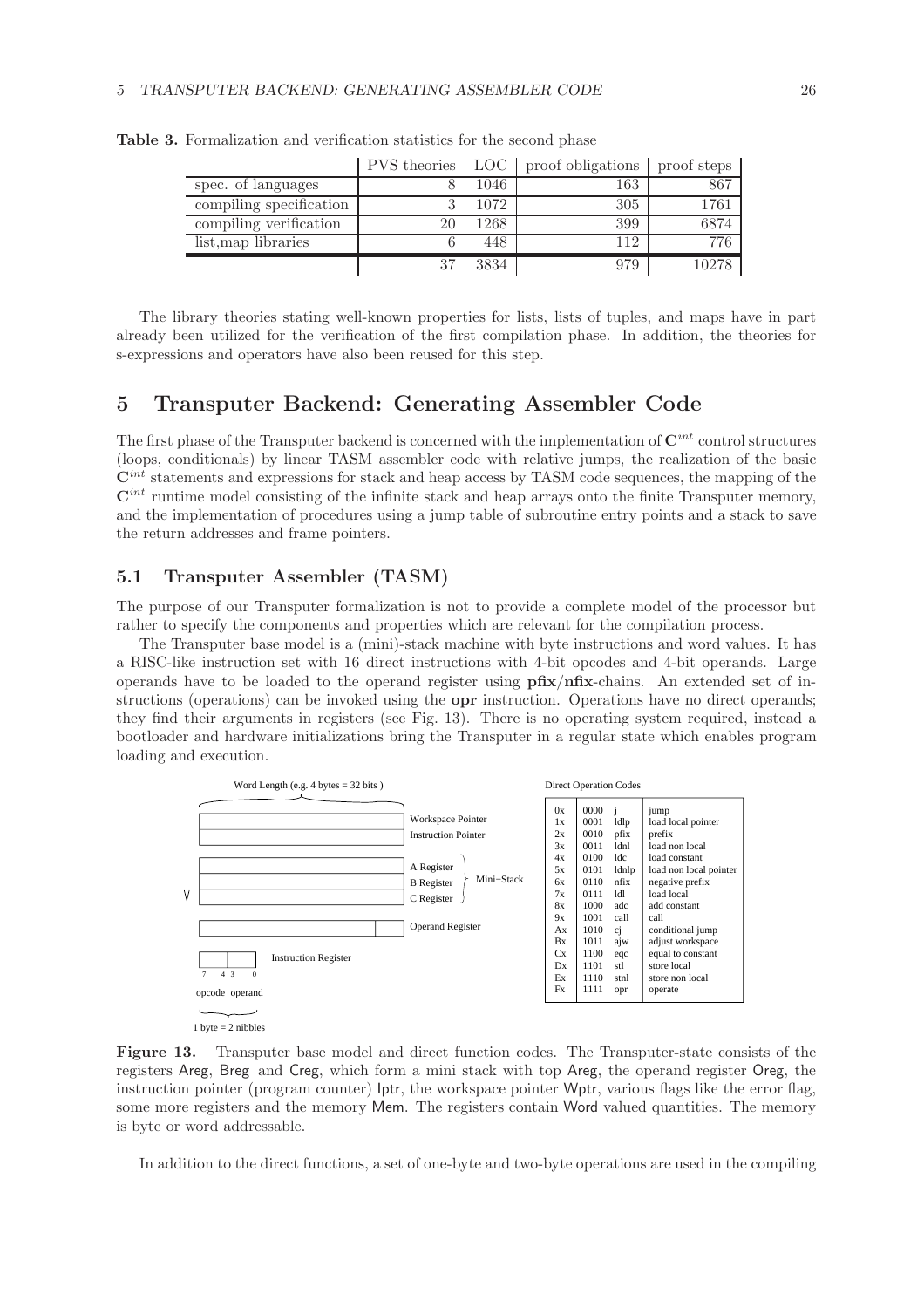| Operations | opr-Code        | Description                  |
|------------|-----------------|------------------------------|
| rev        | opp 0           | exchange Areg and Breg       |
| diff       | opr 4           | difference                   |
| add        | opr 5           | addition                     |
| gcall      | opt 6           | computed (absolute) jump     |
| in         | opr 7           | input via a link             |
| gt         | opr 9           | arithmetic greater than test |
| wsub       | opr 10          | word memory subscript        |
| out        | opr 11          | output via a link            |
| sub        | $_{\rm opr}$ 12 | subtraction                  |

**Table 4.** One byte Transputer operations

| Operations | $opr-Code$        | Description              |
|------------|-------------------|--------------------------|
| seterr     | opr 16            | set the error flag       |
| csub0      | $_{\rm opr}$ 19   | check subscript          |
| xdbl       | $_{\rm opr}$ $29$ | convert single to double |
| rem        | $_{\rm opr}$ 31   | remainder                |
| div        | opr 44            | integer quotient         |
| not        | $_{\rm opr}$ $50$ | 1 complement             |
| xor        | $_{\rm opr}$ 51   | bitwise exclusive or     |
| bcnt       | $_{\rm opr}$ $52$ | word/byte calculation    |
| wcnt       | $_{\rm opr}$ 63   | byte/word calculation    |
| shr        | opp 64            | shift right              |
| shl        | $_{\rm opr}$ 65   | shift left               |
| mint       | opp 66            | load MinInt              |
| and        | opr <sub>70</sub> | bitwise and              |
| or         | opr 75            | bitwise or               |
| mul        | $_{\rm$ opr $83$  | multiplication           |

**Table 5.** Two byte Transputer operations

specification. Two-byte operations will actually produce a 2-byte prefix-chain, first loading the operation code into the operand register and then calling the opr direct function. The one-byte and two-byte operations are listed in Table 4 and 5, respectively. Type *Cmd* combines the TASM instructions and operations which are utilized for implementing **C***int* code:

| Cmd        | $\therefore =$ instr w   opr (w $\in$ Word)                                    |
|------------|--------------------------------------------------------------------------------|
|            | $instr$ ::= i   ldlp   ldnl   ldc   ldnlp   ldl   adc   cj   eqc   stl   stnl  |
| $\it{opr}$ | $ ::=$ rev   diff   add   gcall   in   gt   wsub   out   sub   seterr   csub0  |
|            | $xdbl$ rem   div   not   xor   bcnt   wcnt   shr   shl   mint   and   or   mul |

For the abstract assembler of TASM, the only available datatype is the type of machine words with word-size operands, hence no operand register is required. Transputers are parameterized with the number of bytes of a machine word  $(Byte ::= [0, \ldots, 255])$ . For the compilation step outlined in this paper a concrete Transputer model is chosen where each word contains four bytes (32-bit):

$$
Word ::= [-2^{31}, \dots, 2^{31} - 1]
$$

Since the address space is dense, that is, the number of bytes per word is a power of 2, every word is a valid (byte) address. Thus, for our Transputer model we have *ByteAddr* ::= Word. Word addresses are addresses on word boundaries, that is, addresses which can be divided by 4:

$$
WordAddr ::= \lambda(w:Word) : rem(w, 4) = 0
$$

In order to calculate word addresses, in the Transputer manual [Inm88] a mapping

*Index* : *WordAddr* × *Word* → *Word*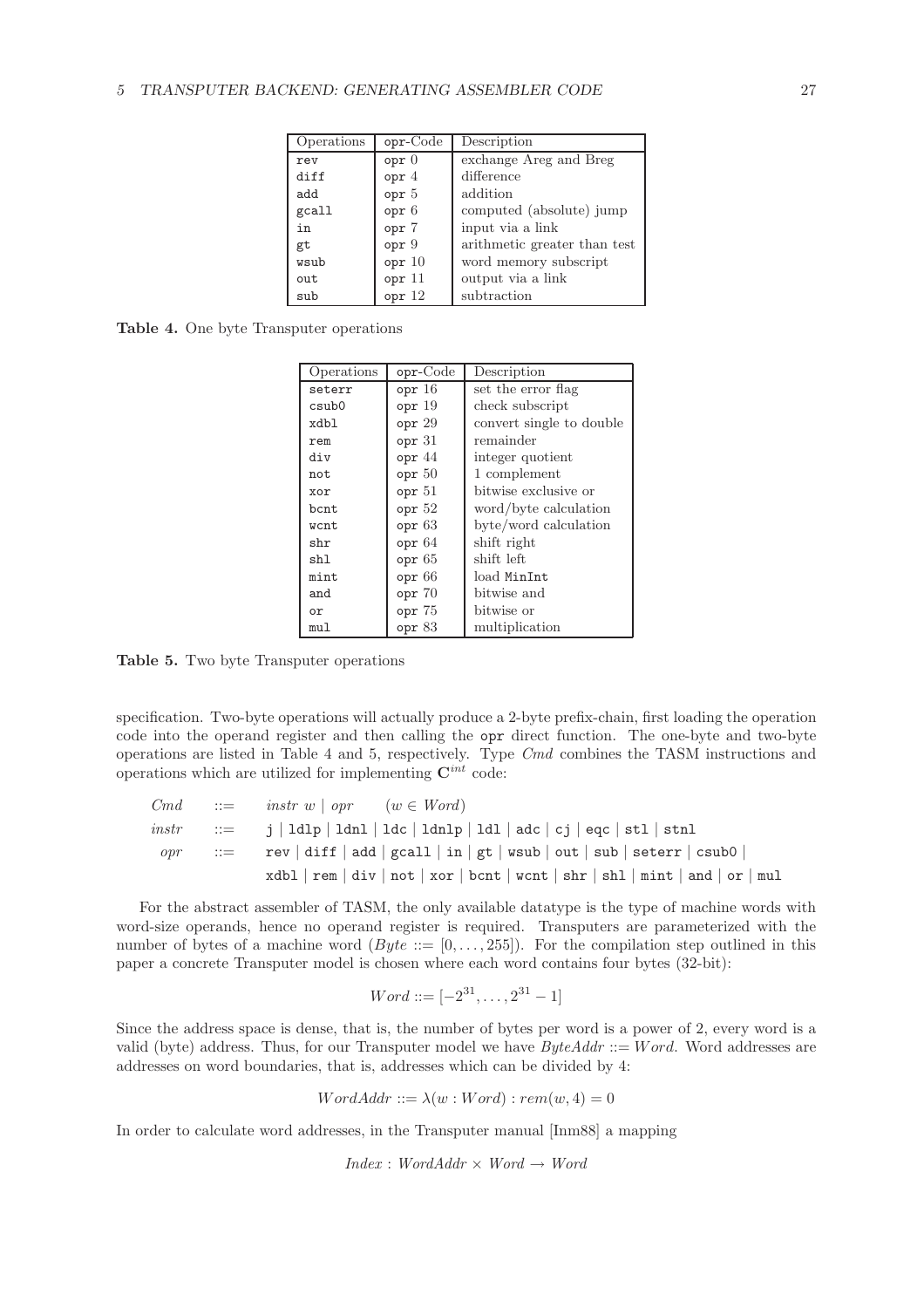is utilized. For a word address x and a word y,  $Index(x, y)$  calculates the word address y words past the base address x. Since each word contains four bytes, *Index* can be defined as

$$
Index\_def:AXIOM \quad \forall w, i. \quad Word(w + 4 * i) \Rightarrow Index(w, i) = (w + 4 * i)
$$

Note that we do not specify *Index* in case of overflow. Often memory is addressed relative to the workspace pointer. As a shorthand notation, we sometimes write

$$
Wsp(adr) ::= Mem(Index(\mathsf{Wptr},adr))
$$

that is, the contents of the memory cell adr words past the workspace pointer Wptr.

The semantics of a machine program executed on some processor is typically specified operationally by means of transitions of machine configurations where a configuration consists of the machine components which are relevant for the considered model and abstraction level of the processor. For our TASM model, the machine configuration (state) consists of a subset of the components of the base model illustrated in Fig. 13. In addition, for modelling I/O the state contains an input byte sequence and an output byte list. The state includes the following components:

- the three register mini-stack (Areg, Breg, Creg) with top register Areg
- the workspace pointer Wptr pointing to a valid word address
- the error flag Eflg

This flag is used in order to indicate error situations (like overflow) or the result of test operations. We suppose that the HaltOnErrorFlag is set, which has the effect that the TASM machine will stop whenever Eflg is set.

- the memory (a mapping from machine words (addresses) to machine words),
- an input sequence of bytes
- an output list of bytes
- the instruction pointer

The instruction pointer is represented symbolically such that the program  $m$  is partitioned into two parts u and  $i \cdot v$  with  $m = u \circ (i \cdot v)$ , where the instruction i is the next one to be executed. For instructions which do not alter the flow of control, the new partition after the execution of i will be  $m = (u \cdot i) \circ v$ . In case the second list of the partition is empty and the error flag is not set, the TASM machine will regularly stop. Such a configuration will be referred to as *final*.

Figure 14 illustrates the TASM state (configuration). Its type is given by:

```
\textit{conf}_{\text{TASM}} ::=
```
 $(Word \times Word \times Word) \times Wordadv \times bool \times (Word \rightarrow Word) \times seq[byte] \times byte^* \times Cmd^* \times Cmd^*$ 

In the following,  $c_{\text{Areg}}, c_{\text{Breg}}, c_{\text{Creg}}, c_{\text{Wptr}}, c_{\text{Eflg}}, c_{\text{Mem}}, c_{\text{In}}, c_{\text{Out}}, c_{\text{PrA}}, c_{\text{PrB}}$  denote the respective (state) components of a configuration c.



**Figure 14.** Machine configuration of TASM

To specify the arithmetic operations, we use total operators on words. For example, addition on words is specified using a total function  $plus$  : *Word*  $\times$  *Word*  $\Rightarrow$  *Word*. We do not specify wrapped around addition but only specify *plus* in case there is no overflow. In this case, the addition on words equals to the standard addition  $+$  on integer values:

 $plus\text{ovf}(x, y) ::= \neg \text{Word}(x + y)$  *plus*  $\text{def}: AXIOM \quad \forall x, y. \neg \text{plus}\text{ovf}(x, y) \Rightarrow \text{plus}(x, y) = x + y$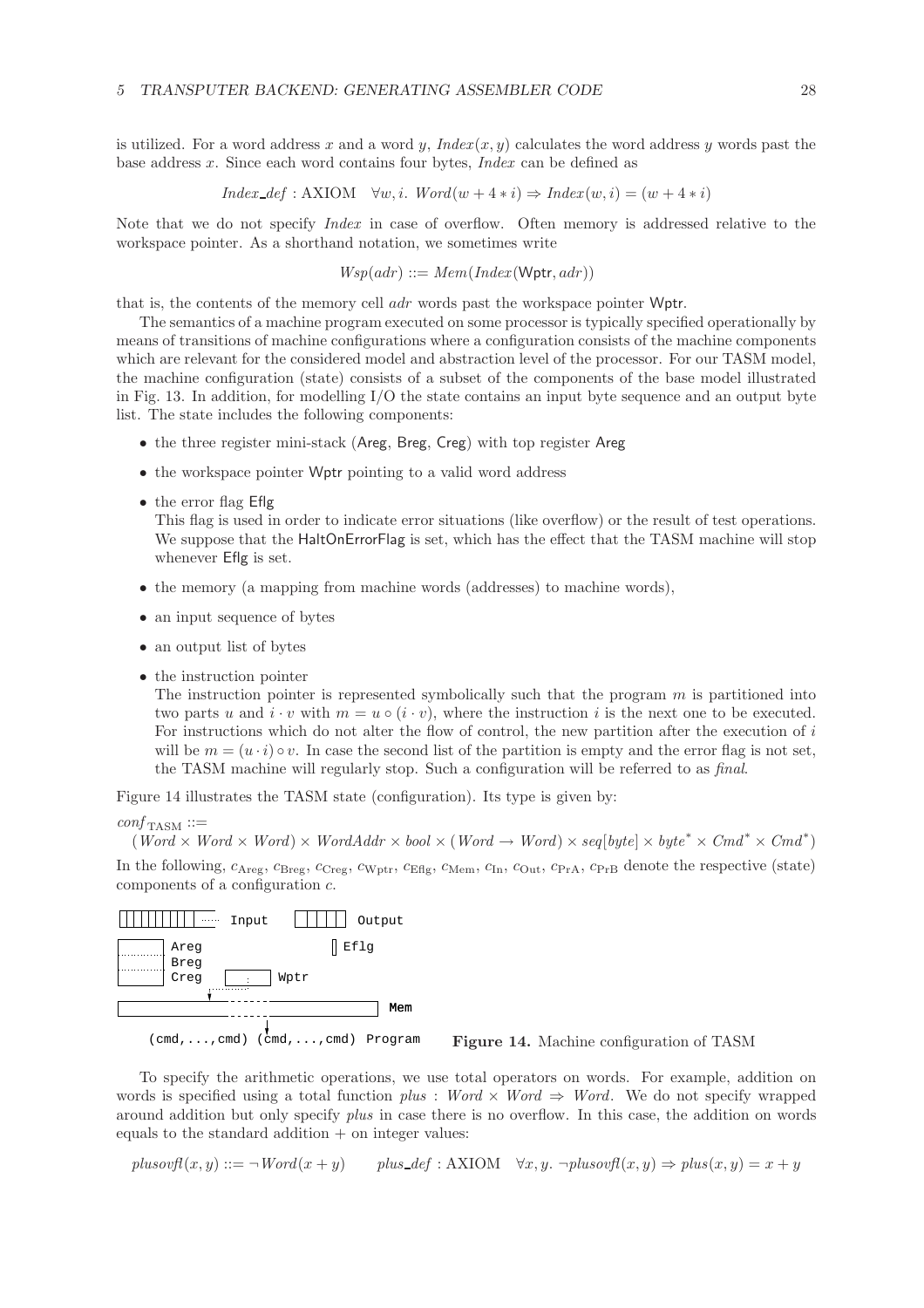The other operators such as *mult*, *div* are defined in a similar way. Only those properties are modeled which are required for the compilation step from  $\mathbf{C}^{int}$  to TASM.

The semantics of the TASM instructions is given by specifying the effects of each instruction (of type  $Cmd$ ) using a relation

$$
\textit{Effects}(c_1, c_2)
$$

which directly follows the Z-like specification of the instructions in the Transputer manual [Inm88]. The complete specification of the effects can be found in the appendix G, where a rule-based notation for the single effects is utilized: we write  $c : \text{cmd} \rightarrow q$  for  $\text{Effects}(c, q)$ , where the instruction to be executed in configuration c is given by cmd (that is,  $c_{\text{PrB}} = (\text{cmd} \cdot v)$  for some instruction sequence v). For example, the effect of TASM instruction rev which swaps the contents of Areg and Breg is specified as follows:

$$
c: \texttt{rev} \rightarrow c[Arg := c_{\text{Breg}}, Breg := c_{\text{Areg}}]
$$

This specifies the single effect of each TASM instruction. More information concerning this formalization can be found in subsection 5.1.1.

The n-step relation starting from some configuration  $c_1$  up to a final configuration  $c_2$  is defined using relation Rc(c1, c2), where *Effects*<sup>∗</sup> denotes the reflexive, transitive closure of *Effects*.

$$
Rc(c_1, c_2) ::= \textit{Effects}^*(c_1, c_2) \ \wedge \ \textit{final?}(c_2)
$$

A TASM program consists of two data modules (word sequences) (which are the result of compiling the  $\mathbf{C}^{int}$  initial stack and heap segments), a list of code modules (the compiled  $\mathbf{C}^{int}$  procedures), and a main code sequence (the main program):

$$
TASM_{\text{prg}} ::= Word^* \times Word^* \times (Cmd^*)^* \times Cmd^*
$$

For a TASM program p its components are denoted by  $p_{data1}$ ,  $p_{data2}$ ,  $p_{modules}$ , and  $p_{main}$ . The semantics of a program is its input/output behavior (a relation between an input byte sequence and an output byte list): starting in some initial TASM state c with input sequence bs, the relation holds if the machine regularly terminates in a final state  $c'$  which has bl as its output list:

 $p_{\texttt{TASM}}(p)(bs)(bl) ::= \exists c, c'.\ init\_state? (p)(c) \land c_{\text{In}} = bs \land \textit{Rc}(c, c') \land c'_{\text{Out}} = bl$ 



It remains to define the initial TASM state. Before the TASM program can be executed, it is supposed that the program is loaded into memory (in the region above *MemTop*) and that the start addresses of the TASM code modules are available through a subroutine jump table which is located in the region below the workspace pointer Wptr. Therefore, this jump table and memory partition must be specified in the initial TASM configuration (see Fig. 15). More specifically, an initial TASM state (specified by predicate *init\_state*?( $p$ )( $c$ )) is a configuration c, where

- the symbolic program counter is given by  $c_{PrA} = p_{\text{modules}}$  and  $c_{PrB} = p_{\text{main}}$ , that is, the first instruction to be executed is the first instruction of  $p_{\text{main}}$ .
- the error flag is false  $(\neg c_{\text{Eflg}})$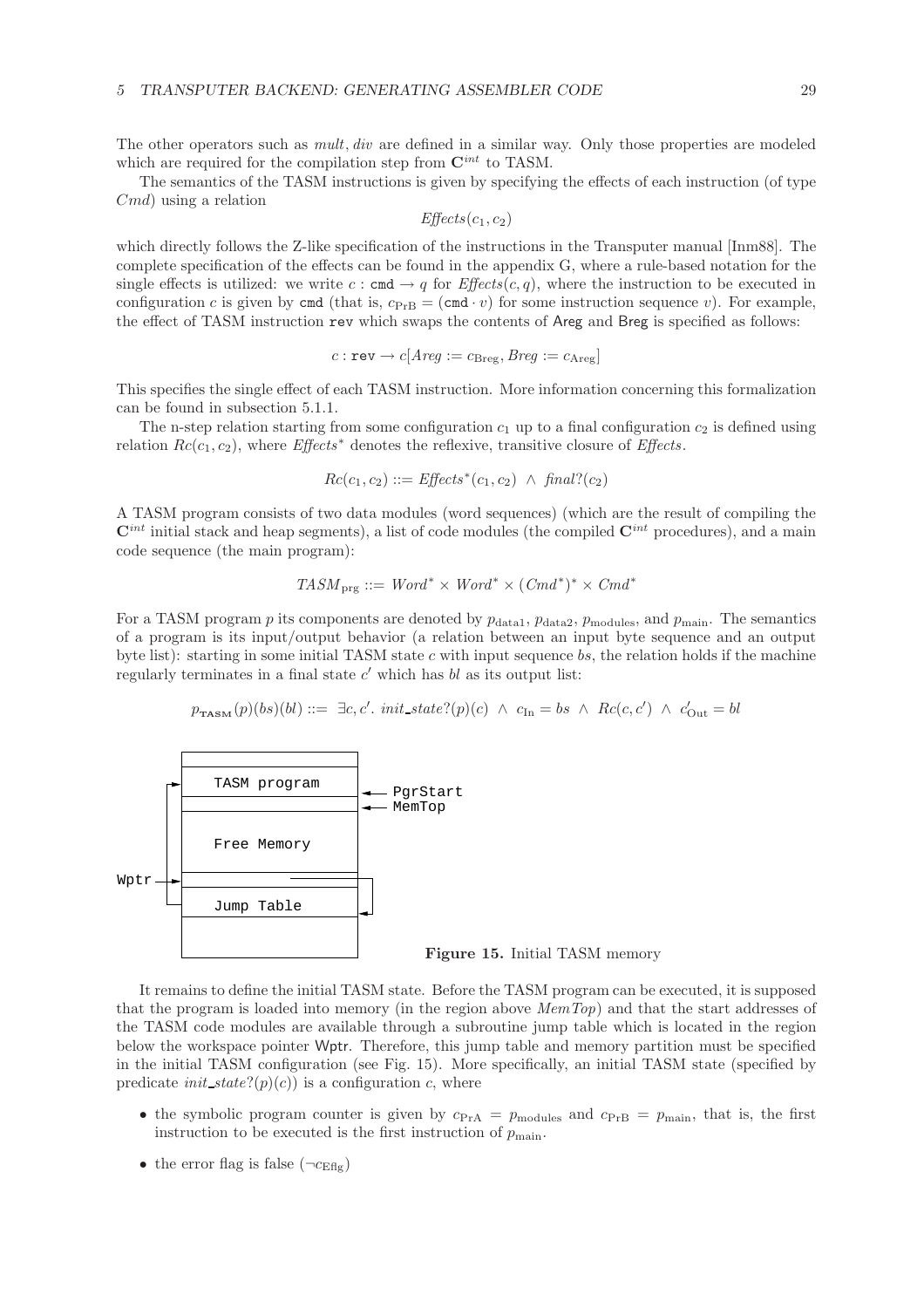- the output list is empty
- $c_{\text{Mem}}(c_{\text{Wptr}})$  is a word address (the start address of the jump table)
- $c_{\text{Mem}}(c_{\text{Wptr}})+4n$  is a word (*n* is the size of the module sequence)
- $c_{\text{Mem}}(c_{\text{Wptr}})+4n < c_{\text{Wptr}}$  (the jump table region is below Wptr)
- $\forall i. 1 \leq i \leq n \Rightarrow c_{\text{Mem}}(Index(c_{\text{Wern}}(c_{\text{Wptr}}), i)) = PgrStart + startPos(m_i)$  (the procedure start address can be retrieved from the jump table). This property is needed even for this abstraction level, since absolute jumps (gcall) are used in the compiling specification for procedure calls and returns. For this reason, the low-level concept of a program which is stored in memory has to be partly modeled on the abstraction level of TASM. The address *PgrStart* denotes the start address of the program in memory. Note that a global constraint of the TASM model is: *PgrStart* > *MemTop*.

### **5.1.1 Remarks on the PVS formalization**

For the effect of some instructions, the Transputer manual [Inm88] specifies the content of some register to be undefined. This is modelled by choosing some arbitrary word value using the non-deterministic choice operator choose. Other instructions have preconditions in order to be applicable. For example, the shift left operation (sh<sub>1</sub>) requires Areg to contain an unsigned word smaller than the wordlength ( $=$ 32). The manual specifies that the behavior of the Transputer is undefined if these preconditions do not hold. In our model this behavior is represented using non-determinism by allowing the machine to step in any successor state, that is, relation *Effects*( $c_1$ ,  $c_2$ ) holds for all  $c_2$ . The instruction rev for example is specified in the manual as follows:

| rev                              | #00                 | swap |
|----------------------------------|---------------------|------|
| $Area' = Breq$<br>$Breq' = Creq$ | $Iptr' = NextInstr$ |      |

In PVS, this is modeled: (Note that operation  $+$  denotes list concatenation).

```
% Effects of TASM instructions in PVS
Effects(c1, c2) : bool =
 NOT(Eflg(c1)) AND cons?(PrB(c1)) AND
 CASES car(PrB(c1)) OF
   opr(o) :
    CASES o OF
     rev: c2 = c1 WITH [Areg:=Breg(c1), Breg:=Areg(c1),
                         PrA := PrA(c1) ++ car(PrB(c1)), PrB := cdr(PrB(c1))],add: c2 = c1 WITH [Areg:=plus(Breg(c1), Areg(c1)), Breg:=Creg(c1),
                          Creg:=choose(Word?),
                          PrA := PrA(c1) ++ car(PrB(c1)), PrB := cdr(PrB(c1)),Eflg:=plusovfl(Breg(c1),Areg(c1))]
     [...]
    ENDCASES
```
This specifies the single effect of each instruction. The complete specification of the single effects (in a more readable rule-based notation) can be found in appendix G. The definition of the n-step relation starting from some configuration c1 up to a final configuration c2 is straightforward. For a symbolic execution of a code sequence (which is later required for the compiling verification) we will make use of the following intuitive corollary in combination with a PVS strategy which then tries to symbolically execute a single TASM instruction:

```
R definition: COROLLARY ∀(c1,c2:CONFC):
```

```
Rc(c1, c2) =
```

```
(IF final?(c1) THEN c1 = c2 ELSE \exists c3: Effects(c1,c3) \land Rc(c3,c2) ENDIF)
```
Furthermore, we need the property which states that the machine will stop, in case the current state is an error state: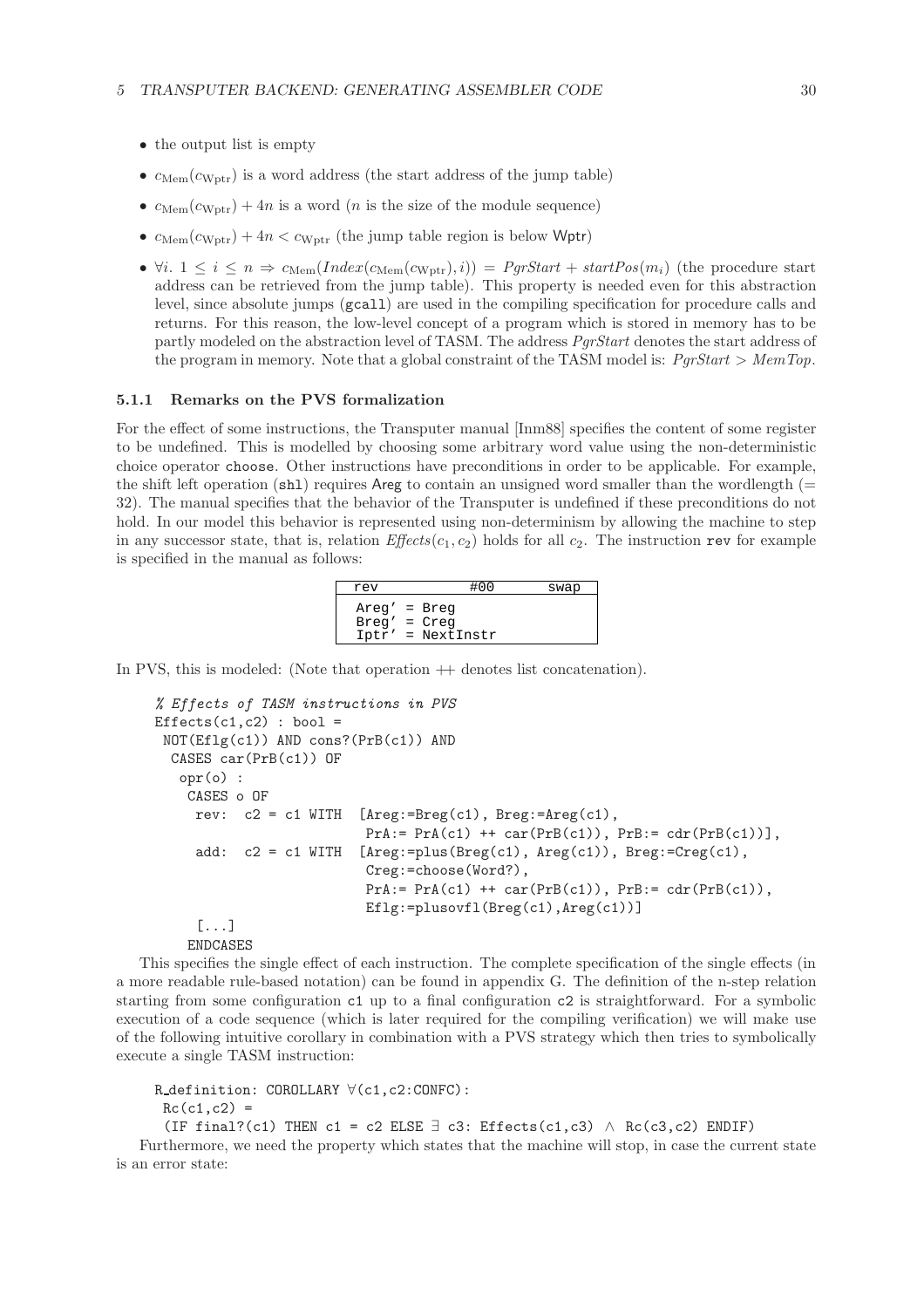error\_stop: COROLLARY ∀(c1,c2:CONFC):  $(Eflg(c1) \wedge NOT(final?(c1))) \Rightarrow NOT(Rc(c1, c2))$ 

## **5.2 Compiling C***int* **to TASM**

The objective of the compilation from **C***int* to TASM is to implement the control structures (loops, conditionals, sequential composition) by linear TASM assembler code, and to realize the basic **C***int* statements and expression for stack and heap access by a TASM code sequence (a kind of macro expansion). In addition, the runtime model of **C***int* consisting of the infinite stack and heap arrays has to be mapped onto the finite Transputer memory. Procedures are compiled into TASM code modules and calls are implemented by means of a jump table of subroutine entry points and a stack to store the return addresses. The memory map of the  $\mathbf{C}^{int}$  runtime model is illustrated in Fig. 16.



**Figure 16.** Memory Map of **C***int* runtime model

A translated **C***int* program uses the Transputer memory between *Start* and *MemTop* which is calculated by the boot loader at program load time. For our TASM model, *MemTop* is used as a global parameter. It points to the second last available memory location. The compilation makes use of 13 system variables that can be considered as additional registers some of which are used as pointers to the specific memory areas. They are located in the Transputer workspace with workspace pointer relative access (ldl, stl). *MemTop* is stored to variable *memtop* = 4 at workspace location 4. The jump table used for procedure calls the start address of which is stored in system variable *start* = 0, is also constructed by the boot loader. As stated in the last section, in the initial TASM state the jump table has to be represented. The stack area starts just above the system variables at workspace location 13 (*stack* = 13), while the region for implementing  $\mathbf{C}^{int}$ 's heap starts at the address pointed by *heap* = 1. To implement procedure calls, a stack of return addresses is maintained which starts at the address given by *rstack* = 6. The top of this stack is accessible through system variable  $rp = 5$  at workspace location 5. Absolute **C***int* addressing to the stack (*set stack*, *stack*) can be implemented by workspace pointer relative addressing.

## **The Compiling Relation**

The compilation from  $\mathbf{C}^{int}$  to TASM must take the finite machine resources into account. A  $\mathbf{C}^{int}$ program may contain data of arbitrary size and can be arbitrary large, however TASM programs may only contain words, and the size of the program is limited.

For compiling expressions only the Transputer mini-stack is available. Thus, only expressions which can be translated with 3 registers are compilable. We further suppose that a binary expression is compiled by first compiling the left operand and then compiling the right operand. Then for example, the expression  $(((a + b) + c) + d) + e)$  is compilable, but  $(a + (b + (c + d)))$  is not compilable. For specifying and verifying the correctness of expression compilation, a predicate *compilable?* has to be explicitly specified. *compilable*?( $e, n$ ) yields true if the expression  $e$  can be compiled to a stack machine of maximum size n. For binary operations  $op(e_1, e_2)$  this means, that  $e_1$  must be compilable with at most 3 registers, and  $e_2$  must be compilable with at most 2 registers. However, for the verification we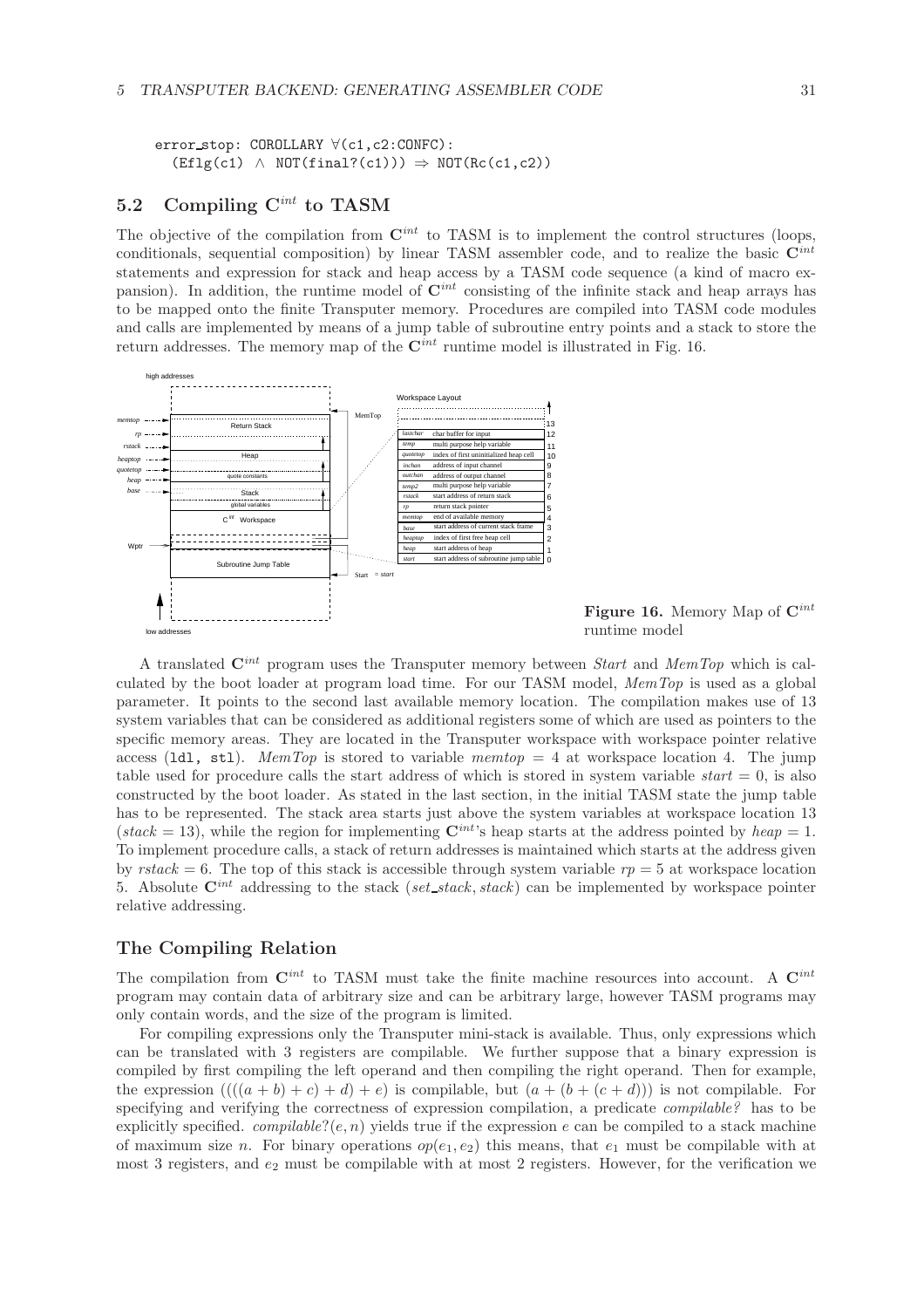will need also the property that in case there are only 2 registers available for  $e_1$  then  $e_2$  must be an atomic expression.

#### **Definition 5.1 (Compilable Expressions).**

 $complable?$  $(e, n) ::=$ 

- *if*  $n = 0$  *then false*
- *if* e *is atomic then true*
- *if*  $e$  *is an unary operation op*( $e'$ ) *then compilable*?( $e', n$ )
- *if* e *is a binary operation*  $op(e_1, e_2)$  *then compilable*? $(e_1, n)$  *and compilable*? $(e_2, n-1)$  *and if*  $n = 2$ *then*  $e_2$  *must be atomic*

Based on *compilable*? for expressions, a relation *compilable*?(s) for statements is defined. It's definition is straightforward and omitted. For statements such as  $set\_stack(e_1, e_2)$  it is required that  $e_1$  is compilable with at most 3 registers and  $e_2$  is compilable with at most 2, since the value of  $e_1$  must be preserved.

The compiling relations for expressions and statements make use of a global environment

$$
\varphi = \langle \psi, s_{\text{size}}, h_{\text{size}} \rangle
$$

consisting of a procedure environment  $\psi$  mapping procedure names to jump table indices, and the size of the initial stack and heap segment. Expression compilation is defined using an inductive relation

$$
\mathcal{CC}_{\text{expr}}(e, \varphi, \sigma, m)
$$

where e is the expression to be compiled,  $\varphi$  the global environment,  $\sigma$  the stack frame size found in  $\mathbf{C}^{int}$ procedure definition headings, and m is the TASM code which implements e. The relation is defined following the technical report [GH98b]. However, it differs for the expression *stack*(e). Here we have found an error in the original compiling specification [GH98b] and have corrected the code. This issue will be discussed later. The complete compiling relation for expressions is listed in the appendix H.1. In a similar way, an inductive relation

$$
\mathcal{CC}_{\text{stmt}}(\textit{cmd}, \varphi, \sigma, m)
$$

is defined for statement compilation. As for expression compilation similar errors have been found in the original specification for *allocate* and *set stack*. The specification listed in the appendix H.2 contains the corrected code. In the next step, procedures have to be compiled. A procedure environment  $\Gamma$  (a list of **C***int* procedure definitions) is compiled into a list of TASM code modules using a relation

$$
\mathcal{CC}_{\mathrm{defs}}(\Gamma,\varphi,l)
$$

where  $\varphi$  is the global environment, and l is the list of code modules. It is defined inductively on Γ by means of the following two rules:

$$
\frac{\mathcal{CC}_{\text{stmt}}(\text{body}, \varphi, \text{size}, m), \text{Word}?(\text{size}), \text{CC}_{\text{defs}}(\Gamma, \varphi, l)}{\mathcal{CC}_{\text{defs}}([h(\text{size}) \leftarrow \text{body}] \cdot \Gamma, \varphi, (\text{entrycode}(\text{size}) \cdot m \cdot \text{exitcode}) \cdot l)} \quad \mathcal{CC}_{\text{defs}}([l, \varphi, [])
$$

Each compiled procedure has an entry code and an exit code which are used for the following purposes: the entry code saves the return address (found in register Areg when the entry code is executed) and the current frame pointer (found in Breg) on the return stack at positions pointed to by  $Wsp(rp)$  and  $Wsp(rp) + 1$  respectively. Note that the code for a procedure call will leave the return address in Areg and the frame offset in Breg. Then the frame pointer is increased by the number stored in register Breg (the offset i from a call instruction  $call(h, i)$ ), and the return stack top pointer rp is increased by 2. In case of an overflow into the memory area above *MemTop*, the program is terminated irregularly (by executing a seterr instruction). A stack overflow check is performed using the frame size which is specified in the procedure's heading. The exit code performs the complementary task: it restores the frame pointer from the return stack, pops the return address and jumps to it. The entry and exit codes are listed in the appendix H.3. A procedure call is implemented by an indexed jump gcall via a jump table of procedure start addresses. The start address of the table is located in system variable start.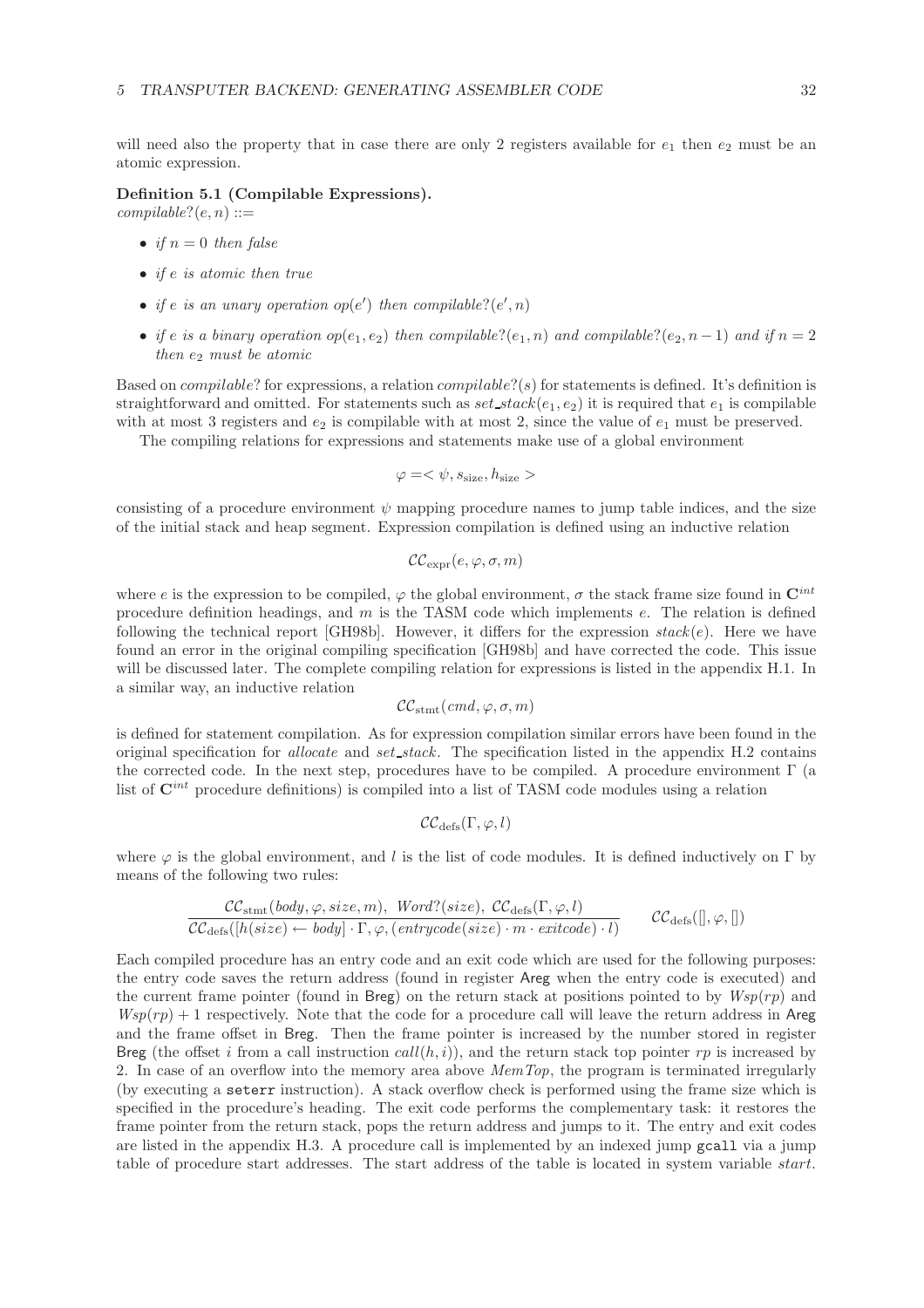The procedure environment  $\psi$  provides the index for a given procedure identifier. First the offset i is pushed onto the Transputer's mini-stack, then the procedure's start address is pushed and finally a jump to this address is performed:

$$
\mathcal{CC}_{\text{stmt}}(\textit{call}(h, i), \varphi, \sigma, \texttt{ldc} \text{ } i; \texttt{Idl} \text{ } \textit{start}; \texttt{ldnl} \text{ } \psi(h); \texttt{gcall}) \quad \text{if } 0 \leq i < \sigma
$$

It remains to specify the compilation of  $\mathbf{C}^{int}$  programs. A  $\mathbf{C}^{int}$  program specifies initial stack and heap segments which are compiled into two corresponding TASM data modules using the relation

$$
\mathcal{CC}_{\text{data}}(il,wl) ::= |il| = |wl| \ \land \ \forall i < |il|. \ (Word?(il.i) \ \land \ il.i =wl.i)
$$

where il is a list of integers and wl is the corresponding list of words. A **C***int* procedure list Γ is related with a global procedure environment  $\psi$  as follows:

$$
\mathcal{CC}_{env}(\Gamma,\psi) ::= \forall f.f \in \Gamma \Rightarrow 1 \leq \psi(f) \leq |\Gamma| \wedge (\Gamma.\psi(f) - 1)^{\prime} = f
$$

The property states that for each procedure with identifier f its jump table index given by  $\psi(f)$  is a number between 1 and  $|\Gamma|$  and the index (minus 1) specifies the position of f within the procedure list Γ.

The compilation of a  $\mathbf{C}^{int}$  program  $p ::= F_l; st_0; h_0; f_1, \ldots, f_n; main$  is specified by relation  $\mathcal{CC}_{\text{prg}}$ with the following rule:

$$
\mathcal{C}\mathcal{C}_{data}(st_0, d_1), \mathcal{C}\mathcal{C}_{data}(h_0, d_2),
$$
  
\n
$$
\varphi = \langle \psi, |st_0|, |h_0| > , \Gamma = [f_1, \dots, f_n]
$$
  
\n
$$
\mathcal{C}\mathcal{C}_{env}(\Gamma, \psi),
$$
  
\n
$$
\mathcal{C}\mathcal{C}_{\text{defs}}(\Gamma, \varphi, l),
$$
  
\n
$$
\mathcal{C}\mathcal{C}_{\text{stmt}}(\text{main}, \varphi, \text{maxindex}(\text{main}), m)
$$
  
\n
$$
\overline{\mathcal{C}\mathcal{C}_{\text{prg}}(p, (d_1; d_2; l; \text{initcode}(\text{mean}) \cdot m))}
$$

Here, *initcode*(*size*) specifies the **C***int* initialization code sequence which at runtime initializes the processor to a valid (initial)  $\mathbf{C}^{int}$  state. It partitions the available memory into the segments stack, heap, and return address stack, sets up the pointers *base*, *rp*, *rstack*, *quotetop*, *heaptop*, initializes the character buffer *lastchar* with −1, and copies the initial stack and heap segments into the stack and heap regions. Furthermore, the input and output channels are initialized. Then the entry code for the main procedure is called which performs also a stack overflow check using the maximum index of the code (*maxindex* (*main*)). The initialization code can be found in the technical report [GH98b], it is omitted for the compiling verification presented in this paper. Instead, its effect is specified axiomatically (see next section). This completes the compiling specification from  $\mathbf{C}^{int}$  to TASM.

### **5.3 Correctness of the Compilation Process**

For this compilation step, the correctness is stated as follows (see also Fig. 17): for any well-formed **C***int* program  $p$ , whenever the semantics of the compiled program  $q$  is defined for some input character resp. byte stream is and output list  $ol$ , this is also the case for p for the same is and  $ol$ :

#### **Theorem 5.1 (Correctness of Program Compilation).**

 $\forall p, q, is, ol.$   $(wf(p) \land CC_{\text{prg}}(p,q)) \Rightarrow p_{\text{rAsM}}(q)(char2byte(is))(char2byte(cl)) \Rightarrow p_{\text{cint}}(p)(is(cl))$ 



Unfolding the definitions of  $p_{\text{C}^{int}}$  and  $p_{\text{TASM}}$ , the semantics of  $\mathbf{C}^{int}$  statements and expressions and TASM instruction sequences have to be compared. In order to have an inductive argument, a stronger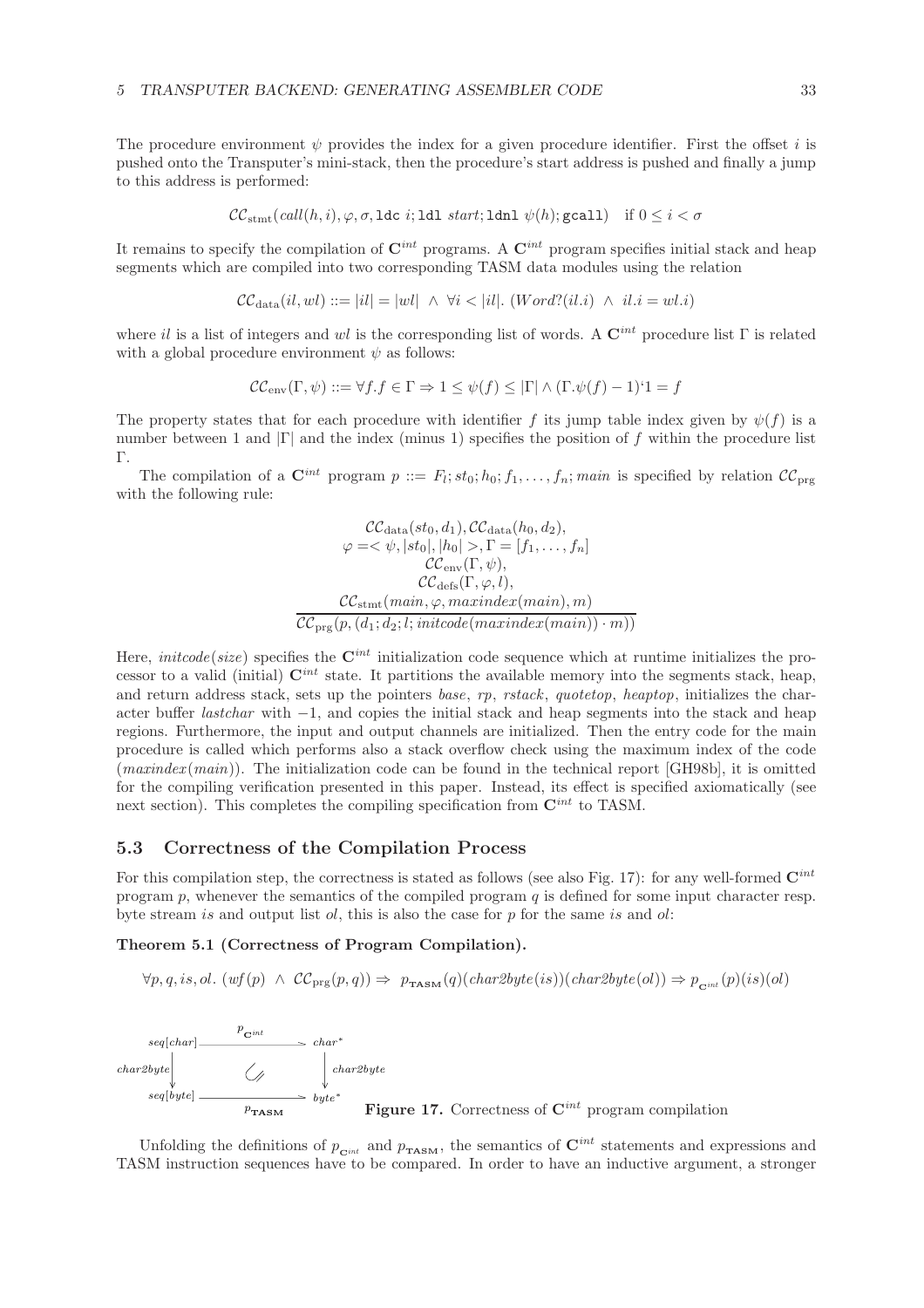property for arbitrary statements, expressions and arbitrary start and final states is required. In particular, this requires relating **C***int* states with TASM machine configurations by means of a data representation relation ρ. **C***int* state components such as stacks and heaps have to be related with the corresponding memory areas on the Transputer according to the memory map depicted in Fig. 16. The data representation relation is parameterized with the size of the current stack frame *fs*. The principal ideas of this data represenation relation is as follows:

- the pointers *base*, *start*, *rstack*, *rp*, *memtop*, and *heap* which are stored in the corresponding system variables at workspace locations 0, 1,..., 12 must point to valid word addresses.
- the contents of the registers *heaptop* and *quotetop* correspond to the value of the **C***int* heaptop and quotetop pointers.
- the segments used for the stack, heap, and return address stack are modeled by inequalities specifying their start and end addresses.
- the input stream of **C***int* corresponds to the input stream of TASM, in case the character buffer *lastchar* contains the value −1. Otherwise the buffer contains the last character read from the input stream and which has to be added to the TASM input stream in order to correspond to **C***int*'s input stream. The buffer is required for the implementation of the *peek char* statement which reads a character but does not remove it from the input stream. The output lists of  $\mathbf{C}^{int}$ and TASM have to correspond directly.
- the heap area of TASM up to the beginning of the return address stack must be equal to the **C***int* heap area. In particular, this requires that all heap entries of  $\mathbf{C}^{int}$  are words.
- the base pointer of TASM ( $Wsp(base)$ ) corresponds to the  $\mathbf{C}^{int}$  base pointer relative to the start of the TASM stack area
- the stack area of TASM which starts at  $Wsp(state) = Wsp(13)$  must be equal to the  $\mathbf{C}^{int}$  stack area up to the beginning of the heap area.
- the input and output TASM channels are fixed.

This leads to the following formal definition of  $\rho$ :

## **Definition 5.2 (Relating C***int* **states with TASM configurations).**

 $\rho(fs)(\sigma,s) ::=$ LET  $Wsp = \lambda w$ .  $s_{\text{Mem}}(Index(s_{\text{Wptr}}, w))$  IN *WordAddr*?(*Wsp*(*base*)) ∧ *WordAddr*?(*Wsp*(*start*)) ∧ *WordAddr*?(*Wsp*(*rstack* ) ∧ *WordAddr*?(*Wsp*(rp)) ∧ *WordAddr*?(*Wsp*(*memtop*)) ∧ *WordAddr*?(*Wsp*(heap)) ∧ *Word*?(*fs*) ∧  $\sigma_{heaptop} = Wsp(headtop) \land \sigma_{quotetop} = Wsp(quotetop) \land$ *minword*  $\lt$  s<sub>Wptr</sub> ∧ s<sub>Wptr</sub> + 4 \* *stack*  $\leq$  *Wsp*(*base*) ∧ *Wsp*(*base*) + 4 \* *fs*  $\leq$  *Wsp*(*heap*) ∧ *Wsp*(heap)+4∗*Wsp*(*heaptop*) ≤ *Wsp*(*rstack*) ∧ *Wsp*(*rstack*) ≤ *Wsp*(*rp*) ∧ *Wsp*(*rp*) ≤ *Wsp*(*memtop*) ∧  $Wsp(membp) + 8 < maximumd \wedge Word?$ (*Wsp*( $member$ ) + 8 − s<sub>Wptr</sub>) ∧  $(IF Wsp(lastchar) = -1$  THEN  $char2byte(\sigma_{input}) = s_{In}$ ELSE *byte*?(*Wsp*(*lastchar*))  $\land$  *char2byte*( $\sigma_{input}$ ) = *add*(*Wsp*(*lastchar*),  $s_{In}$ ) ENDIF)  $\land$  *char2byte*( $\sigma_{\text{output}}$ ) =  $s_{\text{Out}}$   $\land$  $(\forall ha. Wsp(head) + 4*ha < Wsp(rstack) \Rightarrow Word?(ha) \wedge \sigma_{heap}(ha) = s_{Mem}(Index(Wsp(head), ha))) \wedge$  $Wsp(base) = s_{Wptr} + 4 * (stack + \sigma_{base}) \wedge$  $(\forall s a. s_{Wptr} + 4 * (stack + sa) < Wsp(head) \Rightarrow Word?(stack + sa) \land \sigma_{stack}(sa) = Wsp(state + sa)) \land$  $Wsp(inchan) = Index(minword, 4) \wedge Wsp(outchan) = minword$ 

Having defined the data representation relation we now can focus on the correctness of the compilation. Since statement compilation makes use of expression compilation, the correctness of the latter has to be considered first.

In order to have an inductive argument for the correctness proof of statement compilation, we have introduced a counter into TASM configurations (denoted by  $c_{\text{count}}$ ). For TASM instructions which do change the flow of control (jumps, conditional jumps, absolute jumps) the counter is increased by 1, for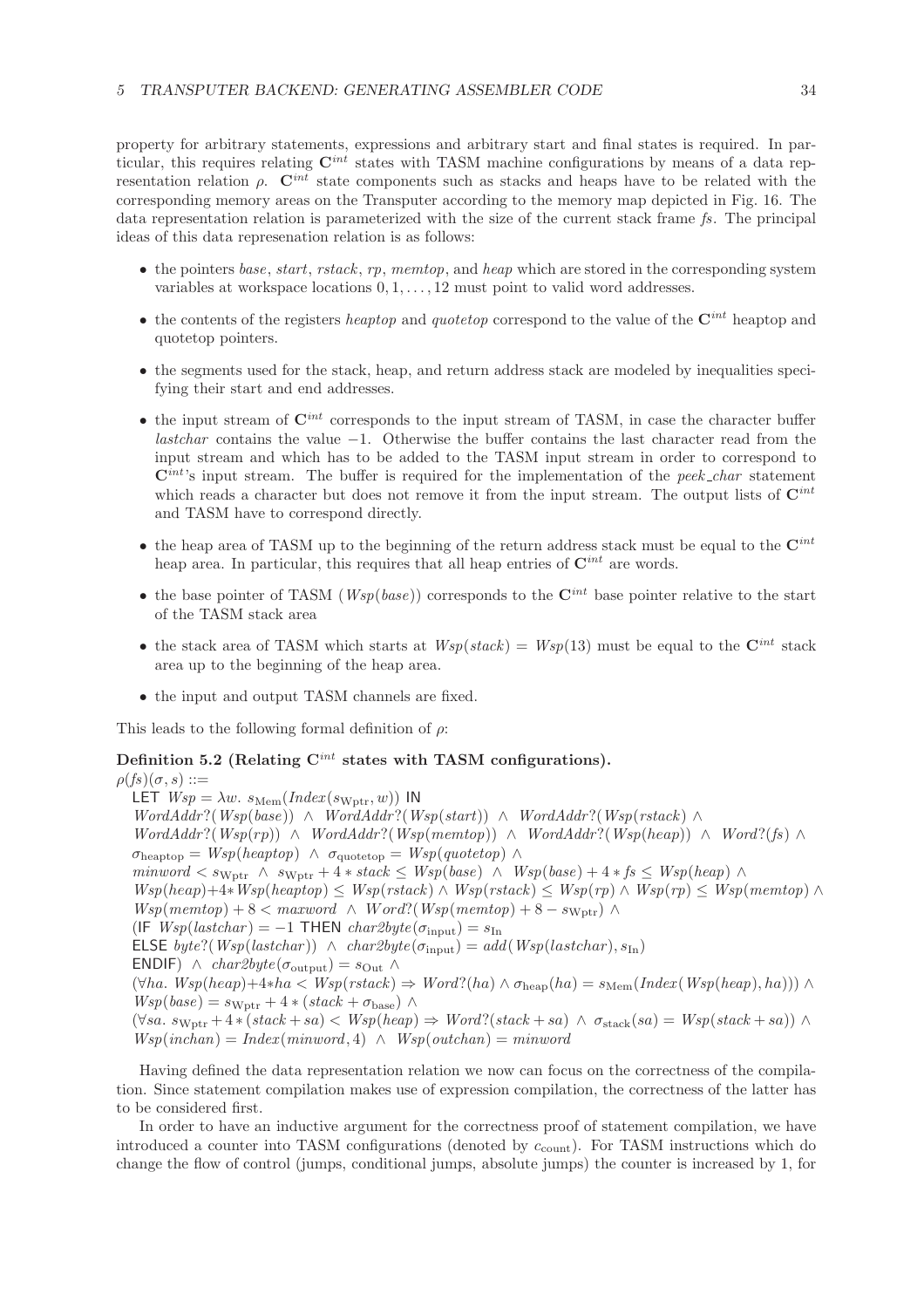the other instructions it remains the same. This proof technique is used here, since a pure structural induction on the statements does not work. For procedure calls, for example, the structure of the procedure body is not necessarily smaller than the call statement. In the compiled code, however, at least one jump instruction will be used. Hence, the counter will be decreased. A lexicographic ordering consisting of the counter and the structural size of the statement will then be used to formulate an induction principle.

## **Correctness of Expression Compilation**

 $\mathbf{C}^{int}$  expressions evaluated in some state may yield a value but do not effect the state, that is, there are no side effects. However, the TASM code for expressions may also change the memory and has other effects on the TASM configurations (for example, the symbolic instruction pointer). The code for expression compilation, however, only uses the two system variables  $temp$  and  $temp2$  in order to save intermediate values. No other memory locations will be changed. The correctness property for expression compilation is illustrated in Fig. 18.





The correctness property makes use of code contexts u, v around the code of interest (the result of compilation). This more stronger property is necessary in order to apply the induction hypothesis for composed programs in the correctness proof. The property states that some TASM code  $m$  is a correct implementation of an expression e, if the program  $p = u \cdot (m \circ v)$  for some u and v is executed in a start state  $c_1$  which is related with  $\mathbf{C}^{int}$  state  $\sigma$  by  $\rho$  and terminates in some final state  $c_3$ , then there exists an intermediate state  $c_2$  such that  $p = (u \circ m) \cdot v$  (that is, m is completely executed) and there is a transition from  $c_2$  to final state  $c_3$  and  $c_2$  is related with  $\sigma$  by  $\rho$  and expression e evaluates in state  $\sigma$  to some value which is available in stack register Areg (the top of the mini-stack). In case e is compilable with at most two registers the old value of Areg in state  $c_1$  is preserved in Breg in state  $c_2$  and in case e is atomic, even the value of Breg is preserved and available in register Creg. The last properties are necessary in order to prove the correctness of binary expression compilation since the value of the left operand must be preserved when evaluating the right operand. In addition, the code  $m$  may have an effect on the system variables *temp* and *temp2* (expressed in predicate *expression memory effect*?). As stated above, a counter has been introduced into TASM configurations for proof technical reasons. The counter in state  $c_2$  will be at least as large as in the start state  $c_1$  since some of the expression code contains relative jumps. For the source level an additional invariant (*base respects env*?) is required which relates  $\mathbf{C}^{int}$ 's frame pointer with the global environment  $\varphi = \langle \psi, s_{\text{size}}, h_{\text{size}} \rangle$ : the size of the initial  $\mathbf{C}^{int}$  stack segment  $s_{size}$  must be smaller or equal the frame pointer *base*. This property holds in the initial **C***int* state (since the frame pointer is initialized with the size of the initial stack) and is preserved throughout the execution of **C***int* statements (the frame pointer will never point below its initial position). Formally, the definition is as follows:

**Definition 5.3 (Correctness property for C***int* **expressions).**

 $\mathcal{CE}(e, m, \varphi, fs) ::= \forall u, v, c_1, c_3, \sigma, Z.$  $base\_respects\_env?(\sigma, \varphi) \land \rho(fs)(\sigma, c_1) \land \neg c_{1_{\text{Eff}}}\land$  $c_{1_{\text{PrA}}} = u \ \wedge \ c_{1_{\text{PrB}}} = m \circ v \ \wedge \ c_{1_{\text{count}}} = Z \ \wedge \ RC(c_1, c_3)$  $\Rightarrow \exists c_2, Y \neg c_{2_{\text{Eff}}}\land c_{2_{\text{PrA}}} = u \circ m \land c_{2_{\text{PrB}}} = v \land Y \leq Z \land c_{2_{\text{count}}} = Y \land Rc(c_2, c_3) \land$  $\rho(f\!s)(\sigma, c_2) \;\wedge\; \sigma : e \;\rightarrow\; c_{2_{\text{Areg}}} \;\wedge\; (complable? (e, 2) \;\Rightarrow\; c_{2_{\text{Breg}}} = c_{1_{\text{Areg}}}) \;\wedge\;$  $(atom?(e) \Rightarrow c_{2Creg} = c_{1Breg}) \land expression\_memory\_effect?(c_1, c_2)$ 

The obligation to prove is that property  $\mathcal{CE}$  holds for any expression e and compiled code m: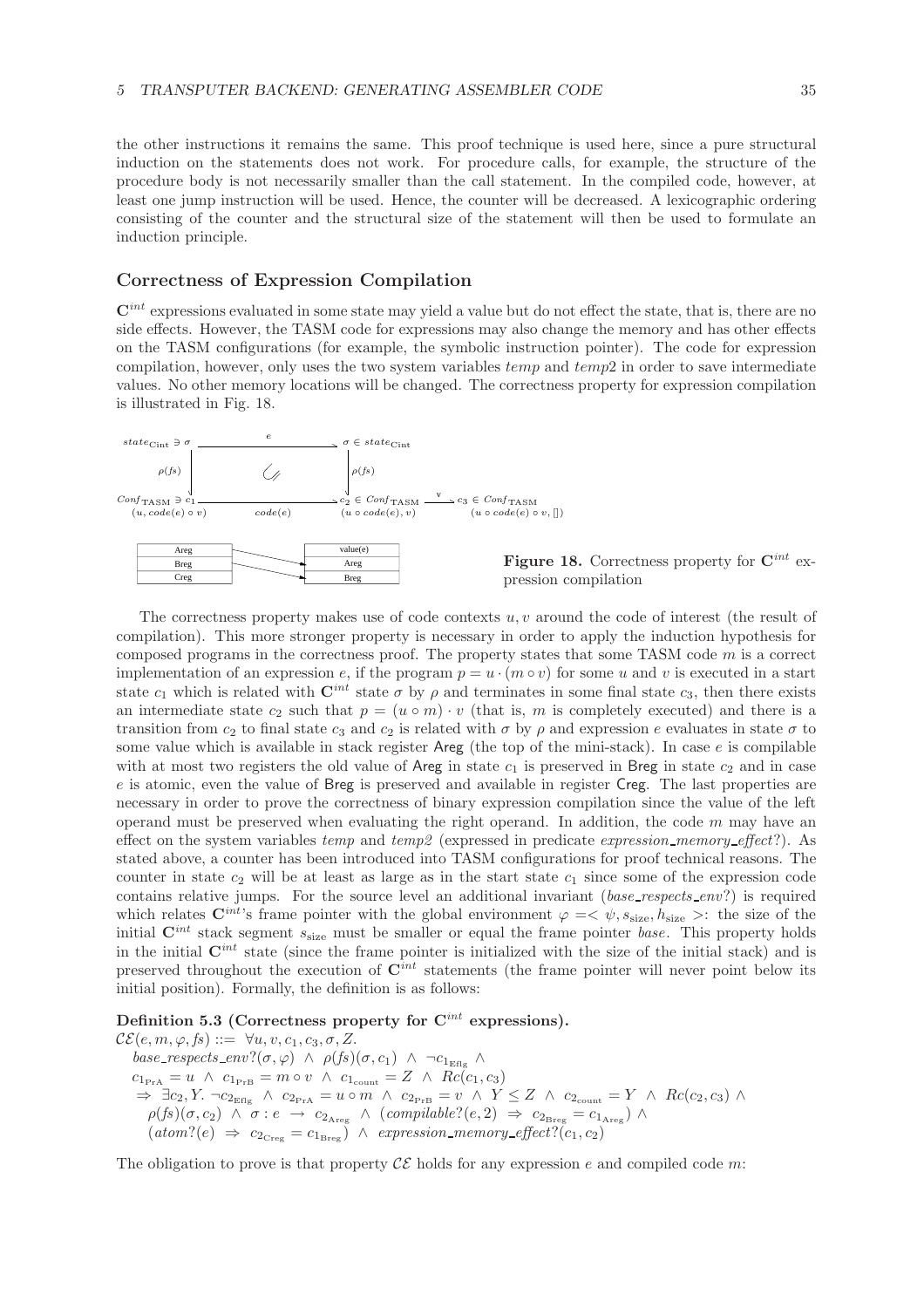### **Lemma 5.1 (Correctness of Expression Compilation).**

$$
\forall e, \varphi, fs, m. \ \mathcal{CC}_{\text{expr}}(e, \varphi, fs, m) \ \Rightarrow \ \mathcal{CE}(e, m, \varphi, fs)
$$

The proof is by (a pure) structural induction on the structure of  $e$ . To suitably manage the complexity of this proof, for each kind of expression a separate compilation lemma is introduced. For example, the compilation lemma for the binary expression  $e_1 + e_2$  is as follows:

### *compile plus* : LEMMA

 $\mathcal{CE}(e_1, m_1, \varphi, fs) \land \mathcal{CE}(e_2, m_2, \varphi, fs) \land \text{compilable?}(e_2, 2) \Rightarrow \mathcal{CE}(e_1 + e_2, m_1 \cdot m_2 \cdot \text{add}, \varphi, fs)$ 

The proof of lemma 5.1 is then carried out by application of the compilation lemmas. Most of the proofs of the compilation lemmas follow a similar scheme according to the structure of the correctness property  $\mathcal{CE}$ :

- 1. First, definitions must be unfolded, and the compiled code for the expression must be executed symbolically. In the inductive case (for unary and binary expressions) the induction hypothesis must be suitably instantiated. A PVS strategy has been defined to symbolically execute one TASM instruction. Basically this strategy uses the property R definition (see Section 5.1). However, some of the TASM instructions have applicability conditions. It has to be proved that these conditions are satisfied. Most of these conditions are simply proved by expanding the definition of  $\rho$ .
- 2. After the TASM code has been executed, the final TASM state and counter value have to be instantiated for the existentially quantified variables  $c_2$  and Y.
- 3. the consequent part of the formula must be proved: to show that the flag is not set and that the symbolic instruction pointer consisting of the left part  $PrA$  and the right part  $PrB$  has the correct value and that the counter value is equal or less the starting value is trivial in most of the cases. In addition it must be shown, that expression  $e$  evaluates to the value stored in register Areg. This is done by symbolically evaluating e. More interesting is the proof that  $\rho(f_s)(\sigma, c_2)$  holds and that the old mini-stack values are preserved. For proving  $\rho(f_s)(\sigma, c_2)$  the definitions of the 'old'  $\rho$  and the new one are expanded. Then for proving the correspondence of the stack and heap areas PVS strategies have been defined: rho-stack and rho-heap try to automatically prove the properties. Finally one has to show *expression memory effect*?, that is, the memory has not changed (only the system variables  $temp$  and  $temp2$  may have changed). A strategy expression-memory has been defined to prove this property.

## **Correctness of Statement Compilation**

The correctness notion for statement compilation follows the notion for expressions. **C***int* statements denote ordinary state transformers, hence, different to the notion used for expression compilation the source state might possibly change. The notion is illustrated in Fig. 19.





The main difference however, is the fact, that additional invariants are necessary ensuring that specific TASM memory areas such as the jump table, for example, are not modified. In addition, **C***int* procedure definitions have to be related with the TASM program and the global compile time environment  $\varphi$  by means of a 'fit' predicate. The addtional invariants are as follows:

•  $jump\_table?(p, c)$ :

the start addresses of the modules of  $p$  can be found in the jump table the start address of which is *Mem*(*Wptr* ). This is also stated in the initial TASM state and the compiled **C***int* code preserves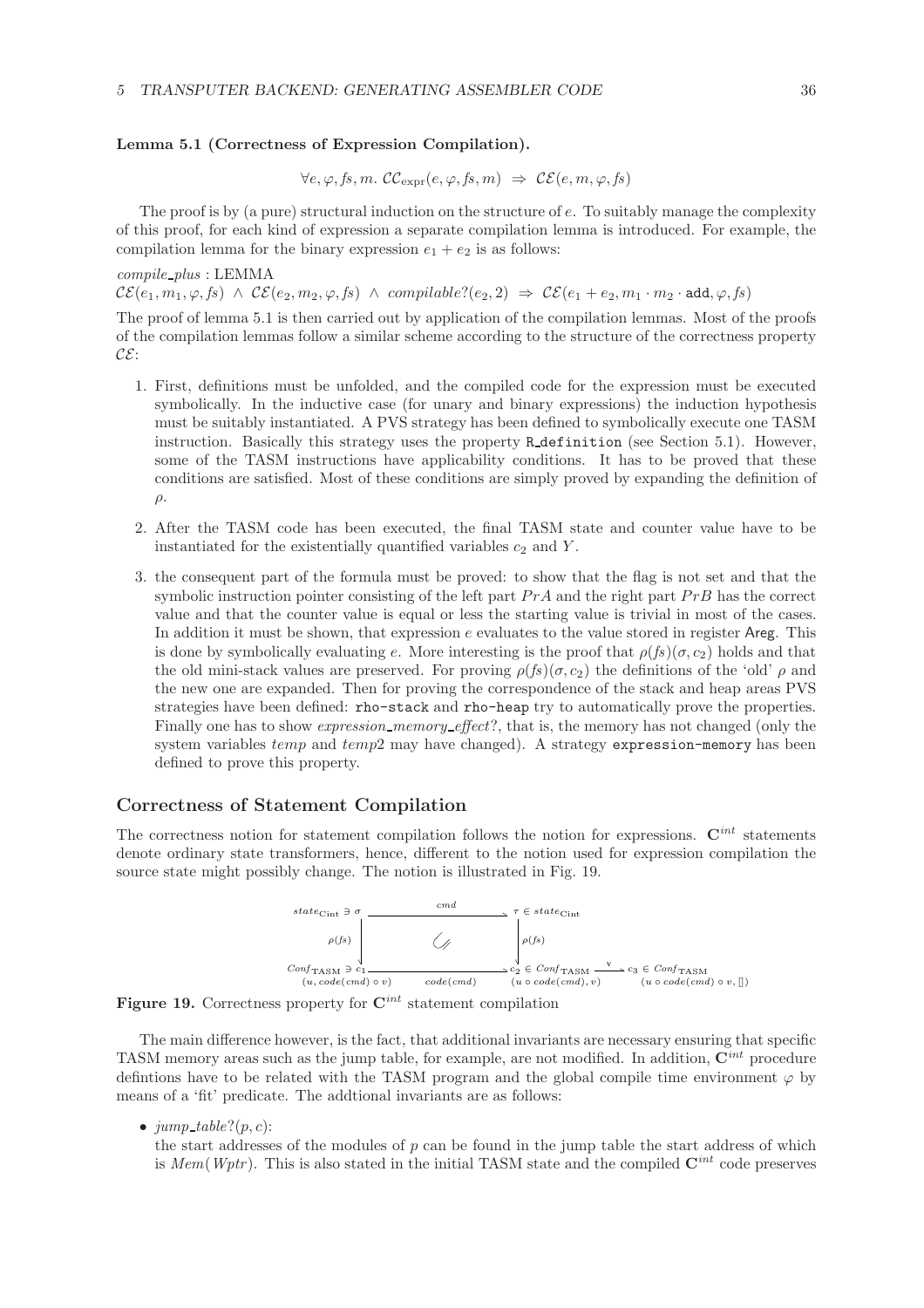this property. This target level invariant is proved by showing that the jump table memory area is not changed.

• *register invariant*?:

this invariant states that the workspace pointer and the contents of the system variables *heap*, *start*, *rstack* , and *memtop* do not change.

• *stack invariant*?:

this invariant is required to prove the correctness of the compilation of *call*. It states that the return address stack pointers *rstack* (the start address of the stack) and *rp* (the stack top pointer) do not change, and that the contents of the return address stack starting from address *Wsp*(*rstack*) up to *Wsp*(*rp*) do not change. This invariant ensures that the return address of the call and the frame pointer which are stored on the stack are preserved.

•  $\operatorname{fit}$ ?( $\Gamma, \varphi, u, p$ ):

This property relates the  $\mathbf{C}^{int}$  procedure list Γ with the global environment  $\varphi$  and the TASM code sequence u and TASM program p. It is also only needed for the proof of the compilation of *call*:

*fit*?(Γ,  $\varphi$ ,  $u$ ,  $p$ ) ::= LET  $\psi = \varphi$ <sup>1</sup> IN  $(flatenten(p_{\text{modules}}) \circ p_{\text{main}}) = u \land |\Gamma| = |p_{\text{modules}}| \land$  $\forall f, f \in \Gamma \Rightarrow 1 \leq \psi(f) \leq |\Gamma| \land \text{LET } (g, \text{stksize}, \text{body}) = nth(\Gamma, \psi(f) - 1) \text{ IN }$ g = f ∧ *Word*?(*stksize*) ∧ ∃x, y, m. x · *entrycode*(*stksize*) · m · *exitcode* · y = u ∧  $PgrLength(x) = startPos(p_{modules}, \psi(f)) \wedge CC_{stmt}(body, \varphi, stksize, m)$ 

This first conjunct expresses that the TASM code sequence  $u$  corresponds to TASM program  $p$ consisting of the module sequence and the main program. The second conjunct states that the length of the  $\mathbf{C}^{int}$  procedure list  $\Gamma$  is equal to the length of the module list. The third conjunct states that for each procedure f in Γ, the jump table index  $\psi(f) - 1$  denotes the position of f in  $Γ$ , and for each procedure f there exists a TASM code sequence in u consisting of the entry code, the code for the procedure's body, and the exit code. The start position of the code for  $f$  is given by its position within the module sequence.

Putting these invariants together, the correctness property  $\mathcal{CS}$  looks as follows:

#### **Definition 5.4 (Correctness Property for Statements).**

 $\mathcal{CS}(cmd, m, \varphi, fs, \Gamma, p, Z) ::= \forall u, v, c_1, c_3, \sigma.$  $wf(cmd, \Gamma) \wedge wf(\Gamma) \wedge CC_{stmt}(cmd, \varphi, fs, m) \wedge fit?(\Gamma, \varphi, u \circ m \circ v, p) \wedge base\_respects\_env?(\sigma, \varphi) \wedge$  $\neg c_{1_{\text{Eflg}}} \land c_{1_{\text{PrA}}} = u \land c_{1_{\text{PrB}}} = m \circ v \land c_{1_{\text{count}}} = Z \land jump\_table? (p, c_1) \land \rho(fs)(\sigma, c_1) \land \text{Rc}(c_1, c_3)$ =⇒  $\exists c_2, \tau, Y. \ \neg c_{2_{\text{Eflg}}} \ \land \ c_{2_{\text{PrA}}} = u \circ m \ \land \ c_{2_{\text{PrB}}} = v \ \land \ Y \leq Z \ \land \ c_{2_{\text{count}}} = Y \ \land \$  $Rc(c_2, c_3) \land \Gamma \vdash \sigma : cmd \rightarrow \tau \land \rho(fs)(\tau, c_2) \land$ *register\_invariant*?(c<sub>1</sub>, c<sub>2</sub>) ∧ *base\_respects\_env*?( $\tau$ , $\varphi$ ) ∧ *stack\_invariant*?(c<sub>1</sub>, c<sub>2</sub>) ∧ *jump\_table*?( $p$ , c<sub>2</sub>)

Note that in the definition of  $\mathcal{CS}$  the counter Z is a argument of  $\mathcal{CS}$  in order to formulate an induction principle for the main proof obligation:

#### **Theorem 5.2 (Correctness of Statement Compilation).**

 $\forall$ *cmd*, *m*,  $\varphi$ , *fs*,  $\Gamma$ , *p*, *Z*. *CS*(*cmd*, *m*,  $\varphi$ , *fs*,  $\Gamma$ , *p*, *Z*)

The proof of the theorem is again by measure induction using the lexicographic combination of the counter Z and the structural size of the statement *cmd*. As for expression compilation, for each kind of **C***int* statement a separate compilation theorem is introduced and the proof of theorem 5.2 is then by application of the different compilation theorems. The proofs of the different compilation theorems again follow a similar scheme according to the definition of  $\mathcal{CS}$  which is quite similar to  $\mathcal{CE}$ . Since more invariants are involved in  $\mathcal{CS}$ , the proofs are more tedious comparable to the proofs carried out for expression compilation. In addition to the PVS strategies used for the proofs of expression compilation, strategies for the new invariants have been defined. The most tedious proof is for the *call* statement:

*compile call* : LEMMA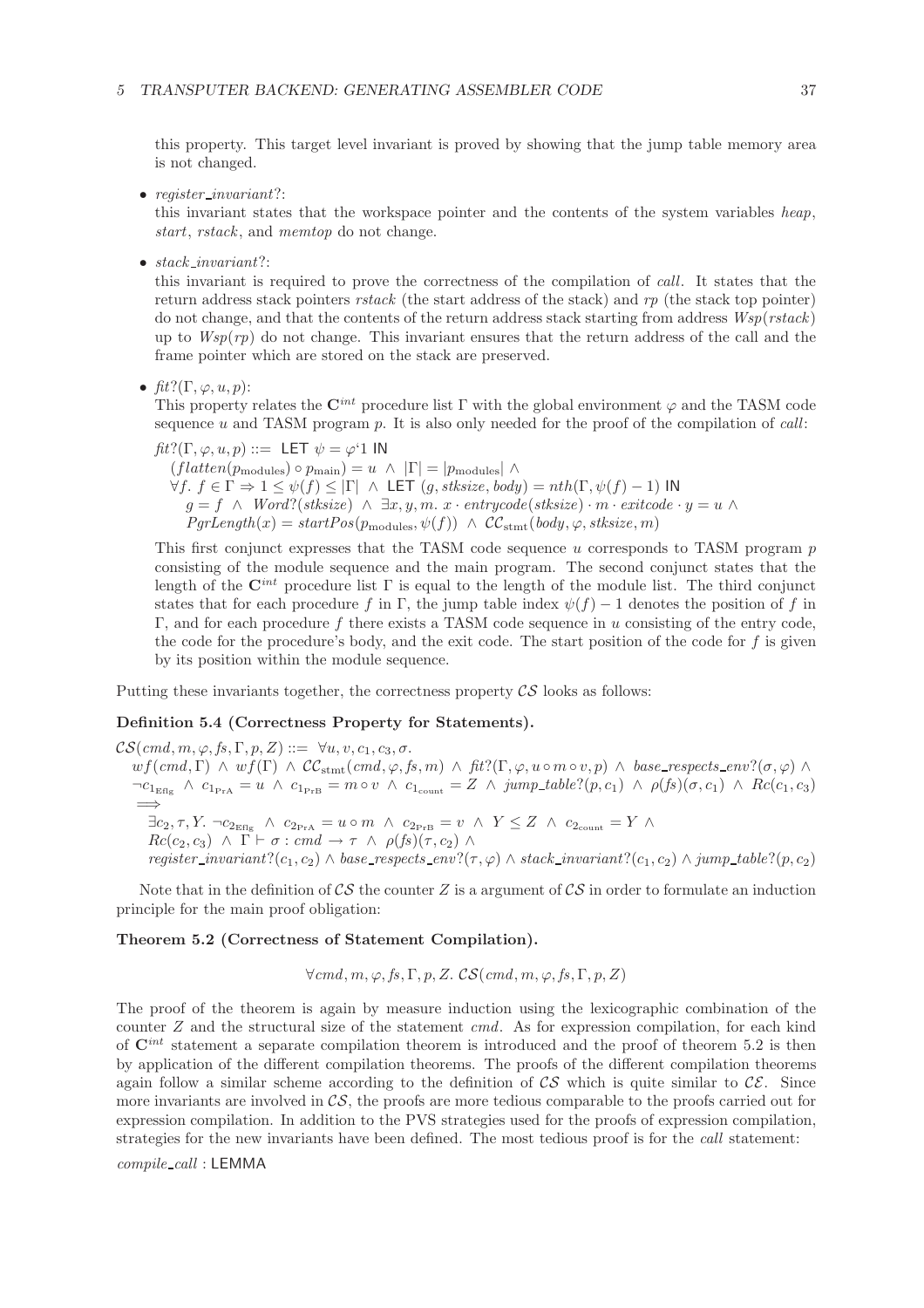|                         |      | PVS theories   LOC   proof obligations   proof steps |      |
|-------------------------|------|------------------------------------------------------|------|
| spec. of transputer     | 915  | 17                                                   | 757  |
| compiling specification | 521  | 58                                                   |      |
| compiling verification  | 833  |                                                      | 4480 |
|                         | 2269 | 254                                                  | 5335 |

**Table 6.** Formalization and verification statistics for the third phase

## $f \in \Gamma \land (\forall m_1, W : W < X \Rightarrow \mathcal{CS}(get(f, \Gamma)^2, m_1, \varphi, get(f, \Gamma)^2, \Gamma, p, W))$  $\Rightarrow$   $\mathcal{CS}(call(f, offset), m, \varphi, fs, \Gamma, p, X)$

Since procedure's are compiled into a sequence  $entrycode(size) \cdot body\_code \cdot exitcode$  the effects of the entry and exit code must be taken into account. It therefore makes sense to introduce separate auxiliary lemmas stating the effects of both the entry and exit code. The proof for lemma *compile call* then makes use of these lemmas.

### **Initialization Code**

According to the compiling specification for programs, an initialization TASM code is executed before the code for the main statement is started. As sketched in Sect. 5.2, the purpose of the initialization code is as follows: it defines the partition of the TASM memory into the segments stack, heap, and return address stack, initializes the system variables and copies the initial stack and heap segments (the two data modules of the TASM program) into the lower stack and heap regions. Thus, the overall effect of the code is to initialize the processor to a valid initial  $\mathbf{C}^{int}$  state (see Fig. 20). This effect is specified axiomatically (see appendix H.4) as we are mainly interested in verifying the compilation process. However, the axiom can be turned into a lemma by "executing" the initialization code and by proving the properties. One problem will arise: copying the data modules into the stack and heap regions is implemented by means of loops. Hence, assembler code with loops must be verified - symbolic execution will not be sufficient. The problem can be solved by applying classical program verification techniques for object code verification (see for example [Yu93]).





The proof of the main correctness theorem of this phase (5.1) is then accomplished using the axiom for the initialization code and theorem 5.2 applied to the main  $\mathbf{C}^{int}$  statement.

#### **5.3.1 Statistics.**

We present some statistics concerning the formalization and verification effort in PVS for the compilation from  $\mathbf{C}^{int}$  to TASM. Table 6 summarizes the results. The specification of the TASM Transputer model involves 4 PVS theories with 915 lines of specification code (LOC). There are 117 proof obligations to prove for this specification including all type correctness conditions (TCCs). These obligations are proved interactively using the PVS proof checker by manually invoking 757 proof steps. Most of the effort has been put into the proof of the compilation of the *call* statement (1826 proof steps).

More interesting is the fact that during the verification process we have found an error in the given compiling specification. This error is hard to find when doing only paper-and-pencil proofs. The nature of this error is as follows: a necessary overflow check has been omitted in the following way: the code for expression *stack*(e) and for the statement *set stack* and the procedure entry code uses the TASM instruction wsub to efficiently calculate the word address  $Index(Areg, Breg) = Areg + 4 * Breg$ . However, no address overflow checks in the address calculation are applied. The error flag is not set in case Areg  $+4*$  Breg is not a word. For (very) large expressions e, for example, the code will calculate a wrong address. The code is easy to correct: instead of using the efficient operation wsub the address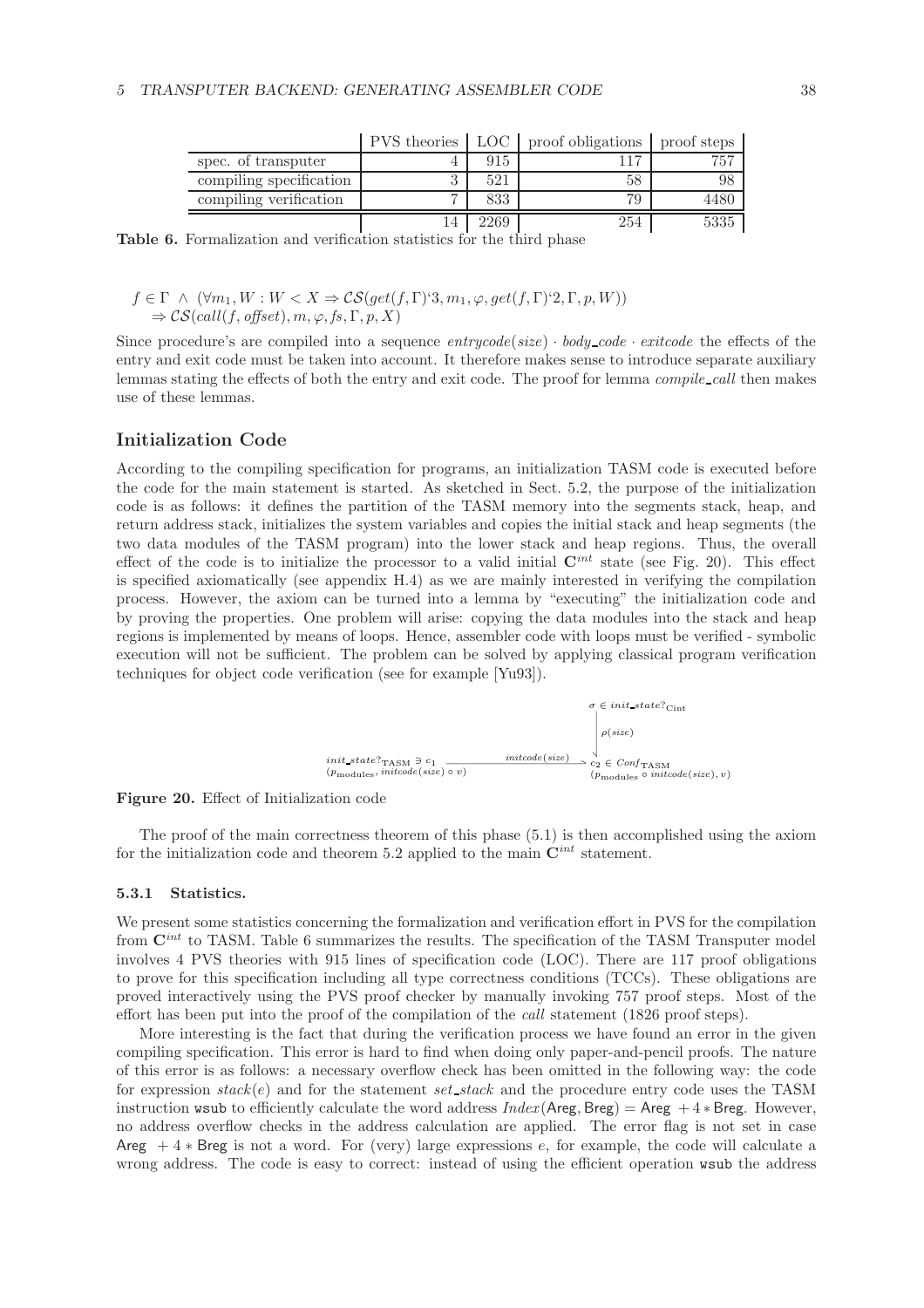can be calculated explicitly using the standard arithmetic operators mult and plus. These operators set the error flag in case there is an overflow and the machine will halt. One could argue that such large expressions or values will never occur. However, here we explicitly have to express the conditions to ensure correctness of the compiling specification. It is not possible to formally express that the value of an arbitrary expression is of acceptable size.

## **6 Transputer Backend: Implementing Large Word Constants**

The purpose of this compilation step is to implement large and negative word constants occurring in TASM assembler instructions by means of pfix/nfix chains and to transform the assembly code mnemonics to 4-bit opcode in order to generate a sequence of instruction bytes for every assembler instruction. The **TC**<sup>1</sup> machine corresponds to TASM but has additional pfix and nfix instructions and works on instruction byte sequences rather than on assembler instructions. A  $TC_1$  instruction now is simply a byte. The machine has an additional operand register Oreg used to load large operands which are loaded by means of pfix and nfix instructions.

Instruction decoding takes place before an instruction is executed. Note that an instruction byte  $i$ consists of the operand (least significant 4 bits) and the operation code (most significant nibble). The operand of i is loaded to the least significant nibble of the operand register,

$$
Oreg' ::= Oreg \ \lor (i \land 15)
$$

while the operation code is determined by

 $Code' ::= (i \wedge 240).$ 

The least significant 4 bits of Oreg are guaranteed to be 0 before the decoding takes place. The instructions of  $TC_1$  are executed in the same manner, i.e. they have the same semantics. The only difference is that the instruction byte now includes the operand whereas in the TASM assembler the (word) operand is explicit (like in **ldc** w, for example). The prefix instructions pfix and nfix are used to fill the operand register Oreg nibble by nibble. After loading the operand nibble of the current instruction to the operand register, the pfix instruction then shifts the operand register one nibble to the left, while nfix first complements the content of Oreg and then shifts to the left. Both instructions leave  $0's$  in the least significant nibble of the operand register. All other instructions clear the entire operand register  $(Oreg' = 0).$ 

A **TC**<sup>1</sup> program consists of two data modules (word sequences), a list of code modules, and a main code sequence (the main program):

$$
TC_{1\text{ prg}} ::= Word^* \times Word^* \times (byte^*)^* \times byte^*
$$

The configuration (state) of the **TC**<sup>1</sup> machine corresponds to the TASM state. The differences are as follows: In the same way like for TASM the instruction pointer is represented symbolically such that the program m is partitioned into two parts u and  $i \cdot v$  such that  $m = u \circ (i \cdot v)$ , where the instruction i is the next one to be executed. In contrast to TASM where  $u$  and  $v$  are sequences of assembler instructions, in  $TC_1$  u and v are sequences of bytes (see Figure 21). The configuration type is given by:

$$
\mathit{conf}_{\mathit{TC}_1} ::=
$$

 $(Word \times Word \times Word) \times WordAdv \times Word \times bool \times (Word \rightarrow Word) \times seq[byte] \times byte^* \times byte^* \times byte^*$ 

In the following,  $c_{\text{Areg}}$ ,  $c_{\text{Breg}}$ ,  $c_{\text{Creg}}$ ,  $c_{\text{Wptr}}$ ,  $c_{\text{Oreg}}$ ,  $c_{\text{Eflg}}$ ,  $c_{\text{Mem}}$ ,  $c_{\text{In}}$ ,  $c_{\text{Out}}$ ,  $c_{\text{PrA}}$ ,  $c_{\text{PrB}}$  denote the respective (state) components of a configuration  $c$ .

Similarly as for TASM, the effects of the instructions are specified using a relation *Effects*. For example, if the instruction code of the current instruction i to be executed is 32  $((i \wedge 240) = 32)$  (a pfix instruction) then its effect in state  $c$  is given by

$$
c: \texttt{pfix} \rightarrow c[Oreg := \textit{shiftL}(c_{\text{Oreg}}, 4)]
$$

The **nfix** instruction has the following meaning:

$$
c: \texttt{nfix} \rightarrow c[Oreg := \textit{shiftL}(\textit{bitNOT}(c_{Oreg}), 4)]
$$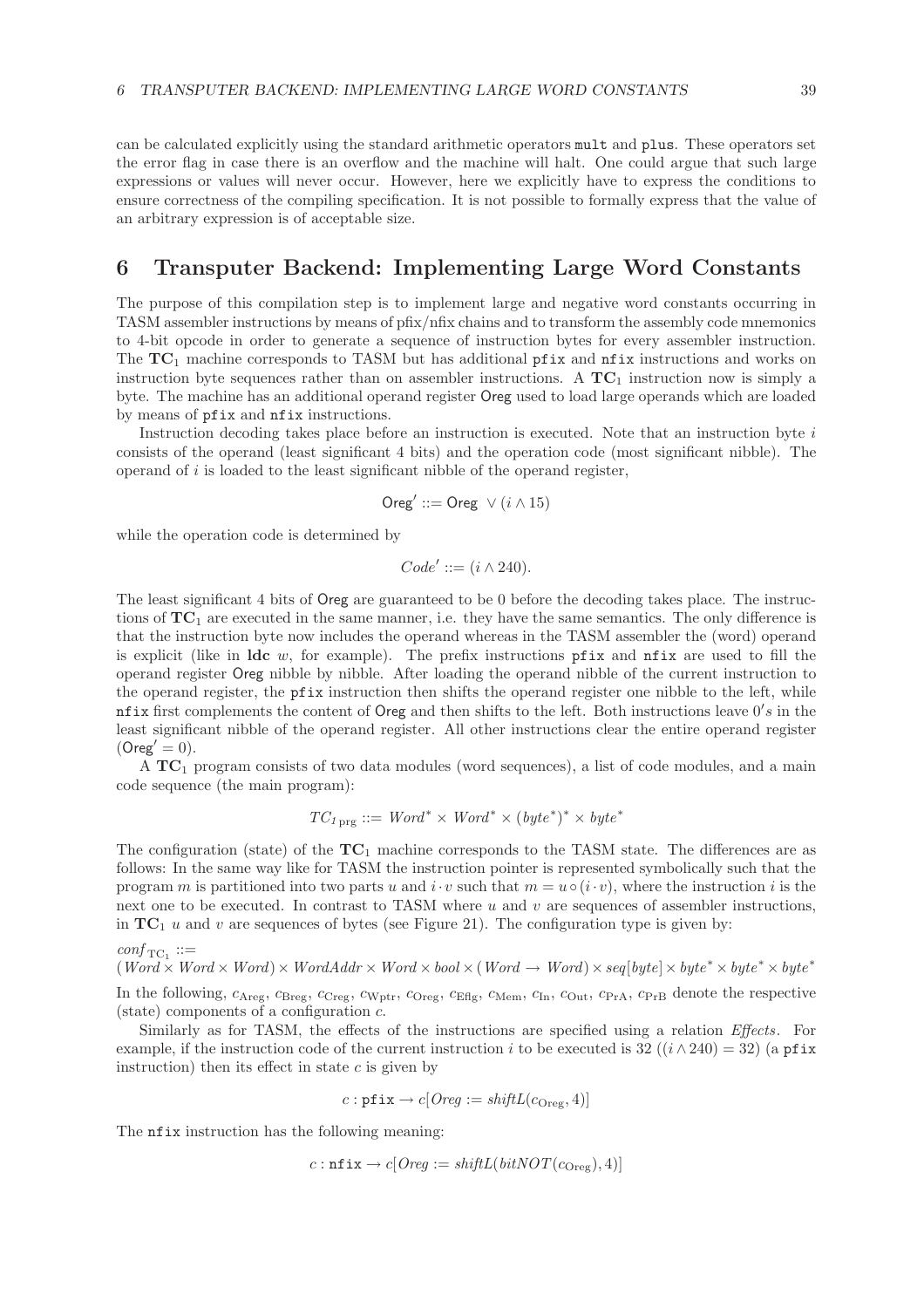

Note that the current instruction is determined by decoding the first instruction of the second instruction byte sequence  $c_{PrB}$  (the symbolic instruction pointer).

The n-step relation  $Rc(c_1, c_2)$  from some starting configuration  $c_1$  to some final configuration  $c_2$  is defined as for TASM. As for TASM, the semantics of a **TC**<sup>1</sup> program is its input/output behavior: starting in an initial state which corresponds to the initial TASM state with input byte sequence bs, the relation holds, if the machine regularly terminates in a final state which has bl as its output list:

$$
p_{\mathbf{TC}_1}(bs)(bl) ::= \exists c, c'.\ \mathit{init\_state?}(p)(c) \ \land \ c_{\mathit{In}} = bs \ \land \ \mathit{Rc}(c, c') \ \land \ c'_{\mathit{Out}} = bl
$$

### **6.1 Compiling TASM to TC**<sup>1</sup>

Prefix chains are to be generated in order to transform an abstract TASM assembler instruction  $opr(e)$ on large or negative operands  $e \in Word$  to an equivalent sequence

$$
\texttt{pfix}(e_0) \cdot \texttt{pfix}(e_1) \cdots [\texttt{pfix} \mid \texttt{nfix}(e_{n-1}) \cdot \texttt{opr}(e_n)]
$$

of  $length(e) + 1$  **TC**<sub>1</sub> instructions;  $e_i \in [0, \ldots, 15]$  and  $n = length(e)$ . Note that  $length(e) + 1$  equals to the number of bytes of the concrete instruction sequence.

Following the definition given in the Transputer manual [Inm88], the following recursive function computes the prefix chain (a byte list) where i is a byte and w is a word. Note that  $pfix = 32$  and  $\texttt{nfix} = 96$  denote the instruction codes of the prefix instructions.

$$
\text{prefix}(i, w) ::= \begin{cases} \begin{array}{ll} [bitOR(i, w)] & \text{if } 0 \le w < 16 \\ \text{prefix}(\texttt{pfix}, \textit{shiftR}(w, 4)) \cdot \textit{bitOR}(i, \textit{bitAND}(w, 15)) & \text{if } w \ge 16 \\ \text{prefix}(\texttt{nfix}, \textit{shiftR}(bitNOT(w), 4)) \cdot \textit{bitOR}(i, \textit{bitAND}(w, 15)) & \text{if } w < 0 \end{array} \end{cases}
$$



Figure 22 shows the implementation of the TASM instruction ldc 20. Since the operand of this instruction is large ( $\geq 16$ ) it has to be loaded to the operand register by means of a pfix(1) instruction. Shifting the operand (1) one nibble to the left results in the number 16. Then adding 4 to 16 yields the operand 20. Thus, the byte list generated for *prefix*(64, 20) is given by [33, 68], where 64 is the instruction code of ldc.

For specifying the compiling relation for this step, one principal problem arises: there are  $TC_1$ configurations which do not have a corresponding TASM configuration. For example, according to the effects of the instructions,  $TC_1$  may non-deterministically step in any possible successor state, if preconditions of instructions are not met. There are bytes which do not denote the instruction code of an abstract TASM instruction. For this purpose, we introduce a pseudo TASM instruction err which has a completely non-deterministic effect and compiles to any byte sequence. It is never generated and only introduced as a means to relate **TC**<sup>1</sup> states with TASM states in case of erroneous state transitions.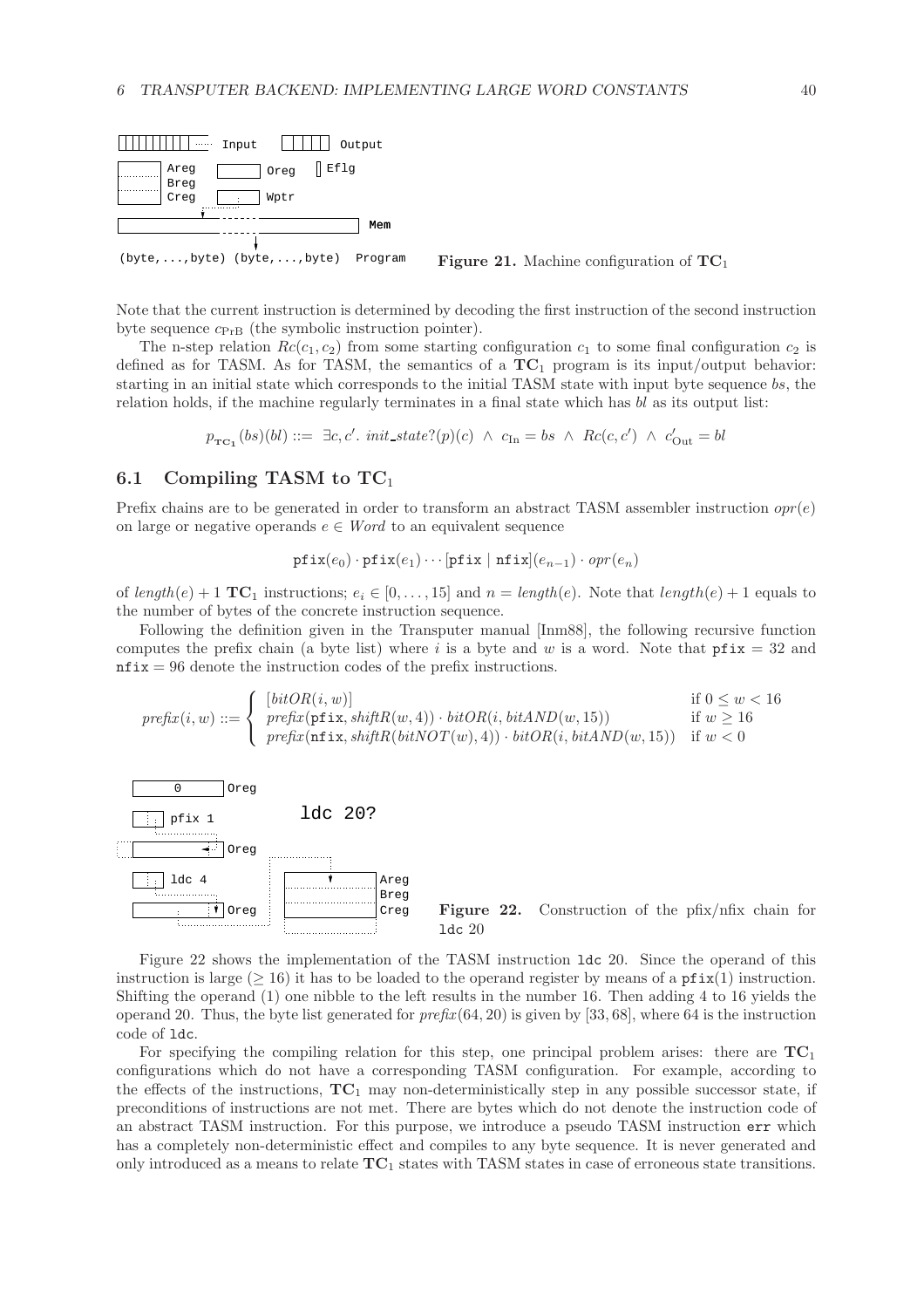As a specific example, notice that a **TC**<sup>1</sup> jump instruction can jump within a pfix/nfix chain. However, for TASM we have defined a non-deterministic behavior in this case, allowing the machine to step in any successor state. For the last compilation phase from  $\mathbb{C}^{int}$  to TASM we (implicitly) proved that such a situation will never occur and hence all the jumps are well defined. Otherwise, we would not have been able to establish the correctness of that phase.

Using function *prefix*, we now can define the compiling relations for this step.

 $\mathcal{CC}_{\text{Cmd}}(i, bl)$ 

relates TASM instructions  $i$  with corresponding byte sequences  $bl$  in the following way:

• *instr* w

 $CC_{Cmd}(instr w, prefix(InstrCode(instr), w))$ 

• one and two-byte operations *op*

CCCmd(op, *prefix*(*InstrCode*(opr), *OprCode*(op)))

• pseudo instruction err

 $\mathcal{CC}_{\text{Cmd}}(\texttt{err}, bl)$ , for any byte list bl.

The instruction and operation codes are listed in Figure 13 and Tables 4 and 5, respectively.

Note that the length (in bytes) of a TASM assembler instruction i (written as  $|i\rangle$ ) is defined by the length of the associated pfix/nfix chain. Function |.| is used in the compiling specification from  $\mathbf{C}^{int}$  to TASM in order to calculate relative jump distances (see Appendix H). A simple proof then shows that the length of the byte list generated for instruction  $i$  equals the length of  $i$ :

$$
\mathcal{CC}_{\text{Cmd}}(i, bl) \Rightarrow |bl| = |i|
$$

A list of TASM instructions is compiled by compiling each instruction in the list and appending the resulting byte sequences.

$$
\frac{\mathcal{CC}_{\text{Cmd}}(i_1, b_1), \dots, \mathcal{CC}_{\text{Cmd}}(i_n, b_n)}{\mathcal{CC}_{\text{Cmds}}([i_1, \dots, i_n], b_1 \cdots b_n)}
$$

Analogously, a list of TASM code modules is compiled:

$$
\frac{\mathcal{CC}_{\text{Cmds}}(m_1, b_1), \dots, \mathcal{CC}_{\text{Cmds}}(m_n, b_n)}{\mathcal{CC}_{\text{def}}([m_1, \dots, m_n], [b_1, \dots b_n])}
$$

Finally, TASM programs  $p$  are compiled into  $TC_1$  programs  $q$ .

 $CC_{\text{prog}}(p, q) ::= [q_{\text{data1}} = p_{\text{data1}} \wedge q_{\text{data2}} = p_{\text{data1}} \wedge CC_{\text{def}}(p_{\text{modules}}, q_{\text{modules}}) \wedge CC_{\text{Cmds}}(p_{\text{main}}, q_{\text{main}})]$ 

## **6.2 Correctness of the Assembler**

For this compilation step, the correctness is stated as follows: for any TASM program  $p$ , whenever the semantics of the compiled program  $q$  is defined for some input byte stream bs and output byte list  $bl$ , this is also the case for  $p$  for the same bs and  $bl$ :

#### **Theorem 6.1 (Correctness of TASM Program Compilation).**

$$
\forall p, q, bs, bl. \ \mathcal{CC}_{\text{prog}}(p, q) \ \Rightarrow \ p_{\text{TC}_1}(q)(bs)(bl) \Rightarrow p_{\text{TASM}}(p)(bs)(bl)
$$

Similar as for the other compilation phases, in order to prove this theorem, TASM and **TC**<sup>1</sup> instructions have to be compared. In particular, this requires relating TASM configurations with **TC**<sup>1</sup> configurations. The configurations directly correspond in most of their state components. They only differ in the following components: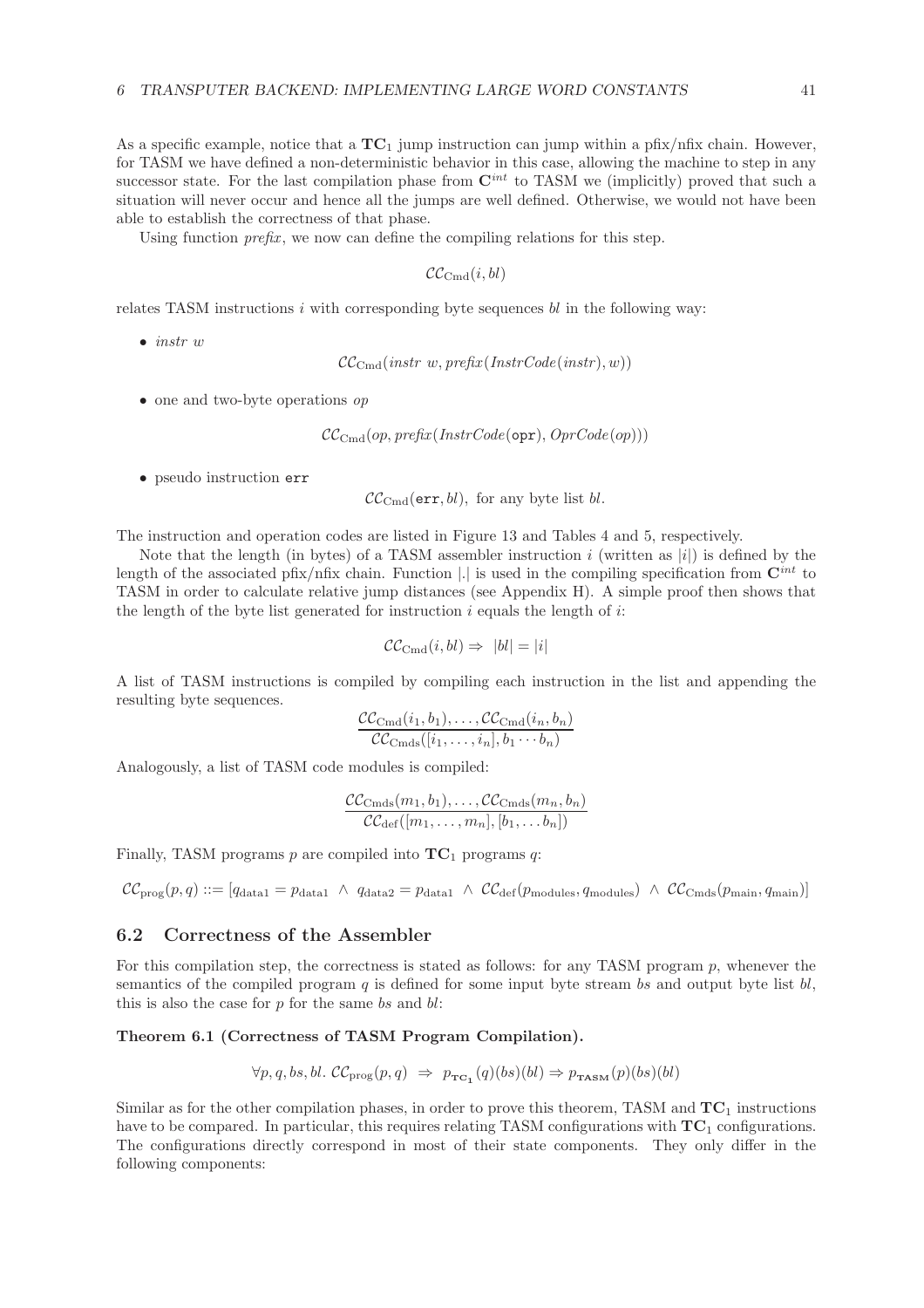- symbolic instruction pointer  $(c_{PrA}, c_{PrB})$ . In TASM,  $c_{\text{PrA}}$  and  $c_{\text{PrB}}$  are assembler instruction sequences, while in  $TC_1$  these are sequences
	- of bytes.  $TC_1$  and TASM sequences are related by  $\mathcal{CC}_{Cmg}$ . Note that any  $TC_1$  sequence can be related with a corresponding TASM sequence due to the TASM pseudo instruction err. For any byte, it either corresponds to an abstract TASM instruction or it corresponds to err.
- **TC**<sup>1</sup> configurations contain the additional operand register. The correct execution of the pfix/nfix chain calculated by function *prefix* depends heavily on the a-priori content of the operand register. An essential requirement here is that the operand register is always 0 when an abstract TASM instruction is to be executed.

This leads to the following definition of the data representation relation  $\rho$  between TASM states s and  $TC_1$  states q

 $\rho(s,q) ::=$ 

 $q_{\textrm{Areg}} = s_{\textrm{Areg}} \ \wedge \ q_{\textrm{Breg}} = s_{\textrm{Breg}} \ \wedge \ q_{\textrm{Creg}} = s_{\textrm{Creg}} \ \wedge \ q_{\textrm{Wptr}} = s_{\textrm{Wptr}} \ \wedge \ q_{\textrm{Oreg}} = 0 \ \wedge \ q_{\textrm{Eflg}} = s_{\textrm{Eflg}} \ \wedge \ q_{\textrm{Sreg}} = s_{\textrm{Hgr}} \ \wedge \ q_{\textrm{Sreg}} = s_{\textrm{Hgr}} \ \wedge \ q_{\textrm{Sreg}} = s_{\textrm{$  $q_{\text{Mem}} = s_{\text{Mem}} \land q_{\text{In}} = s_{\text{In}} \land q_{\text{Out}} = s_{\text{Out}} \land \mathcal{CC}_{\text{Cmds}}(s_{\text{PrA}}, q_{\text{PrA}}) \land \mathcal{CC}_{\text{Cmds}}(s_{\text{PrB}}, q_{\text{PrB}})$ 

We have to prove in particular that the  $TC_1$  machine simulates the TASM machine. Since one abstract TASM instruction is compiled into a sequence of  $TC_1$  instructions, the proof will be a classical 1 : n simulation proof for state machines. More specifically, according to the compiling specification, one TASM instruction i is compiled into a pfix/nfix chain (of length  $\geq 0$ ) followed by another instruction which corresponds to i. Instead of using the general n-step relation  $Rc(c_1, c_2)$  which holds for a starting configuration  $c_1$  and a termating configuration  $c_2$ , we define a special n-step relation which follows the idea of the compilation: Rstop(s, q) holds, if *Effects*<sup>∗</sup> (s, q) holds, where *Effects*<sup>∗</sup> denotes the reflexive and transitive closure of *Effects*, and if there is a configuration sequence  $s = c_1, c_2, \ldots, c_n = q$  such that in each configuration  $c_2, c_3, \ldots, c_{n-1}$  the operand register is not cleared and in state  $c_n = q$  the register finally is cleared. This corresponds to a pfix/nfix chain followed by some other instruction since all but the prefix instructions will clear the operand register after they have been executed. The  $1:n$ L-simulation theorem (preservation of partial correctness) is as follows (see also Fig. 23). Note that the compiling relation  $\mathcal{CC}_{\text{Cmds}}$  is part of the definition of  $\rho$ .

## **Theorem 6.2 (TC**<sup>1</sup> **L-simulates TASM).**

$$
\forall s, t, \sigma. \ R_{\text{stop}}(s, t) \ \land \ \rho(\sigma, s) \ \Rightarrow \exists \tau. \ \rho(\tau, t) \ \land \ \text{Effects}(\sigma, \tau)
$$



**Figure 23. TC**<sub>1</sub> 1 : *n* simulates TASM

In order to accomplish the simulation proof, the main effort lies in the proof of the following *prefix property*: the property expresses that when executing the pfix/nfix chain

 $\texttt{pfix}(e_0) \cdot \texttt{pfix}(e_1) \cdots [\texttt{pfix} \mid \texttt{nfix}|(e_{n-1}) \cdot \texttt{opr}(e_n)]$ 

without the last instruction  $opr(e_n)$  then the operand register **Oreg** will be loaded with the value

 $((e \gg 4) \ll 4)$  which equals to  $(e \land 240)$ ,

where  $\gg$  and  $\ll$  denote the right and left shift operations, respectively. Formally stated (*lead*(*l*) returns list l without the last element):

### **Lemma 6.1 (Prefix Lemma).**

$$
\forall s, u, i, w. \text{ } s_{\text{Oreg}} = 0 \ \land \ \neg s_{\text{Eflg}} \ \land \ \text{ } s_{\text{PrB}} = \text{lead}(\text{prefix}(i, w)) \cdot u
$$
\n
$$
\Rightarrow \text{Effects}^*(s, s[\text{Oreg} ::= \text{shiftL}(\text{shiftR}(w, 4), 4), \text{PrA} ::= s_{\text{PrA}} \cdot \text{lead}(\text{prefix}(i, w)), \text{PrB} ::= u])
$$

The main proof of this compilation phase (6.1) is then straightforward and by induction using the transitive closure of the n-step relation Rstop and *Effects*<sup>∗</sup> for TASM. The complete proof effort for this compilation step comprises approximately 600 manual proof interactions.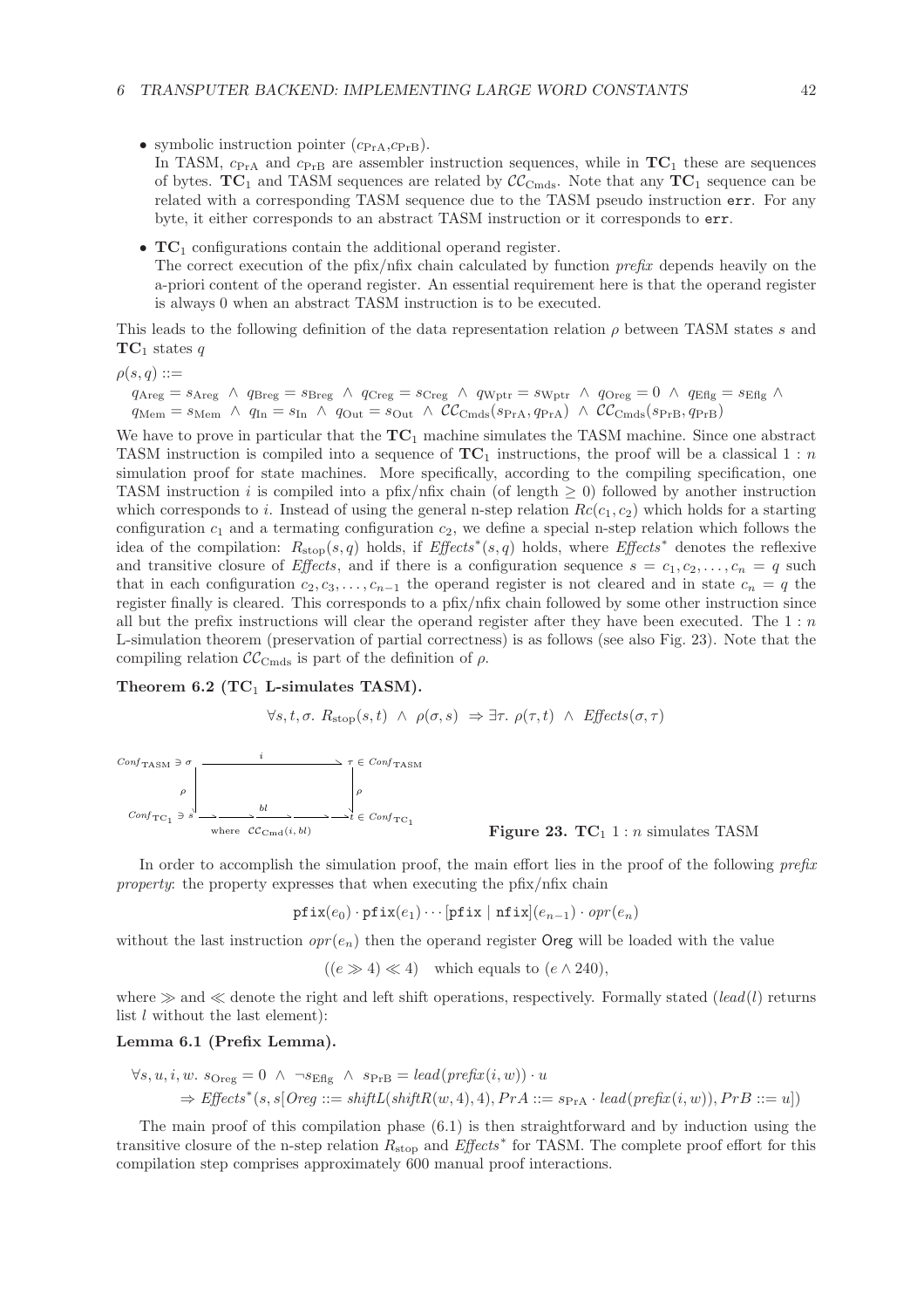## **7 Transputer Backend: Program in Memory**

The **TC**<sup>1</sup> machine presented in the last section is very close to the Transputer base model as introduced in Sect. 5.1 and illustrated in Figure 13. Instructions are bytes consisting of the 4-bit operation code and the 4-bit operand. What remains to be implemented is the abstract symbolic instruction pointer represented by two byte sequences  $PrA \cdot PrB$  where the current instruction to be executed is the first one of *PrB*. Instead of using an instruction register the contents of which points to a valid program address, the complete program m is made explicit in machine  $TC_1$  by the concatenation of the two byte sequences  $m = PrA \cdot PrB$ . Hence, the task of this final step is to integrate this program into the Transputer memory which then contains both the binary code as well as word datas. In Section 5.1 we already had to specify that the start addresses of the program modules are available through a subroutine jump table. A global constant *PgrStart* denotes the start address of the program in memory. This concept has to be specified on the level of TASM since the compilation of **C***int* procedures makes use of an absolute jump (gcall).

A program of the Transputer base model  $TC_0$  corresponds exactly to a  $TC_1$  program: it consists of two data modules (word sequences), a list of code modules, and a main code sequence (the main program):

 $TC_{0 \text{ prg}} ::= Word^* \times Word^* \times (byte^*)^* \times byte^*$ 



Iptr **Figure 24.** Machine configuration of **TC**<sup>0</sup>

The configurations of both machines differ only in the representation of the instruction pointer:  $TC_0$ configurations include an instruction register of type *Word* while **TC**<sup>1</sup> configurations use the symbolic instruction pointer given by the two components  $c_{\text{PrA}}$  and  $c_{\text{PrB}}$ . Figure 24 illustrates the machine configuration of  $TC_0$ . Its type is given by

 $\text{conf}_{\text{TC}_0} ::=$ 

 $(Word \times Word) \times Word \times Worddx \times Word \times bool \times (Word \rightarrow Word) \times seq[byte] \times byte* \times Word$ In the following,  $c_{\text{Areg}}$ ,  $c_{\text{Breg}}$ ,  $c_{\text{Creg}}$ ,  $c_{\text{Wptr}}$ ,  $c_{\text{Oreg}}$ ,  $c_{\text{Eflg}}$ ,  $c_{\text{Mem}}$ ,  $c_{\text{In}}$ ,  $c_{\text{Out}}$ , and  $c_{\text{Iptr}}$  denote the respective

 $(\text{state})$  components of a configuration  $c$ .

The effect of each instruction is specified using a relation  $E\mathit{ffects}_0$ . For the more abstract machine  $TC_1$  a terminating configuration is one where  $c_{P<sub>FB</sub>}$  is empty. In order to compare the two machines, we thus need a corresponding termination notion for machine **TC**0. For this purpose, the machine has a global constant *PgrLength* denoting the length of the machine program. This constant is later identified with the sum of the lengths of the  $TC_1$  code sequences  $c_{PrA}$  and  $c_{PrB}$ . The machine then "terminates" in state c, if  $c_{\text{Iptr}} = plus(PgrStart, PgrLength)$ , that is, the instruction pointer points to the end of the program, where *PgrStart* denotes the global constant inherited from the definition of TASM and *plus* is defined as the addition on integers, in case there is no overflow (see Sect. 5.1). An instruction is now retrieved from memory at the address where the instruction pointer points to:

### $ByteMem(c_{\text{Mem}})(c_{\text{Iptr}})$

Here, *ByteMem* denotes another (equivalent) view of the machine memory where byte values are stored at (byte) addresses. The (normal) update of the instruction pointer is simply defined by

$$
c_{\text{Iptr}}' = \text{plus}(c_{\text{Iptr}}, 1).
$$

The effects of  $TC_0$  and  $TC_1$  instructions are equal. The n-step relation  $Rc(c_1, c_2)$  from some starting configuration  $c_1$  to some final configuration  $c_2$  is defined as for  $TC_1$ . In this case, a final configuration is a terminating configuration where the error flag is not set. Program semantics for machine  $TC_0$  is defined by a predicate  $p_{TC_0}$  in the same way as for  $TC_1$ .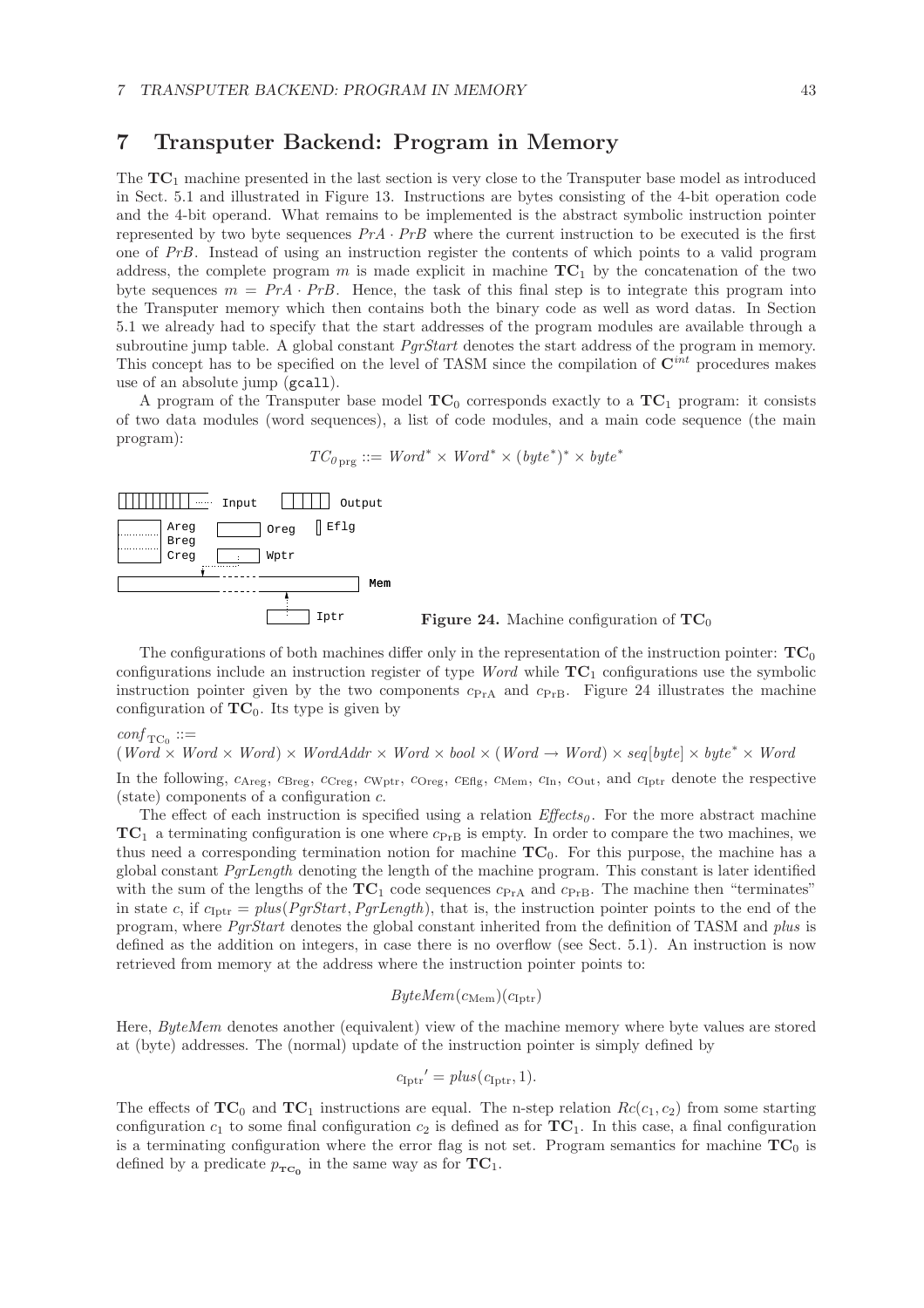Since only the machine configurations are different and both machines are defined on identical code, no compilation step is necessary for this phase. Correctness is stated as for the last step: for any program p, whenever the semantics of the program is defined on machine  $TC_0$  for some input byte stream bs and output byte list bl, this is also the case for p on machine  $TC_1$  for the same bs and bl:

#### **Theorem 7.1 (Correctness of the final Step).**

 $\forall p, bs, bl. p_{TC_0}(p)(bs)(bl) \Rightarrow p_{TC_1}(p)(bs)(bl)$ 

As for the other compilation phases, first of all, the configurations of both machines are to be related by means of a data representation relation  $\rho$ . Here, this reduces to relate the symbolic instruction pointer  $(c_{\text{PrA}}, c_{\text{PrB}})$  of  $\text{TC}_1$  with the instruction register  $c_{\text{Iptr}}$  of  $\text{TC}_0$ . In particular, it is required

- that either the instruction pointer points to a valid program address or a terminating configuration has been reached and that
- the program  $m = c_{PrA} \cdot c_{PrB}$  is available in memory with start address *PqrStart*.

The first property is formalized using a predicate

$$
PgrAddr?(a) ::= (PgrStart \leq a < plus(PgrStart, PgrLength))
$$

The second property is parameterized with the memory m and two byte sequences  $p_1$  and  $p_2$ :

 $ParInMem?$ (m)(p<sub>1</sub>, p<sub>2</sub>) ::=  $(|p_1| + |p_2| = PqrLength)$  ∧  $\forall i < PqrLength$ . *ByteMem* $(m)(PqrStart + i) = (p_1 \cdot p_2) \cdot i$ 

This leads to the following definition of the data representation relation  $\rho$  between  $TC_1$  states s and  $TC_0$  states q:

$$
\rho(s,q) ::=
$$

 $(PqrAddr?({q}_{\text{Int}}) \lor terminaled?({q}_{\text{Int}})) \land$  $q_{\text{Areg}} = s_{\text{Areg}} \; \wedge \; q_{\text{Breg}} = s_{\text{Breg}} \; \wedge \; q_{\text{Creg}} = s_{\text{Creg}} \; \wedge \; q_{\text{Wptr}} = s_{\text{Wptr}} \; \wedge \; q_{\text{Oreg}} = s_{\text{Oreg}} \; \wedge \; q_{\text{Sreg}}$  $q_{\text{Eflg}} = s_{\text{Eflg}} \ \wedge \ q_{\text{Mem}} = s_{\text{Mem}} \ \wedge \ q_{\text{In}} = s_{\text{In}} \ \wedge \ q_{\text{Out}} = s_{\text{Out}} \ \wedge$  $PgrInMem? (q_{Mem})(s_{PrA}, s_{PrB}) \land q_{Iptr} = plus(PgrStart, |s_{PrA}|)$ 

As for the last phase, we must prove that the lower level machine simulates the more abstract one. In this case, it is an easy 1 : 1 simulation proof: one step of  $TC_0$  corresponds to one step of  $TC_1$ . However, one additional important requirement is necessary to accomplish the simulation proof: it must be assured that the  $TC_0$  program does not modify itself while being executed. In fact, a memory write access into the program area is possible on the **TC**<sup>0</sup> level. However, as this memory area starts above *MemTop*  $(\text{PgrStart} > \text{MemTop})$ , the semantics of TASM and  $TC_1$  are defined non-deterministically in this case (see the semantics of the TASM store instructions in Appendix G). The simulation theorem (depicted in Fig. 25) is then as follows:





Theorem 7.2 (TC<sub>0</sub> simulates  $TC_1$ ).

$$
\forall s, t, \sigma. \ \rho(\sigma, s) \ \land \ \textit{Effects}_0(s, t) \ \Rightarrow \ \exists \tau. \ \textit{Effects}(\sigma, \tau) \land \ \rho(\tau, t)
$$

The proof of the simulation theorem is by a large case-analysis on the different kind of instructions. Since most of the cases are proved in the same way, PVS proof strategies are defined which enable a tremendous reduction of the manual proof effort. Altogether, the verification effort for this last phase comprises approximately 350 proof steps.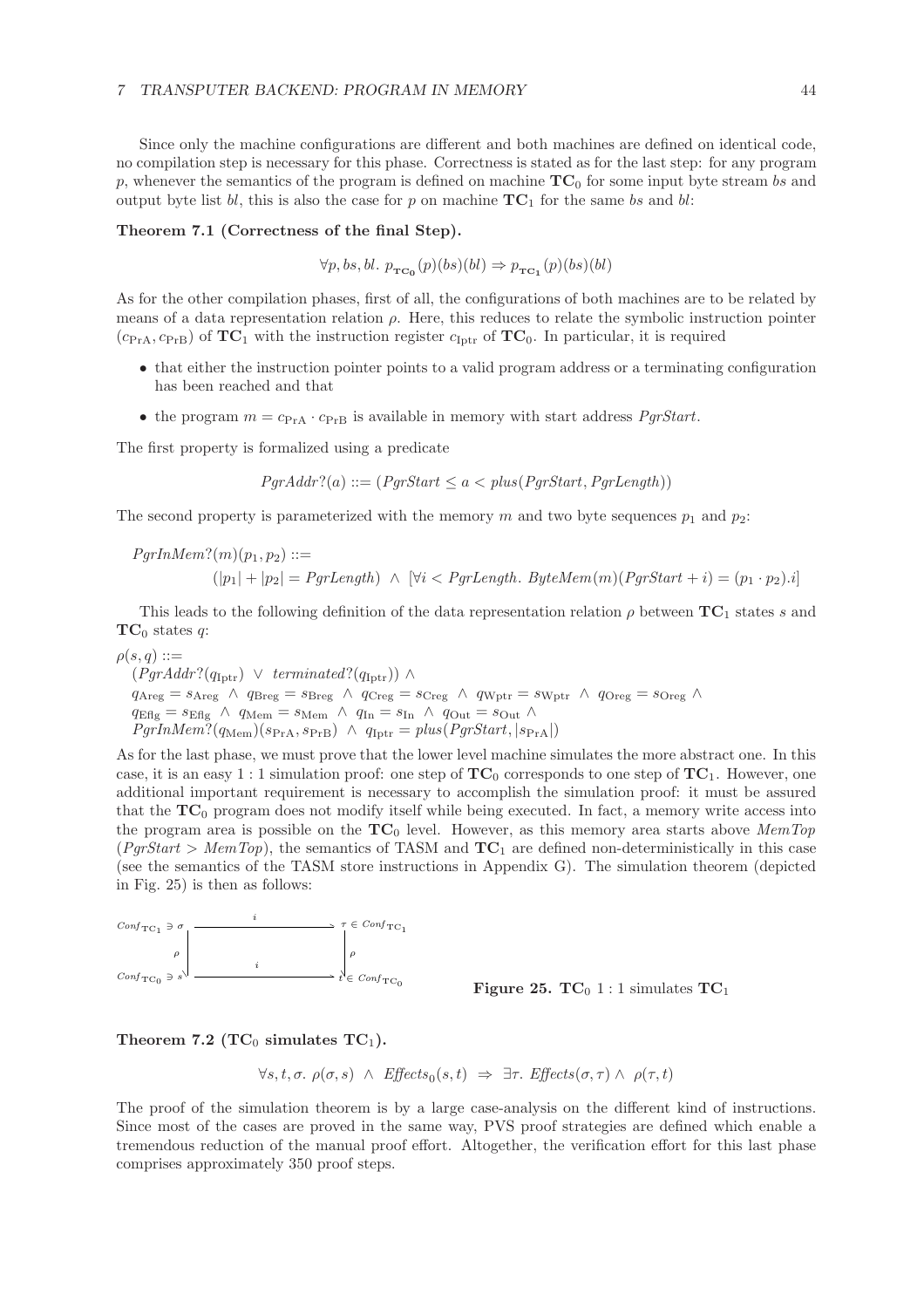## **8 Combining the Compilation Phases**

In the last sections, the correctness of each of the five compilation steps has been outlined. However, what is needed in order to accomplish the correctness of the complete compilation process from ComLisp down to binary Transputer code as stated in the main theorem 1.1 is a combination of the single proofs. The commuting diagrams of the different compilation phases have to be stacked as depicted in Fig. 26. The different correctness theorems for program compilation must be combined logically in order to prove



**Figure 26.** Combining the commuting diagrams

the main correctness conjecture. First, the combined compiling relation from ComLisp down to  $TC_0$ has to be defined: Let p be a ComLisp program, q be a  $TC_0$  program, p' be a  $C^{int}$  program, p'' be a TASM program and  $p^{\prime\prime\prime}$  be a  $TC_1$  program.

#### **Definition 8.1 (Global compiling relation).**

$$
C(p,q) ::= \exists p', p'', p'''. CC_{prog}(C_{prog}(p), p') \land CC_{prog}(p', p'') \land CC_{prog}(p'', p''') \land q = p'''
$$

The proof of the main theorem 1.1 is then as follows:

**Proof:** In order to be able to apply the compilation correctness theorems of the different phases, namely the theorems 3.1, 4.1, 5.1, 6.1, 7.1, it must be proved that the programs resulting from the first two compilation phases are well-formed:

• for any ComLisp program  $p$ :

$$
wf(p) \Rightarrow wf(\mathcal{C}_{\text{prog}}(p))
$$

• for any SIL program p and  $\mathbf{C}^{int}$  program q:

$$
wf(p) \wedge \mathcal{CC}_{\text{prog}}(p,q) \Rightarrow wf(q)
$$

Consider the proof of the first lemma. In order to show that a well-formed ComLisp program is compiled into a well-formed SIL program it suffices to show that well-formed ComLisp forms are compiled into well-formed SIL statements:

$$
(wf(e, \zeta, \gamma, \Gamma, cl, sl) \ \wedge \ dom(\rho) = \zeta) \ \Rightarrow \ wf(\mathcal{C}_{form}(e, \gamma, \rho, k), \mathcal{C}_{\text{defs}}(\Gamma)(\gamma), sl, cl, |\gamma|)
$$

The proof of this property is by measure-induction using the size of the expression  $e$  as measure.

Analogously, in order to show that well-formed SIL programs are compiled into well-formed **C***int* programs, we have to show, that

- well-formed SIL statements are compiled into well-formed **C***int* statements (by measure-induction)
- the core runtime system (the set of  $\mathbf{C}^{int}$  procedures implementing the ComLisp operators) is wellformed. For each procedure it must be showed that its body is well-formed and the specified stack index is greater or equal the maximum index of the body. (The proof is by unfolding the definition of *maxindex* for each procedure).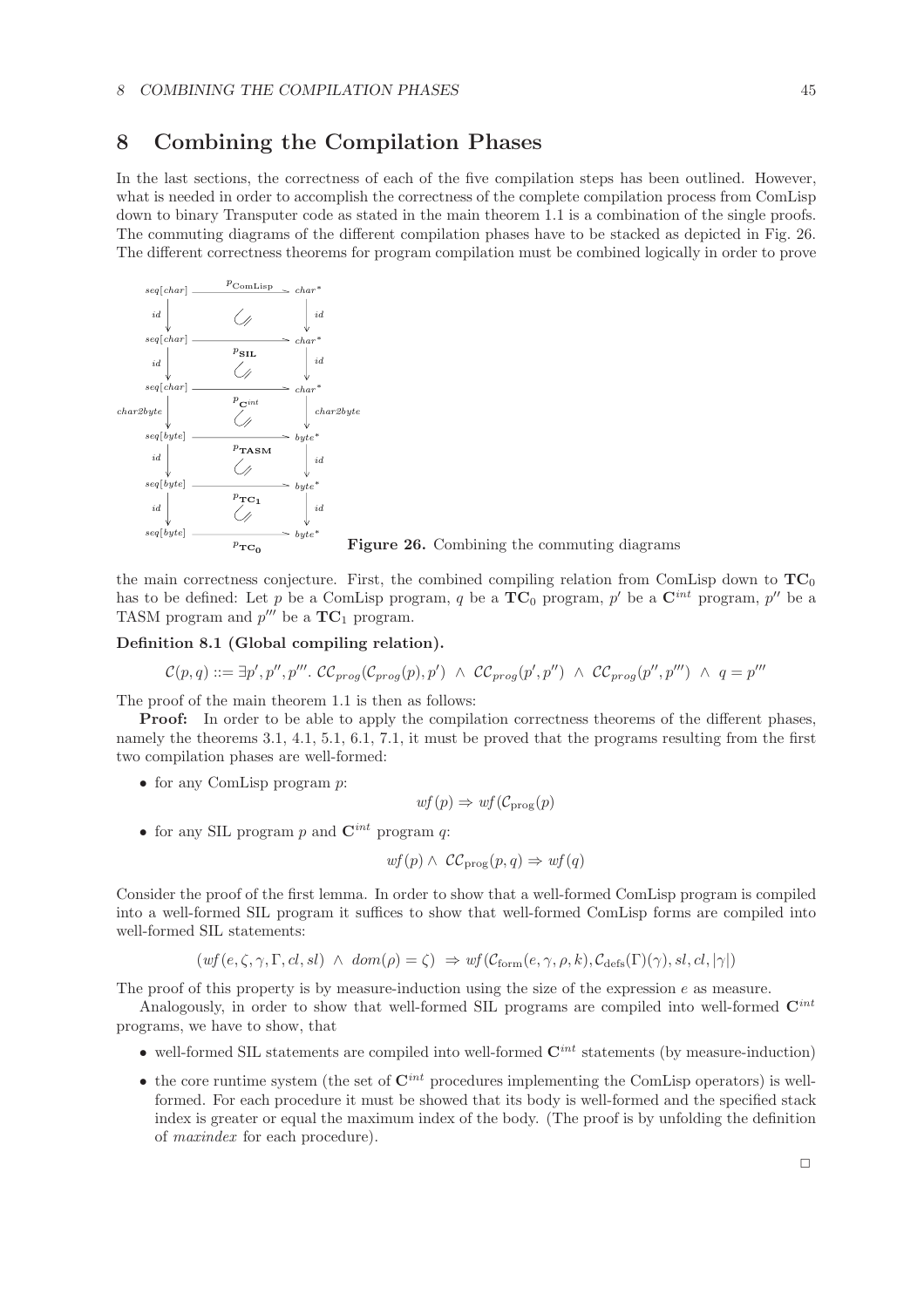## **9 Discussion, Results**

In this paper we have reported on the construction of a correct realistic bootstrap compiler compiling a subset of Common Lisp into binary Transputer code. We have focused on the formal, mechanically supported verification of the compiling specification. The formal verification has been carried out completely using the PVS specification and verification system.

It is hard to give an estimation of the amount of work invested in the final verification, since we started the verification first on a smaller subset of ComLisp in order to experiment with different styles of semantics and find the necessary invariants, and then incrementally extended this subset and tried to rerun and adapt the already accomplished proofs. A coarse estimation of the total formalization and verification effort required for the compiling verification for all phases is about three person-years. This case study in formal verification is, so far, one of the largest one found in the literature. Comparable formalizations are Clinc's stack of system components (using the Boyer-Moore prover) [Moo89] and the Prolog to WAM case study done with the KIV system [Sch99].

What did we learn from this verification project?

First of all, using a mechanical proof system, we have found several errors in the original specification [GH98b] which have not been recognized so far. A serious error occurred in the compiler's back-end where necessary overflow checks have been omitted which will lead to erroneous code for large values. It was an easy task to correct the errors. However, as we are constructing an initial correct compiler this has the consequence that the compiler implementation must be corrected too and its verification both on the high and lower level must be repeated. However, this effort is small comparable to the total verification effort due to the sophisticated modular verification technique [Hof98] for low-level implementation verification.

Second, as stated above, we have started this verification project on easier sublanguages and abstract machine architectures in order to experiment with this kind of verification problems and to learn about the representation of the languages, specifications, the appropriate choice of semantics, induction principles, invariants, and proof techniques. For instance, in order to accomplish compiling correctness proofs, a counter has been introduced into the semantics of statements to formulate a suitable induction principle for the chosen notion of correctness. Then we stepwise increased the complexity of the verification problems by extending the languages and machine architectures trying to reuse specifications and proofs as much as possible. This engineering methodology has turned out to be a suitable technique in order to carry out such a large new verification project. Of course, for a new similar compiling verification project the effort would be much smaller since one can profit from the gained experience.

Third, the choice of the intermediate languages and compilation phases originally has been made in order to accomplish the compiler implementation verification especially on the lower level. However, in order to carry out the compiling verification, one would had defined some of the intermediate languages slightly different. Hence there is a trade-off between compiling verification and compiler verification. The compiling verification of some of the phases requires knowledge about the compilation of the previous phase, that is, the phases are not completely independent of each other. The general situation is as follows: suppose we consider two compilation phases ( $L_{i-1} \rightarrow L_i$  and  $L_i \rightarrow L_{i+1}$ ) as part of a compilation process from some source language  $L_1$  to some target language  $L_n$ :

$$
L_1 \to \cdots L_{i-1} \to L_i \to L_{i+1} \to \cdots L_n
$$

In general, the set of target programs q which are a possible compilation of a source program  $p \in L_{i-1}$  is a real subset of the target language:  $\{q \in L_i \mid CC(p,q)\} \subset L_i$ . This subset often has specific properties which are necessary and must be explicitly expressed in order to establish the correctness of the next subsequent phase. Suppose  $P$  is such a property and suppose that  $P$  is a precondition for the correctness of the second compilation phase from  $L_i$  to  $L_{i+1}$ . In order to combine the correctness proofs of the two phases to a correctness proof of  $L_{i-1} \to L_{i+1}$  there are different possibilities:

1. Show that the property holds for each possible compilation of a  $L_{i-1}$  program: for all  $p \in L_{i-1}$ and  $q \in L_i$ , if  $\mathcal{CC}(p, q)$  then the property P holds for q. Often P is a statically decidable property such as special well-formed conditions. However, sometimes  $P$  expresses dynamic properties of the code such as the fact that some memory region is not changed when evaluating the code. In this case, P could be introduced as an additional (target) invariant into the correctness proof of the first phase or an additional theorem can be established showing that the target code fulfills the dynamic property P.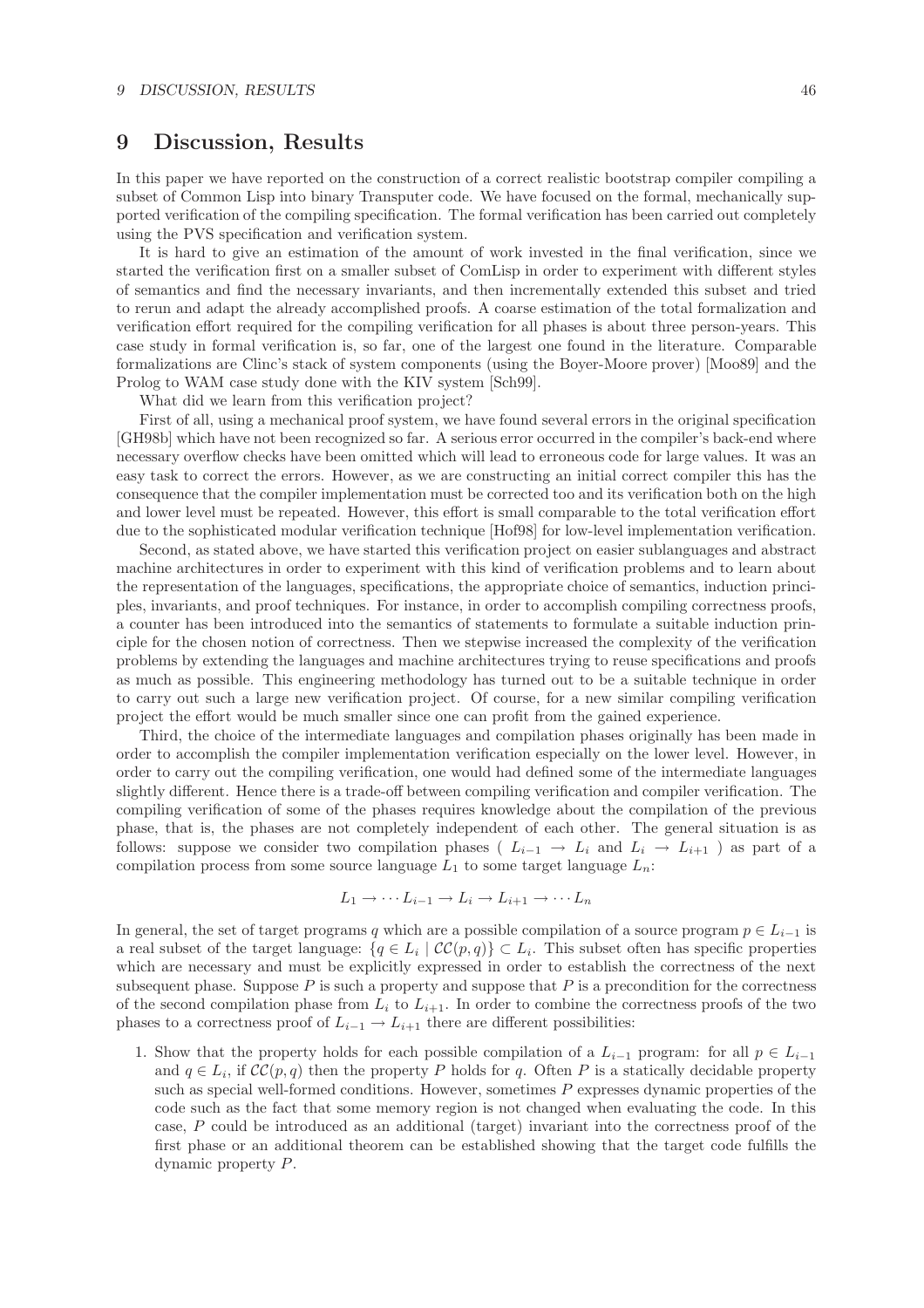#### *9 DISCUSSION, RESULTS* 47

2. an alternative method is to introduce non-determinism into the semantics of  $L_i$ , that is, to weaken the semantics of  $L_i$  in such a way, that in case P does not hold some arbitrary successor state will be allowed. Since  $P$  is a property which holds for the first phase, it should be easy to accomplish the correctness proof with the weaker semantics. The proof becomes harder, however, since it must be explicitly proved that the non-deterministic cases (the chaotic cases) will never occur when symbolically executing the compiled code. Otherwise, it would not be possible to prove the correctness of the compilation from  $L_{i-1}$  to  $L_i$  since some arbitrary  $L_i$  state can not be related with some specific  $L_{i-1}$  state. This non-determinism is then utilized in order to accomplish the proof of the subsequent compilation phase from  $L_i$  to  $L_{i+1}$ . For the correctness of this phase, we do not need the precondition P any more. At the level of  $L_{i+1}$  there is a defined state transition in the case P does not hold. However, for each such target  $L_{i+1}$  state we are then trivially able to find a  $L_i$  state transition (since every transition is allowed). In particular, we may choose a  $L_i$  state  $\tau$  such that it corresponds to the target state t with respect to the data representation relation  $(\rho(\tau, t))$  which relates  $L_i$  states with  $L_{i+1}$  states. In some cases it might be possible however, that there are  $L_{i+1}$  states which do not have a corresponding  $L_i$  state. For these cases we then have to make  $\rho$  more total in a way such that we are always able to find a corresponding source state  $\tau$ . This second method has the advantage that no additional invariant is required and no additional precondition must be established for the compiled code. We just have introduced some knowledge (the property  $P$ ) into the semantics of  $L<sub>i</sub>$ . This reflects the fact that only the subset of  $L_i$  is actually considered which results from compiling  $L_{i-1}$  programs. Certainly, the semantics of the source language  $L_1$  and the final target language  $L_n$  are fixed. However, introducing nondeterminism into the semantics of the intermediate languages  $L_2, L_3, \ldots, L_{n-1}$  when necessary, is an allowed and useful technique.

For our initial bootstrap compiler we have *exclusively* utilized the second proof technique both in the front-end and back-end since it has been turned out that it is much more suitable to enable a modular verification and easy combination of the different phases. The only preconditions which are necessary to combine the phases are easy statically decidable well-formedness conditions. In the front-end, for example, an arbitrary SIL program does not have a stack machine behavior, although the language has been defined in order to be used as a stack machine. However, a compiled ComLisp program has in fact a stack machine behavior. We solved this problem by slightly introducing non-determinism into the semantics of SIL. For SIL, an additional top-of-stack pointer has been introduced to model normal and abnormal stack machine behavior. In the back-end, the correctness of the compilation from TASM to  $TC_1$  depends on correct jump distances. Whenever a relative TASM jump (such as  $c_j w$  or j w) has a jump distance w which does not start at the beginning of an abstract TASM instruction (that is, a jump within a pfix/nfix chain), then the machine is defined to behave non-deterministically such that any successor state will be allowed. For **TC**<sup>1</sup> a jump within a pfix/nfix chain is certainly allowed but in this case, we can easily find a TASM state which corresponds to the  $TC_1$  state. Changing the semantics of SIL and TASM for example in order to establish the correctness of one compilation phase required to repeat the verification of the previous phase. In our case, nearly all of the proofs could be reused, a few of them required minor modifications.

Fourth, for all phases, we have utilized a relational semantics. For the languages in the frontend, natural semantics (big-step semantics) has been used, and for the Transputer base model and its abstractions, a transition semantics has been employed. The main advantage of this style of semantics is its readability and it is easy to validate against informal language descriptions. In addition, the semantics is straightforward to formalize in a system like PVS and has proved to be a suitable vehicle for compiling verification.

Fifth, in order to decrease the manual verification effort of the compilation theorems, proof strategies have heavily been employed. This technique could successfully been applied here since the proofs of some of the compiling theorems (for a specific compilation phase) follow a similar scheme. Nevertheless, the total manual interaction effort to accomplish the proofs is very high (approx. 18,000 proof steps).

We have demonstrated that the formal, mechanized verification of a non-trivial compiler for a (nearly) realistic programming language into a real existing target architecture is feasible with state-of-the-art prover technology.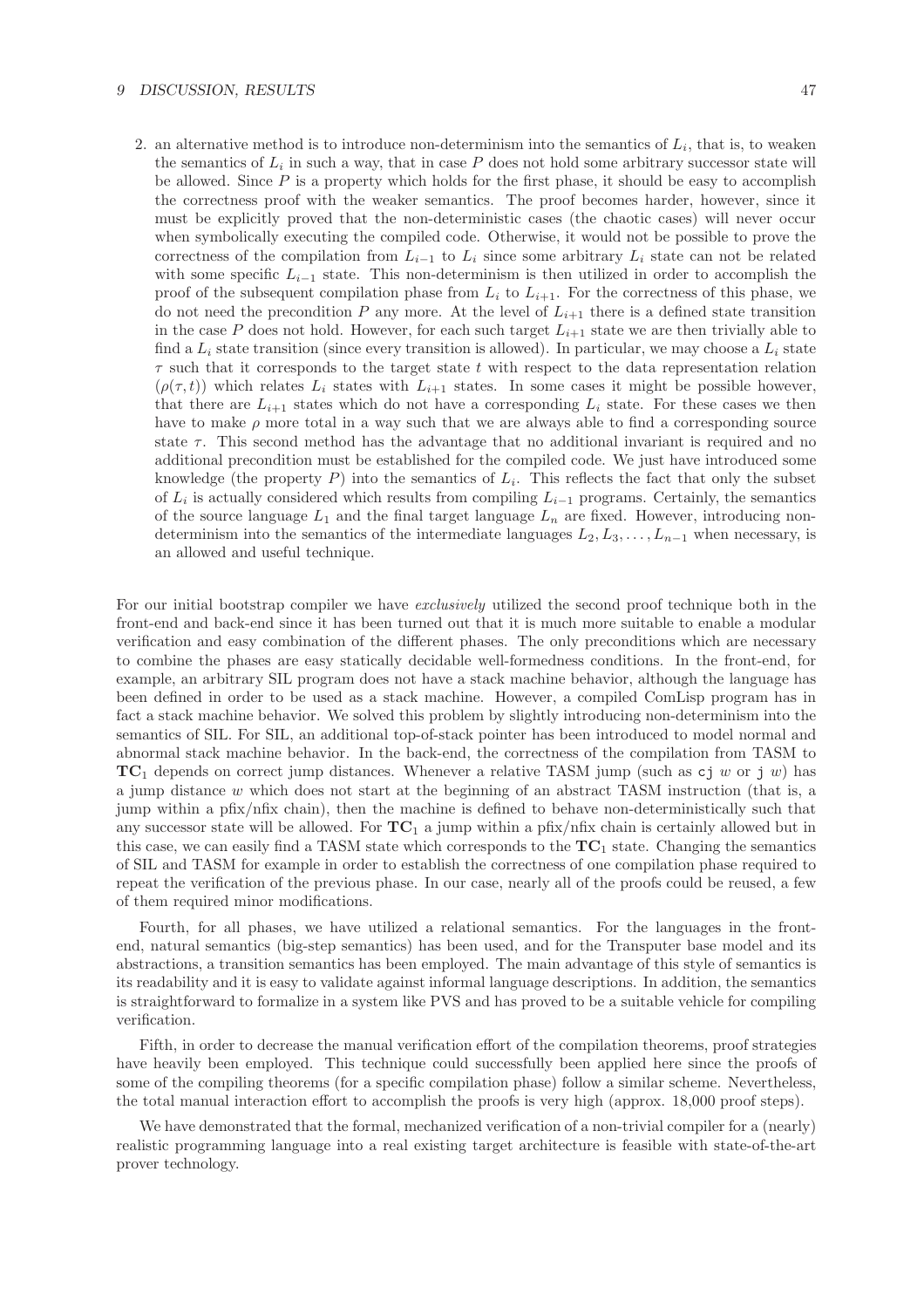## **Acknowledgements**

We like to thank our colleagues of the *Verifix* project for their constructive collaboration and many discussions on this subject. We debt very special thanks to Hans Langmaack for his inspiring ideas and uncountably many contributions, and for his leading influence on the project.

## **References**

- [Bro92] M. Broy. Experiences with Software Specification and Verification using LP, the Larch Proof Assistant. TR 93, Digital Systems Research Center, Palo Alto, 1992.
- [BS98] E. Börger and W. Schulte. Defining the Java Virtual Machine as Platform for Provably Correct Java Compilation. In L. Brim, J. Gruska, and J. Zlatuska, editors, *23rd International Symposium on Mathematical Foundations of Computer Science*, volume 1450 of *LNCS*, pages 17–35. Springer-Verlag, 1998.
- [CM86] L. M. Chirica and D. F. Martin. Toward Compiler Implementation Correctness Proofs. *ACM Transactions on Programming Languages and Systems*, 8(2):185–214, April 1986.
- [Cur94] P. Curzon. The Verified Compilation of Vista Programs. Internal Report, Computer Laboratory, University of Cambridge, January 1994.
- [Dol00] Axel Dold. *Formal Software Development using Generic Development Steps*. Logos-Verlag, Berlin, 2000. PhD Thesis, University of Ulm, Germany.
- [DV00] Axel Dold and Vincent Vialard. Formal Verification of a Compiler Back-end Generic Checker Program. In *Proc. of the Andrei Ershov Third International Conference Perspectives of System Informatics (PSI'99)*, number 1755 in LNCS, pages 470–480. Springer-Verlag, 2000.
- [DvHPR97] A. Dold, F.W. von Henke, H. Pfeifer, and H. Rueß. Formal Verification of Transformations for Peephole Optimization. In P. Lucas J. Fitzgerald, C.B. Jones, editor, *FME '97: Formal Methods: Their Industrial Application and Strengthened Foundations*, volume 1313 of *LNCS*, pages 459–472, 1997.
- [GGZ98] W. Goerigk, T. Gaul, and W. Zimmermann. Correct Programs without Proof? On Checker-Based Program Verification. In R. Berghammer and Y. Lakhnech, editors, *Tool Support for System Specification, Development, and Verification*, Advances in Computing Science, pages 108 – 122, Wien, New York, 1998. Springer Verlag.
- [GH98a] W. Goerigk and U. Hoffmann. Compiling ComLisp to Executable Machine Code: Compiler Construction. Techn. Rep. 9812, Inst. f. Informatik, Univ. Kiel, 1998.
- [GH98b] W. Goerigk and U. Hoffmann. Rigorous Compiler Implementation Correctness: How to Prove the Real Thing Correct. In D. Hutter, W. Stephan, P. Traverso, and M. Ullmann, editors, *Applied Formal Methods - FM-Trends 98*, volume 1641 of *LNCS*, pages 122 – 136, 1998.
- [GH98c] W. Goerigk and U. Hoffmann. The Compiling Specification from ComLisp to Executable Machine Code. Techn. Rep. 9713, Inst. f. Informatik, Univ. Kiel, 1998.
- [GL01a] W. Goerigk and H. Langmaack. Compiler Implementation Verification and Trojan Horses. In D. Bainov, editor, *Proc. 9th International Colloquium on Numerical Analysis and Computer Science with Applications*, Plovdiv, Bulgaria, 2001.
- [GL01b] W. Goerigk and H. Langmaack. Will Informatics be able to Justify the Construction of Large Computer Based Systems? Technical Report 2015, Inst. f. Informatik, Univ. Kiel, 2001.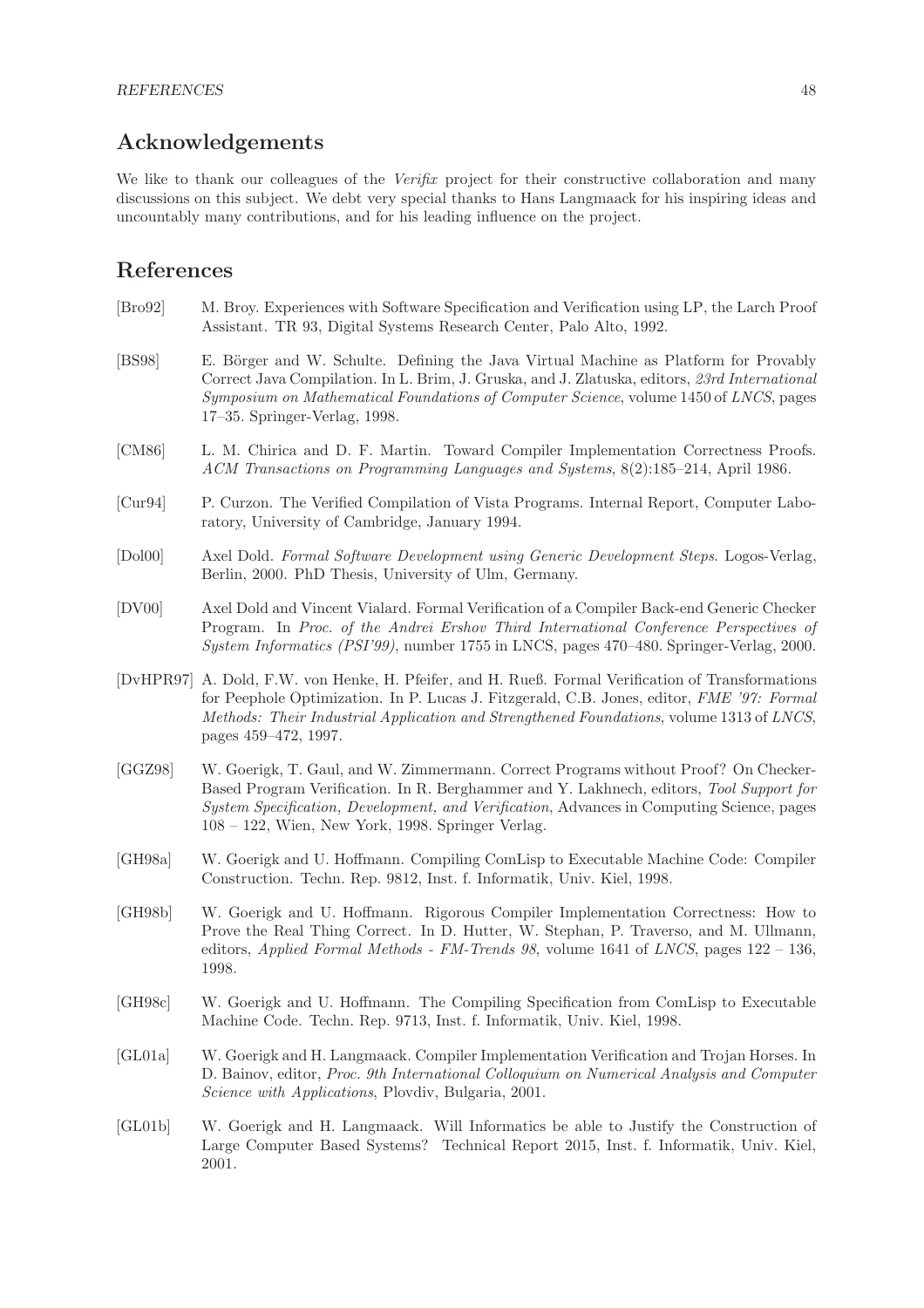- [GMR+92] J. D. Guttman, L. G. Monk, J. D. Ramsdell, W. M. Farmer, and V. Swarup. A Guide to VLisp, A Verified Programming Language Implementation. Technical Report M92B091, The MITRE Corporation, Bedford, MA, September 1992.
- [Goe97] W. Goerigk. Towards Rigorous Compiler Implementation Verification. In R. Berghammer and F. Simon, editors, *Workshop on Programming Languages and Fundamentals of Programming*, pages 118 – 126, Avendorf, Germany, 1997.
- [Goe00] W. Goerigk. Compiler Verification Revisited. In M. Kaufmann, P. Manolios, and J S. Moore, editors, *Computer Aided Reasoning: ACL2 Case Studies.* Kluwer, 2000.
- [GZ99] G. Goos and W. Zimmermann. Verification of Compilers. In E.-R. Olderog and B. Steffen, editors, *Correct System Design*, volume 1710 of *LNCS*, pages 201 – 230. Springer Verlag, 1999.
- [Hof98] U. Hoffmann. *Compiler Implementation Verification through Rigorous Syntactical Code Inspection*. PhD thesis, Rep. 9814 Technical Faculty, University of Kiel, 1998.
- [Inm88] Inmos Limited. *Transputer instruction set: A compiler writer's guide*, 1988.
- [Jon90] C. B. Jones. *Systematic Software Development Using VDM, 2nd ed.* Prentice Hall, New York, London, 1990.
- [Joy89] J.J. Joyce. A verified compiler for a verified microprocessor. Technical Report 167, University of Cambridge, New Museums Site, Pembroke Street, Cambridge, CB2 3QG, England, March 1989.
- [Moo89] J S. Moore. A mechanically verified language implementation. *Journal of Automated Reasoning*, 5(4), 1989.
- [MOW99] M. Müller-Olm and A. Wolf. On Excusable and Inexcusable Failures: Towards an Adequate Notion of Translation Correctness. In J. M. Wing, J. Woodcock, and J. Davies, editors, *Formal Methods FM'99*, volume 1709 of *LNCS*, pages 1107–1127, Toulouse, France, 1999. Springer-Verlag.
- [MP67] J. McCarthy and J. A. Painter. Correctness of a compiler for arithmetical expressions. In J.T. Schwartz, editor, *Symposium in Applied Mathematics, 19, Mathematical Aspects of Computer Science*. American Mathematical Society, 1967.
- [ORSvH95] S. Owre, J. Rushby, N. Shankar, and F. von Henke. Formal Verification for Fault-Tolerant Architectures: Prolegomena to the Design of PVS. *IEEE Transactions on Software Engineering*, 21(2):107–125, February 1995.
- [Pol81] W. Polak. *Compiler Specification and Verification*, volume 124 of *LNCS*. Springer-Verlag, New York, NY, USA, 1981.
- [Sch99] G. Schellhorn. *Verifikation abstrakter Zustandsmaschinen*. PhD thesis, University of Ulm, 1999.
- [Str02] M. Strecker. Formal Verification of a Java Compiler in Isabelle. In *Conference on Automated Deduction (CADE)*, volume 2392 of *LNCS*. Springer Verlag, 2002.
- [Tho84] K. Thompson. Reflections on Trusting Trust. *CACM*, 27(8):761–763, 1984.
- [Yu93] Yuan Yu. Automated Proofs of Object Code for a Widely Used Microprocessor. Technical report, Digital Systems Research Center, Palo Alto, USA, 1993.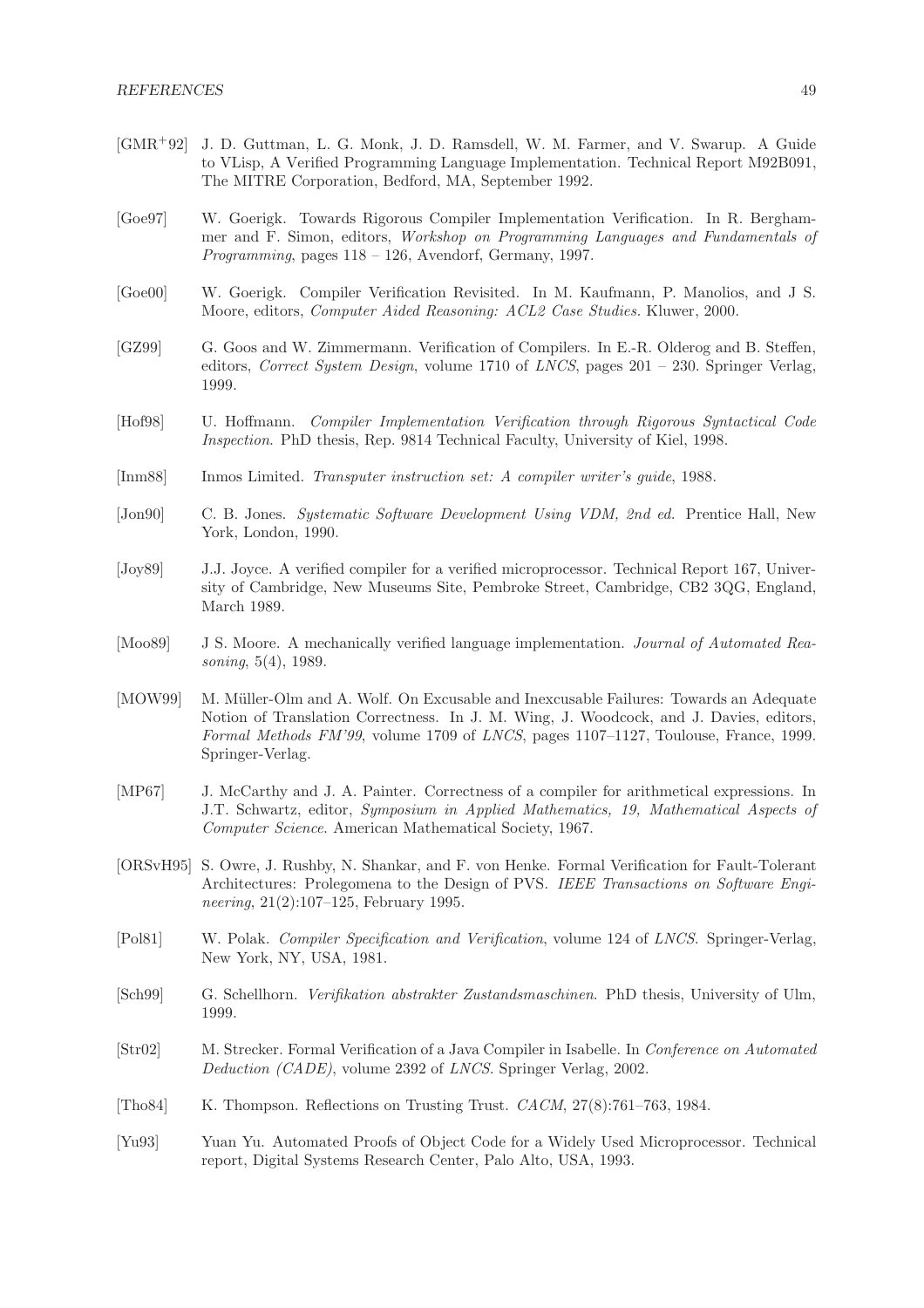## **A Semantics of ComLisp**

## **A.1 A Natural Semantics**

For a state s, we denote the input stream of s by  $s_{\text{input}}$ , the output list of s by  $s_{\text{output}}$ , and the variable state of s by  $s_{\text{var}}$ : *Ident*  $\rightarrow$  *SExpr*. In the following to increase readability, we often write simply s instead of  $s_{\text{var}}$ ;  $s[x \leftarrow v]$  denotes the modification of  $s_{var}$  at x by v.

ComLisp operators denote partial functions on s-expressions which is expressed by two relations: relation  $v_1 : u \circ p \to v_2$  for unary operators uop, and  $v_1, v_2 : b \circ p \to v$  for binary operators. For example, the first relation states that the application of unary operator  $u \circ p$  to s-expression  $v_1$  is defined, terminates, and yields s-expression  $v_2$  as result. Note that there is no rule for the *abort* expression, since for any state s there is no state q and value v with  $\Gamma \vdash s : abort \rightarrow (v, q)$ .

• constants, variables

$$
\Gamma \vdash s : c \to (c, s)
$$
  $\Gamma \vdash s : x \to (s(x), s)$ 

• assignment:

$$
\frac{\Gamma \vdash s : e \to (v, q)}{\Gamma \vdash s : x := e \to (v, q[x \leftarrow v])}
$$

• sequential composition:

$$
\begin{array}{ll}\n & n \geq 2 \\
\Gamma \vdash s : \mathit{progn}(\mathcal{I}) \rightarrow (NIL, s) \\
\frac{\Gamma \vdash s : e \rightarrow (v, q)}{\Gamma \vdash s : \mathit{progn}(e) \rightarrow (v, q)} \\
\frac{\Gamma \vdash g : \mathit{progn}(e_2, \dots, e_n) \rightarrow (v, q)}{\Gamma \vdash s : \mathit{progn}(e_1, \dots, e_n) \rightarrow (v, q)}\n\end{array}
$$

• conditional:

$$
\frac{\Gamma \vdash s : e_1 \to (NIL, q_1) ; \Gamma \vdash q_1 : e_3 \to (v, q)}{\Gamma \vdash s : if (e_1, e_2, e_3) \to (v, q)} \quad \frac{\Gamma \vdash s : e_1 \to (v_1, q_1); \Gamma \vdash q_1 : e_2 \to (v, q)}{\Gamma \vdash s : if (e_1, e_2, e_3) \to (v, q)} \quad \text{if } v_1 \neq NIL
$$

• do-loop:

$$
\Gamma \vdash s : c \rightarrow (NIL, q_1) \n\Gamma \vdash q_1 : body \rightarrow (v_2, q_2) \n\Gamma \vdash q_2 : do(c, body) \rightarrow (v, q) \n\Gamma \vdash s : do(c, body) \rightarrow (v, q) \n\Gamma \vdash s : do(c, body) \rightarrow (v, q)
$$

• call of user-defined functions:

$$
[f(x_1 \cdots x_n) \leftarrow body] \in \Gamma \ (n \ge 1)
$$
  
\n
$$
\Gamma \vdash q_i : e_i \to (v_i, q_{i+1}) \ (1 \le i \le n)
$$
  
\n
$$
\Gamma \vdash q_{n+1}[x_1 \leftarrow v_1, \dots, x_n \leftarrow v_n] : body \to (v, r)
$$
  
\n
$$
\Gamma \vdash q_1 : call(f, e_1, \dots, e_n) \to (v, r[x_1 \leftarrow q_{n+1}(x_1), \dots, x_n \leftarrow q_{n+1}(x_n)])
$$
  
\n
$$
\Gamma \vdash s : body \to (v, q)
$$
  
\n
$$
\Gamma \vdash s : call(f, () \to (v, q)
$$

• built-in unary and binary operators:

$$
\Gamma \vdash s : e \rightarrow (v_1, q) \n v_1 : uop \rightarrow v \n \overline{\Gamma \vdash s : uop(e) \rightarrow (v, q) } \qquad \qquad \Gamma \vdash q_1 : e_2 \rightarrow (v_2, q) \n v_1, v_2 : bop \rightarrow v \n \overline{\Gamma \vdash s : uop(e) \rightarrow (v, q) } \qquad \qquad \overline{\Gamma \vdash s : bop(e_1, e_2) \rightarrow (v, q) }
$$

• let block:

$$
\Gamma \vdash q_i : e_i \to (v_i, q_{i+1}) \ (1 \leq i \leq n)
$$
\n
$$
\Gamma \vdash q_{n+1}[x_1 \leftarrow v_1, \dots, x_n \leftarrow v_n] : e \to (v, r)
$$
\n
$$
\Gamma \vdash q_1 : let (x_1 = e_1, \dots, x_n = e_n; e) \to (v, r[x_1 \leftarrow q_{n+1}(x_1), \dots, x_n \leftarrow q_{n+1}(x_n)])
$$
\n
$$
\Gamma \vdash s : e \to (v, q)
$$
\n
$$
\Gamma \vdash s : let([], e) \to (v, q)
$$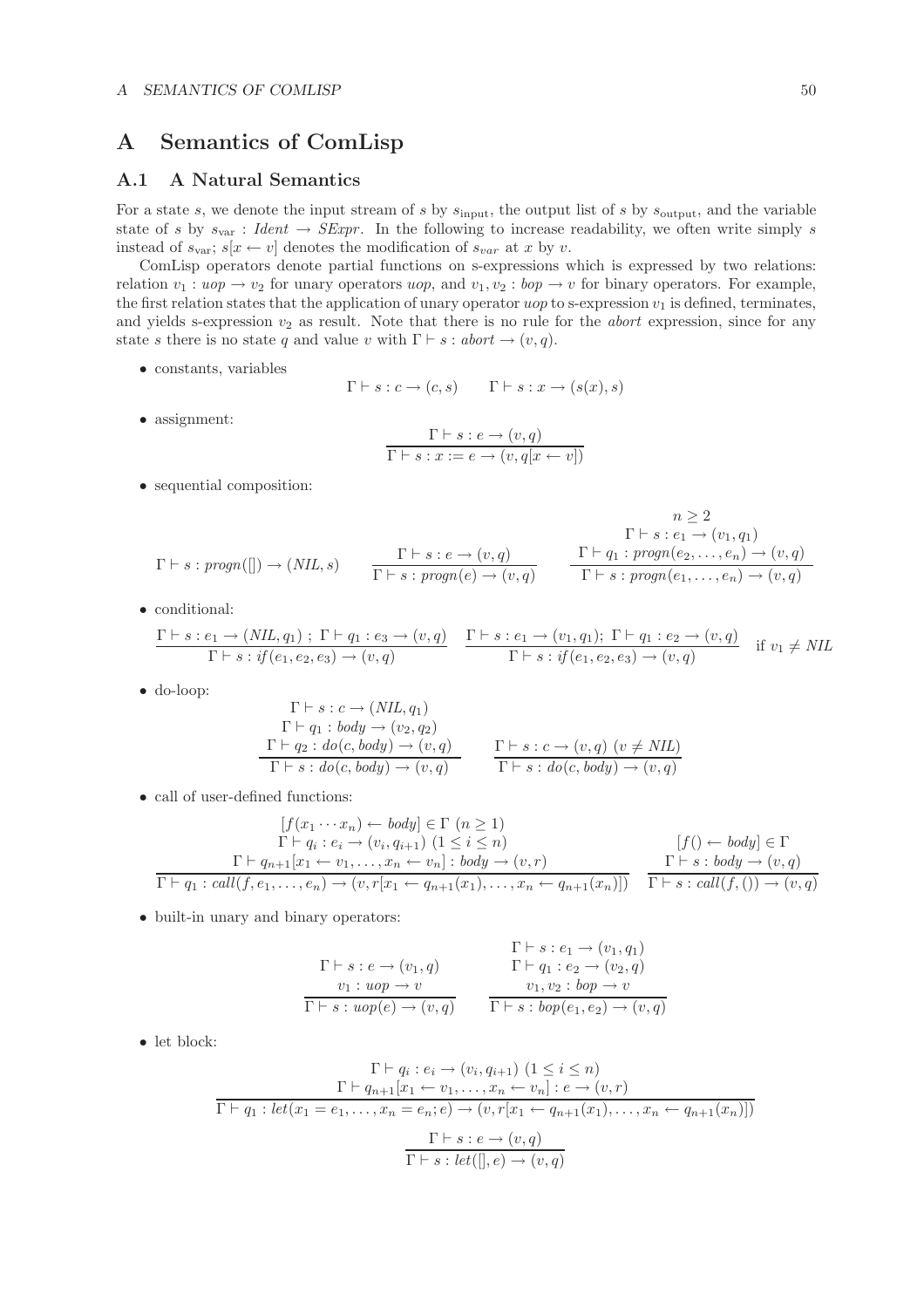• list∗ operator:

$$
\Gamma \vdash s : e_1 \to (v_1, q_1)
$$
\n
$$
\Gamma \vdash s : e_2 \to (v_1, q_1)
$$
\n
$$
\Gamma \vdash s : \text{list} * (e) \to (v, q)
$$
\n
$$
\Gamma \vdash s : \text{list} * (e_2, \dots, e_n) \to (v_2, q) \ (n \ge 2)
$$
\n
$$
\Gamma \vdash s : \text{list} * (e_1, \dots, e_n) \to (\text{cons}(v_1, v_2), q)
$$

• cond form:

$$
\Gamma \vdash s : p_1 \to (v_1, q_1) \quad (v_1 \neq NIL)
$$
  
\n
$$
\Gamma \vdash s : cond() \to (NIL, s) \qquad \frac{\Gamma \vdash q_1 : e_1 \to (v, q)}{\Gamma \vdash s : cond(p_1 \to e_1, \dots, p_n \to e_n) \to (v, q)}
$$
  
\n
$$
\frac{\Gamma \vdash q_1 : cond(p_2 \to e_2, \dots, p_n \to e_n) \to (v, q)}{\Gamma \vdash s : cond(p_1 \to e_1, \dots, p_n \to e_n) \to (v, q)}
$$

• input/output:

$$
\Gamma \vdash s : read\_char \to (\text{first}(s_{\text{input}}), s[s_{\text{input}} := \text{rest}(s_{\text{input}})])
$$

$$
\Gamma \vdash s : peek\_char \to (\text{first}(s_{\text{input}}), s)
$$

$$
\Gamma \vdash s : e \to (v, q) \ (v \in char)
$$

$$
\overline{\Gamma \vdash s : print\_char(e) \to (v, q[a_{\text{output}} := q_{\text{output}} + v])}
$$

## **A.2 A Structural Operational Semantics**

We provide a (dynamic) small-step semantics, also called structural operational semantics (SOS) for the language ComLisp. Note that this semantics is not used for the compiling verification outlined in this report.

The basic idea is to define a set of axioms and inference rules in a bottom-up style: execution of smaller program parts is integrated into the execution of larger program parts. In contrast to a big-step semantics, SOS does not describe state transitions for entire expressions or programs. An SOS semantics explicitly defines a term-rewriting system that rewrites the program during execution until the empty program is reached.

A ComLisp state consists of the input stream of s denoted by  $s_{\text{input}}$ , the output list of s denoted by  $s_{\text{output}}$ , and the variable state of s denoted by  $s_{\text{var}}$ : [*Ident*  $\rightarrow$  *SExpr*]<sup>\*</sup>. The variable state is given by a stack (list) of mappings, associating s-expressions with identifiers. In order to execute a function call the stack of mappings is extended with the new local environment, which is popped from the stack after the function body has been evaluated.

ComLisp expressions may have side-effects, hence they denote state transitions transforming states to pairs of result values (s-expressions) and result state. The semantics of Comlisp forms makes use of two kinds of transitions:

- $\bullet \leq e, s \geq \rightarrow (v, q)$  denotes a termination step of the rewriting system: (completely) evaluating expression  $e$  in state  $s$  yields the value  $v$  and result state  $q$ .
- $\bullet \leq e, s \leq \cdots \leq e', s'$  denotes an intermediate evaluation step: execution of e in s yields a new expression  $e'$  to be evaluated and a succeeding state  $s'$ .

For the definition of the semantics, we make the following assumptions:

- in the following to increase readability, we often write simply s instead of  $s_{\text{var}}$ ;  $s[x \leftarrow v]$  denotes the modification of  $s_{var}$  at the first occurrence of x by v.
- the user-defined functions are available in a global constant environment Γ which is omitted in the rules for readability purposes. That is, instead of  $\Gamma \vdash < e, s > \rightarrow < e', s' >$  we simply write  $\langle e, s \rangle \rightarrow \langle e', s' \rangle.$
- ComLisp operators denote partial functions on s-expressions which is expressed by two relations: relation  $\langle u \circ w, v_1 \rangle \to v_2$  for unary ComLisp operators  $u \circ w$ , and  $\langle \circ w, v_1, v_2 \rangle \to v$  for binary operators *bop*.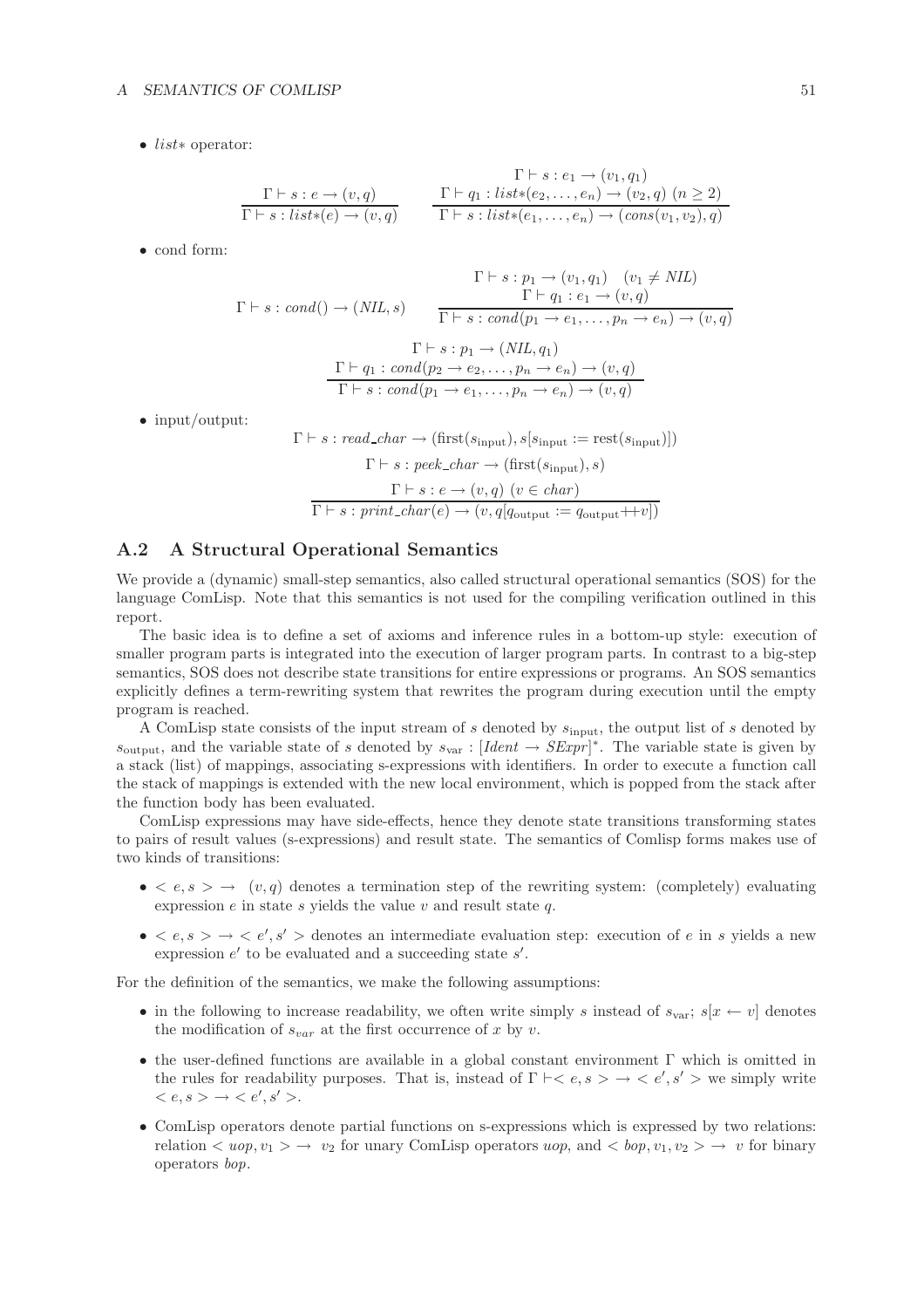•  $push(E, s)$  extends the variable state of s by E:  $s[s_{\text{var}}] := E \cdot s_{\text{var}}$ ;  $pop(s)$  removes the first element of the variable state of s.

The formalization of the small-step semantics is heavily influenced by the formalization of our big-step (natural) semantics for ComLisp. In particular, the axioms (atomic rules) of the big-step semantics used for the atomic ComLisp expressions become axioms in the small-step semantics (e.g. the rules for constants and variables). The structural big-step inference rules for the non-atomic ComLisp expressions are transformed into rules which explicitly specify the left-to-right evaluation of expressions. There are at least two rules for each composed expression: one rule for an intermediate evaluation step stating that if a sub-expression e is rewritten to some other sub-expression  $e'$  while changing the state from s to s' then the expression *context*(*e*) is rewritten to *context*(*e'*) with the same state change:

$$
\frac{ \rightarrow }{<\mathit{context}(e),s> \rightarrow <\mathit{context}(e'),s'>}
$$

The other rule then specifies the terminating case:

$$
\frac{< e, s > \to (v, q)}{< context(e), s > \to (result\_value, result\_state)}
$$

The SOS inference rules which specify the semantics of ComLisp expressions are defined as follows:

• constants, variables

$$
\langle c, s \rangle \to (c, s) \qquad \langle x, s \rangle \to (s(x), s)
$$

• assignment: (two rules)

$$
\begin{array}{ccc}\n< e, s > \rightarrow < e', q > \\
&< x := e, s > \rightarrow < x := e', q > \\
&< x := e, s > \rightarrow (v, q[x \leftarrow v])\n\end{array}
$$

• sequential composition:

$$
\langle \text{ program}([\,]), s \rangle \rightarrow (\text{NIL}, s) \qquad \langle \text{ program}(e), s \rangle \rightarrow \langle e, s \rangle
$$

for  $n \geq 2$ :

$$
\langle e_1, s \rangle \to \langle e'_1, q \rangle
$$
  
\n
$$
\langle progn(e_1, \ldots, e_n), s \rangle \to \langle progn(e'_1, \ldots, e_n), q \rangle
$$
  
\n
$$
\langle e_1, s \rangle \to \langle v_1, q_1 \rangle
$$
  
\n
$$
\langle progn(e_1, \ldots, e_n), s \rangle \to \langle progn(e_2, \ldots, e_n), q_1 \rangle
$$

• conditional:

$$
\begin{array}{rcl}\n & < e_1, s > \to < e'_1, q > \\
 & < if(e_1, e_2, e_3), s > \to < if(e'_1, e_2, e_3), q > \\
 & < e_1, s > \to (NIL, q) < e_1, s > \to (v, q) \quad (v \neq NIL) \\
 & < if(e_1, e_2, e_3), s > \to < e_3, q > \n\end{array}
$$

• do-loop:

$$
\langle c, s \rangle \rightarrow \langle c', q \rangle
$$
  
\n
$$
\langle do(c, body), s \rangle \rightarrow \langle do(c', body), q \rangle
$$
  
\n
$$
\langle c, s \rangle \rightarrow (v, q) \quad (v \neq NIL)
$$
  
\n
$$
\langle do(c, body), s \rangle \rightarrow (v, q)
$$
  
\n
$$
\langle c, s \rangle \rightarrow (NIL, q)
$$
  
\n
$$
\langle do(c, body), s \rangle \rightarrow \langle pragn(body, do(c, body)), q \rangle
$$

• unary operators (*uop* denotes some ComLisp unary operator):

$$
\begin{array}{ccc}\n< e, s \rightarrow \rightarrow < e', q \rightarrow \\
< wop(e), s \rightarrow \rightarrow < wop(e'), q \rightarrow\n\end{array}\n\qquad\n\begin{array}{ccc}\n< e, s \rightarrow \rightarrow & (v, q) \\
< wop, v \rightarrow \rightarrow & v' \\
< wop(e), s \rightarrow \rightarrow & (v', q)\n\end{array}
$$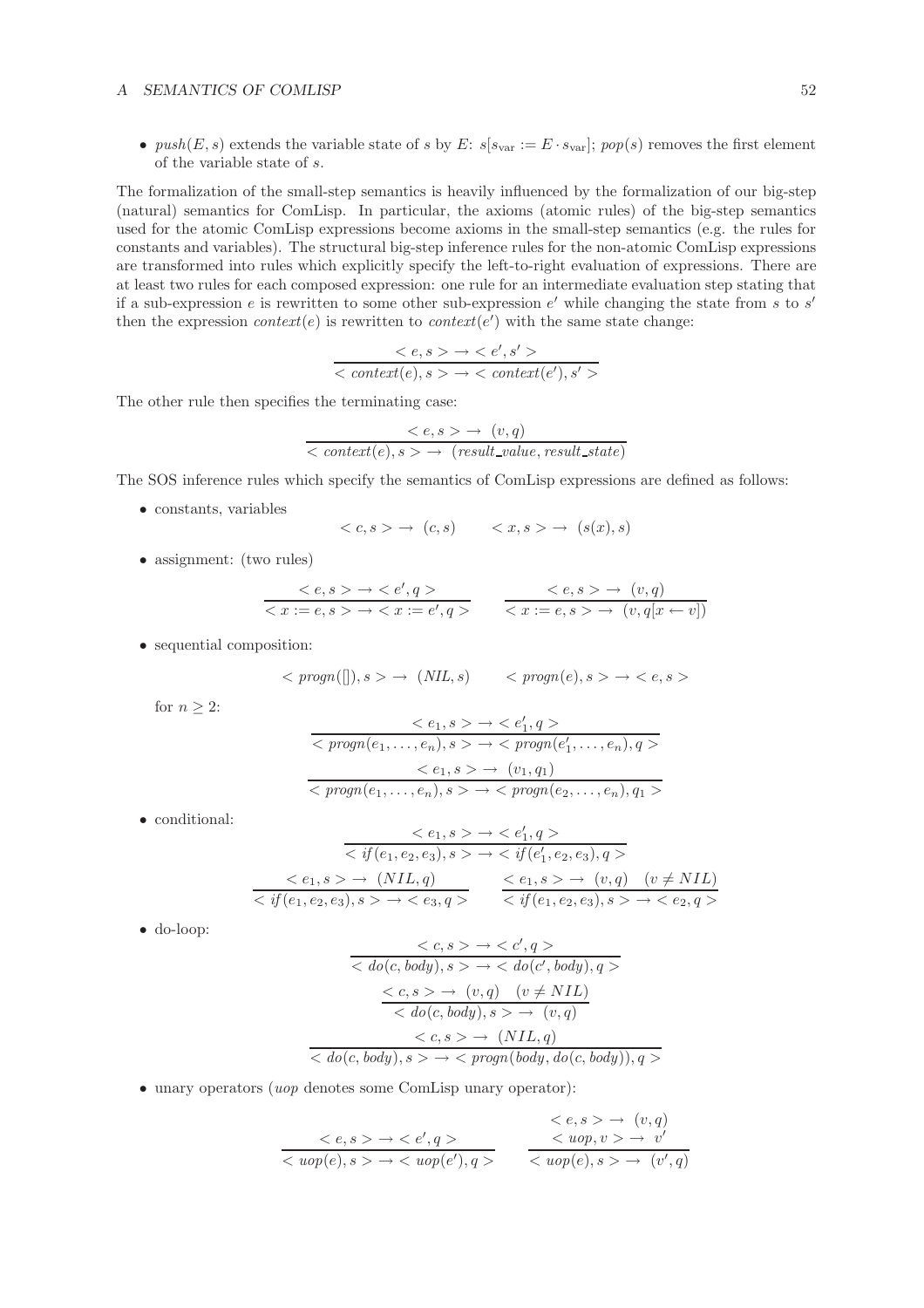• binary operators (*bop* denotes some ComLisp binary operator):

$$
\begin{array}{ccc}\n< e_1, s > \rightarrow < e_1', s' > < e_1, s > \rightarrow (v_1, q_1) \\
< \text{top}(e_1, e_2), s > \rightarrow < \text{top}(e_1', e_2), s' > < \text{top}(e_1, e_2), s > \rightarrow < \text{top}(v_1, e_2), q_1 > \\
&< e_2, s > \rightarrow < \text{top}(e_1, e_2), s > \rightarrow < \text{top}(v_1, e_2) \\
&< e_2, s > \rightarrow < (v_2, s_2) \\
&< \text{top}(v, e_2), s > \rightarrow < \text{top}(v, e_2'), s' > < \text{top}(v_1, e_2), s > \rightarrow (v, s_2)\n\end{array}
$$

• call of user-defined functions:

we make use of an additional auxiliary parameter E denoting the local variable environment (a list of associations) which is constructed during the left-to-right evaluation of the function parameters. Note that the extension of the environment  $E$  does not change the state  $q$ ;  $E$  is an additional parameter. In particular this means that each parameter  $e_i$  is evaluated in the same environment. After the function parameters have been evaluated completely, the variable state (the stack of mappings) is extended with the constructed environment and then the body of the function is evaluated. We further suppose that  $f(x_1,...,x_n) \leftarrow body \in \Gamma$ .

**–** parameterless functions:

$$
\langle f(), s \rangle \to \langle body, s \rangle
$$

**–** evaluation of parameters

$$
\frac{< e_1, s \to \text{< } e_1', s' >}{< f(e_1, \ldots, e_n), s \to \text{< } f(e_1', \ldots, e_n), s' >}{< e_1, s \to \text{< } (e_1, \ldots, e_n), s \to \text{< } (v_1, q_1)} \\
 < e_2, s \to \text{< } f([], e_2, \ldots, e_n), q_1, [x_1 \leftarrow v_1] > \\
 < e_2, s \to \text{< } e_2', q > \\
 < f([], e_2, \ldots, e_n), s, E > \to \text{< } f([], e_2', \ldots, e_n), q, E > \\
 < e_2, s \to \text{< } (v_2, q_2) \\
 < f([], e_2, \ldots, e_n), s, E > \to \text{< } f([], [], e_3, \ldots, e_n), q_2, [x_2 \leftarrow v_2] \cdot E > \\
 > \vdots
$$

**–** evaluation of function body:

Note that in the following rules the function body is used as an additional parameter in order to recognize the end of the evaluation of the body.

$$
\langle f([], [], \ldots, []), q, E \rangle \to \langle f([], [], \ldots, []), push(E, q), body \rangle
$$
  

$$
\langle body, s \rangle \to \langle body', s' \rangle
$$
  

$$
\langle f([], [], \ldots, []), s, body \rangle \to \langle f([], [], \ldots, []), s', body' \rangle
$$
  

$$
\langle body, s \rangle \to (v, q)
$$
  

$$
\langle f([], [], \ldots, []), s, body \rangle \to (v, pop(q))
$$

• let block:

**–** empty parameter list

$$
\langle let ((); e), s \rangle \to \langle e, s \rangle
$$

- **–** evaluation of parameters: similar as for function calls
- **–** evaluation of the let-body

$$
\langle let([],[],\ldots,[],e), s, E \rangle \to \langle let([],[],\ldots,[],e), push(E, s) \rangle
$$
  

$$
\langle e, s \rangle \to \langle e', s' \rangle
$$
  

$$
\langle let([],[],\ldots,[],e), s \rangle \to \langle let([],[],\ldots,[],e'), s' \rangle
$$
  

$$
\langle e, s \rangle \to (v, q)
$$
  

$$
\langle let([],[],\ldots,[],e), s \rangle \to (v, pop(q))
$$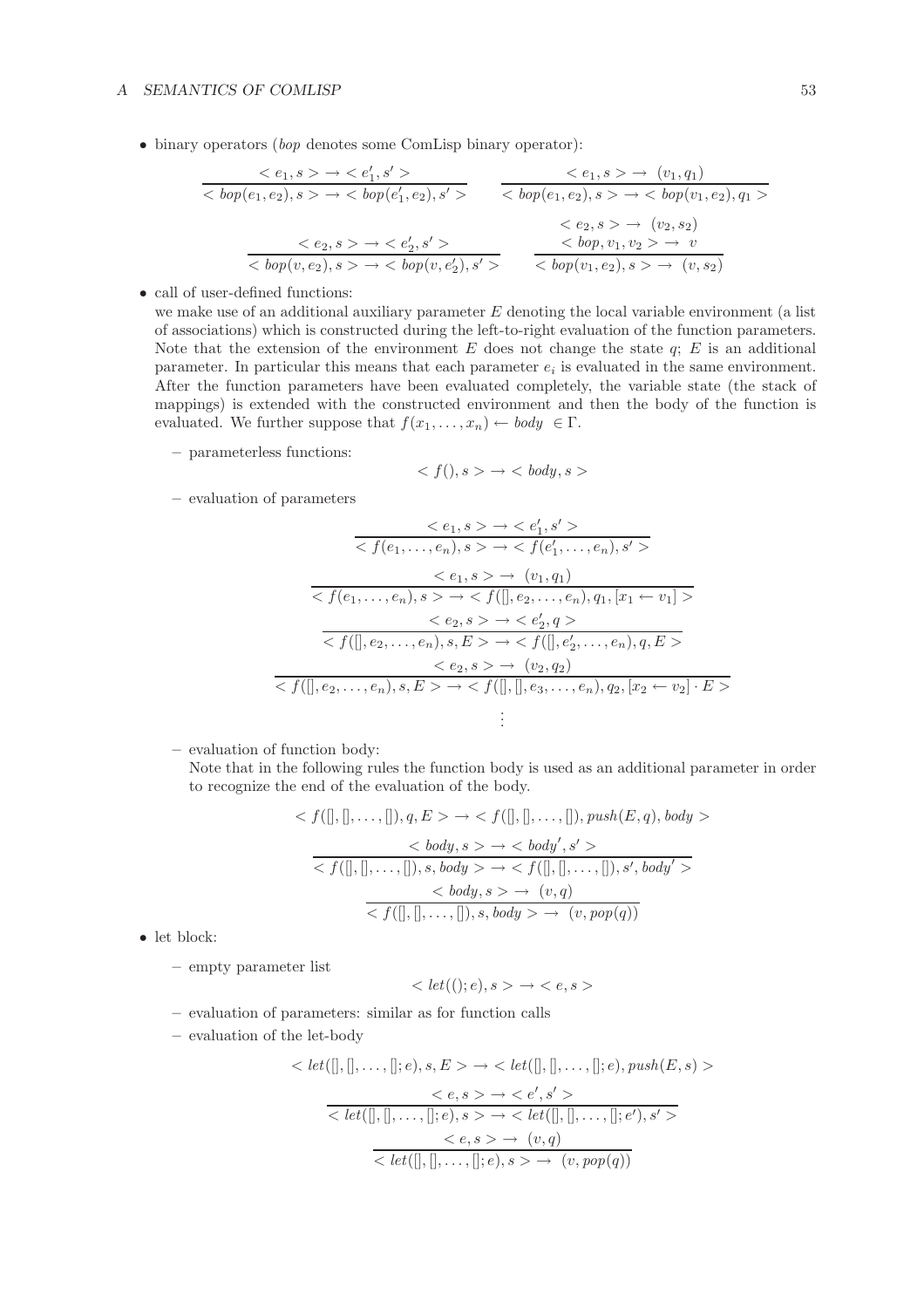### • list∗ operator:

Here, an additional environment parameter  $E$  is used in order to save the values of the evaluated expressions.

$$
\langle list*(e), s \rangle \to \langle e, s \rangle
$$
  
\n
$$
\langle e_1, s \rangle \to \langle e'_1, s' \rangle
$$
  
\n
$$
\langle list*(e_1, \ldots, e_n), s \rangle \to \langle list*(e'_1, \ldots, e_n), s' \rangle
$$
  
\n
$$
\langle e_1, s \rangle \to \langle list*(e'_1, \ldots, e_n), s' \rangle
$$
  
\n
$$
\langle list*(e_1, \ldots, e_n), s \rangle \to \langle list*([], e_2, \ldots, e_n), q_1, [v_1] \rangle
$$
  
\n
$$
\langle e_2, s \rangle \to \langle e'_2, q \rangle
$$
  
\n
$$
\langle list*([], e_2, \ldots, e_n), s, E \rangle \to \langle list([], e'_2, \ldots, e_n), q, E \rangle
$$
  
\n
$$
\langle e_2, s \rangle \to \langle v_2, q_2 \rangle
$$
  
\n
$$
\langle list*([], e_2, \ldots, e_n), s, E \rangle \to \langle list([],[], e_3, \ldots, e_n), q_2, E \cdot v_2 \rangle
$$
  
\n
$$
\vdots
$$

$$
\langle list*([],[],\ldots,[],q,E\rangle \rightarrow (mkcons(E),q) \text{ where}
$$
  

$$
mkcons(v_1,\ldots,v_n) ::= cons(v_1,cons(v_2,\ldots,cons(v_{n-1},v_n)\ldots))
$$

• cond form:

$$
\langle \operatorname{cond}(0), s \rangle \to (\operatorname{NIL}, s)
$$
\n
$$
\langle p_1, s \rangle \to \langle p'_1, s' \rangle
$$
\n
$$
\langle \operatorname{cond}(p_1 \to e_1, \dots, p_n \to e_n), s \rangle \to \langle \operatorname{cond}(p'_1 \to e_1, \dots, p_n \to e_n), s' \rangle
$$
\n
$$
\langle \operatorname{cond}(p_1 \to e_1, \dots, p_n \to e_n), s \rangle \to \langle \operatorname{end}(q_1 \to e_1, \dots, p_n \to e_n), s \rangle \to \langle \operatorname{end}(q_2 \to e_2, \dots, p_n \to e_n), q \rangle
$$
\n
$$
\langle \operatorname{cond}(p_1 \to e_1, \dots, p_n \to e_n), s \rangle \to \langle \operatorname{cond}(p_2 \to e_2, \dots, p_n \to e_n), q \rangle
$$

• input/output:

$$
\langle \text{ read\_char}, s \rangle \rightarrow (\text{first}(s_{\text{input}}), s[s_{\text{input}} := \text{rest}(s_{\text{input}})])
$$
\n
$$
\langle \text{ peek\_char}, s \rangle \rightarrow (\text{first}(s_{\text{input}}), s)
$$
\n
$$
\langle e, s \rangle \rightarrow \langle e', s' \rangle
$$
\n
$$
\langle \text{print\_char}(e), s \rangle \rightarrow \langle \text{print\_char}(e'), s' \rangle
$$
\n
$$
\langle e, s \rangle \rightarrow (v, q)
$$
\n
$$
\langle \text{print\_char}(e), s \rangle \rightarrow (v, q[q_{\text{output}} := q_{\text{output}} + v])
$$

Finally, the semantics of a ComLisp program  $p ::= d; x_1, \ldots, x_k; f_1, \ldots, f_n; e$  with declaration part d, global variables  $x_1, \ldots, x_k$ , function definitions  $\Gamma := f_1, \ldots, f_n$  and main program (expression) e is given by a relation between an input stream is and output list  $ol$  as follows:

$$
P_{\text{sem}_{\text{CL}}}(p)(is,ol) ::= \exists v, q. \ (\Gamma \vdash  \rightarrow (v,q)) \ \land \ (q_{\text{output}} = ol)
$$

where the initial state *init* is given by

$$
init ::= (sinput := is, soutput :=[], svar := [\lambda x. \textit{NIL}])
$$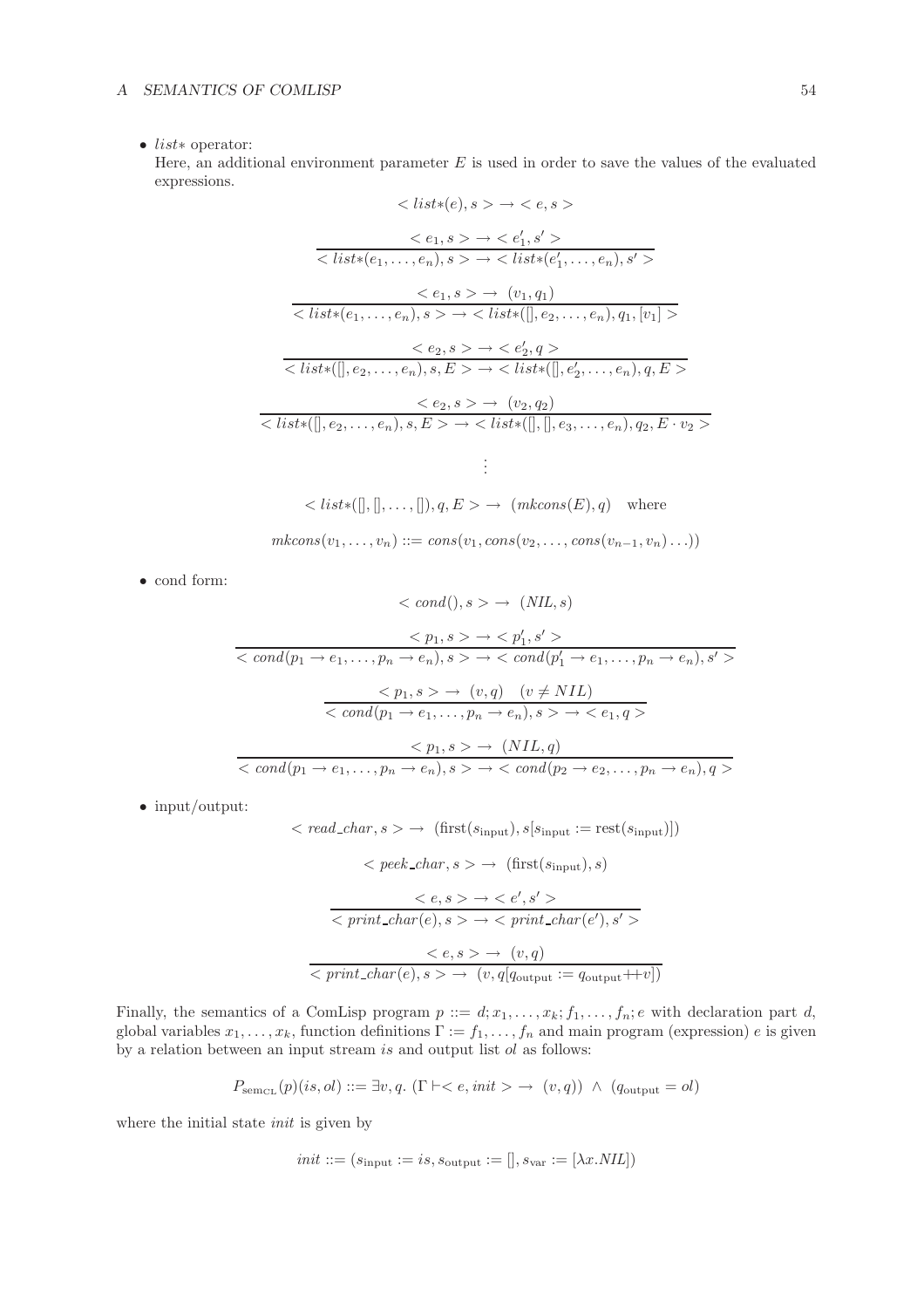## **B Semantics of SIL**

In the following, |l| denotes the length of list l, and  $l(i)$  denotes the *i*th element of l for  $(0 \le i \le |s|)$ .  $s_{\text{local}}$ ,  $s_{\text{global}}$ ,  $s_{\text{base}}$  denote the respective state components in state s. To increase readability, we simply write  $s(i)$  for the relative local access  $s_{\text{local}}(s_{\text{base}} + i)$ , and write  $s[i \leftarrow v]$  for  $s[s_{\text{local}}(s_{\text{base}} + i) \leftarrow v]$ .

• copy constant, copy local

$$
\Gamma \vdash s : copyc(c, i) \rightarrow s[i \leftarrow c] \qquad \Gamma \vdash s : copy(i, j) \rightarrow s[j \leftarrow s(i)]
$$

• copy from global to local memory:

$$
\Gamma \vdash s : gcopy(g, i) \rightarrow s[i \leftarrow s_{\text{global}}(g)] \quad \text{if } g < |s_{\text{global}}|
$$

• copy from local to global memory:

$$
\Gamma \vdash s : \mathit{copyg}(i, g) \rightarrow s[s_{\mathrm{global}}(g) \leftarrow s(i)] \qquad \text{if } g < |s_{\mathrm{global}}|
$$

• conditional:

$$
s(i) = NIL
$$
  
\n
$$
\Gamma \vdash s : f \to q
$$
  
\n
$$
\Gamma \vdash s : t \leftrightarrow q
$$
  
\n
$$
\Gamma \vdash s : t \leftrightarrow q
$$
  
\n
$$
\Gamma \vdash s : t \leftrightarrow q
$$
  
\n
$$
\Gamma \vdash s : t \leftrightarrow q
$$

• sequential composition:

$$
\frac{\Gamma \vdash s : c_1 \to q_1}{\Gamma \vdash s : sq(c) \to q} \qquad \frac{\Gamma \vdash q_1 : sq(c_2, \dots, c_n) \to q}{\Gamma \vdash s : sq(c_1, \dots, c_n) \to q} \qquad \text{if } n \ge 2
$$

• function call:

$$
\frac{\Gamma \vdash s[s_{\text{base}} \leftarrow s_{\text{base}} + i]: \text{body} \rightarrow q}{\Gamma \vdash s : \text{fcall}(h, i) \rightarrow q[q_{\text{base}} \leftarrow s_{\text{base}}]} \quad \text{if } [h \leftarrow \text{body}] \in \Gamma
$$

• unary/binary operators:

$$
\frac{s(i): uop \to v}{\Gamma \vdash s: uop(i) \to s[i \leftarrow v]} \qquad \frac{s(i), s(i+1): bop \to v}{\Gamma \vdash s: bop(i) \to s[i \leftarrow v]}
$$

• do-loop:

$$
\Gamma \vdash s : c \rightarrow r \ (r(i) = NIL)
$$
\n
$$
\Gamma \vdash r : b \rightarrow t
$$
\n
$$
\Gamma \vdash r : b \rightarrow t
$$
\n
$$
\Gamma \vdash s : c \rightarrow q \ (q(i) \neq NIL)
$$
\n
$$
\Gamma \vdash t : do(i, c, b) \rightarrow q
$$
\n
$$
\Gamma \vdash s : do(i, c, b) \rightarrow q
$$

• input/output:

$$
\Gamma \vdash s : read\_char(i) \rightarrow s[i \leftarrow first(s_{input}), s_{input} \leftarrow rest(s_{input})]
$$

$$
\Gamma \vdash s : peek\_char(i) \rightarrow s[i \leftarrow first(s_{input})]
$$

$$
\Gamma \vdash s : print\_char(i) \rightarrow s[s_{output} \leftarrow s_{output} + s(i)] \quad \text{if } s(i) \in char
$$

• list∗

$$
\Gamma \vdash s : \text{list}*(n, i) \to s[i \leftarrow \text{cons}(s(i), \dots \text{cons}(s(i+n-2), s(i+n-1))\dots)] \quad \text{if } (n \ge 2)
$$

$$
\Gamma \vdash s : \text{list}*(1, i) \to s
$$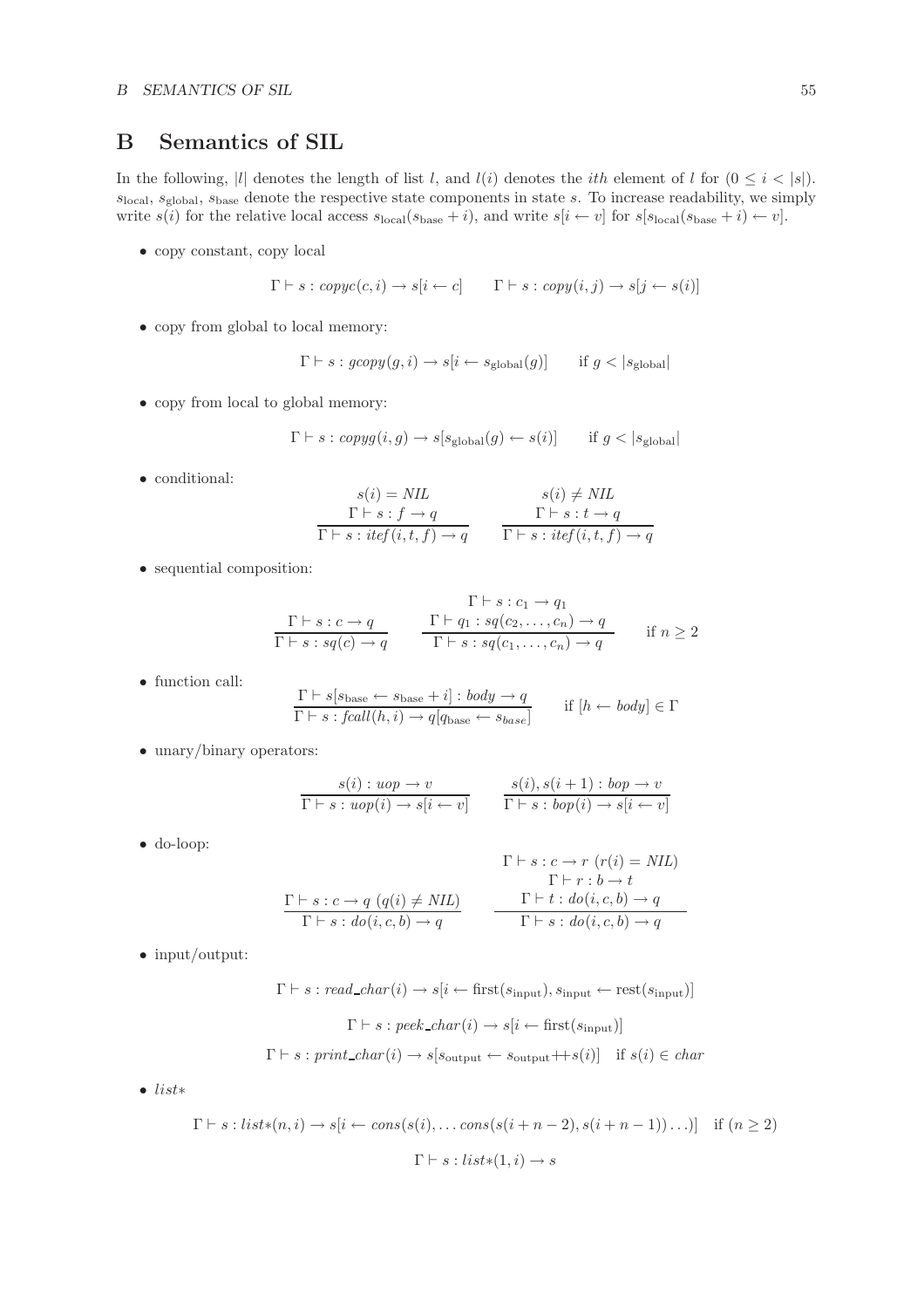## **C Compiling ComLisp to SIL**

 $C_{\text{form}}(e, \gamma, \rho, k)$  is defined inductively on e:

- $\mathcal{C}_{\text{form}}(abort, \gamma, \rho, k) = abort$
- $\mathcal{C}_{\text{form}}(c, \gamma, \rho, k) = \text{copyc}(c, k)$
- $\mathcal{C}_{\text{form}}(x, \gamma, \rho, k) = \begin{cases} \text{copy}(\rho(x), k) & \text{if } \rho(x) \text{ is defined} \\ \text{group}(\gamma(x), k) & \text{otherwise} \end{cases}$
- $\mathcal{C}_{\text{form}}(x := e, \gamma, \rho, k) = \begin{cases} s q(\mathcal{C}_{\text{form}}(e, \gamma, \rho, k), copy(k, \rho(x))) & \text{if } \rho(x) \text{ is defined} \\ s q(\mathcal{C}_{\text{form}}(e, \gamma, \rho, k), copy g(k, \gamma(x))) & \text{otherwise} \end{cases}$
- $\mathcal{C}_{form}(propn([)), \gamma, \rho, k) = copyc(NIL, k)$

• 
$$
C_{\text{form}}(progn(e_1, ..., e_n), \gamma, \rho, k) = sq \begin{pmatrix} C_{\text{form}}(e_1, \gamma, \rho, k) \\ \vdots \\ C_{\text{form}}(e_n, \gamma, \rho, k) \end{pmatrix}
$$

- $\bullet \ \mathcal{C}_{\text{form}}(if(e_1, e_2, e_3), \gamma, \rho, k) = sq\left( \begin{array}{c} \mathcal{C}_{\text{form}}(e_1, \gamma, \rho, k) \\ itef(k, \mathcal{C}_{\text{form}}(e_2, \gamma, \rho, k), \mathcal{C}_{\text{form}}(e_3, \gamma, \rho, k) \end{array} \right)$
- $\mathcal{C}_{\text{form}}(do(e_1, e_2), \gamma, \rho, k) = do(k, \mathcal{C}_{\text{form}}(e_1, \gamma, \rho, k), \mathcal{C}_{\text{form}}(e_2, \gamma, \rho, k))$
- $C_{\text{form}}(\text{call}(f,()), \gamma, \rho, k) = \text{fcall}(f, k)$

• 
$$
C_{\text{form}}(call(f, e_1, ..., e_n), \gamma, \rho, k) = sq \begin{pmatrix} C_{\text{form}}(e_1, \gamma, \rho, k) \\ \vdots \\ C_{\text{form}}(e_n, \gamma, \rho, k + n - 1) \\ \text{fcall}(f, k) \end{pmatrix}
$$

•  $\mathcal{C}_{\text{form}}(u \circ p(e), \gamma, \rho, k) = sq(\mathcal{C}_{\text{form}}(e, \gamma, \rho, k), u \circ p(k))$ 

• 
$$
C_{\text{form}}(bop(e_1, e_2), \gamma, \rho, k) = sq \begin{pmatrix} C_{\text{form}}(e_1, \gamma, \rho, k) \\ C_{\text{form}}(e_2, \gamma, \rho, k+1) \\ bop(k) \end{pmatrix}
$$

- $\mathcal{C}_{\text{form}}(\text{let}((), e), \gamma, \rho, k) = \mathcal{C}_{\text{form}}(e, \gamma, \rho, k)$
- $\mathcal{C}_{\text{form}}(\text{let}(x_1 = e_1, \ldots, x_n = e_n; e), \gamma, \rho, k) =$ *sq*  $\sqrt{ }$  $\overline{\phantom{a}}$  $\mathcal{C}_{\rm form}(e_1,\gamma,\rho,k)$ . . .  $\mathcal{C}_{\text{form}}(e_n, \gamma, \rho, (k+n-1))$  $\mathcal{C}_{\text{form}}(e, \gamma, \rho[x_1 \leftarrow k, \dots x_n \leftarrow (k+n-1)], k+n)$ <br>*copy*( $k+n, k$ )  $\setminus$  $\overline{\phantom{a}}$

• 
$$
C_{\text{form}}(list*(e_1, ..., e_n), \gamma, \rho, k) = sq \begin{pmatrix} C_{\text{form}}(e_1, \gamma, \rho, k) \\ \vdots \\ C_{\text{form}}(e_n, \gamma, \rho, k + n - 1) \\ list*(n, k) \end{pmatrix}
$$

- $\mathcal{C}_{\text{form}}(\text{cond}(), \gamma, \rho, k) = \text{copyc}(NIL, k)$
- $\mathcal{C}_{form}(cond(p_1 \rightarrow e_1, \ldots, p_n \rightarrow e_n), \gamma, \rho, k) =$  $sq(\mathcal{C}_{\text{form}}(p_1, \gamma, \rho, k)),$  $itef(k, \mathcal{C}_{form}(e_1, \gamma, \rho, k), \mathcal{C}_{form}(cond(p_2 \rightarrow e_2, \ldots, p_n \rightarrow e_n), \gamma, \rho, k)))$
- $C_{\text{form}}(\text{read\_char}, \gamma, \rho, k) = \text{read\_char}(k)$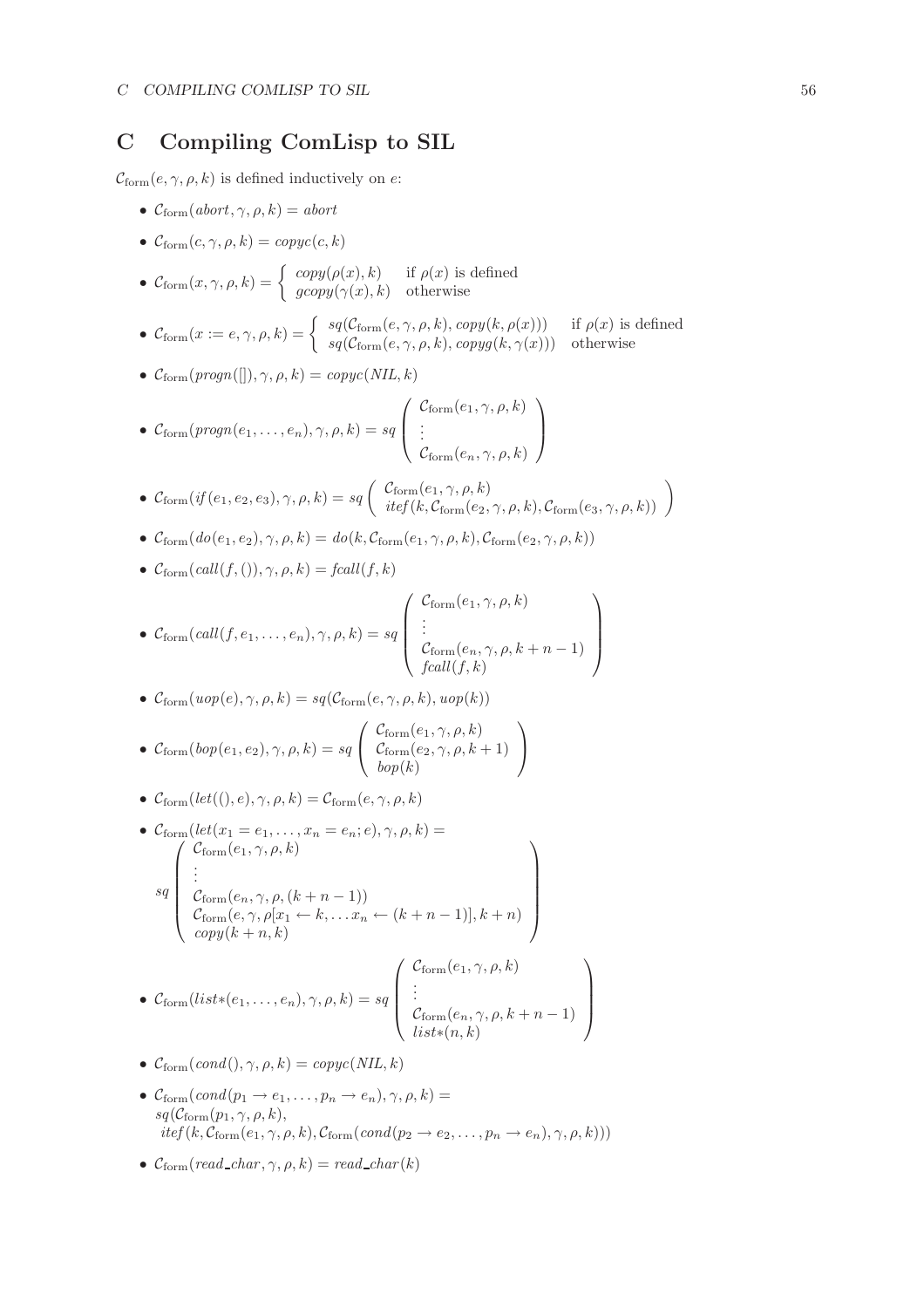- $C_{\text{form}}(peek\_char, \gamma, \rho, k) = peek\_char(k)$
- $\mathcal{C}_{form}(print\_char(e), \gamma, \rho, k) = sq(\mathcal{C}_{form}(e, \gamma, \rho, k), print\_char(k))$

Some remarks to this definition:

- for sequences  $propn(e_1,...,e_n)$  all values are stored at the same relative position in the current stack frame since the value of a sequence is the value of its rightmost subexpression  $e_n$ . The intermediate values do not have to be preserved.
- $\bullet$  for the compilation of a *let*-form, new variable bindings are allocated in the current stack frame beginning at relative position k. The body is evaluated to return its value at  $k + n$  where n is the number of new local bindings. A final copy instruction moves the result value to the desired location k.
- a *cond*-form is compiled into a nested conditional.

## **D A Modified Semantics for SIL**

In the following, |l| denotes the length of list l, and  $l(i)$  denotes the *i*th element of l for  $(0 \le i \le |s|)$ .  $s_{\text{local}}$ ,  $s_{\text{global}}$ ,  $s_{\text{base}}$ ,  $s_{\text{top}}$  denote the respective state components in state s. To increase readability, we simply write  $s(i)$  for the relative local access  $s_{\text{local}}(s_{\text{base}}+i)$ , and write  $s[i \leftarrow v]$  for  $s[s_{\text{local}}(s_{\text{base}}+i) \leftarrow v]$ . In the rules for the erroneous cases (the machine does not behave like a stack machine) the semantics is defined non-deterministically and  $q$  denotes some arbitrary state.

- copy constant:  $\overline{\Gamma} \vdash s : copyc(c, i) \rightarrow s[i \leftarrow c, top \leftarrow s_{base} + i]$  if  $s_{base} + i \leq s_{top} + 1$ <br>  $\Gamma \vdash s : conv(c, i) \rightarrow a$  otherwise  $\Gamma \vdash s : \textit{copyc}(c, i) \rightarrow q$
- copy local:

$$
\frac{(s_{\text{base}} + i \le s_{\text{top}}) \land (s_{\text{base}} + j \le s_{\text{top}} + 1)}{\Gamma \vdash s : copy(i, j) \rightarrow s[j \leftarrow s(i), \text{top} \leftarrow s_{\text{base}} + \max(i, j)]} \quad \frac{(s_{\text{base}} + i > s_{\text{top}}) \lor (s_{\text{base}} + j > s_{\text{top}} + 1)}{\Gamma \vdash s : copy(i, j) \rightarrow q}
$$

• copy-pop local:

$$
\frac{(s_{\text{base}} + i \le s_{\text{top}}) \land (i \ge j)}{\Gamma \vdash s : copy\_pop(i, j) \rightarrow s[j \leftarrow s(i), \text{top} \leftarrow s_{\text{base}} + j]} \qquad \frac{(s_{\text{base}} + i > s_{\text{top}}) \lor (i < j)}{\Gamma \vdash s : copy\_pop(i, j) \rightarrow q}
$$

• copy from global to local memory:

$$
\frac{g < |s_{\text{global}}| \land s_{\text{base}} + i \leq s_{\text{top}} + 1}{\Gamma \vdash s : \text{group}(g, i) \to s[i \leftarrow s_{\text{global}}(g), \text{top} \leftarrow s_{\text{base}} + i]} \qquad \frac{g < |s_{\text{global}}| \land s_{\text{base}} + i > s_{\text{top}} + 1}{\Gamma \vdash s : \text{group}(g, i) \to q}
$$

• copy from local to global memory:

$$
\frac{g < |s_{\text{global}}| \land s_{\text{base}} + i \leq s_{\text{top}}}{\Gamma \vdash s : \mathit{copy}(i, g) \to s[s_{\text{global}}(g) \leftarrow s(i), \text{top} \leftarrow s_{\text{base}} + i]} \qquad \frac{g < |s_{\text{global}}| \land s_{\text{base}} + i > s_{\text{top}}}{\Gamma \vdash s : \mathit{copy}(i, g) \to q}
$$

• conditional:

$$
s_{\text{base}} + i \leq s_{\text{top}}
$$
  
\n
$$
s(i) = NIL
$$
  
\n
$$
\Gamma \vdash s : f \rightarrow q
$$
  
\n
$$
s(i) \neq NIL
$$
  
\n
$$
\Gamma \vdash s : t \rightarrow q
$$
  
\n
$$
s(i) \neq NIL
$$
  
\n
$$
\Gamma \vdash s : t \rightarrow q
$$
  
\n
$$
s_{\text{base}} + i > s_{\text{top}}
$$
  
\n
$$
\Gamma \vdash s : t \rightarrow q
$$
  
\n
$$
\Gamma \vdash s : t \neq f(i, t, f) \rightarrow q
$$
  
\n
$$
\Gamma \vdash s : t \neq f(i, t, f) \rightarrow q
$$

• sequential composition:

$$
\frac{\Gamma \vdash s : c_1 \to q_1}{\Gamma \vdash s : sq(c) \to q} \qquad \frac{\Gamma \vdash q_1 : sq(c_2, \dots, c_n) \to q}{\Gamma \vdash s : sq(c_1, \dots, c_n) \to q} \qquad \text{if } n \ge 2
$$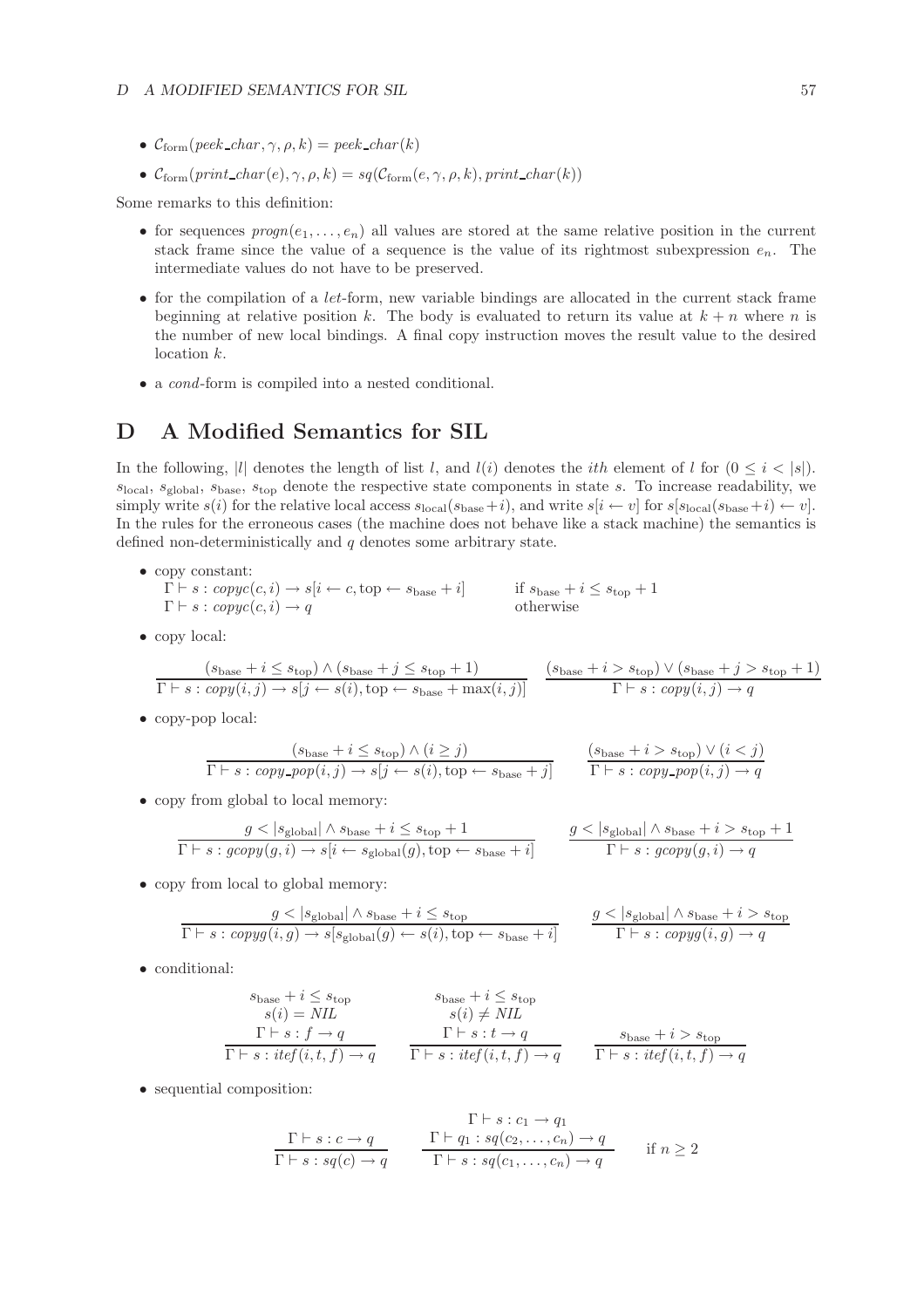## *D A MODIFIED SEMANTICS FOR SIL* 58

• function call:

$$
s_{\text{base}} + i \leq s_{\text{top}} + 1
$$
\n
$$
\frac{\Gamma \vdash s[\text{base} \leftarrow s_{\text{base}} + i] : \text{body} \rightarrow q \land q_{\text{top}} \geq q_{\text{base}}}{\Gamma \vdash s : \text{fcall}(h, i) \rightarrow q[\text{base} \leftarrow s_{\text{base}}, \text{top} \leftarrow s_{\text{base}} + i]} \quad \text{if } [h \leftarrow \text{body}] \in \Gamma
$$
\n
$$
\frac{s_{\text{base}} + i > s_{\text{top}} + 1}{\Gamma \vdash s : \text{fcall}(h, i) \rightarrow q} \quad \frac{\Gamma \vdash s[\text{base} \leftarrow s_{\text{base}} + i] : \text{body} \rightarrow q \land q_{\text{top}} < q_{\text{base}}}{\Gamma \vdash s : \text{fcall}(h, i) \rightarrow r} \quad \text{if } [h \leftarrow \text{body}] \in \Gamma
$$

 $\bullet\,$  unary operators:

$$
s_{\text{base}} + i \leq s_{\text{top}}
$$
  
\n
$$
s(i) : uop \to v
$$
  
\n
$$
\overline{\Gamma \vdash s : uop(i) \to s[i \leftarrow v, \text{top} \leftarrow s_{\text{base}} + i]} \qquad \overline{\Gamma \vdash s : uop(i) \to q}
$$

 $\bullet\,$  binary operators

$$
s_{\text{base}} + i + 1 \le s_{\text{top}}
$$
\n
$$
s(i), s(i+1): \text{top} \to v
$$
\n
$$
\overline{\Gamma \vdash s : \text{top}(i) \to s[i \leftarrow v, \text{top} \leftarrow s_{\text{base}} + i]}
$$
\n
$$
s_{\text{base}} + i + 1 > s_{\text{top}}
$$
\n
$$
\overline{\Gamma \vdash s : \text{top}(i) \to q}
$$

• do-loop:

$$
\Gamma \vdash s : c \to r
$$
\n
$$
\Gamma \vdash s : c \to q
$$
\n
$$
q_{base} + i \leq q_{top}
$$
\n
$$
(q(i) \neq NIL)
$$
\n
$$
\Gamma \vdash r : b \to t
$$
\n
$$
\Gamma \vdash r : b \to t
$$
\n
$$
\Gamma \vdash s : c \to q
$$
\n
$$
(q(i) \neq NIL)
$$
\n
$$
\Gamma \vdash s : do(i, c, b) \to q
$$
\n
$$
\Gamma \vdash s : d o(i, c, b) \to q
$$
\n
$$
\Gamma \vdash s : d o(i, c, b) \to q
$$
\n
$$
\Gamma \vdash s : d o(i, c, b) \to r
$$

• read

$$
\cfrac{s_{\text{base}}+i \leq s_{\text{top}}+1}{\Gamma \vdash s : \textit{read\_char}(i) \rightarrow s [i \leftarrow \text{first}(s_{\text{input}}), \text{input} \leftarrow \text{rest}(s_{\text{input}}), \text{top} \leftarrow s_{\text{base}}+i]} \\[12pt] \cfrac{s_{\text{base}}+i > s_{\text{top}}+1}{\Gamma \vdash s : \textit{read\_char}(i) \rightarrow q} \\
$$

• peek

$$
\frac{s_{\text{base}} + i \le s_{\text{top}} + 1}{\Gamma \vdash s : \text{peak\_char}(i) \rightarrow s[i \leftarrow \text{first}(s_{\text{input}}), \text{top} \leftarrow s_{\text{base}} + i]} \qquad \frac{s_{\text{base}} + i > s_{\text{top}} + 1}{\Gamma \vdash s : \text{peak\_char}(i) \rightarrow q}
$$

• print

$$
s_{\text{base}} + i \le s_{\text{top}}
$$
  

$$
\Gamma \vdash s : print\_char(i) \to s[\text{output} \leftarrow s_{\text{output}} + s(i), \text{top} \leftarrow s_{\text{base}} + i] \quad \text{if } s(i) \in char
$$
  

$$
\frac{s_{\text{base}} + i > s_{\text{top}}}{\Gamma \vdash s : print\_char(i) \to q}
$$

 $\bullet$   $\;list*$ 

$$
\frac{n \geq 2 \land s_{\text{base}} + i + n - 1 \leq s_{\text{top}}}{\Gamma \vdash s : \text{list} * (n, i) \rightarrow s [i \leftarrow \text{cons}(s(i), \dots \text{cons}(s(i+n-2), s(i+n-1)) \dots), \text{top} \leftarrow s_{\text{base}} + i]}
$$

$$
\frac{s_{\text{base}} + i \leq s_{\text{top}}}{\Gamma \vdash s : \text{list} * (1, i) \rightarrow s [\text{top} \leftarrow s_{\text{base}} + i]} \qquad \frac{s_{\text{base}} + i + n - 1 > s_{\text{top}} \ (n \geq 1)}{\Gamma \vdash s : \text{list} * (n, i) \rightarrow q}
$$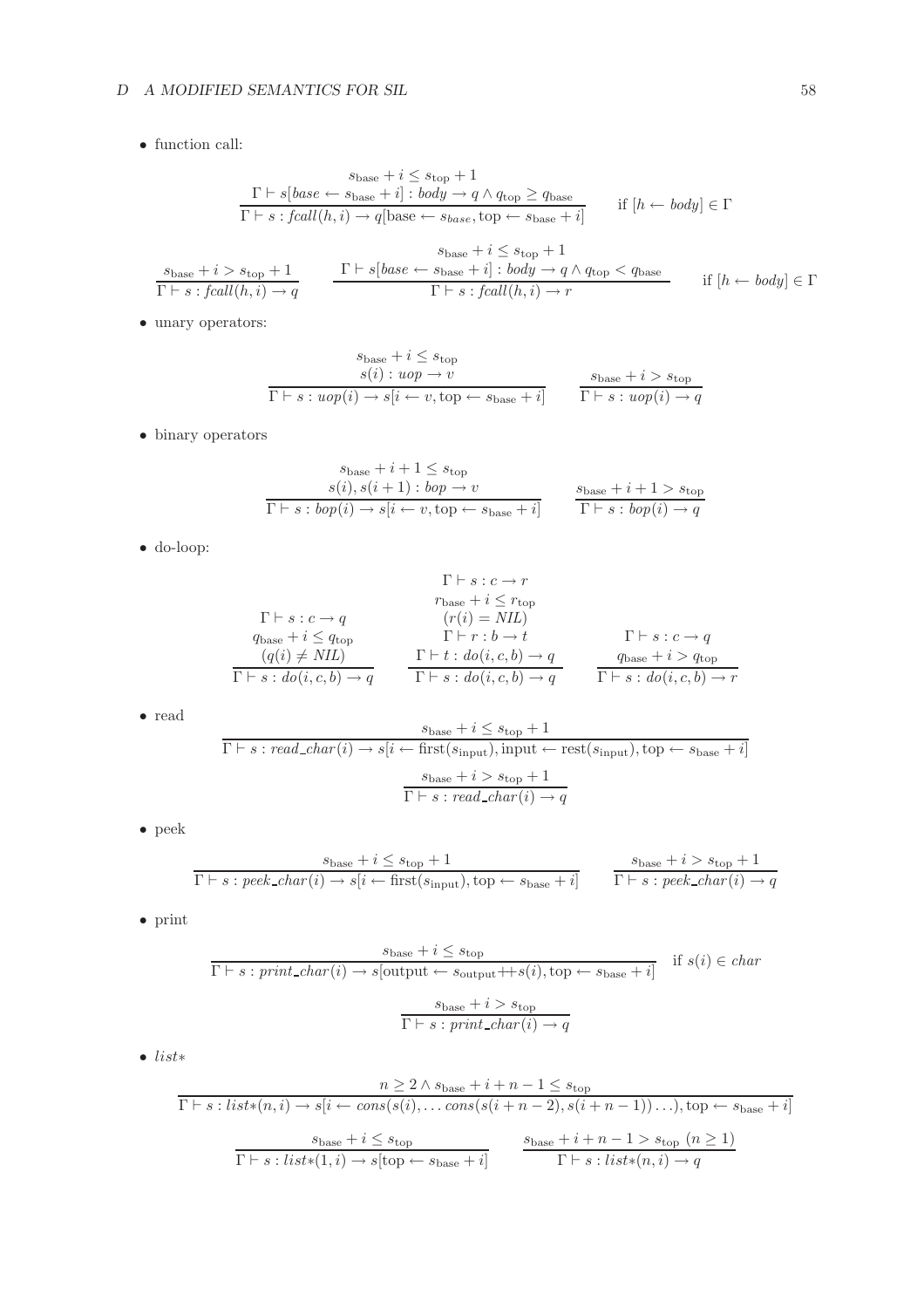# **E Semantics of C***int*

In the following,  $s_{\text{stack}}$ ,  $s_{\text{heap}}$ ,  $s_{\text{base}}$ ,  $s_{\text{quotetop}}$ ,  $s_{\text{heaptop}}$  denote the respective state components in state s.

## **E.1 Expressions**

Note that we have defined a non-deterministic semantics for binary operator  $\neq$ . In case  $e_1 \neq e_2$  some arbitrary non-zero value is returned.

• atomic expressions

$$
s: \text{heaptop} \rightarrow s_{\text{heaptop}} \quad s: \text{stacktop} \rightarrow s_{\text{base}} \quad s: \text{quotetop} \rightarrow s_{\text{quotetop}}
$$
  
 $s: i \rightarrow i \quad s: \text{local}(i) \rightarrow s_{\text{stack}}(s_{\text{base}} + i)$ 

• unary expressions

$$
\frac{s: e_1 \to v \quad (v \ge 0)}{s: \text{stack}(e_1) \to s_{\text{stack}}(v)} \quad \frac{s: e_1 \to v \quad (v \ge 0)}{s: \text{heap}(e_1) \to s_{\text{heap}}(v)} \quad \frac{s: e_1 \to v}{s: \text{unavailable}(e_1) \to w} \quad \frac{s: e_1 \to v}{s: 2 * (e_1) \to 2 * v}
$$

• binary expressions

$$
\frac{s: e_1 \rightarrow v_1 \quad s: e_2 \rightarrow v_2}{s: (e_1 \text{ op } e_2) \rightarrow (v_1 \text{ op } v_2)} \quad \text{op} \in \{+, -, *\}
$$
\n
$$
\frac{s: e_1 \rightarrow v_1 \quad s: e_2 \rightarrow v_2 \quad (v_2 \neq 0)}{s: (e_1 \text{ op } e_2) \rightarrow (v_1 \text{ op } v_2)} \quad \text{op} \in \{\text{div}, \text{rem}\}
$$
\n
$$
\frac{s: e_1 \rightarrow v_1 \quad s: e_2 \rightarrow v_2}{s: e_1 < e_2 \rightarrow i} \quad (\text{If } v_1 < v_2 \text{ Then } i = 1 \text{ Else } i = 0) \quad (\text{analogous for } \geq, =)
$$
\n
$$
\frac{s: e_1 \rightarrow v_1 \quad s: e_2 \rightarrow v_2}{s: e_1 \neq e_2 \rightarrow i} \quad (\text{If } v_1 = v_2 \text{ Then } i = 0 \text{ Else } i = z \text{ for some } z \neq 0)
$$

## **E.2 Statements**

The semantics of *print char* is defined non-deterministically, in case the value at stack relative position  $i$  is not a character. In this case, some arbitrary character is appended to the output list.

- skip  $\Gamma \vdash s : skip \rightarrow s$
- frame-pointer relative access on stack

$$
\cfrac{s: e \to v}{\Gamma \vdash s: set\_local(e, i) \to s[s_{\text{stack}}(s_{\text{base}} + i) \gets v]}
$$

• random write access on stack

$$
\frac{s : e_1 \to v_1 \quad s : e_2 \to v_2 \ (v_2 \ge 0)}{\Gamma \vdash s : set\_stack(e_1, e_2) \to s[s_{stack}(v_2) \leftarrow v_1]}
$$

• random write access on heap

$$
\frac{s : e_1 \to v_1 \quad s : e_2 \to v_2 \ (v_2 \ge 0)}{\Gamma \vdash s : set\_heap(e_1, e_2) \to s[s_{\text{heap}}(v_2) \leftarrow v_1]}
$$

• sequential composition

$$
\frac{\Gamma \vdash s : c_1 \to r \quad \Gamma \vdash r : c_2 \to q}{\Gamma \vdash s : c_1; c_2 \to q}
$$

• conditional

$$
\frac{s:e\to 0 \quad \Gamma\vdash s:e_2\to q}{\Gamma\vdash s: if(e,c_1,c_2)\to q} \qquad \frac{s:e\to v\ (v\neq 0) \quad \Gamma\vdash s:c_1\to q}{\Gamma\vdash s: if(e,c_1,c_2)\to q}
$$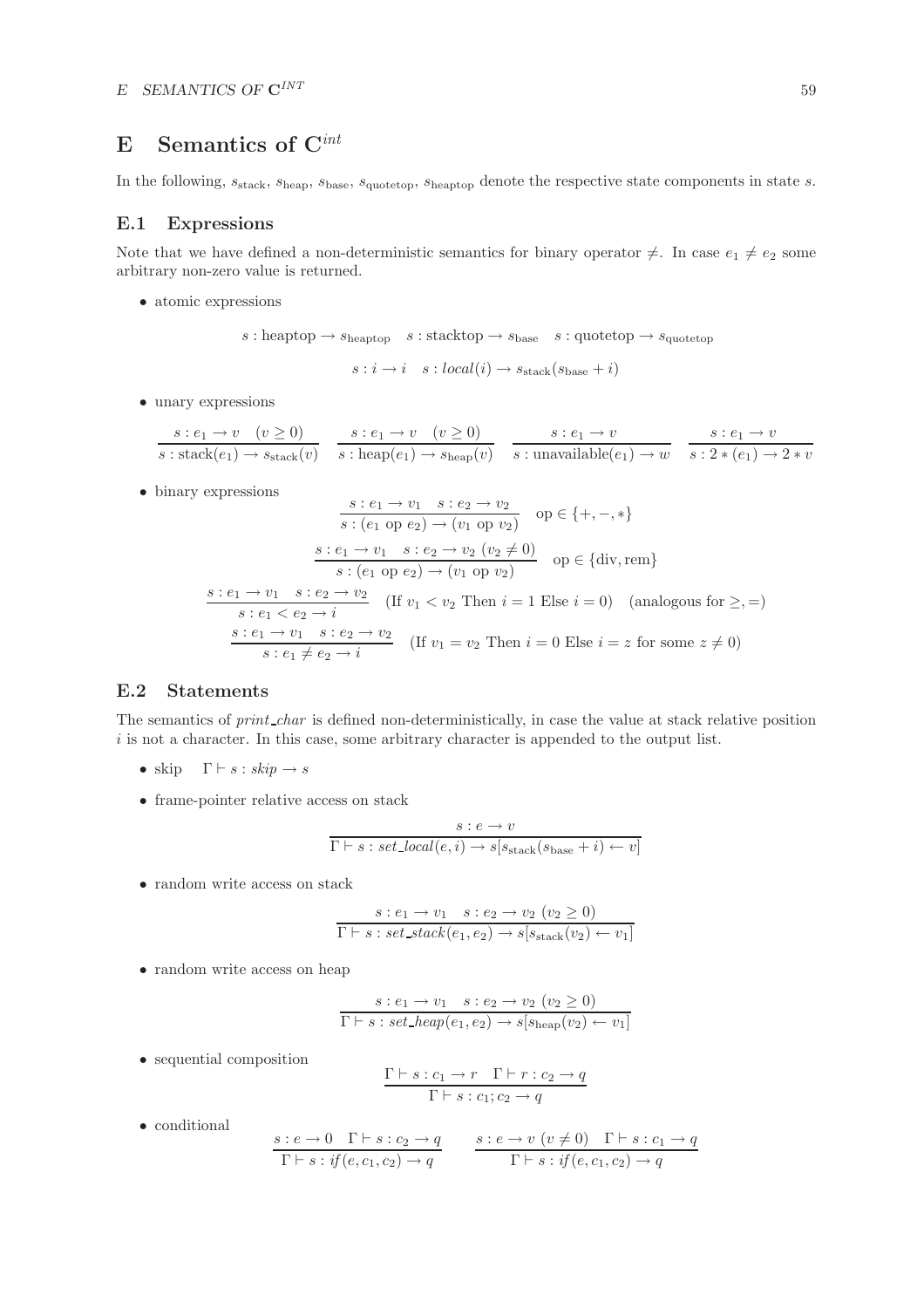### *F COMPILING SIL TO* **C***INT* 60

• simple conditional

$$
\begin{array}{ccc}\ns: e \to 0 & s : e \to v \ (v \neq 0) & \Gamma \vdash s : c_1 \to q \\
\hline\n\Gamma \vdash s : \textit{if}(e, c_1) \to s & \Gamma \vdash s : \textit{if}(e, c_1) \to q\n\end{array}
$$
\n
$$
\begin{array}{ccc}\n\Gamma \vdash s : c \to r \\
r : e \to 0 \\
\Gamma \vdash r : b \to t\n\end{array}
$$

$$
\frac{\Gamma\vdash s:c\rightarrow q\quad q:e\rightarrow v\ (v\neq 0)}{\Gamma\vdash s:do(c,e,b)\rightarrow q}\quad \frac{\Gamma\vdash t:do(c,e,b)\rightarrow q}{\Gamma\vdash s:do(c,e,b)\rightarrow q}
$$

• read character

• do loop

 $\Gamma \vdash s : \text{read\_char}(i) \rightarrow s[s_{\text{stack}}(s_{\text{base}} + i) \leftarrow \text{first}(s_{\text{input}}), \text{input} \leftarrow \text{rest}(s_{\text{input}})$ 

• peek character

$$
\Gamma \vdash s : \text{peek\_char}(i) \rightarrow s[s_{\text{stack}}(s_{\text{base}} + i) \leftarrow \text{first}(s_{\text{input}})]
$$

• print character

$$
0 \leq s_{\text{stack}}(s_{\text{base}} + i) \leq 255
$$
  

$$
\Gamma \vdash s : print\_char(i) \to s[\text{output} \leftarrow s_{\text{output}} + t s_{\text{stack}}(s_{\text{base}} + i)]
$$
  

$$
\frac{s_{\text{stack}}(s_{\text{base}} + i) < 0 \lor s_{\text{stack}}(s_{\text{base}} + i) > 255}{\Gamma \vdash s : print\_char(i) \to s[\text{output} \leftarrow s_{\text{output}} + t c]} \quad (c \in char)
$$

• procedure call

$$
\frac{\Gamma \vdash s[\text{base} \leftarrow s_{\text{base}} + i] : body \rightarrow q}{\Gamma \vdash s : call(h, i) \rightarrow q[\text{base} \leftarrow s_{\text{base}}]} \quad \text{if } [h(size) \leftarrow body] \in \Gamma
$$

• modification of heaptop pointer

$$
\frac{s : e \to v \land (s_{\text{heattop}} + v \ge 0)}{\Gamma \vdash s : \text{allocate}(e) \to s[\text{heattop} \gets s_{\text{heattop}} + v]}
$$

## **F Compiling SIL to C***int*

The complete definition of the compiling function  $\mathcal{CC}_{\text{stmt}}$  compiling SIL statements to  $\mathbf{C}^{int}$  statements using a heap environment  $\zeta$  is as follows:

- $\mathcal{CC}_{\text{stmt}}(abort,\zeta)=abort$
- constants
	- $\mathcal{CC}_{\text{stmt}}(copyc(n, i), \zeta) = set\_local(3, 2i); set\_local(n, 2i + 1)$
	- $-CC_{\text{stmt}}(copyc(c, i), \zeta) = set\_local(4, 2i); set\_local(code(c), 2i + 1)$
	- $\mathcal{CC}_{\text{stmt}}(copyc(NIL, i), \zeta) = set\_local(0, 2i); set\_local(0, 2i + 1)$
	- $-CC_{\text{stmt}}(copyc(T, i), \zeta) = set\_local(1, 2i); set\_local(1, 2i + 1)$
	- $\mathcal{CC}_{\text{stmt}}(copyc(s, i), \zeta) = set\_local(tag, 2i); set\_local(val, 2i + 1)$ where  $(tag, val) = \zeta(s)$  (for non-atomic s-expressions and symbols)
- $CC_{\text{stmt}}(copy(i, j), \zeta) = set\_local(local(2i), 2j); set\_local(local(2i + 1), 2j + 1)$
- $CC_{\text{stmt}}(copy\_pop(i, j), \zeta) = set\_local(local(2i), 2j); set\_local(local(2i + 1), 2j + 1)$
- $CC_{\text{stmt}}(gcopy(i, j), \zeta) = set\_local(state(2i + 2), 2j); set\_local(state(2i + 3), 2j + 1)$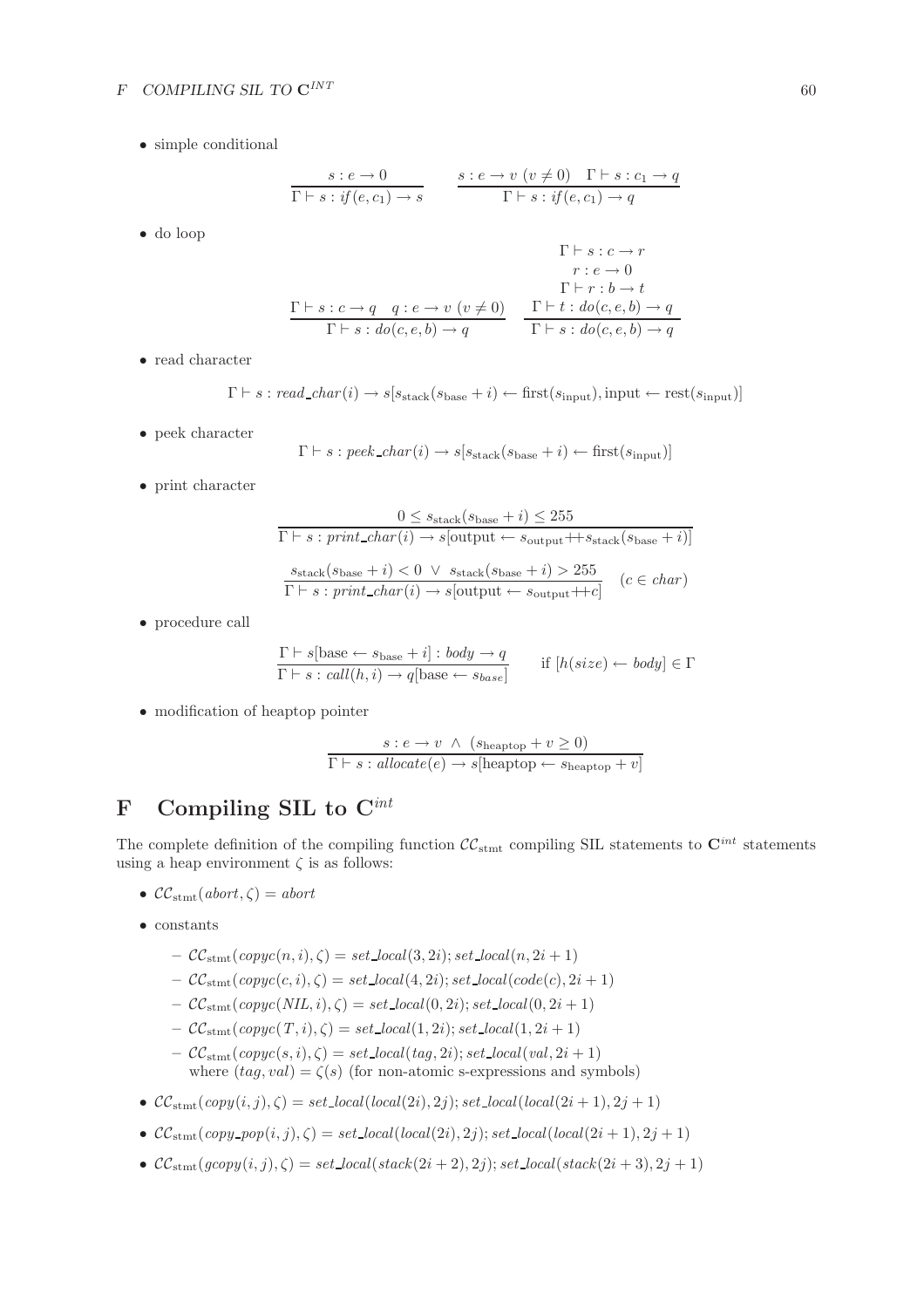- $CC_{\text{stmt}}(copy(i, j), \zeta) = set\_stack(local(2i), 2j + 2); set\_stack(local(2i + 1), 2j + 3)$
- $\mathcal{CC}_{\text{stmt}}(fcall(f, i), \zeta) = call(f, 2i)$
- $\mathcal{CC}_{\text{stmt}}(uop(i), \zeta) = \text{call}("uop", 2i)$
- $\mathcal{CC}_{\text{stmt}}(bop(i), \zeta) = \text{call}("bop", 2i)$
- $CC_{\text{stmt}}(itef(i, s_1, s_2), \zeta) = if(local(2i) \neq 0, CC_{\text{stmt}}(s_1, \zeta), CC_{\text{stmt}}(s_2, \zeta))$
- $\mathcal{CC}_{\text{stmt}}(sq(s_1,\ldots,s_n), \zeta) = \mathcal{CC}_{\text{stmt}}(s_1,\zeta); \ldots; \mathcal{CC}_{\text{stmt}}(s_n,\zeta)$
- $CC_{\text{stmt}}(\text{while}(i, s_1, s_2), \zeta) = \text{while}(CC_{\text{stmt}}(s_1, \zeta), \text{local}(2i) \neq 0, CC_{\text{stmt}}(s_2, \zeta))$
- $CC_{\text{stmt}}(\text{read\_char}(i), \zeta) = \text{call}("read\_char", 2i)$
- $CC_{\text{stmt}}(peek\_char(i), \zeta) = call("peek\_char", 2i)$
- $CC_{\text{stmt}}(print\_char(i), \zeta) = call("print\_char", 2i)$
- $\mathcal{CC}_{\text{stmt}}(list*(n, i), \zeta) = \text{call}("cons", 2n + 2i 2); \ldots; \text{call}("cons", 2i)$

## **G Effects of TASM instructions**

In the following,  $c_{PrB}$  is supposed to be non-empty, i.e, there is at least one instruction to be executed,  $\neg c_{\text{Eflg}}$  (i.e. the error flag is not set in configuration c). To increase readability, we omit the symbolic instruction pointer for all linear instructions where the pointer is updated regularly such that it points to the next instruction in the sequence. For these instructions, we have  $PrA := c_{PrA} \cdot car(c_{PrB})$  and  $PrB :=$  $cdr(c_{PrB})$ . To non-deterministically choose some word value, we write ? which denotes *choose*?(*Word*?).

• swap Areg and Breg

$$
c: \texttt{rev} \rightarrow c[Arg := c_{\text{Breg}}, Breg := c_{\text{Areg}}]
$$

• addition (similar for sub, mul)

$$
c: \mathsf{add} \to c[ \mathit{Areg} := \mathit{plus}(c_{\text{Breg}}, c_{\text{Areg}}), \mathit{Breg} := c_{\text{Creg}}, \mathit{Creg} := ?, \mathit{Effg} := \mathit{plusovfl}(c_{\text{Breg}}, c_{\text{Areg}})]
$$

• integer division (similar for remainder rem)

$$
c_{\text{Areg}} = 0 \lor (c_{\text{Areg}} = -1 \land c_{\text{Breg}} = \text{minword})
$$
  

$$
\overline{c : \text{div} \rightarrow c[\text{Areg} := ?, \text{Breg} := c_{\text{Creg}}, \text{Creg} := ?, \text{Efg} := T]}
$$
  

$$
c_{\text{Areg}} \neq 0 \land (c_{\text{Areg}} \neq -1 \lor c_{\text{Breg}} \neq \text{minword})
$$

$$
\overline{c: \text{div} \rightarrow c[Area := div(c_{\text{Breg}}, c_{\text{Areg}}), Breg := c_{\text{Creg}}, Creg := ?]}
$$

• difference

$$
c: \text{diff} \rightarrow c[Area := minus(c_{\text{Breg}}, c_{\text{Areg}}), Breg := c_{\text{Creg}}, Creg :=?]
$$

• bitwise and (similar for or, xor)

$$
c: \texttt{and} \rightarrow c[Area := bitAND(c_{\text{Breg}}, c_{\text{Areg}}), Breg := c_{\text{Creg}}, Creg := ?]
$$

• 1 complement

$$
c: \mathtt{not} \rightarrow c[Areg := bitNOT(c_{\mathrm{Areg}})]
$$

• shift left (similar for shr)

$$
0 \leq c_{\text{Areg}} < \text{wordlength}
$$
\n
$$
c: \text{sh1} \to c[\text{Areg} := \text{shiftL}(c_{\text{Breg}}, c_{\text{Areg}}), \text{Breg} := c_{\text{Creg}}, \text{Creg} := ?]
$$
\n
$$
\text{Areg} < 0 \lor c_{\text{Areg}} \geq \text{wordlength}
$$
\n
$$
c: \text{sh1} \to q
$$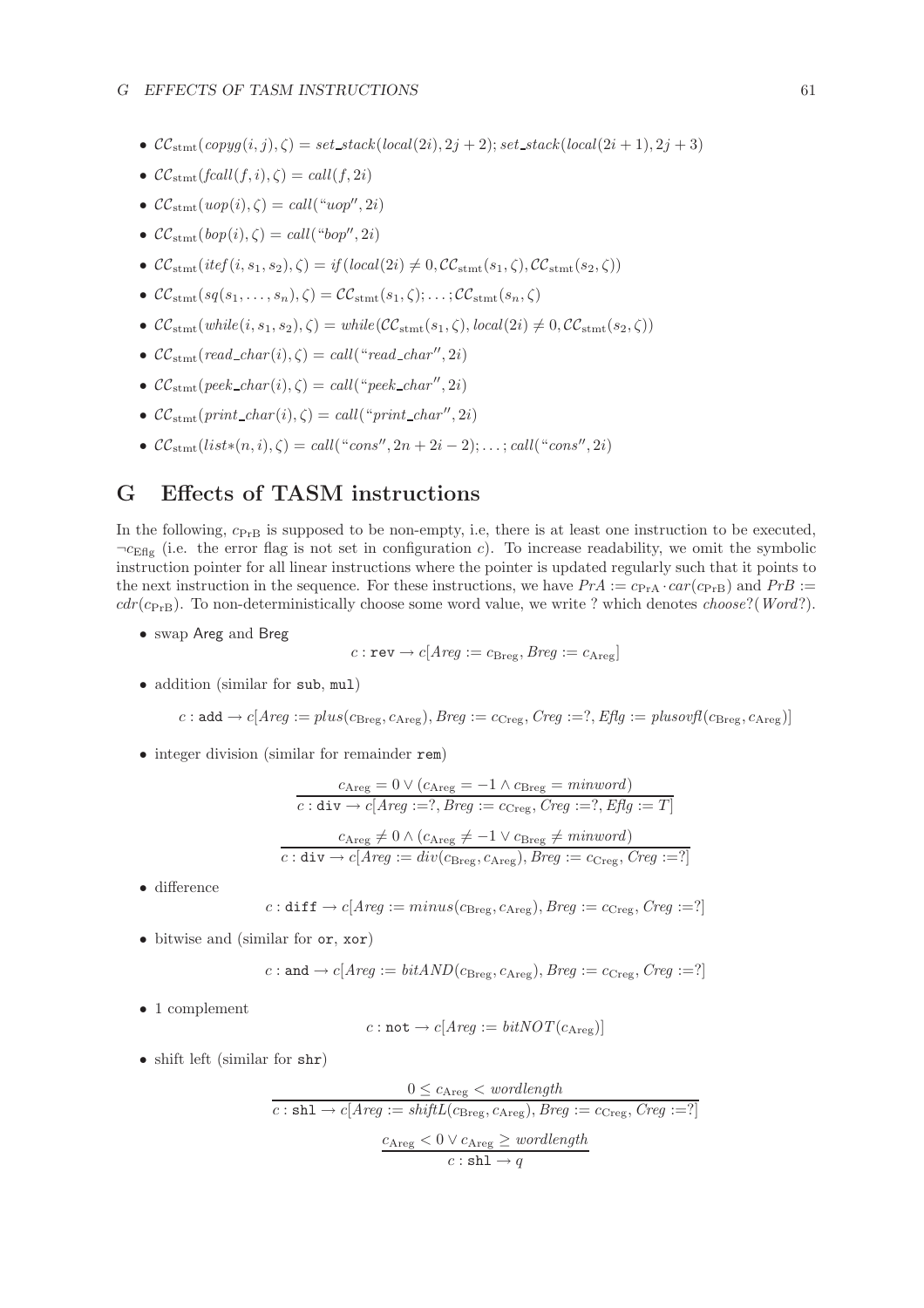• arithmetic greater than test

$$
c: \mathsf{gt} \rightarrow c[Arg := (c_{\text{Breg}} > c_{\text{Areg}}), Breg := c_{\text{Creg}}, Creg := ?]
$$

• byte/word calculation

$$
c: \text{wcnt} \rightarrow c[Area := shiftR(c_{\text{Areg}}, 2), Breg := bitAND(c_{\text{Areg}}, 3), Creg := c_{\text{Breg}}]
$$

• load minword

$$
c: \mathtt{mint} \rightarrow c[Areg := \textit{minword}, \textit{Breg} := c_{\text{Areg}}, \textit{Creg} := c_{\text{Breg}}]
$$

• word memory subscript

$$
WordAddr?(c_{\text{Areg}})
$$
  

$$
c : \text{wsub} \rightarrow c[Area := Index(c_{\text{Areg}}, c_{\text{Breg}}), Breg := c_{\text{Creg}}, Creg := ?]
$$
  

$$
\frac{\neg WordAddr?(c_{\text{Areg}})}{c : \text{wsub} \rightarrow q}
$$

• input via a link. Note that only the case is specified where only one byte is read at the specific channel *minword* + (*bytesperword* = 4)  $*$  4. The value read from the input stream is stored at the address specified by  $c_{Creg}$  which must be cleared. The address must be smaller or equal than *MemTop*.

$$
c_{\text{Areg}} = 1, c_{\text{Breg}} = \text{Index}(\text{minword}, 4), \text{WordAddr?}(c_{\text{Creg}}), c_{\text{Mem}}(c_{\text{Creg}}) = 0, c_{\text{Creg}} \le \text{MemTop}
$$
\n
$$
c: \text{in} \to c \left[ \begin{array}{c} \text{Areg}, \text{Breg}, \text{Creg} := ?\\ \text{Mem} := c_{\text{Mem}}[c_{\text{Creg}} := \text{first}(c_{\text{In}})]\\ \text{In} := \text{rest}(c_{\text{In}}) \end{array} \right]
$$

In case the preconditions are not satisfied, any successor configuration is allowed:  $c : \text{in} \rightarrow q$ .

• output via a link. Note that only the case is specified where one single byte is written to the output stream. Furthermore, the output channel is fixed.

$$
\cfrac{c_{\text{Areg}} = 1, c_{\text{Breg}} = \text{minword}, \text{WordAddr?}(c_{\text{Creg}})}{\text{Arg}, \text{Breg}, \text{Creg} := ?},
$$
\n
$$
c: \text{out} \rightarrow c \left[ \text{ In} := \text{IF } byte?(c_{\text{Mem}}(c_{\text{Creg}})) \text{ THEN } c_{\text{Out}} \cdot c_{\text{Mem}}(c_{\text{Creg}}) \text{ ELSE } c_{\text{Out}} \cdot b \quad (b \in byte) \right]
$$

If the preconditions are not met out is defined as follows:  $c : \text{out} \rightarrow q$ .

• computed absolute jump

$$
c_{\text{count}} > 0, c_{\text{Pr}} \cdot c_{\text{Pr}} = a \cdot b
$$

$$
c_{\text{Areg}} = PgrStart + |a|
$$

$$
Word?(PgrStart + |c_{\text{Pr}}| + 1)
$$

$$
c: \text{gcd1} \rightarrow c[Area := PgrStart + |c_{\text{Pr}}| + 1, PrA := a, PrB := b, count := c_{\text{count}} - 1]
$$

• set the error flag

$$
c: \mathtt{seterr} \rightarrow c[{\mathit{Effg}} := T]
$$

• check subscript

$$
c: \texttt{csub0} \rightarrow c[Area := c_{\text{Breg}}, Breg := c_{\text{Creg}}, Creg :=?, Efg := (c_{\text{Breg}} \geq_{\text{unsigned}} c_{\text{Areg}})]
$$

• convert single to double

$$
c: \text{xdbl} \rightarrow c[Breg := \text{IF } c_{\text{Areg}} < 0 \text{ THEN } -1 \text{ ELSE } 0, \text{Creg} := c_{\text{Breg}}]
$$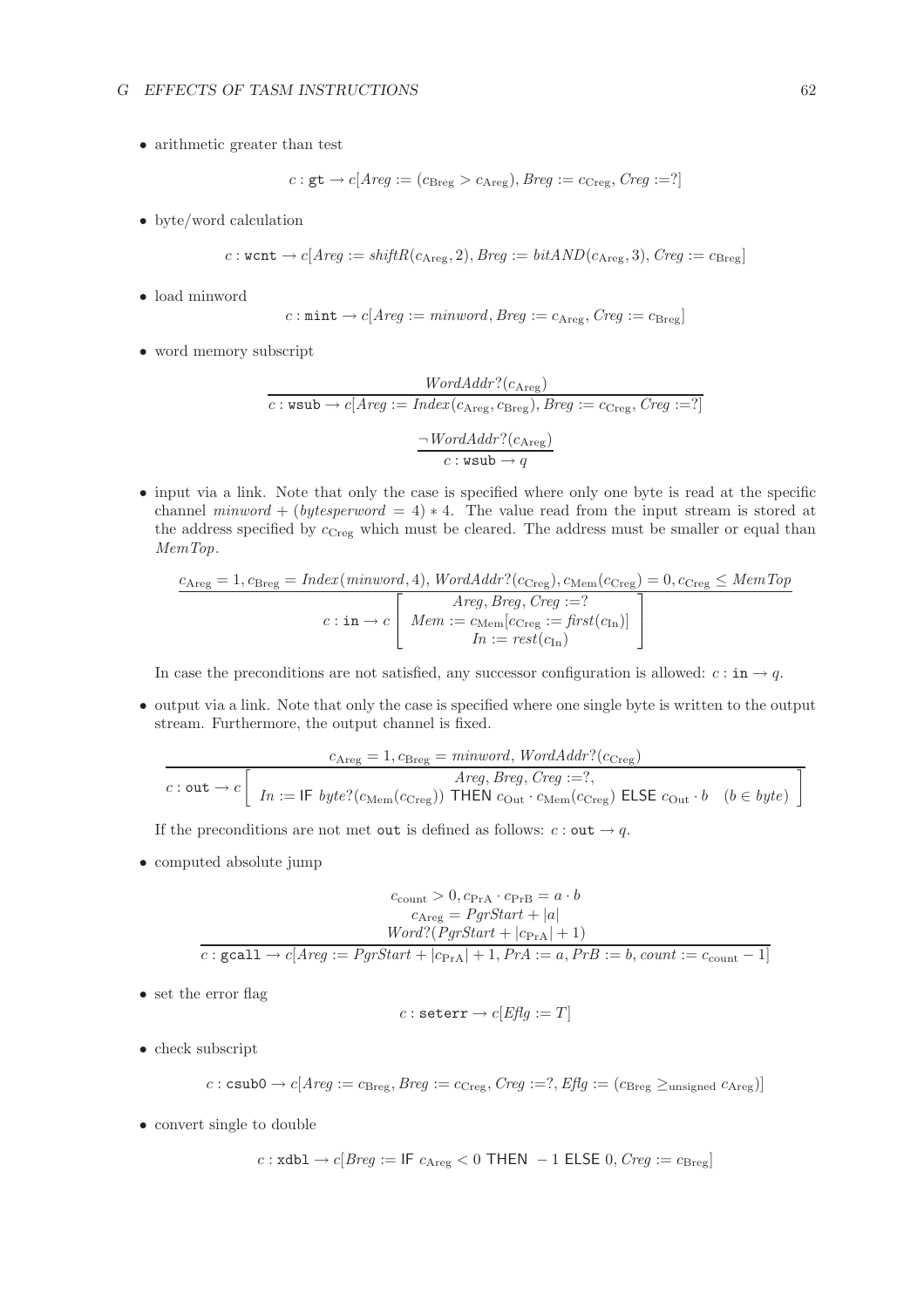• load constant

$$
c: \text{Idc } w \to c[Arg := w, Breg := c_{\text{Areg}}, Creg := c_{\text{Breg}}]
$$

 $\bullet\,$  load local

$$
\frac{WordAddr?(Index(c_{Wptr}, w))}{c:1d1 w \rightarrow c[Areg := c_{Mem}(Index(c_{Wptr}, w)), Breg := c_{Areg}, Creg := c_{Breg}]}
$$

$$
\frac{\neg WordAddr?(Index(c_{Wptr}, w))}{c:1d1 w \rightarrow q}
$$

• store local

$$
\frac{WordAddr?(Index(c_{Wptr}, w)) \ \land \ (Index(c_{Wptr}, w) \le MemTop)}{c : \texttt{stl } w \to c} \left[\begin{array}{c} \textit{Areg} := c_{\text{Breg}}, \textit{Breg} := c_{\text{Creg}}, \textit{Creg} := ?\\ \textit{Mem} := c_{\text{Mem}}[\textit{Index}(c_{Wptr}, w) := c_{\text{Areg}}] \end{array}\right]
$$

In case the preconditions are not met, any successor configuration is allowed:  $c : \texttt{stl} \ w \rightarrow q$ .

 $\bullet\,$  load local pointer

$$
c: \text{Idlp } w \to c[ \text{Arg} := \text{Index}(c_{\text{Wptr}}, w), \text{Breg} := c_{\text{Areg}}, \text{Creg} := c_{\text{Breg}}]
$$

• add constant

$$
c: \text{adc } w \to c[Area := plus(c_{\text{Areg}}, w), \text{Effg} := c_{\text{Efig}} \lor \text{plus} \text{ovfl}(c_{\text{Areg}}, w)]
$$

 $\bullet\,$  equal to constant

$$
c: \texttt{eqc} \ w \to c[Arg := (c_{\text{Areg}} = w)]
$$

• jump

$$
c_{\text{count}} > 0, c_{\text{PrA}} \cdot c_{\text{PrB}} = a \cdot b
$$

$$
|a| = |c_{\text{PrA}}| + |j w| + w
$$

$$
c : j w \to c[Area, Breg, Creg := ?, PrA := a, PrB := b, count := c_{\text{count}} - 1]
$$

For a jump within a TASM instruction (that is, the corresponding pfix/nfix chain), the effect is specified non-deterministically:

$$
\frac{c_{\text{count}} > 0, (\forall a, b. (c_{\text{PrA}} \cdot c_{\text{PrB}} = a \cdot b) \Rightarrow (|a| \neq |c_{\text{PrA}}| + |j w| + w))}{c : j w \rightarrow q}
$$

• conditional jump

$$
c_{\text{count}} > 0, (c_{\text{Areg}} = 0), c_{\text{PrA}} \cdot c_{\text{PrB}} = a \cdot b
$$
\n
$$
|a| = |c_{\text{PrA}}| + |c \text{ j } w| + w
$$
\n
$$
\overline{c : c \text{ j } w \rightarrow c[PrA := a, PrB := b, count := c_{\text{count}} - 1]}
$$
\n
$$
c_{\text{count}} > 0, (c_{\text{Areg}} \neq 0)
$$
\n
$$
\overline{c : c \text{ j } w \rightarrow c[Areg := c_{\text{Breg}}, Breg := c_{\text{Creg}}, Creg := 7, count := c_{\text{count}} - 1]}
$$
\n
$$
\underline{c_{\text{count}} > 0}, (c_{\text{Areg}} = 0), (\forall a, b. (c_{\text{PrA}} \cdot c_{\text{PrB}} = a \cdot b) \Rightarrow (|a| \neq |c_{\text{PrA}}| + |c \text{ j } w| + w))
$$
\n
$$
\overline{c : c \text{ j } w \rightarrow q}
$$

• load non local

$$
\frac{WordAddr?(c_{\text{Areg}}), WordAddr?(Index(c_{\text{Areg}}, w))}{c: 1 \text{dn } w \rightarrow c[Areg := c_{\text{Mem}}(Index(c_{\text{Areg}}, w))]}
$$

$$
\neg WordAddr?(c_{\text{Areg}}) \lor \neg WordAddr?(Index(c_{\text{Areg}}, w))
$$

$$
c: 1 \text{dn } w \rightarrow q
$$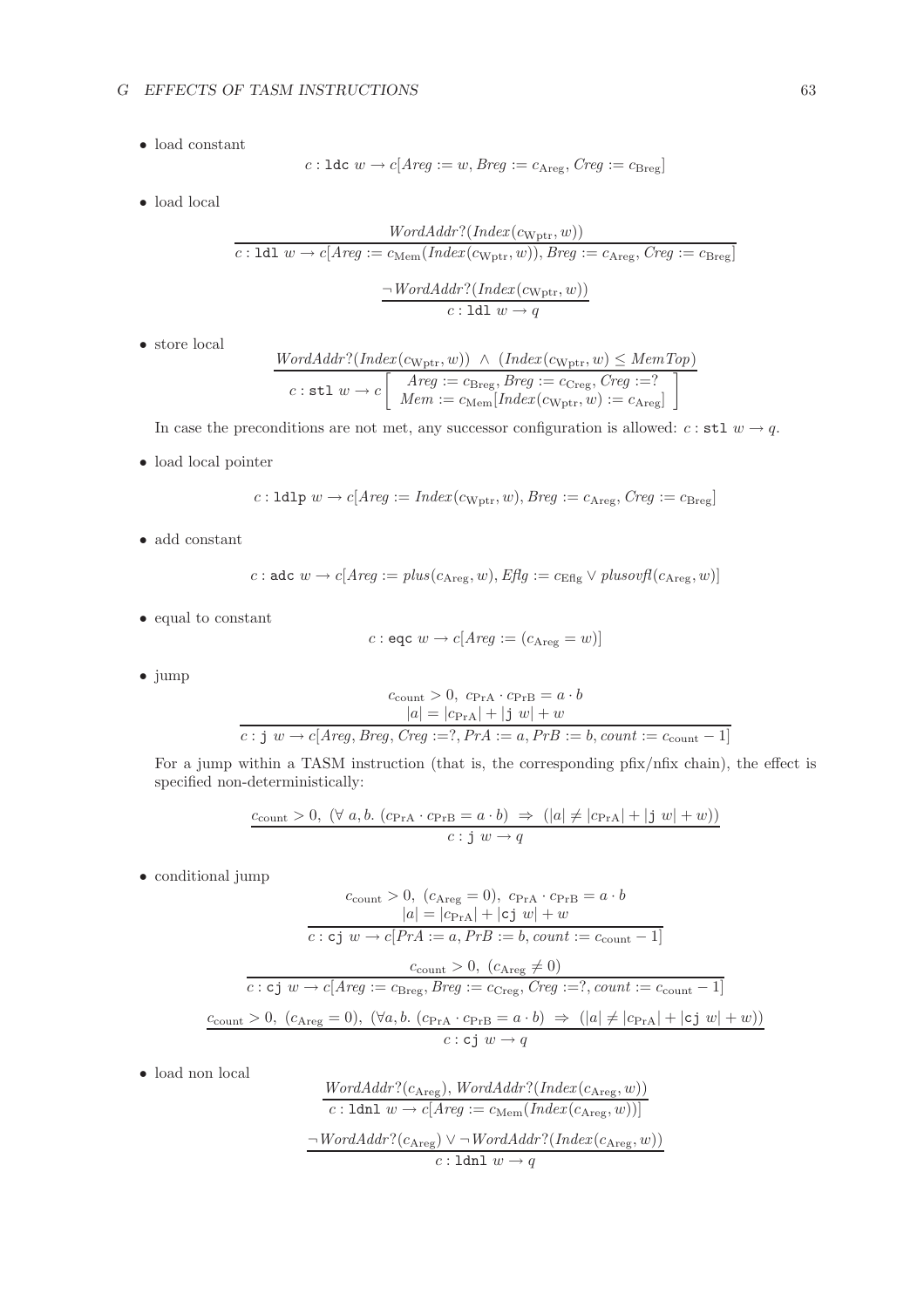• store non local

$$
\frac{WordAddr?(c_{\text{Areg}}), WordAddr?(Index(c_{\text{Areg}}, w)), (Index(c_{\text{Areg}}, w) \le MemTop)}{c : \text{stnl } w \to c \left[\begin{array}{c} \text{Areg} := c_{\text{Creg}}, \text{Breg}, \text{Creg} := ?\\ \text{Mem} = c_{\text{Mem}}[Index(c_{\text{Areg}}, w) := c_{\text{Breg}} \end{array}\right]}
$$

If the preconditions are not met, the effect is non-deterministic:  $c : \text{stnl } w \rightarrow q$ .

• load non local pointer

$$
\frac{WordAddr?(c_{\text{Areg}})}{c:\text{Idnlp }w \to c[Area := Index(c_{\text{Areg}}, w)]}
$$

$$
\frac{\neg WordAddr?(c_{\text{Areg}})}{c:\text{Idnlp }w \to q}
$$

# **H Compiling C***int* **to TASM**

Note that *base*, *temp*, *heap*,... are the names for the system variables which denote numbers from 0 to 13 (see Fig. 16). The code contains several overflow checks which ensure that, for example, heap addresses are within the bounds, that is, they are positive numbers below *heaptop*. In the following  $\varphi = \langle \psi, s_{\text{size}}, h_{\text{size}} \rangle$  denotes the global environment, where  $\psi$  maps procedure identifiers to jump table indices. For more explanations concerning this specification we refer to the technical report [GH98c].

## **H.1 Expressions**

- $\mathcal{CC}_{\text{expr}}(heaptop, \varphi, \sigma, \text{Idl} \; heaptop)$
- $\mathcal{CC}_{\text{expr}}(quotetop, \varphi, \sigma, \text{1d1} quotetop)$
- CCexpr(*stacktop*, ϕ, σ, stl *temp*; ldl *base*; ldlp *stack* ; diff; wcnt; rev; stl *temp2* ; ldl *temp*; rev)
- $\mathcal{CC}_{\text{expr}}(i, \varphi, \sigma, \text{1dc } i)$  (if i is a word)
- $\mathcal{CC}_{\text{expr}}(local(i), \varphi, \sigma, \text{1d1 } base; \text{1dnl } i)$  (if  $i \in Word$  and  $0 \leq i < \sigma$ )
- absolute stack access (simpler code for literals  $i$ )  $\mathcal{CC}_{\text{expr}}(stack(i), \varphi, \sigma, \text{1d1} stack + i)$  (if  $i \in Word$  and  $0 \leq i \leq s_{\text{size}}$ )
- absolute stack access Let *stack code* ::= xdbl; rev; cj 2; seterr; add; ldc 4; mul; ldlp *stack*; add; stl *temp*; ldl *base*; ldl *temp*; gt; cj − 14; ldl *temp*; ldnl 0

$$
\frac{\mathcal{CC}_{\text{expr}}(e, \varphi, \sigma, m) \ \wedge \ \text{compilable?}(e, 3)}{\mathcal{CC}_{\text{expr}}(\text{stack}(e), \varphi, \sigma, m \cdot \text{stack\_code})}
$$

• heap access

$$
\frac{\mathcal{CC}_{\text{expr}}(e, \varphi, \sigma, m) \ \wedge \ \text{complable?}(e, 3)}{\mathcal{CC}_{\text{expr}}(\text{heap}(e), \varphi, \sigma, m \cdot \text{1dl \} \text{heaptop}; \text{csub0}; \text{1dl \} \text{heap}; \text{wsub}; \text{1dn1 } 0)}
$$

• unavailable

$$
\mathcal{CC}_{\text{expr}}(e, \varphi, \sigma, m) \ \wedge \ \textit{compilable?}(e, 3) \mathcal{CC}_{\text{expr}}(\textit{unavailable}(e), \varphi, \sigma, m \cdot \text{1dl} \ \textit{heaptp}; \text{add}; 1dl \ \textit{heap}; \text{wsub}; 1dl \ \textit{rstack}; \text{gt})
$$

• operators

$$
\frac{\mathcal{CC}_{\text{expr}}(e, \varphi, \sigma, m) \ \wedge \ \text{compile?}(e, 3)}{\mathcal{CC}_{\text{expr}}(2 * (e), \varphi, \sigma, m \cdot \text{1dc } 2; \text{mul})}
$$
\n
$$
\frac{\mathcal{CC}_{\text{expr}}(e_1, \varphi, \sigma, m_1), \mathcal{CC}_{\text{expr}}(e_2, \varphi, \sigma, m_2) \ \wedge \ \text{compile?}(e_1, 3) \ \wedge \ \text{compile?}(e_2, 2)}{\mathcal{CC}_{\text{expr}}(e_1 * e_2, \varphi, \sigma, m_1 \cdot m_2 \cdot \text{mul})}
$$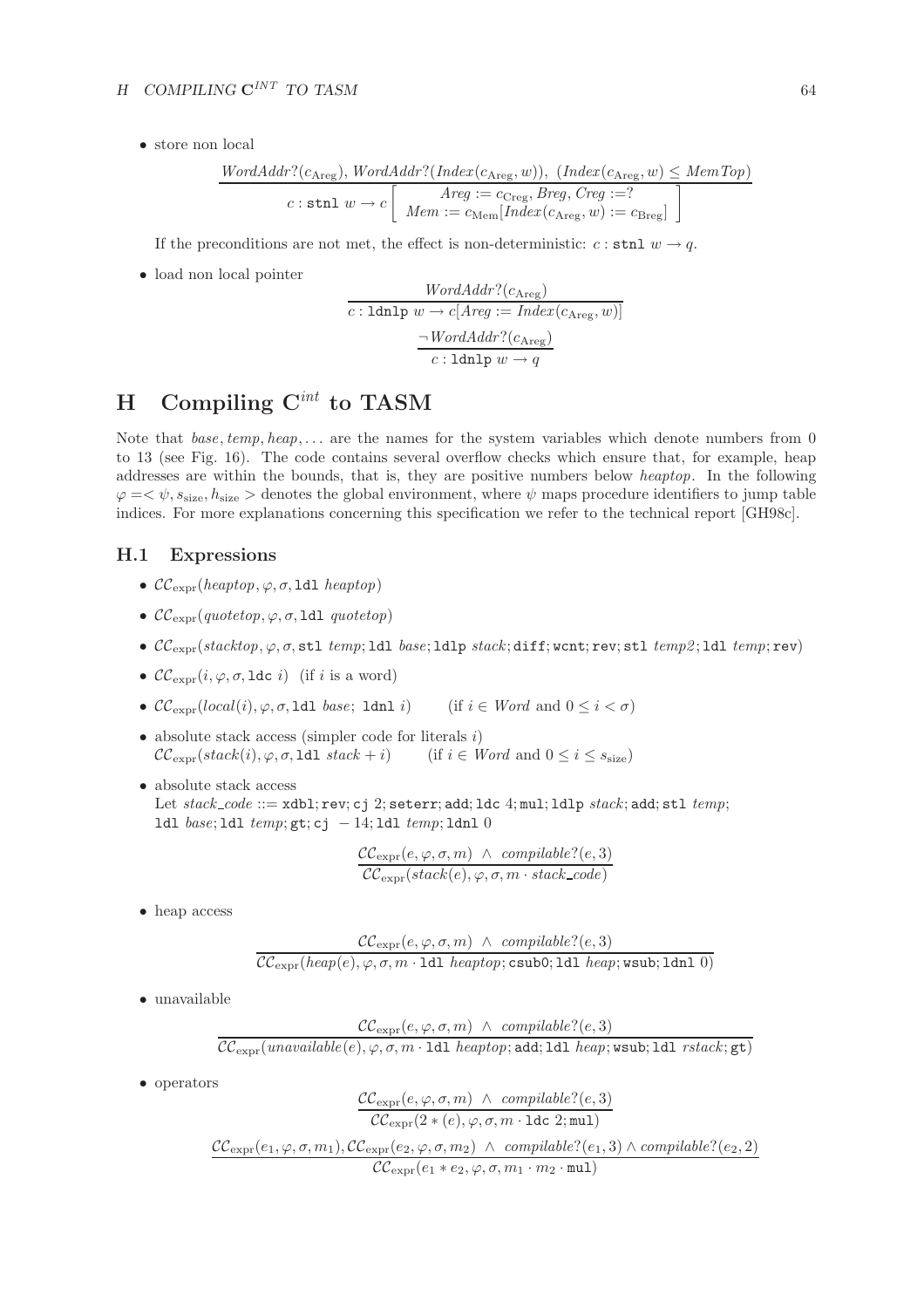$$
\frac{\mathcal{CC}_{\text{expr}}(e_1, \varphi, \sigma, m_1), \mathcal{CC}_{\text{expr}}(e_2, \varphi, \sigma, m_2) \wedge \text{compilable?}(e_1, 3) \wedge \text{compilable?}(e_2, 2)}{\mathcal{CC}_{\text{expr}}(e_1 + e_2, \varphi, \sigma, m_1 \cdot m_2 \cdot \text{add})}
$$
\n
$$
\frac{\mathcal{CC}_{\text{expr}}(e_1, \varphi, \sigma, m_1), \mathcal{CC}_{\text{expr}}(e_2, \varphi, \sigma, m_2) \wedge \text{compilable?}(e_1, 3) \wedge \text{compilable?}(e_2, 2)}{\mathcal{CC}_{\text{expr}}(e_1 - e_2, \varphi, \sigma, m_1 \cdot m_2 \cdot \text{sub})}
$$
\n
$$
\frac{\mathcal{CC}_{\text{expr}}(e_1, \varphi, \sigma, m_1), \mathcal{CC}_{\text{expr}}(e_2, \varphi, \sigma, m_2) \wedge \text{compilable?}(e_1, 3) \wedge \text{compilable?}(e_2, 2)}{\mathcal{CC}_{\text{expr}}(div(e_1, e_2), \varphi, \sigma, m_1 \cdot m_2 \cdot \text{div})}
$$
\n
$$
\frac{\mathcal{CC}_{\text{expr}}(e_1, \varphi, \sigma, m_1), \mathcal{CC}_{\text{expr}}(e_2, \varphi, \sigma, m_2) \wedge \text{compilable?}(e_1, 3) \wedge \text{compilable?}(e_2, 2)}{\mathcal{CC}_{\text{expr}}(e_1, e_2), \varphi, \sigma, m_1 \cdot m_2 \cdot \text{rem}}
$$
\n
$$
\frac{\mathcal{CC}_{\text{expr}}(e_1, \varphi, \sigma, m_1), \mathcal{CC}_{\text{expr}}(e_2, \varphi, \sigma, m_2) \wedge \text{compilable?}(e_1, 3) \wedge \text{compilable?}(e_2, 2)}{\mathcal{CC}_{\text{expr}}(e_1 < e_2, \varphi, \sigma, m_1 \cdot m_2 \cdot \text{rev}; \text{gt})}
$$
\n
$$
\frac{\mathcal{C}_{\text{C}_{\text{expr}}}(e_1, \varphi, \sigma, m_1), \mathcal{
$$

## **H.2 Statements**

In the following  $|c|$  denotes the length of TASM code sequence  $c$  in bytes which is determined by the number of instructions and the length of the associated *pfix*/*nfix* chain for each instruction.

- $\mathcal{CC}_{\text{stmt}}(\text{skip}, \varphi, \sigma, []$
- $\mathcal{CC}_{\text{stmt}}(abort, \varphi, \sigma, \text{seterr})$

• heap pointer adjustment *allocate code* ::= ldl *heaptop*; add; stl *heaptop*; ldl *heaptop*; ldc 4; mul; ldl *heap*; add; ldl *rstack* ; gt; cj 2; seterr; ldl *quotetop*; ldl *heaptop*; gt; cj 2; seterr

$$
\frac{\mathcal{CC}_{\text{expr}}(e, \varphi, \sigma, m), \text{compilable?}(e, 3)}{\mathcal{CC}_{\text{stmt}}(allocate(e), \varphi, \sigma, m \cdot allocate\_code)}
$$

• relative stack access

$$
\mathcal{CC}_{\text{expr}}(e, \varphi, \sigma, m), \text{compilable?}(e, 3), \text{Word?}(i), 0 \le i < \sigma
$$
  

$$
\mathcal{CC}_{\text{stmt}}(\text{set\_local}(e, i), \varphi, \sigma, m \cdot \text{1dl} \text{ base}; \text{stnl } i)
$$

• absolute stack access (special code for literals)

$$
\frac{\mathcal{CC}_{\text{expr}}(e, \varphi, \sigma, m), \text{compilable?}(e, 3), \text{Word?}(i), 0 \le i < s_{\text{size}}}{\mathcal{CC}_{\text{stmt}}(\text{set\_stack}(e, i), \varphi, \sigma, m \cdot \texttt{st1} \text{ stack} + i)}
$$

 $\bullet\,$  absolute stack access

*access code* ::= xdbl; rev; cj 2; seterr; add; ldc 4; mul; ldlp *stack*; add; stl *temp*; ldl *base*; ldl *temp*; gt; cj − 14; ldl *temp*; stnl 0

$$
\frac{\text{CC}_{\text{expr}}(e_1, \varphi, \sigma, m_1), \text{CC}_{\text{expr}}(e_2, \varphi, \sigma, m_2), \text{compilable?}(e_1, 3), \text{compilable?}(e_2, 2)}{\text{CC}_{\text{stmt}}(\text{set\_stack}(e_1, e_2), \varphi, \sigma, m_1 \cdot m_2 \cdot \text{access\_code})}
$$

• heap access

 $\mathcal{CC}_{\mathrm{expr}}(e_1, \varphi, \sigma, m_1), \mathcal{CC}_{\mathrm{expr}}(e_2, \varphi, \sigma, m_2),$  *compilable*? $(e_1, 3),$  *compilable*? $(e_2, 2)$  $\mathcal{CC}_{\text{stmt}}(set\_heap(e_1, e_2), \varphi, \sigma, m_1 \cdot m_2 \cdot \texttt{ldl}~heaptop; \texttt{csub0}; \texttt{ldl}~heap; \texttt{wsub}; \texttt{stnl}~0)$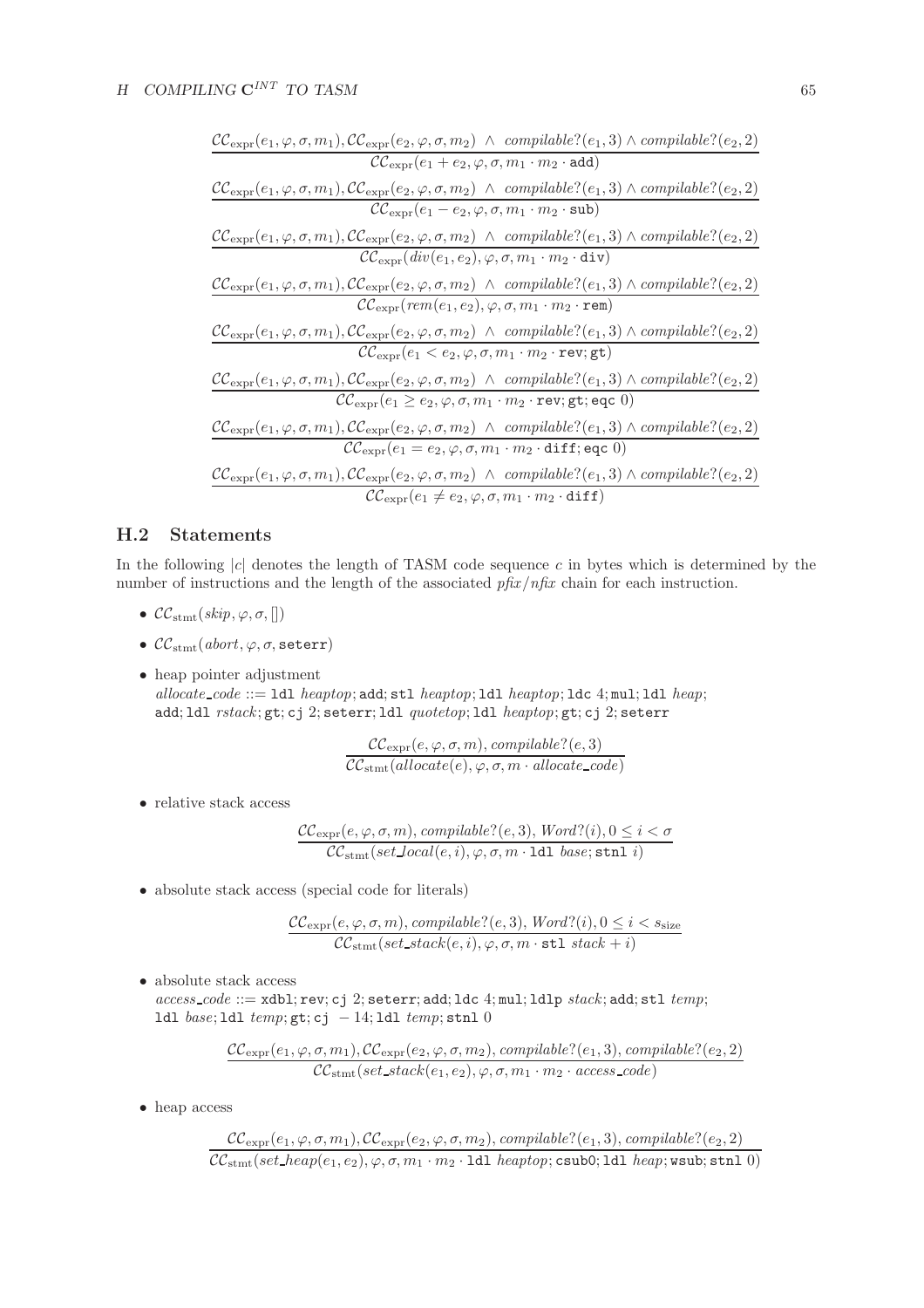• sequential composition

$$
\frac{\mathcal{CC}_{\text{stmt}}(s_1, \varphi, \sigma, m_1), \mathcal{CC}_{\text{stmt}}(s_2, \varphi, \sigma, m_2)}{\mathcal{CC}_{\text{stmt}}(s_1; s_2, \varphi, \sigma, m_1 \cdot m_2)}
$$

• two way branch

$$
\frac{\mathcal{CC}_{\text{expr}}(e, \varphi, \sigma, m_e), \mathcal{CC}_{\text{stmt}}(s_1, \varphi, \sigma, m_1), \mathcal{CC}_{\text{stmt}}(s_2, \varphi, \sigma, m_2), \text{compilable?}(e, 3)}{\mathcal{CC}_{\text{stmt}}(if(e, s_1, s_2), \varphi, \sigma, m_e \cdot \text{cj} |m_1| + |j|m_2|| \cdot m_1 \cdot j |m_2| \cdot m_2)}
$$

• one way branch

$$
\mathcal{CC}_{\text{expr}}(e, \varphi, \sigma, m_e), \mathcal{CC}_{\text{stmt}}(s, \varphi, \sigma, m), \text{compilable?}(e, 3) \mathcal{CC}_{\text{stmt}}(if(e, s), \varphi, \sigma, m_e \cdot \text{cj } |m| \cdot m)
$$

• do loop

$$
\mathcal{CC}_{\text{expr}}(e, \varphi, \sigma, m_e), \mathcal{CC}_{\text{stmt}}(s_1, \varphi, \sigma, m_1), \mathcal{CC}_{\text{stmt}}(s_2, \varphi, \sigma, m_2), \text{compilable?}(e, 3)
$$
\n
$$
do \text{.code} = m_1 \cdot m_e \cdot \text{eqc } 0; \text{cj } l_1 \cdot m_2 \cdot \text{j } - l_2
$$
\n
$$
l_1 = |m_2 \cdot \text{j} - l_2|, \ l_2 = |do \text{.code}|
$$
\n
$$
\mathcal{CC}_{\text{stmt}}(do(s_1, e, s_2), \varphi, \sigma, do \text{.code})
$$

- procedure call  $\mathcal{CC}_{\text{stmt}}(\text{call}(h, i), \varphi, \sigma, \text{Idc } i; \text{Idl } \text{start}; \text{Idnl } \psi(h); \text{gcall}), \text{ if } 0 \leq i < \sigma$
- read character

*read code* ::= ldl *lastchar* ; eqc − 1; cj 6; ldc 0; stl *lastchar* ; ldlp *lastchar* ; ldl *inchan*; ldc 1; in; ldl *lastchar* ; ldl *base*; stnl i; ldc − 1; stl *lastchar*

 $CC_{\text{stmt}}(\text{read\_char}(i), \varphi, \sigma, \text{read\_code})$  if  $0 \leq i < \sigma \wedge \text{Word}(i)$ 

• peek character *peek code* ::= ldl *lastchar* ; eqc − 1; cj 6; ldc 0; stl *lastchar* ; ldlp *lastchar* ; ldl *inchan*; ldc 1; in; ldl *lastchar* ; ldl *base*; stnl i

 $CC_{\text{stmt}}(\text{peak\_char}(i), \varphi, \sigma, \text{peak\_code})$  if  $0 \leq i \leq \sigma \wedge \text{Word}(i)$ 

• print character

 $CC_{\text{stmt}}(print\_char(i), \varphi, \sigma, 1$ dl *base*; 1dnlp *i*; 1dl *outchan*; 1dc 1; out) (if  $0 \leq i < \sigma \wedge Word$ ?(i))

## **H.3 Entry/Exit code for Procedures**

Notice that in the last line of the entry code starting with instruction ldc 4, that is, the stack overflow check, we present a slightly different code compared to the original specification [GH98c]. The original code using a ldnlp  $\sigma$  instruction is erroneous, since no overflow check is carried out for this instruction.

 $entrycode(\sigma) ::=$ ldl *rp*; stnl 0; (save return address) ldl *base*; ldl *rp*; stnl 1; (save frame pointer) ldl *base*; wsub; stl *base*; (adjust frame pointer) ldl *rp*; ldnlp 2; stl *rp*; (adjust return stack pointer) ldl *rp*; ldl *memtop*; gt; cj 2; seterr; (check return stack overflow) ldc 4; ldc σ; mul; ldl *base*; add; ldl *heap*; gt; cj 2; seterr (check stack overflow) *exitcode* ::= ldl *rp*; ldnlp − 2; stl *rp*; (adjust return stack pointer (pop)) ldl *rp*; ldnl 1; stl *base*; (restore frame pointer)

ldl *rp*; ldnl 0; gcall (jump to return address)